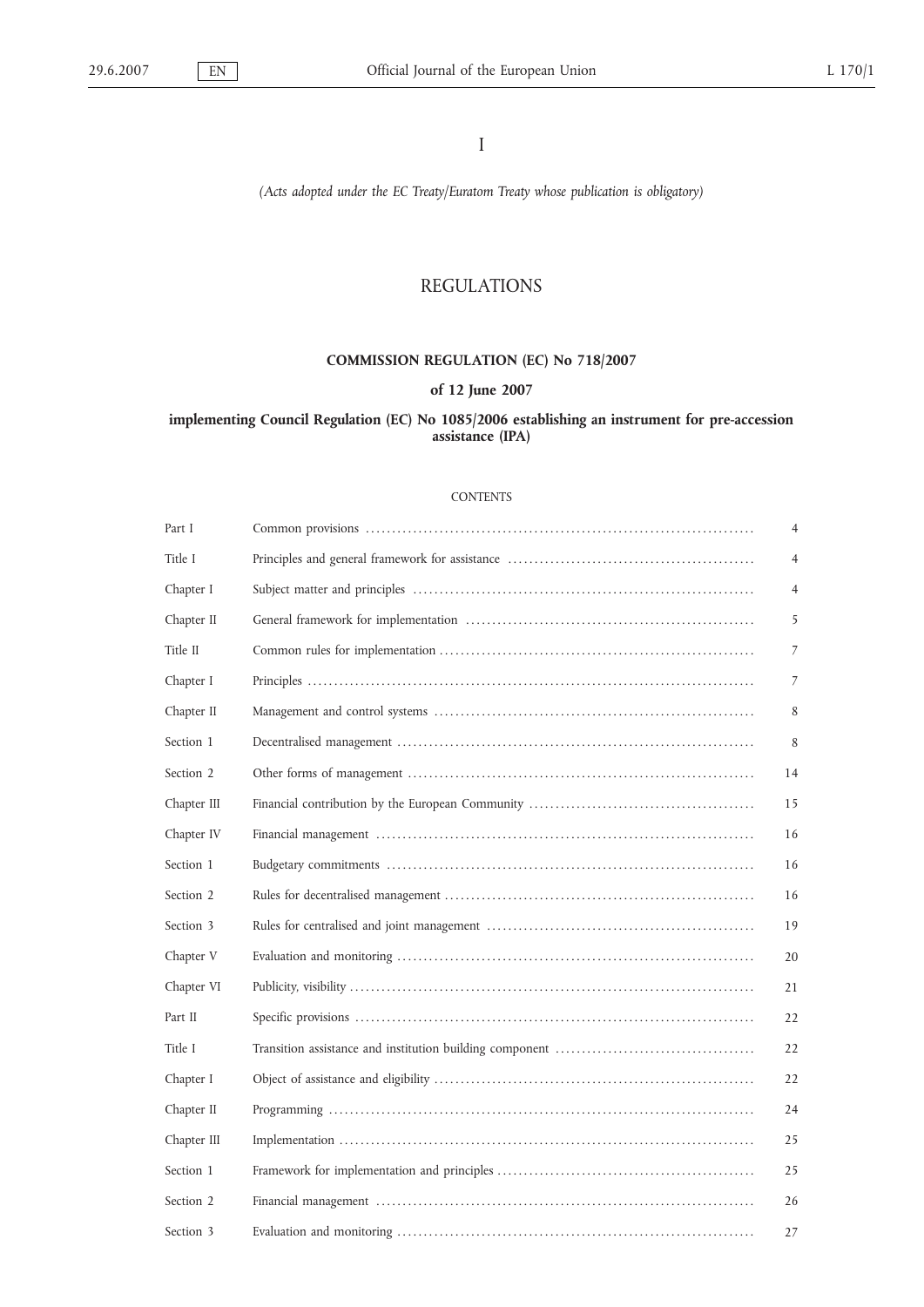| Title II    |                                                                            | 28 |
|-------------|----------------------------------------------------------------------------|----|
| Chapter I   |                                                                            | 28 |
| Chapter II  |                                                                            | 30 |
| Section 1   |                                                                            | 30 |
| Section 2   |                                                                            | 32 |
| Chapter III |                                                                            | 33 |
| Section 1   |                                                                            | 33 |
| Section 2   | Cross-border programmes between beneficiary countries and Member States    | 34 |
| Section 3   |                                                                            | 46 |
| Title III   | Regional development and human resources development components            | 48 |
| Chapter I   |                                                                            | 48 |
| Section 1   |                                                                            | 48 |
| Section 2   |                                                                            | 49 |
| Chapter II  |                                                                            | 51 |
| Chapter III |                                                                            | 53 |
| Section 1   |                                                                            | 53 |
| Section 2   |                                                                            | 53 |
| Section 3   |                                                                            | 54 |
| Title IV    |                                                                            | 56 |
| Chapter I   |                                                                            | 56 |
| Section 1   |                                                                            | 56 |
| Section 2   |                                                                            | 57 |
| Section 3   | Eligibility and specific requirements for assistance under Priority Axis 1 | 58 |
| Section 4   |                                                                            | 59 |
| Section 5   |                                                                            | 60 |
| Section 6   |                                                                            | 60 |
| Chapter II  |                                                                            | 61 |
| Chapter III |                                                                            | 62 |
| Section 1   |                                                                            | 62 |
| Section 2   |                                                                            | 62 |
| Part III    |                                                                            | 63 |
| Annex       |                                                                            | 64 |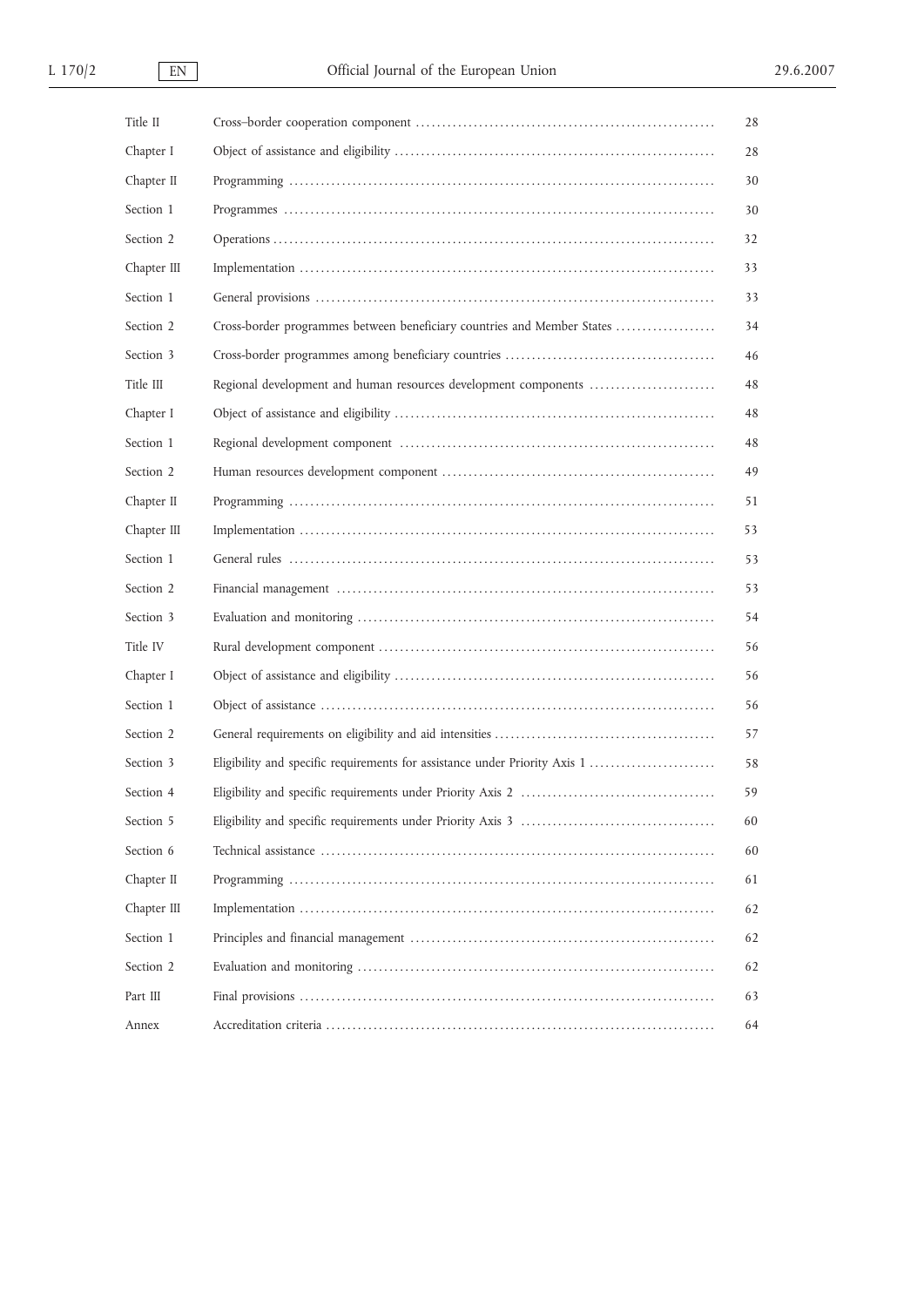THE COMMISSION OF THE EUROPEAN COMMUNITIES,

Having regard to the Treaty establishing the European Community,

Having regard to Council Regulation (EC) No 1085/2006 of 17 July 2006 establishing an instrument for pre-accession assistance (IPA)  $(1)$  and in particular Article 3(3) thereof,

### Whereas:

- (1) The purpose of Regulation (EC) No 1085/2006 (hereinafter referred to as 'the IPA Regulation') is to provide preaccession assistance to beneficiary countries and support them in their transition from Annex II to Annex I of that Regulation and through to membership of the European Union.
- (2) Given that the IPA Regulation is the sole pre-accession instrument for the 2007 to 2013 period, the rules for the programming and delivery of assistance within the framework of that Regulation should be streamlined and brought together in one single implementing regulation covering all five components established in the IPA Regulation (hereinafter referred to as 'the IPA components').
- (3) To ensure coherence, coordination and efficiency, especially in the context of the action plan of the Commission towards an Integrated Internal Control Framework, common rules for the implementation of assistance under the IPA Regulation are required for all five IPA components. The specific features of the individual IPA components should nevertheless be taken into account.
- (4) Differences in the socio-economic, cultural and political contexts within beneficiary countries should also be taken into account, since such differences give rise to a need for a specific approach and differentiated support depending upon a country's status as candidate or potential candidate country, political and economic context, needs, and absorption and management capacities.
- (5) Assistance granted under the IPA Regulation should be in conformity with Community policies and actions in the field of external assistance.
- (6) Assistance should fall within the scope laid down in Article 2 of the IPA Regulation. It should be targeted to support a wide range of institution building measures in all beneficiary countries. It should strengthen democratic institutions and the rule of law, reform public administration, carry out economic reforms, respect human and minority rights, encourage gender equality and nondiscrimination, promote civil rights and the development of civil society, support advanced regional cooperation and

reconciliation and reconstruction, and contribute to sustainable development and poverty reduction, as well as to a high level of environmental protection in these countries.

- (7) Assistance for candidate countries should additionally focus on the adoption and implementation of the full *acquis communautaire*, and compliance with the accession criteria; it should also help prepare candidate countries for the programming, management and implementation of the European Regional Development Fund, Cohesion Fund, European Social Fund and Rural Development that will be made available to them upon accession.
- Assistance for potential candidate countries should promote a degree of alignment with the *acquis communautaire* and approximation with the Accession criteria, as well as operations of a similar nature to those which will be available for candidate countries under the IPA components concerning regional development, human resources development and rural development.
- In order to guarantee consistency, complementarity and concentration of assistance, the coherence and coordination of actions carried out in a given country under the different IPA components should be ensured at the multiannual planning level provided for by Article 6 of the IPA Regulation.
- (10) The Commission and the beneficiary countries should sign framework agreements in order to lay down the principles for their cooperation under this Regulation.
- (11) It needs to be made clear which of the management methods laid down in Council Regulation (EC, Euratom) No 1605/2002 of 25 June 2002 on the Financial Regulation applicable to the general budget of the European Communities  $(2)$  shall apply in relation to each of the components as provided for under the IPA Regulation.
- (12) In particular, as the IPA Regulation provides for assistance in the context of the pre-accession process, decentralised management of funds should be applied, where possible, in its implementation, with a view to enhancing ownership of the management of assistance by the beneficiary countries. It should, however, be possible to apply centralised, joint and shared management where appropriate.
- (13) In the event of decentralised management, the respective roles of and requirements from the Commission and the beneficiary countries need to be made clear. The provisions relating to the beneficiary countries should be included in the framework, sectoral or financing agreements.

<sup>(</sup> 1) OJ L 210, 31.7.2006, p. 82.

<sup>(</sup> 2) OJ L 248, 16.09.2002, p. 1. Regulation as amended by Regulation (EC, Euratom) No 1995/2006 (OJ L 390, 30.12.2006, p. 1).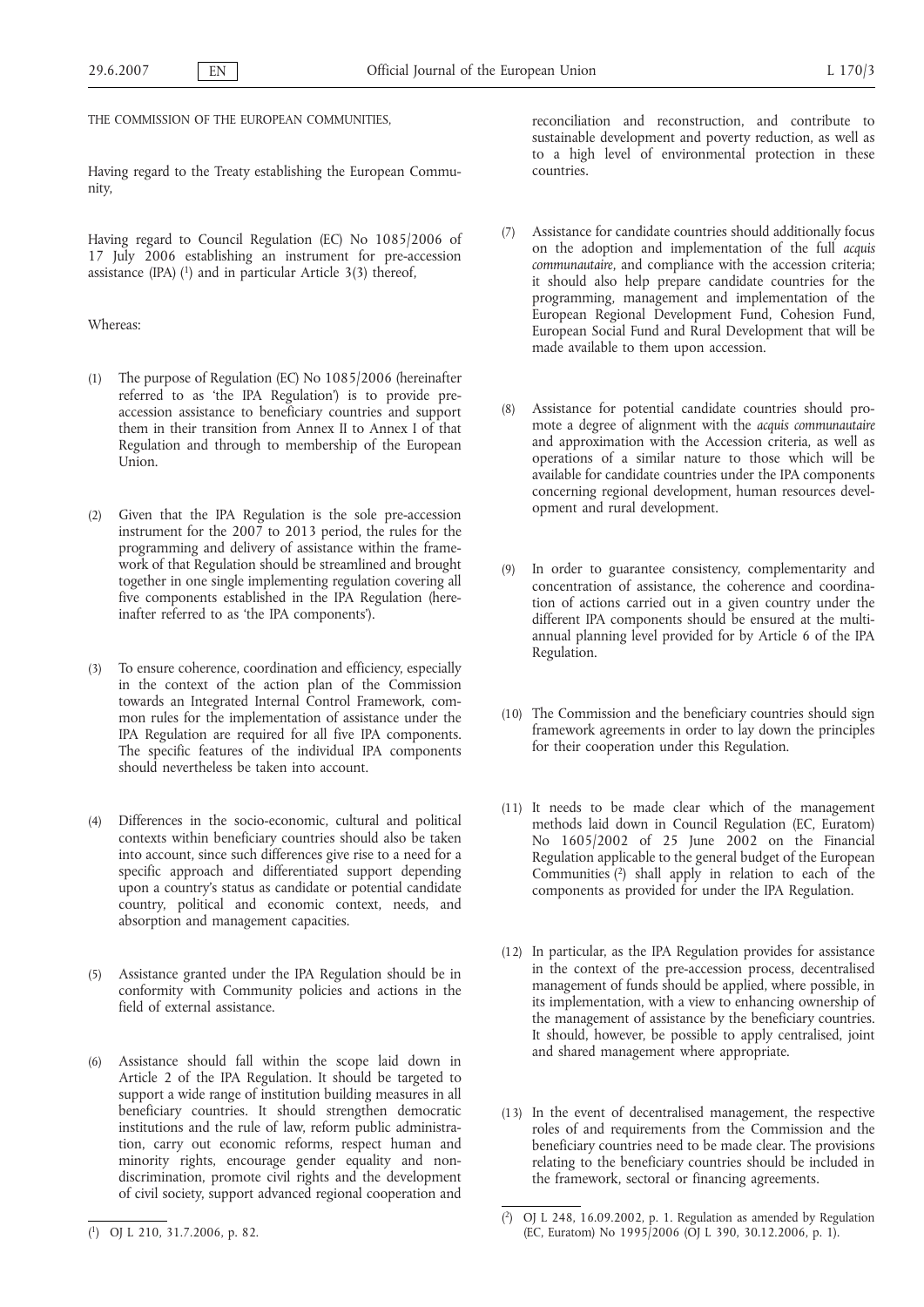- (14) It is necessary to lay down detailed rules for the financial management of funds under the IPA Regulation according to which management method is to be applied to the implementation of the assistance. The obligations of the beneficiary countries in this respect should be laid down in the framework, sectoral or financing agreements.
- (15) In addition to the general evaluation of the IPA Regulation as provided for in Article 22 thereof, assistance under the said regulation should be monitored and evaluated regularly. The programmes should in particular be subject to evaluation by specific monitoring committees, and the overall implementation of assistance under the IPA Regulation should be supervised on a regular basis.
- (16) The visibility of the IPA assistance programmes and their impact on the citizens of the beneficiary countries is essential to ensure public awareness of EU action and to create a consistent image of the measures concerned in all beneficiary countries, in line with the action plan of the Commission 'Communicating Europe', the white paper of the Commission on a European communication policy and the enlargement communication strategy for 2005 to 2009.
- (17) As the IPA Regulation applies from 1 January 2007, the Commission rules for the implementation of that Regulation should apply from 1 January 2007 as well.
- (18) The provisions laid down in this Regulation are in accordance with the opinion of the IPA Committee,

HAS ADOPTED THIS REGULATION:

PART I

# **COMMON PROVISIONS**

TITLE I

### **PRINCIPLES AND GENERAL FRAMEWORK FOR ASSISTANCE**

*CHAPTER I*

### *Subject matter and principles*

*Article 1*

#### **Subject matter**

This Regulation lays down the implementing rules governing the provision by the Community of pre-accession assistance established by Council Regulation (EC) No 1085/2006 (IPA), the 'IPA Regulation'.

#### *Article 2*

## **Definitions**

For the purposes of this Regulation, the following definitions shall apply:

- 1. 'beneficiary country': any country listed in either of the annexes I and II to the IPA Regulation;
- 2. 'enlargement package': set of documents presented each year to the Council and the European Parliament by the Commission, the strategic and political part of which consists of the revisions, where appropriate, of the accession partnerships and the European partnerships, the regular reports established by country and the Commission's strategy paper. A multi-annual indicative financial framework completes the package;
- 3. 'framework agreement': agreement concluded between the Commission and the beneficiary country and applying to all IPA components, laying down the principles of the cooperation of the beneficiary country and the Commission under this Regulation;
- 4. 'sectoral agreement': an agreement relating to a specific IPA component drawn up, where appropriate, between the Commission and the beneficiary country, and setting out the relevant provisions to be respected which are not contained in the country specific framework agreement or financing agreements;
- 5. 'financing agreement': annual or multi–annual agreement concluded between the Commission and the beneficiary country, following a Commission financing decision approving the Community contribution to a programme or an operation falling within the scope of this Regulation;
- 6. 'irregularity': any infringement of a provision of applicable rules and contracts resulting from an act or an omission by an economic operator which has, or would have, the effect of prejudicing the general budget of the European Union by charging an unjustified item of expenditure to the general budget;
- 7. 'financial year': from 1 January to 31 December;
- 8. 'final beneficiary': body or firm, whether public or private, responsible for initiating or initiating and implementing operations. In the context of aid schemes, final beneficiaries are public or private firms carrying out an individual project and receiving public aid;
- 9. 'Community contribution': the part of the eligible expenditure which is financed by the Community;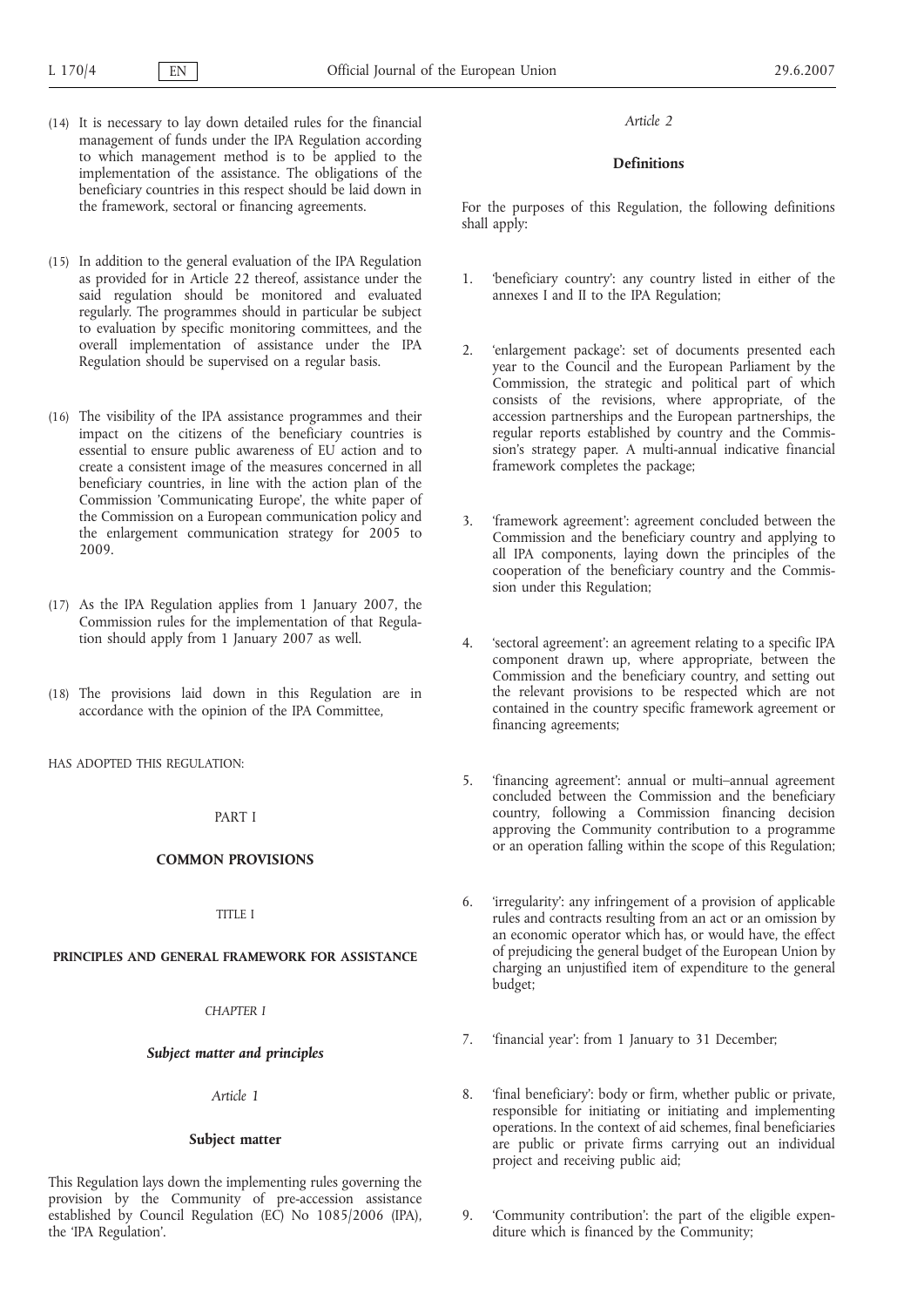- 10. 'euro account': interest bearing bank account opened by the national fund in a financial or treasury institution, on behalf of the beneficiary country and under its responsibility, to receive payments from the Commission;
- 11. 'public expenditure': any public contribution to the financing of operations whose origin is the European Community or the budget of the public authorities of the beneficiary country and any contribution to the financing of operations whose origin is the budget of public law bodies or associations of one or more regional or local authorities or public law bodies;
- 12. 'total expenditure': the public expenditure and any private contribution to the financing of operations.

# **Principles of assistance**

The Commission shall ensure that the following principles apply in relation to assistance under the IPA Regulation:

- Assistance granted shall respect the principles of coherence, complementarity, coordination, partnership and concentration.
- Assistance shall be coherent with EU policies and shall support alignment to the *acquis communautaire*.
- Assistance shall comply with the budgetary principles laid down in the Council Regulation (EC, Euratom) No 1605/ 2002.
- Assistance shall be consistent with the needs identified in the enlargement process and absorption capacities of the beneficiary country. It shall also take account of lessons learned.
- The ownership of the programming and implementation of assistance by the beneficiary country shall be strongly encouraged and adequate visibility of EU intervention shall be ensured.
- Operations shall be properly prepared, with clear and verifiable objectives, which are to be achieved within a given period.
- Any discrimination based on sex, racial or ethnic origin, religion or belief, disability, age or sexual orientation shall be prevented during the various stages of the implementation of assistance.
- The objectives of pre-accession assistance shall be pursued in the framework of sustainable development and the Community promotion of the goal of protecting and improving the environment.

#### *Article 4*

## **Priorities for assistance**

Assistance for a given beneficiary country shall be based on the priorities identified in the following documents, where they exist:

- the European partnership,
- the accession partnership,
- the national programme for the adoption of the *acquis*,
- the reports and strategy paper contained in the annual enlargement package of the Commission,
- the stabilisation and association agreement,
- the negotiation framework.

Account shall also be taken of the priorities set out in the national strategies where they are compatible with the preaccession objectives and scope as laid down in the IPA Regulation.

### *CHAPTER II*

# *General framework for implementation*

## *Article 5*

# **Multi-annual indicative planning documents**

1. The multi-annual indicative planning document shall ensure the necessary coherence and complementarity between the IPA components in a given beneficiary country. In particular, it shall reflect the principles set out in Article 9.

2. In accordance with the provisions of Article 20(3) of the IPA Regulation and in the context of the consultation laid down in Article 6(1) of that Regulation, the Commission shall endeavour to allow sufficient time for the relevant stakeholders, including Member States, to provide their comments on the document.

3. Multi-annual indicative planning documents shall include, for each country concerned:

- (a) a general background, including a brief description of the consultation process with and within the beneficiary country;
- (b) a description of the European Union cooperation objectives in the country concerned;
- (c) a consolidated assessment of the challenges, needs and relative importance of the priorities for assistance;
- (d) an overview of past and ongoing European Union cooperation, including an analysis of needs and absorption capacity and lessons learned, and the relevant activities of other donors, where this information is available;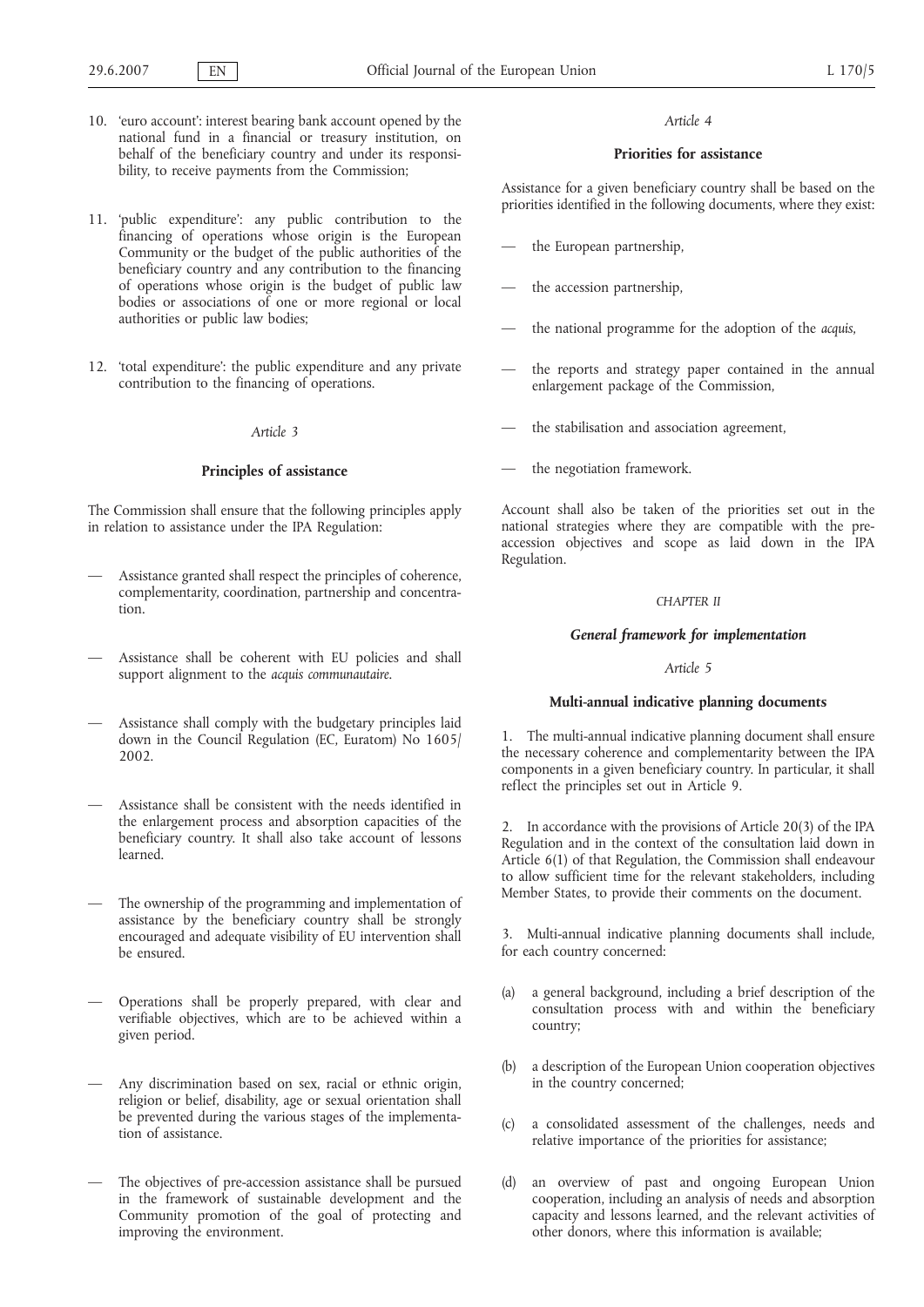- (e) for each component, a description of how the consolidated assessment as referred to in point (c) above is translated into strategic choices and a description of the major areas selected for assistance in the country concerned, and of the results anticipated;
- (f) indicative financial allocations for the major areas of intervention under each IPA component.

4. Regional and horizontal programmes may be covered by separate and specific multi-beneficiary multi-annual indicative planning documents.

# *Article 6*

### **Multi-annual or annual programmes**

1. Multi-annual indicative planning documents shall be implemented through multi-annual or, depending on the component, annual programmes, as laid down in Article 7 of the IPA Regulation.

2. Multi-annual programmes or annual programmes shall consist in documents submitted by the beneficiary country, or prepared by the Commission in the case of regional and horizontal programmes, and adopted by the Commission. Programmes shall present a coherent set of priority axes, any appropriate measures or operations and a description of the financial contribution which are needed in order to implement the strategies defined in the multi-annual indicative planning documents.

Programmes are subdivided into priority axes, each of which defines a global objective to attain, and which, depending on the IPA component considered, shall be implemented through measures, which may be subdivided into operations, or directly through operations.

Operations shall comprise a project or a group of projects implemented by the Commission, or initiated or initiated and implemented by one or more final beneficiaries, allowing achievement of the goals of the measure and/or the priority axis to which it relates.

3. In line with Article 20 of the IPA Regulation, the relevant stakeholders, including Member States, shall be consulted in the process of programming, in accordance with the provisions laid down in Part II. The Commission and/or the beneficiary country shall endeavour to allow sufficient time for the interested parties to provide their comments in this context.

#### *Article 7*

# **Framework agreements and sectoral agreements**

1. The Commission and the beneficiary country shall conclude a framework agreement, in order to set out and agree on the rules for cooperation concerning EC financial assistance to the beneficiary country. Where necessary, the framework agreement

may be complemented by a sectoral agreement, or sectoral agreements, covering component specific provisions.

2. Assistance under the IPA Regulation can only be granted to the beneficiary country after the framework agreement referred to in paragraph 1 has been concluded and has entered into force.

Where a sectoral agreement has been concluded with the beneficiary country, assistance under the IPA Regulation can only be granted, under the IPA component concerned by the sectoral agreement, after the entry into force of the framework agreement and the sectoral agreement.

By way of derogation from the first subparagraph, where no framework agreement is concluded or where the framework agreement in force concluded under Council Regulations (EEC) No 3906/89 (<sup>1</sup>), (EC) No 1267/1999 (<sup>2</sup>), (EC) No 1268/1999 (<sup>3</sup>), (EC) No 2500/2001 (<sup>4</sup>) or (EC) No 2666/2000 (<sup>5</sup>) does not lay down the minimum provisions listed in paragraph 3, those minimum provisions shall be set down in the financing agreements.

3. The framework agreement shall lay down, in particular, the provisions concerning:

- (a) the general rules for Community financial assistance;
- (b) the establishment of the structures and authorities needed for management and mentioned in Articles 21, 32 and 33 and any other relevant specific bodies;
- (c) the common responsibilities of the aforementioned structures, authorities and bodies, in conformity with the principles set out in Articles 22, 23, 24, 25, 26, 28 and 29;
- (d) control requirements and conditions for:
	- (i) the accreditation and the monitoring of the accreditation of the national authorising officer by the competent accrediting officer, in conformity with the principles set out in Articles 11, 12 and 15;
	- (ii) the accreditation and the monitoring of the accreditation of the operating structure by the national authorising officer, in conformity with the principles set out in Articles 11, 13 and 16;
	- (iii) the conferral of management powers by the Commission, in conformity with the principles set out in Articles 11, 14 and 17;
- (e) the establishment of an annual statement of assurance by the national authorising officer, as set out in Article 27;
- procurement rules, in conformity with Regulation (EC, Euratom) No 1605/2002 and Commission Regulation (EC, Euratom) No  $2342/2002$  (<sup>6</sup>) laying down detailed rules for the implementation of Regulation (EC, Euratom) No 1605/ 2002;

- ( 2) OJ L 161, 26.6.1999, p. 73.
- ( 3) OJ L 161, 26.06.1999, p. 87.
- ( 4) OJ L 342, 27.12.2001, p. 1.
- ( 5) OJ L 306, 07.12.2000, p. 1.
- ( 6) OJ L 357, 31.12.2002, p. 1.

<sup>(</sup> 1) OJ L 375, 23.12.1989, p. 11.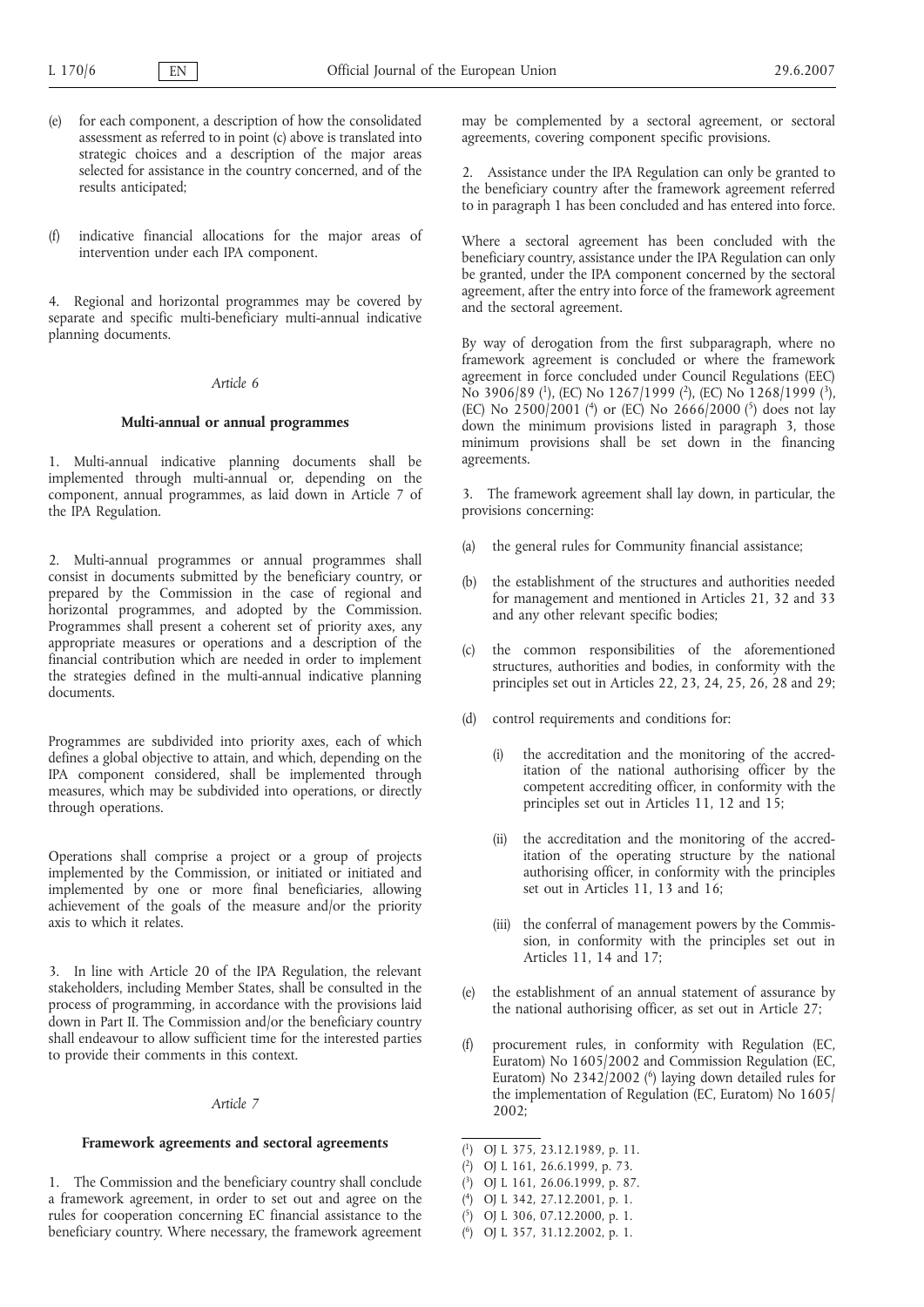- (g) the closure of programmes as set down in Articles 47 and 56,
- (h) the definitions of irregularity in conformity with Article 2, of fraud, and that of active and passive corruption, in keeping with those contained in Community legislation; the obligation of the beneficiary country to take appropriate preventive measures against active and passive corruption, anti-fraud measures and corrective actions; the rules for recovery of funds in case of irregularity or fraud;
- (i) recoveries and financial corrections and adjustments, in conformity with Articles 49 and 50;
- (j) the rules for supervision, control and audit by the Commission and the European Court of Auditors;
- (k) the rules on taxes, customs duties and other fiscal charges;
- (l) information and publicity requirements.

4. A sectoral agreement related to a specific IPA component and complementing the framework agreement may, where appropriate, be concluded. Without prejudice to the arrangements laid down in the framework agreement, it shall include detailed and specific provisions for the management, evaluation and control of the component concerned.

5. In a given beneficiary country, the framework agreement shall apply to all financing agreements as provided for in Article 8.

Where it exists, the sectoral agreement related to a given component shall apply to all the financing agreements concluded in the framework of that component.

# *Article 8*

#### **Financing decisions and agreements**

1. The Commission decisions adopting multi-annual or annual programmes shall meet the requirements necessary to constitute financing decisions in accordance with Article 75(2) of Regulation (EC, Euratom) No 1605/2002.

2. Where required by the financing decision, the Commission and the beneficiary country concerned shall conclude a financing agreement. Financing agreements may be concluded on an annual or multi-annual basis in accordance with Article 39.

3. Each programme forms an integral part of the financing agreement.

- 4. Financing agreements shall lay down:
- (a) provisions by which the beneficiary country accepts the assistance of the Community and agrees to the rules and procedures concerning disbursement related to such assistance;
- (b) the terms on which the assistance is managed, including the relevant methods and responsibilities for implementing the annual or multi-annual programme and/or operations;
- (c) provisions relating to the establishment and regular updating, by the beneficiary country, of a roadmap with indicative benchmarks and time limits to achieve decentralisation without *ex ante* controls by the Commission as referred to in Articles 14 and 18.

#### TITLE II

#### **COMMON RULES FOR IMPLEMENTATION**

# *CHAPTER I*

#### *Principles*

#### *Article 9*

#### **Coherence of implementation of assistance**

1. Assistance under the IPA Regulation shall be consistent and coordinated within and between the IPA components, both at planning and programming levels.

2. Any overlap between actions covered by different components shall be avoided and no expenditure shall be financed under more than one operation.

### *Article 10*

# **General principles for implementation of assistance**

1. Unless otherwise provided for in paragraph 2, 3 and 4, decentralised management, where the Commission confers the management of certain actions on the beneficiary country, while retaining overall final responsibility for general budget execution in accordance with Article 53c of Regulation (EC, Euratom) No 1605/2002 and the relevant provisions of the EC Treaties, shall apply to the implementation of assistance under the IPA Regulation.

For the purposes of assistance under the IPA Regulation, decentralised management shall cover at least tendering, contracting and payments.

In the event of decentralised management, operations shall be implemented in accordance with the provisions laid down in Article 53c of Regulation (EC, Euratom) No 1605/2002.

2. Centralised management as defined in Article 53a of Regulation (EC, Euratom) No 1605/2002 may be used under the transition assistance and institution building component, in particular for regional and horizontal programmes, and under the cross-border cooperation component. It may also be used for technical assistance under any of the IPA components.

Under centralised management, operations shall be implemented in accordance with the provisions laid down in Articles 53(a), 53a and 54 to 57 of Regulation (EC, Euratom) No 1605/2002.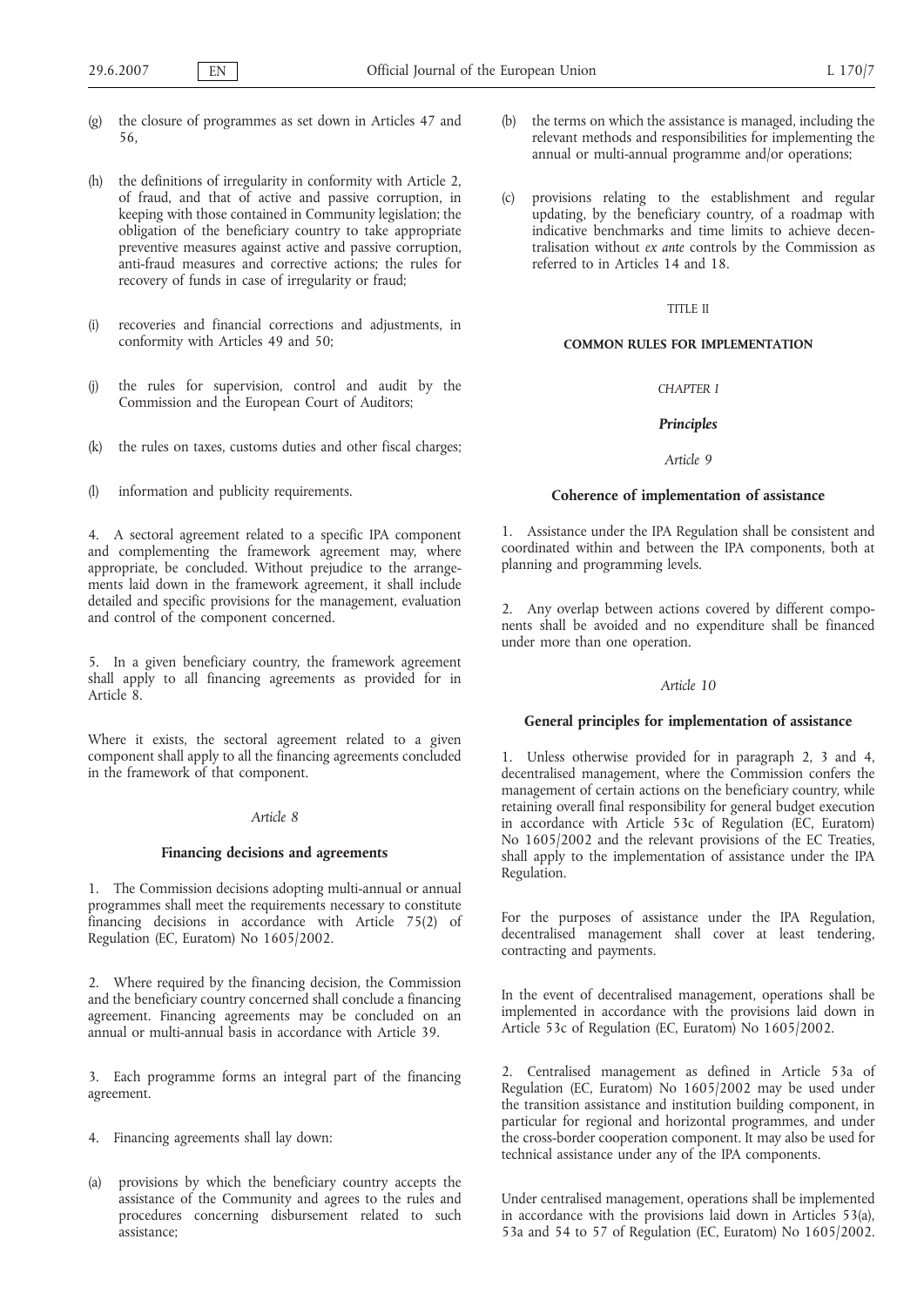3. Joint management, as defined in Article 53d of Regulation (EC, Euratom) No 1605/2002 may be used under the transition assistance and institution building component, in particular for regional and horizontal programmes, for programmes involving international organisations.

In the event of joint management with international organisations, operations shall be implemented in accordance with the provisions laid down in Articles 53(c) and 53d of Regulation (EC, Euratom) No 1605/2002.

4. Shared management as defined in Article 53b of Regulation (EC, Euratom) No 1605/2002 may be used under the crossborder cooperation component, for cross-border programmes involving Member States.

Under shared management with a Member State, operations shall be implemented in accordance with the provisions laid down in Articles 53(b), 53b and Title II of Part two of Regulation (EC, Euratom) No 1605/2002.

### *CHAPTER II*

#### *Management and control systems*

Section 1

### **Decentralised management**

Sub-section 1

#### **Accreditation and conferral of management powers**

### *Article 11*

### **Common requirements**

1. Before deciding to confer management powers relating to a component, a programme or a measure on the beneficiary country, the Commission shall satisfy itself that the country concerned meets the conditions referred to in Article 56(2) of Regulation (EC, Euratom) No 1605/2002, in particular as regards the management and control systems established, and that the accreditations as laid down in Articles 12 and 13 are in force.

2. For that purpose, the management and control systems set up in the beneficiary country shall provide for effective controls in at least the areas set out in the Annex. Provisions on other areas which have been laid down in the sectoral or financing agreements shall apply in addition to this Regulation.

3. Where specific persons have been given responsibility for an activity in relation to the management, implementation and control of programmes, the beneficiary country shall enable such

persons to exercise the duties associated with that responsibility, including in cases where there is no hierarchical link between them and the bodies participating in that activity. The beneficiary country shall, in particular, provide those persons with the authority to establish, through formal working arrangements between them and the bodies concerned:

- (a) an appropriate system for the exchange of information, including the power to require information and a right of access to documents and staff on the spot if necessary;
- (b) the standards to be met;
- (c) the procedures to be followed.

4. Any other component specific requirements which have been established in sectoral agreements or the financing agreements shall apply in addition to this Regulation.

### *Article 12*

# **Accreditation of the national authorising officer and the national fund**

1. The competent accrediting officer as referred to in Article 24 shall be responsible for the accreditation of the national authorising officer described in Article 25, both as the head of the national fund in accordance with Article 25(2)(a) and with regard to his capacity to fulfil the responsibilities laid down in Article 25(2)(b). The accreditation of the national authorising officer shall cover the national fund described in Article 26.

2. Prior to accrediting the national authorising officer, the competent accrediting officer shall satisfy himself that the applicable requirements set out in Article 11 are fulfilled, supported by an audit opinion drawn up by an external auditor functionally independent from all actors in the management and control systems. The audit opinion shall be based on examinations conducted according to internationally accepted auditing standards.

3. The competent accrediting officer shall notify the Commission of the accreditation of the national authorising officer, not later than the notification of the accreditation of the first operating structure as described in Article 13(3). The competent accrediting officer shall provide all relevant supporting information required by the Commission.

4. The competent accrediting officer shall immediately inform the Commission of any changes concerning the national authorising officer or the national fund. Where a change affects the national authorising officer or the national fund in relation to the applicable requirements as set out in Article 11, the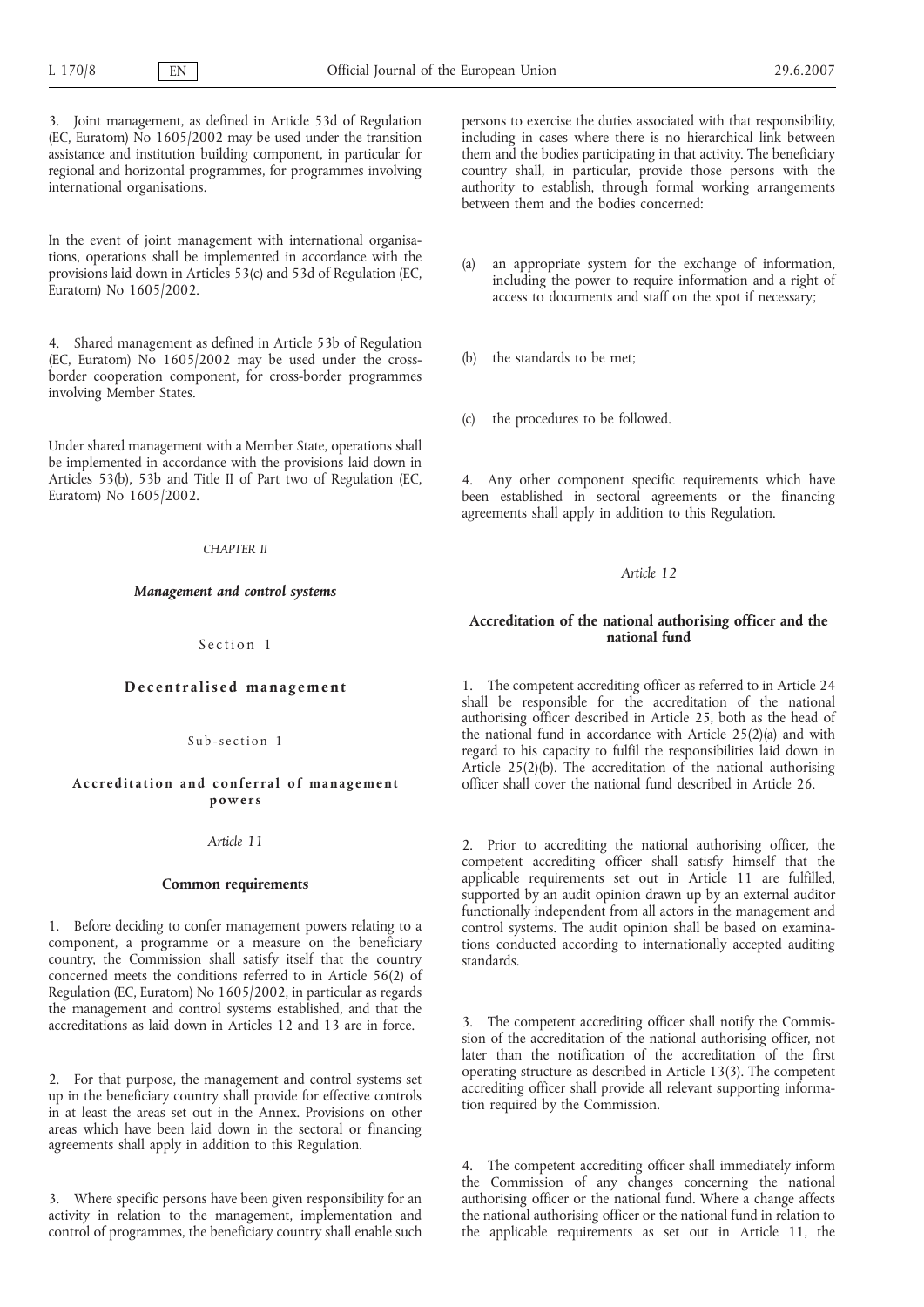competent accrediting officer shall send to the Commission an assessment of the consequences of such a change on the validity of the accreditation. Where such a change is significant, the competent accrediting officer shall also notify the Commission of his decision concerning the accreditation.

#### *Article 13*

### **Accreditation of the operating structure**

1. The national authorising officer shall be responsible for the accreditation of the operating structures as referred to in Article 28.

2. Prior to accrediting an operating structure, the national authorising officer shall satisfy himself that the requirements set out in Article 11 are fulfilled by the operating structure concerned. This assurance shall be supported by an audit opinion drawn up by an external auditor functionally independent from all actors in the management and control systems. The audit opinion shall be based on examinations conducted according to internationally accepted auditing standards.

3. The national authorising officer shall notify the Commission of the accreditation of the operating structures and shall provide all relevant supporting information required by the Commission, including a description of the management and control systems.

#### *Article 14*

### **Conferral of management powers by the Commission**

1. Before the conferral of management powers, the Commission shall review the accreditations referred to in Articles 12 and 13 and examine the procedures and structures of any of the bodies or authorities concerned within the beneficiary country. This may include on-the-spot verifications by its services or subcontracted to an audit firm.

2. The Commission may, in its decision to confer management powers, set further conditions, with a view to ensuring that the requirements referred to in Article 11 are met. These further conditions must be fulfilled within a fixed period determined by the Commission for the conferral of management powers to remain effective.

3. The Commission Decision on the conferral of management powers shall lay down the list of the *ex ante* controls, if any, to be performed by the Commission on the tendering of contracts, launch of calls for proposals and the award of contracts and grants. This list may vary with the component or the programme. The *ex ante* controls shall apply, depending on the component or programme, until the Commission allows for decentralised management without *ex ante* controls as referred to in Article 18.

4. The Commission Decision may lay down provisions concerning the suspension or withdrawal of the conferral of management powers in relation to specific bodies or authorities.

#### *Article 15*

# **Withdrawal or suspension of the accreditation of the national authorising officer and the national fund**

1. After the conferral of management powers by the Commission, the competent accrediting officer shall be responsible for monitoring the continuing fulfilment of all the requirements for this accreditation to be maintained and shall inform the Commission of any significant change related thereto.

2. If any of the applicable requirements set out in Article 11 are not, or are no longer, fulfilled, the competent accrediting officer shall either suspend or withdraw the accreditation of the national authorising officer, and shall immediately inform the Commission of his decision and of the reasons for his decision. The competent accrediting officer shall assure himself that those requirements are again fulfilled before restoring the accreditation. This assurance shall be supported by an audit opinion as specified in Article 12(2).

3. Where the accreditation of the national authorising officer is withdrawn or suspended by the competent accrediting officer, the provisions of this paragraph shall apply.

The Commission shall cease to make transfers of funds to the beneficiary country during the period when the accreditation is not in force.

During the period when the accreditation is not in force, all the euro accounts or the euro accounts for the components concerned shall be blocked and no payment made by the National Fund from those euros accounts which are blocked shall be considered eligible for Community funding.

Without prejudice to any other financial corrections, the Commission may make financial corrections as laid down in Article 49 against the beneficiary country in respect of its past non-compliance with the requirements for the conferral of management powers.

### *Article 16*

# **Withdrawal or suspension of the accreditation of the operating structures**

1. After the conferral of management powers by the Commission, the national authorising officer shall be responsible for monitoring the continuing fulfilment of all the requirements for this accreditation to be maintained and shall inform the Commission and the competent accrediting officer of any significant change related thereto.

2. If any of the requirements set out in Article 11 are not, or are no longer, fulfilled, the national authorising officer shall either suspend or withdraw the accreditation of the operating structure concerned, and shall immediately inform the Commission and the competent accrediting officer of his decision and of the reasons for his decision.

The national authorising officer shall assure himself that those requirements are again fulfilled before restoring the accreditation concerned. This assurance shall be supported by an audit opinion as referred to in Article 13(2).

3. Where the accreditation of an operating structure is withdrawn or suspended by the national authorising officer, the provisions of this paragraph shall apply.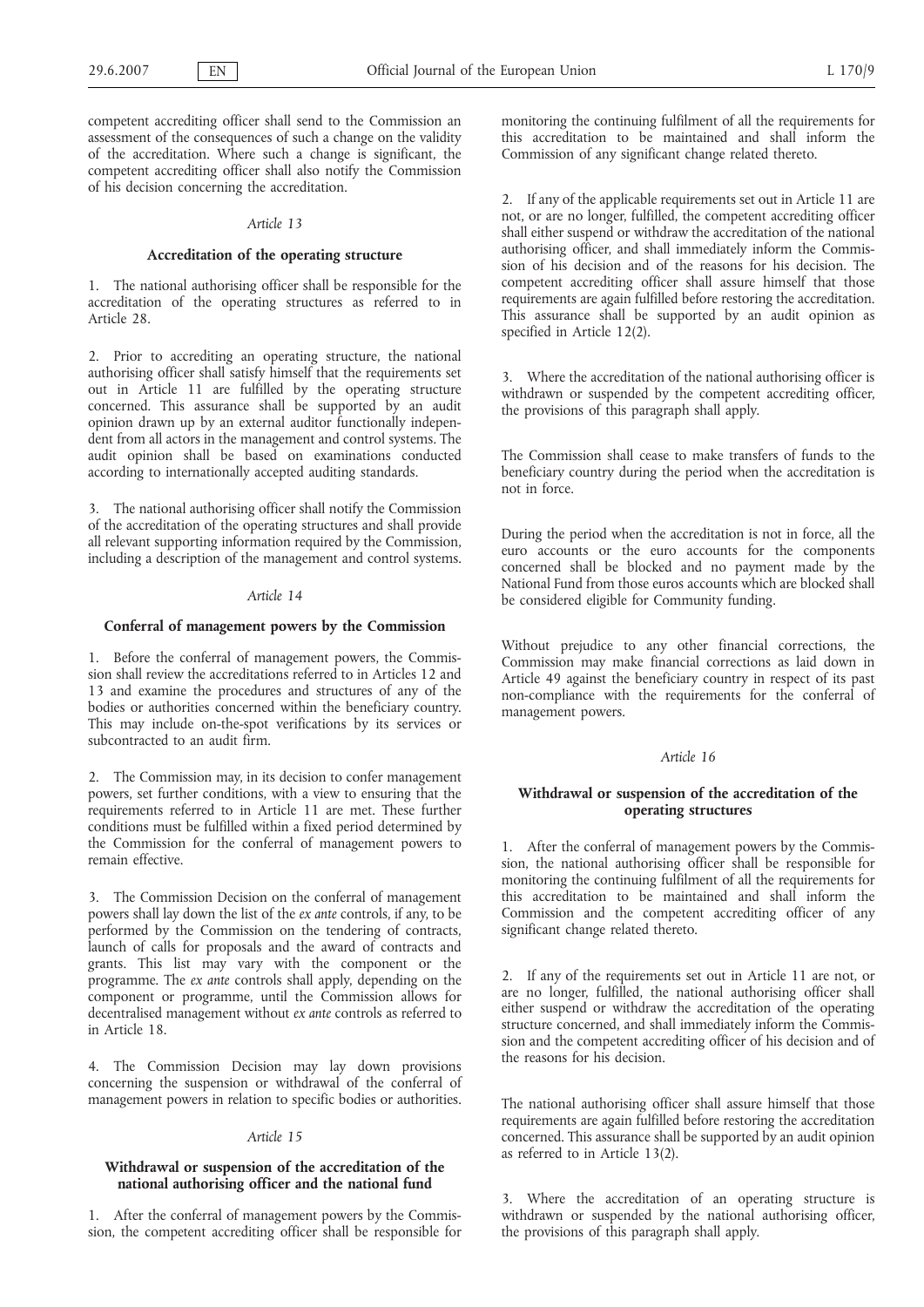The Commission shall make no transfers to the beneficiary country of funds relating to programmes or operations implemented by the operating structure concerned while its accreditation is suspended or withdrawn.

Without prejudice to any other financial corrections, the Commission may make financial corrections as laid down in Article 49 against the beneficiary country in respect of its past non-compliance with the requirements and conditions for the conferral of management powers.

No new legal commitments made by the operating structure concerned shall be considered eligible during the period when the accreditation is not in force.

The national authorising officer shall be responsible for taking any appropriate safeguard measures regarding payments made or contracts signed by the operating structure concerned.

# *Article 17*

# **Withdrawal or suspension of conferral of management powers**

1. The Commission shall monitor compliance with the requirements set out in Article 11.

2. Irrespective of the decision by the competent accrediting officer to maintain, suspend or withdraw the accreditation of the national authorising officer, or of the decision by the national authorising officer to maintain, suspend or withdraw the accreditation of the operating structure, the Commission may withdraw or suspend the conferral of management powers at any time, in particular in the event that any of the requirements mentioned in Article 11 are not, or no longer, fulfilled.

3. Where the conferral of management powers is withdrawn or suspended by the Commission, the provisions of this paragraph shall apply.

The Commission shall cease to make transfers of funds to the beneficiary country.

Without prejudice to any other financial corrections, the Commission may make financial corrections as laid down in Article 49 against the beneficiary country in respect of its past non-compliance with the requirements for the conferral of management powers.

The Commission may lay down other consequences of such a suspension or withdrawal in a specific Commission Decision.

## *Article 18*

## **Decentralisation without** *ex ante* **controls by the Commission**

1. Decentralisation without *ex ante* controls by the Commission shall be the objective for the implementation of all IPA components where assistance is implemented on a decentralised basis in accordance with Article 10. The timing for attainment of this objective may vary depending on the IPA Component concerned.

2. Before dispensing with the *ex ante* controls laid down in the Commission Decision on conferral of management powers, the Commission shall satisfy itself of the effective functioning of the management and control system concerned in accordance with the relevant Community and national rules.

3. In particular, the Commission shall monitor the implementation, by the beneficiary country, of the roadmap included in the financing agreement as laid down in Article  $8(\hat{4})(c)$ , which may refer to a phased waiver of different types of *ex ante* controls.

4. The Commission shall take due account of the results achieved by the beneficiary country in this context, in particular in the provision of assistance and in the negotiation process.

#### *Article 19*

### **Anti-fraud measures**

1. Beneficiary countries shall ensure investigation and effective treatment of suspected cases of fraud and irregularities and shall ensure the functioning of a control and reporting mechanism equivalent to that referred to in Commission Regulation (EC) No  $1828/2006$  (<sup>1</sup>). In the case of suspected fraud or irregularity, the Commission shall be informed without delay.

2. Furthermore, beneficiary countries shall take any appropriate measure to prevent and counter any active or passive corruption practices at any stage of the procurement procedure or grant award procedure or during the implementation of corresponding contracts.

### *Article 20*

#### **Audit trail**

The national authorising officer shall ensure that all the relevant information is available to ensure at all times a sufficiently detailed audit trail. This information shall include documentary evidence of the authorisation of payment applications, of the accounting and payment of such applications, and of the treatment of advances, guarantees and debts.

### Sub-section 2

### **Structures and authorities**

### *Article 21*

### **Designation**

1. The beneficiary country shall designate the following different bodies and authorities:

- (a) a national IPA coordinator,
- (b) a strategic coordinator for the regional development component and the human resources development component,
- (c) a competent accrediting officer,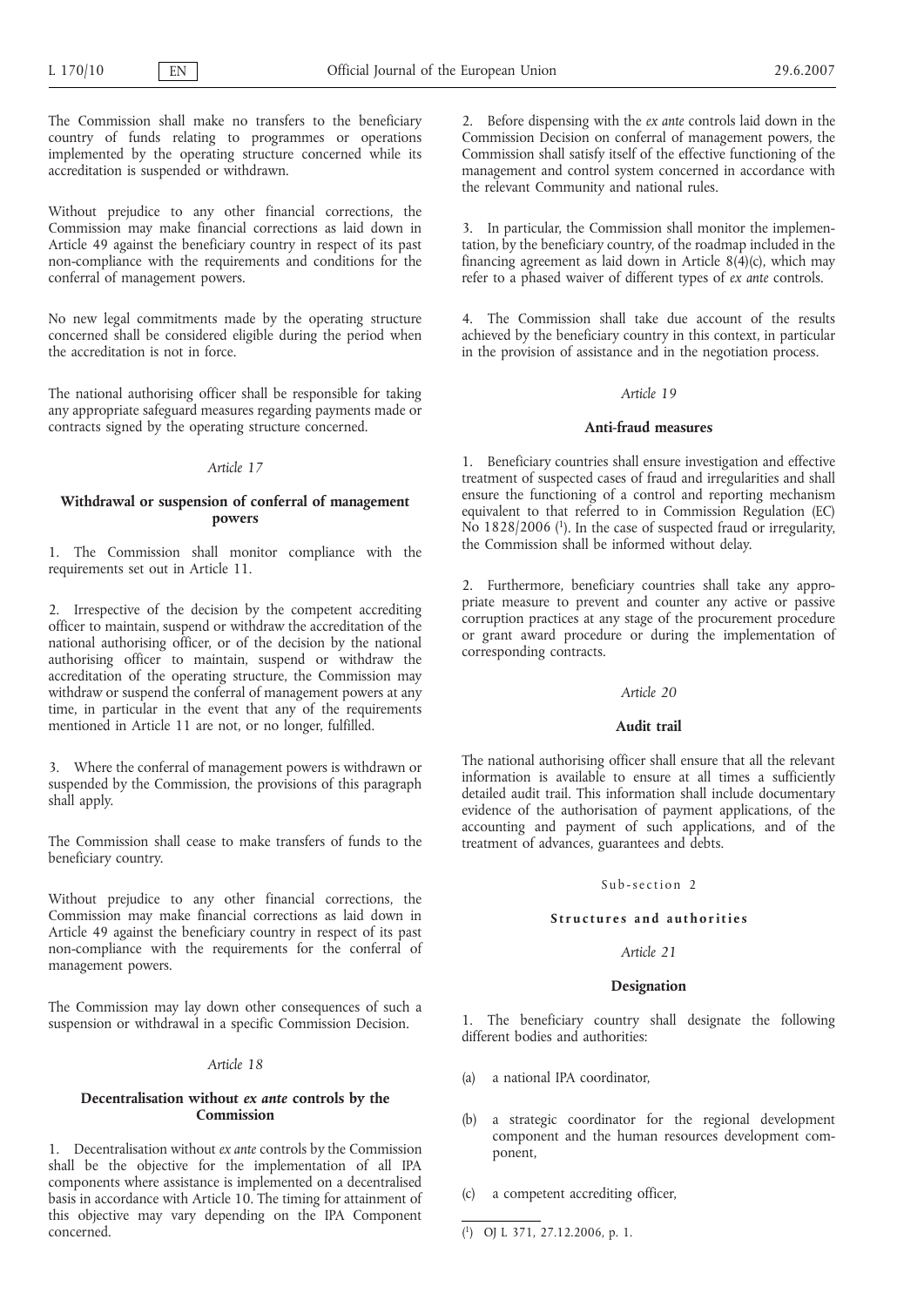(d) a national authorising officer,

(e) a national fund,

(f) an operating structure by IPA component or programme,

(g) an audit authority.

2. The beneficiary country shall ensure that appropriate segregation of duties applies to the bodies and authorities under points (a) to (g) of paragraph 1, in accordance with Article 56(2) of Regulation (EC, Euratom) No 1605/2002.

3. The Commission shall confer management powers on the beneficiary country, in accordance with Article 14 of this Regulation, only after the bodies and authorities referred to in paragraph 1 have been designated and put in place.

### *Article 22*

# **Functions and responsibilities of the national IPA coordinator**

1. A national IPA coordinator shall be appointed by the beneficiary country. He shall be a high-ranking official in the government or the state administration of the beneficiary country, who shall ensure the overall coordination of assistance under the IPA Regulation.

- 2. He shall, in particular:
- (a) ensure partnership between the Commission and the beneficiary country, and a close link between the general accession process and the use of assistance under the IPA Regulation;
- (b) bear overall responsibility for:
	- the coherence and coordination of the programmes provided under this Regulation,
	- the annual programming for the transition assistance and institution building component at national level,
	- the coordination of the participation of the beneficiary country in the relevant cross-border programmes, both with Member States and with other beneficiary countries, as well as in the transnational, interregional or sea basins programmes under other Community instruments. The national IPA coordinator may delegate the tasks relating to this coordination to a cross-border cooperation coordinator,
- (c) draw up and, after examination by the IPA monitoring committee, submit the IPA annual and final reports on implementation as defined in Article  $61(3)$  to the Commission with a copy to the national authorising officer.

# *Article 23*

# **Functions and responsibilities of the strategic coordinator**

1. A strategic coordinator shall be appointed by the beneficiary country to ensure the coordination of the regional development component and human resources development component under the responsibility of the national IPA coordinator. The strategic coordinator shall be an entity within the state administration of the beneficiary country, with no direct involvement in the implementation of components concerned.

- 2. The strategic coordinator shall, in particular:
- (a) coordinate assistance granted under the regional development component and the human resources development component;
- (b) draft the strategic coherence framework as defined in Article 154;
- (c) ensure coordination between sectoral strategies and programmes.

# *Article 24*

#### **Responsibilities of the competent accrediting officer**

1. A competent accrediting officer shall be appointed by the beneficiary country. He shall be a high-ranking official in the government or the state administration of the beneficiary country.

2. The competent accrediting officer shall be responsible for issuing, monitoring and suspending or withdrawing the accreditation of the national authorising officer and the national fund, in accordance with Articles 12 and 15.

# *Article 25*

# **Functions and responsibilities of the national authorising officer**

1. A national authorising officer shall be appointed by the beneficiary country. He shall be a high-ranking official in the government or the state administration of the beneficiary country.

- 2. The national authorising officer shall:
- (a) as the head of the national fund, bear overall responsibility for the financial management of EU funds in the beneficiary country; he shall be responsible for the legality and regularity of the underlying transactions;
- be responsible for the effective functioning of management and control systems under the IPA Regulation.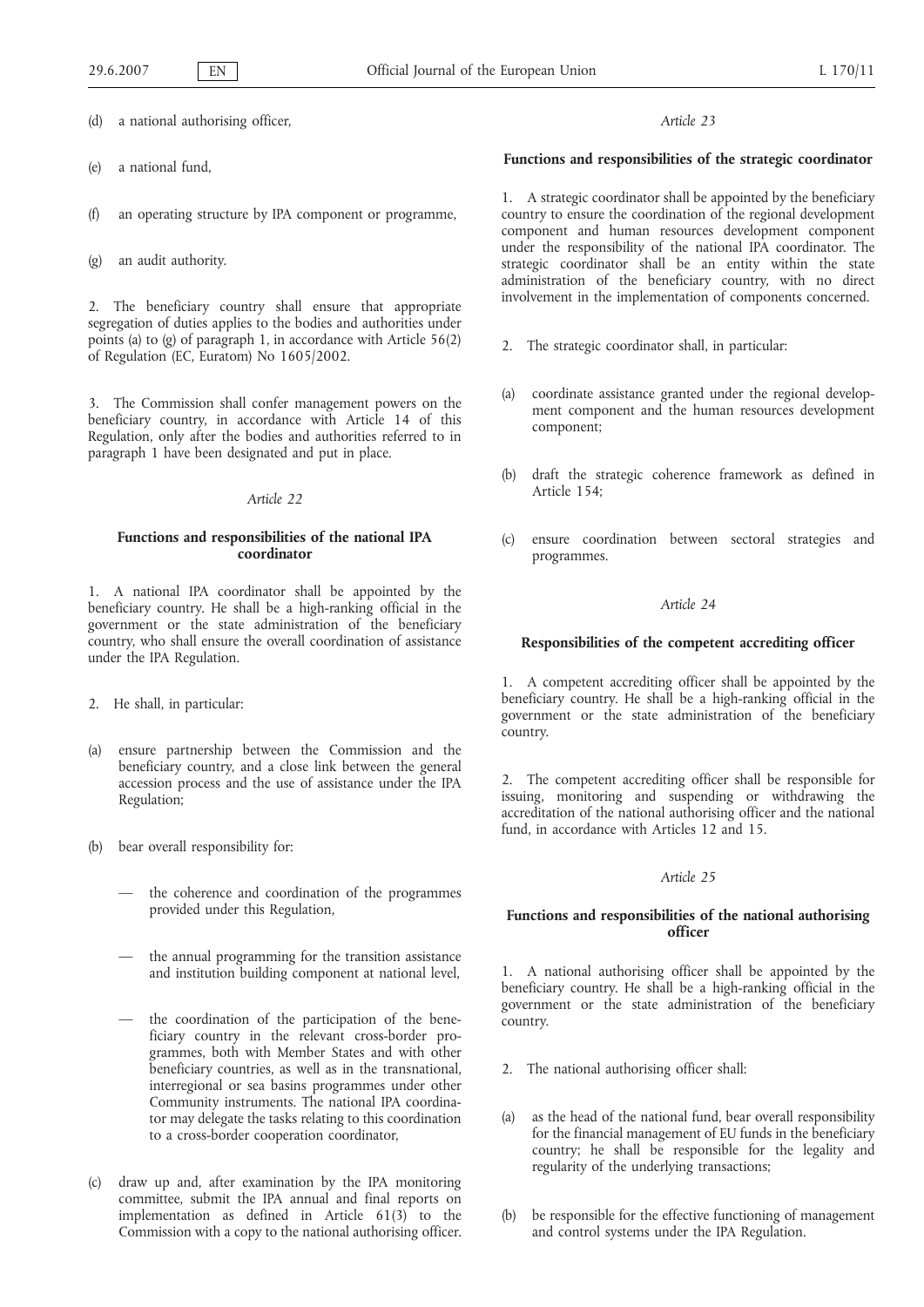3. For the purposes of paragraph 2(a), the national authorising officer shall in particular fulfil the following tasks:

- (a) provide assurance about the regularity and legality of underlying transactions;
- (b) draw up and submit to the Commission certified statements of expenditure and payment applications; the national authorising officer shall bear overall responsibility for the accuracy of the payment application and for the transfer of funds to the operating structures and/or final beneficiaries;
- (c) verify the existence and correctness of the co-financing elements;
- (d) ensure the identification and immediate communication of any irregularity;
- (e) make the financial adjustments required in connection with irregularities detected, according to the provisions of Article 50;
- (f) be the contact point for financial information sent between the Commission and the beneficiary country.

4. For the purposes of paragraph 2(b), the national authorising officer shall in particular fulfil the following tasks:

- (a) be responsible for issuing, monitoring and suspending or withdrawing the accreditation of the operating structures;
- (b) ensure the existence and effective functioning of systems of management of assistance under the IPA Regulation;
- (c) ensure that the system of internal control concerning the management of funds is effective and efficient;
- (d) report on the management and control systems;
- (e) ensure that a proper reporting and information system is functioning;
- (f) follow-up the findings of audit reports from the audit authority, in accordance with Article 30(1);
- (g) immediately notify the Commission, with a copy of the notification to the competent accrediting officer, of any significant change concerning the management and control systems.

5. Pursuant to the responsibilities laid down in paragraphs 2(a) and (b), the national authorising officer shall draw up an annual statement of assurance, as defined in Article 27.

# *Article 26*

# **The national fund**

The national fund shall be a body located in a state level Ministry of the beneficiary country with central budgetary competence. The national fund shall act as a central treasury and be in charge of tasks of financial management of assistance under the IPA Regulation, under the responsibility of the national authorising officer.

It shall in particular be in charge of organising the bank accounts, requesting funds from the Commission, authorising the transfer of funds received from the Commission to the operating structures or to the final beneficiaries, and the financial reporting to the Commission.

# *Article 27*

### **Statement of assurance by the national authorising officer**

1. In accordance with Article 25(5), the national authorising officer shall make an annual management declaration, which shall take the form of a statement of assurance to be presented to the Commission by 28 February each year. He shall forward a copy of the statement of assurance to the competent accrediting officer.

2. The statement of assurance shall be based on the national authorising officer's actual supervision of the management and control systems throughout the financial year.

3. The statement of assurance shall be drawn up as specified in the framework agreement, and shall include:

- (a) a confirmation of the effective functioning of the management and control systems;
- (b) a confirmation regarding the legality and regularity of underlying transactions;
- (c) information concerning any changes in systems and controls, and elements of supporting accounting information.

4. If the confirmations required in accordance with points (a) and (b) of paragraph 3 are not available, the national authorising officer shall inform the Commission of the reasons and potential consequences, as well as of the actions being taken to remedy the situation and to protect the interests of the Community. He shall forward a copy of this information to the competent accrediting officer.

### *Article 28*

#### **Functions and responsibilities of the operating structure**

1. For each IPA component or programme, an operating structure shall be established to deal with the management and implementation of assistance under the IPA Regulation.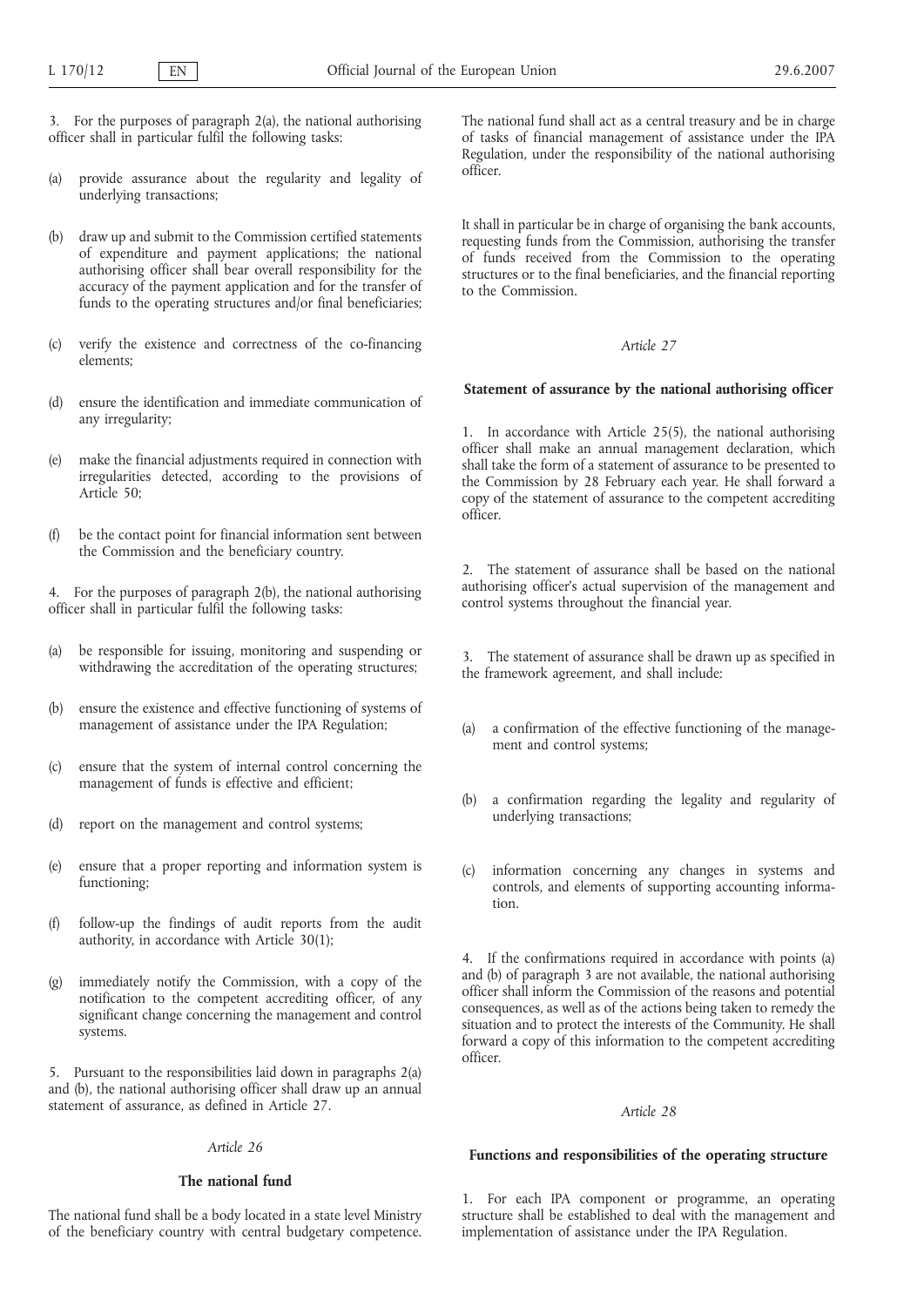The operating structure shall be a body or a collection of bodies within the administration of the beneficiary country.

2. The operating structure shall be responsible for managing and implementing the programme or programmes concerned in accordance with the principle of sound financial management. For those purposes, it shall carry out a number of functions that include:

- (a) drafting the annual or multi-annual programmes;
- (b) monitoring programme implementation and guiding the work of the sectoral monitoring committee as defined in Article 59, notably by providing the documents necessary for monitoring the quality of implementation of the programmes;
- (c) drawing up the sectoral annual and final implementation reports defined in Article 61(1) and, after their examination by the sectoral monitoring committee, submitting them to the Commission, to the national IPA coordinator and to the national authorising officer;
- (d) ensuring that operations are selected for funding and approved in accordance with the criteria and mechanisms applicable to the programmes, and that they comply with the relevant Community and national rules;
- (e) setting up procedures to ensure the retention of all documents required to ensure an adequate audit trail, in accordance with Article 20;
- (f) arranging for tendering procedures, grant award procedures, the ensuing contracting, and making payments to, and recovery from, the final beneficiary;
- (g) ensuring that all bodies involved in the implementation of operations maintain a separate accounting system or a separate accounting codification;
- (h) ensuring that the national fund and the national authorising officer receive all necessary information on the procedures and verifications carried out in relation to expenditure;
- (i) setting up, maintaining and updating the reporting and information system;
- (j) carrying out verifications to ensure that the expenditure declared has actually been incurred in accordance with applicable rules, the products or services have been delivered in accordance with the approval decision, and the payment requests by the final beneficiary are correct. These verifications shall cover administrative, financial, technical and physical aspects of operations, as appropriate;
- (k) ensuring internal audit of its different constituting bodies;
- (l) ensuring irregularity reporting;

(m) ensuring compliance with the information and publicity requirements.

3. The heads of the bodies constituting the operating structure shall be clearly designated and shall be responsible for the tasks assigned to their respective bodies, in accordance with Article 11 (3).

#### *Article 29*

## **Functions and responsibilities of the audit authority**

1. An audit authority, functionally independent from all actors in the management and control systems and complying with internationally accepted audit standards, shall be designated by the beneficiary country. The audit authority shall be responsible for verifying the effective and sound functioning of the management and control systems.

2. The audit authority, under the responsibility of its head, shall in particular:

- (a) during the course of each year, establish and fulfil an annual audit work plan which encompasses audits aimed at verifying:
	- the effective functioning of the management and control systems,
	- the reliability of accounting information provided to the Commission.

The audit work shall include audits of an appropriate sample of operations or transactions, and an examination of procedures.

The annual audit work plan shall be submitted to the national authorising officer and the Commission before the start of the year in question.

- (b) submit the following:
	- an annual audit activity report following the model to be found in the framework agreement, setting out the resources used by the audit authority, and a summary of any weaknesses found in the management and control systems or in transaction findings from the audits carried out in accordance with the annual audit work plan during the previous 12 month period, ending on 30 September of the year concerned. The annual audit activity report shall be addressed to the Commission, the national authorising officer, and the competent accrediting officer, by 31 December each year. The first such report shall cover the period from the entry into force of this regulation up until 30 November 2007,
	- an annual opinion following the model set out in the framework agreement as to whether the management and control systems functions effectively and con-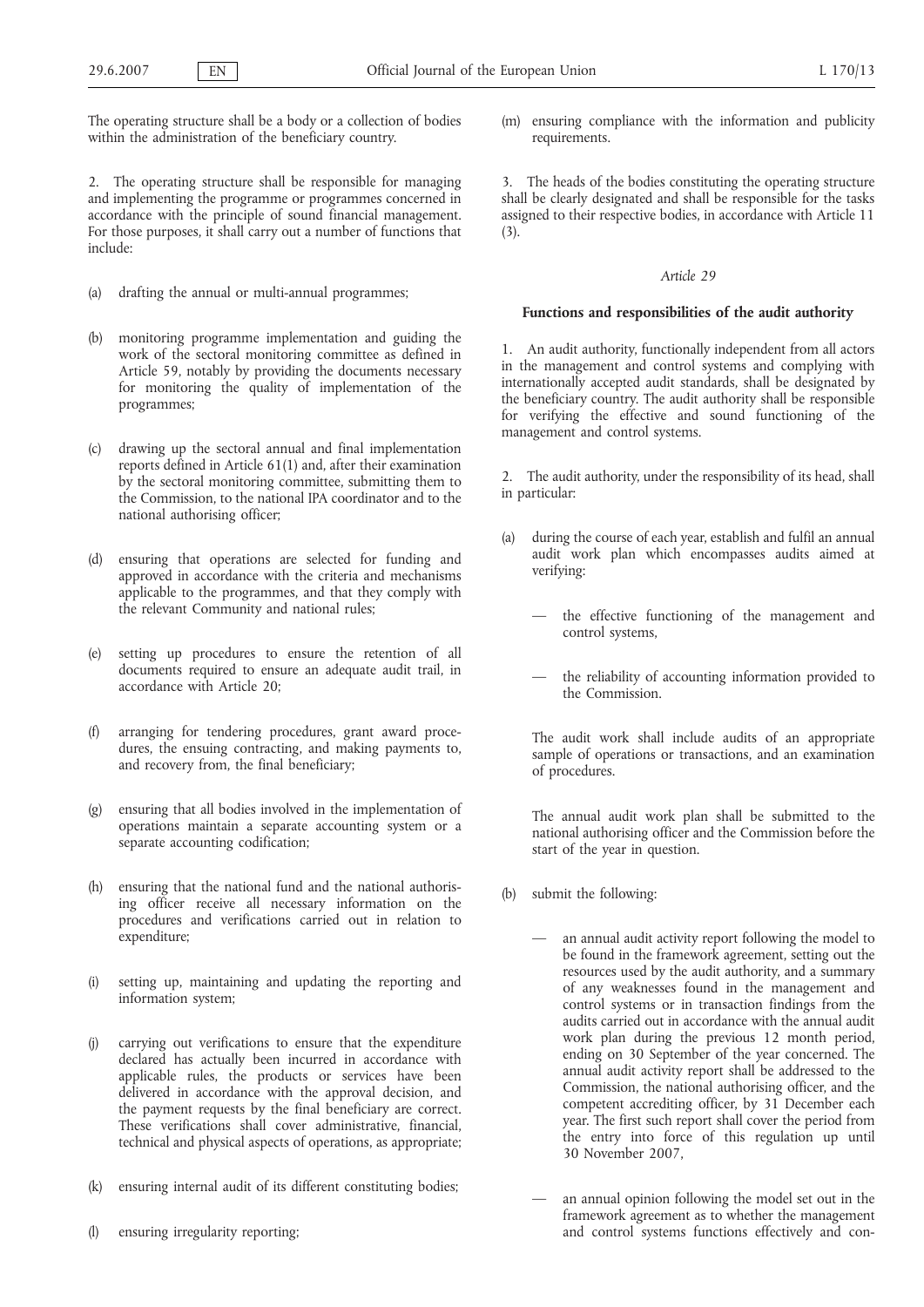forms to the requirements of this Regulation and/or any other agreements between the Commission and the beneficiary country. This opinion shall be addressed to the Commission, the national authorising officer, and the competent accrediting officer. It shall cover the same period and have the same deadline as the annual audit activity report,

an opinion on any final statement of expenditure submitted to the Commission by the national authorising officer, for the closure of any programme or of any part thereof. Where appropriate, the final statement of expenditure may include payment applications in the form of accounts submitted annually. The opinion on any final statement of expenditure shall follow the model provided in annex to the framework agreement. It shall address the validity of the final payment application and the accuracy of the financial information, and, where appropriate, be supported by a final audit activity report. It shall be sent to the Commission and to the competent accrediting officer, at the same time as the relevant final statement of expenditure submitted by the national authorising officer, or at least within three months of the submission of that final statement of expenditure.

Further specific requirements for the annual audit work plan and/or the reports and opinions mentioned in paragraph (b) may be set out in the sectoral or financing agreements.

With regard to the methodology for the audit work, reports and audit opinions required by this Article, the audit authority shall comply with international standards on auditing, in particular as regards the areas of risk assessment, audit materiality and sampling. That methodology may be complemented by any further guidance and definitions from the Commission, notably in relation to an appropriate general approach to sampling, confidence levels and materiality.

#### *Article 30*

# **Follow-up of the audit authority reports**

1. Following receipt of the reports and opinions referred to in the first and second indents of Article 29 (2) (b), the national authorising officer shall:

- (a) decide whether any improvements to the management and control systems are required, record the decisions in that respect and ensure the timely implementation of those improvements;
- (b) make any necessary adjustments to the payment applications to the Commission.

2. The Commission may decide either to take follow-up action itself in response to the reports and opinions, for example by initiating a financial correction procedure, or to require the beneficiary country to take action, while informing the national authorising officer and the competent accrediting officer of its decision.

#### *Article 31*

### **Specific bodies**

Within the overall framework defined by the structures and authorities as set out in Article 21, the functions described in Article 28 may be grouped and assigned to specific bodies within or outside the operating structures initially designated. This grouping and assignation shall respect the appropriate segregation of duties imposed by Regulation (EC, Euratom) No 1605/ 2002 and ensure that the final responsibility for the functions described in the said Article shall remain with the operating structure initially designated. Such a restructuring shall be formalised in written agreements and shall be subject to accreditation by the national authorising officer and the conferral of management by the Commission.

# Section 2

#### **Other forms of management**

# *Article 32*

### **Structures and authorities for centralised or joint management**

1. In the event of centralised or joint management, the beneficiary country shall designate a national IPA coordinator, who shall act as the representative of the beneficiary country visà-vis the Commission. He shall ensure that a close link is maintained between the Commission and the beneficiary country, with regard both to the general accession process and to EU pre-accession assistance under IPA.

The national IPA coordinator shall also be responsible for coordinating the beneficiary country's participation in the relevant cross-border programmes, both with Member States and with other beneficiary countries, as well as in the transnational, interregional or sea basins programmes under other Community instruments. He may delegate the tasks relating to this latter responsibility to a cross-border cooperation coordinator.

2. In the case of the cross-border cooperation component, operating structures shall be designated and put in place by the beneficiary country, in accordance with the provisions of Article 139.

#### *Article 33*

#### **Structures and authorities for shared management**

In the case of cross–border programmes implemented through shared management with a Member State, the following structures shall be put in place in one of the Member States participating in the cross–border programme, as set out in Article 102:

- a single managing authority,
- a single certifying authority,
- a single audit authority.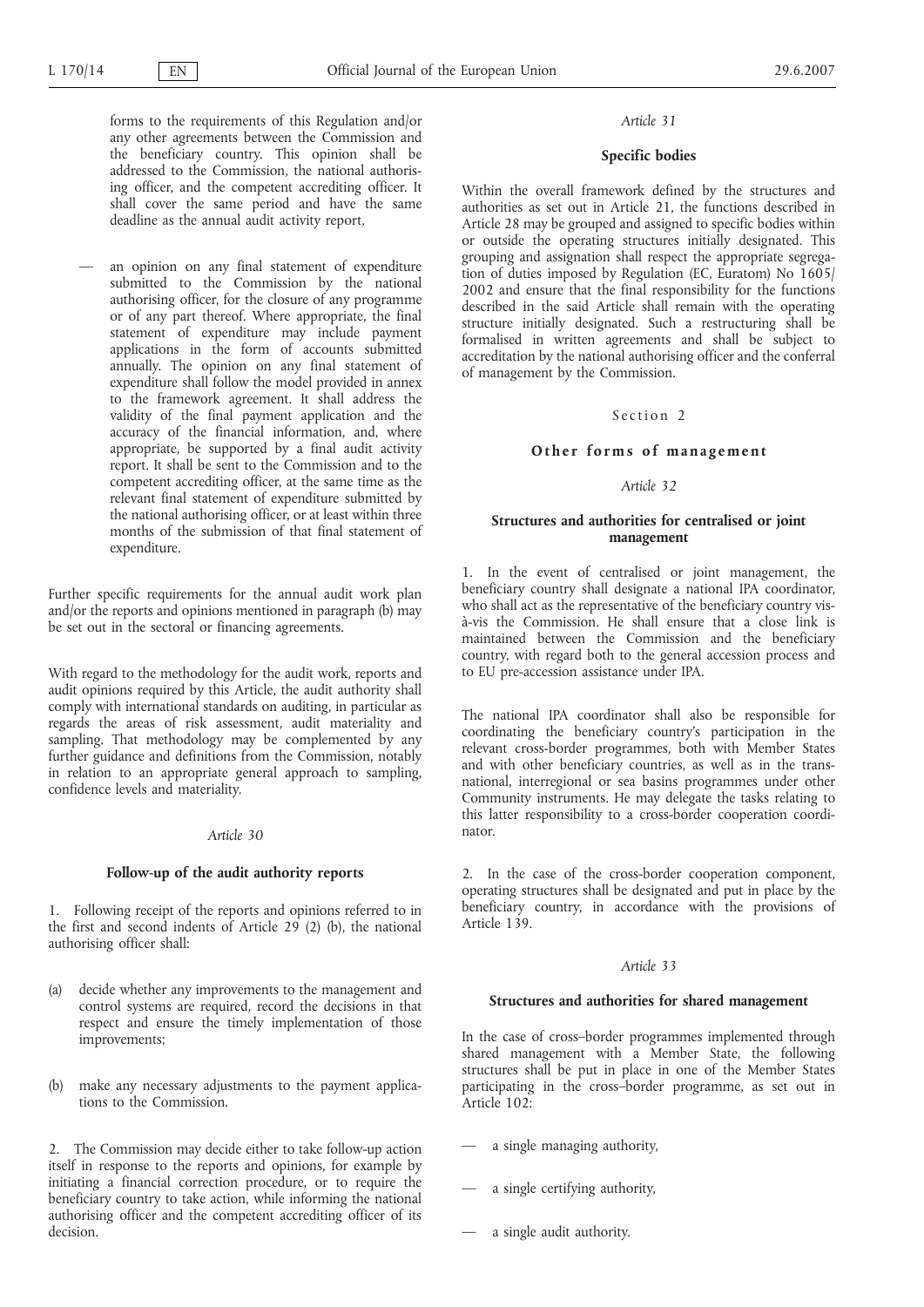### *CHAPTER III*

# *Financial contribution by the European Community*

### *Article 34*

### **Eligibility of expenditure**

1. In the event of decentralised management, notwithstanding accreditations by the competent accrediting officer and the national authorising officer, contracts and addenda signed, expenditure incurred and payments made by the national authorities shall not be eligible for funding under the IPA Regulation prior to the conferral of management on the concerned structures and authorities by the Commission, unless otherwise provided in paragraph 2.

The final date for the eligibility of expenditure shall be laid down in Part II or in the financing agreements where necessary.

2. Technical assistance to support the setting up of management and control systems may be eligible prior to the initial conferral of management, for expenditure incurred after 1 January 2007.

Launch of calls for proposals or calls for tenders may also be eligible prior the initial conferral of management and after 1 January 2007, subject to this initial conferral of management being in place within the time limits defined in a reserve clause to be inserted in the operations or calls concerned, and subject to prior approval of the documents concerned by the Commission. The calls for proposal or calls for tender concerned may be cancelled or modified depending on the decision on conferral of management.

3. The following expenditure shall not be eligible under the IPA Regulation:

- (a) taxes, including value added taxes;
- (b) customs and import duties, or any other charges;
- (c) purchase, rent or leasing of land and existing buildings;
- (d) fines, financial penalties and expenses of litigation;
- (e) operating costs;
- (f) second hand equipment;
- (g) bank charges, costs of guarantees and similar charges;
- (h) conversion costs, charges and exchange losses associated with any of the component specific euro accounts, as well as other purely financial expenses;

(i) contributions in kind.

4. Expenditure financed under this Regulation shall not be the subject of any other financing under the Community budget.

### *Article 35*

### **Treatment of receipts**

1. Receipts for the purposes of this Regulation include revenue earned by an operation, during the period of its co-financing, from sales, rentals, services, enrolment fees or other equivalent receipts with the exception of:

- (a) receipts generated throughout the economic lifetime of the co-financed investments in the case of investment in firms;
- (b) receipts generated within the framework of a financial engineering measure, including venture capital and loan funds, guarantee funds, leasing;
- (c) where applicable, contributions from the private sector to the co-financing of operations, which shall be shown alongside public contribution in the financial tables of the programme.

2. Receipts as defined in paragraph 1 represent income which shall be deducted from the amount of eligible expenditure for the operation concerned. No later than the closure of the programme, such receipts shall be deducted from the relevant operation's eligible expenditure in their entirety or pro-rata, depending on whether they were generated entirely or only in part by the co-financed operation.

- 3. This Article shall not apply to:
- the rural development component,
- revenue-generating infrastructures as defined in Article 150.

### *Article 36*

#### **Property of interest**

Any interest earned on any of the component-specific euro accounts remains the property of the beneficiary country. Interest generated by the financing by the Community of a programme shall be posted exclusively to that programme, being regarded as a resource for the beneficiary country in the form of a national public contribution, and shall be declared to the Commission, at the time of the final closure of the programme.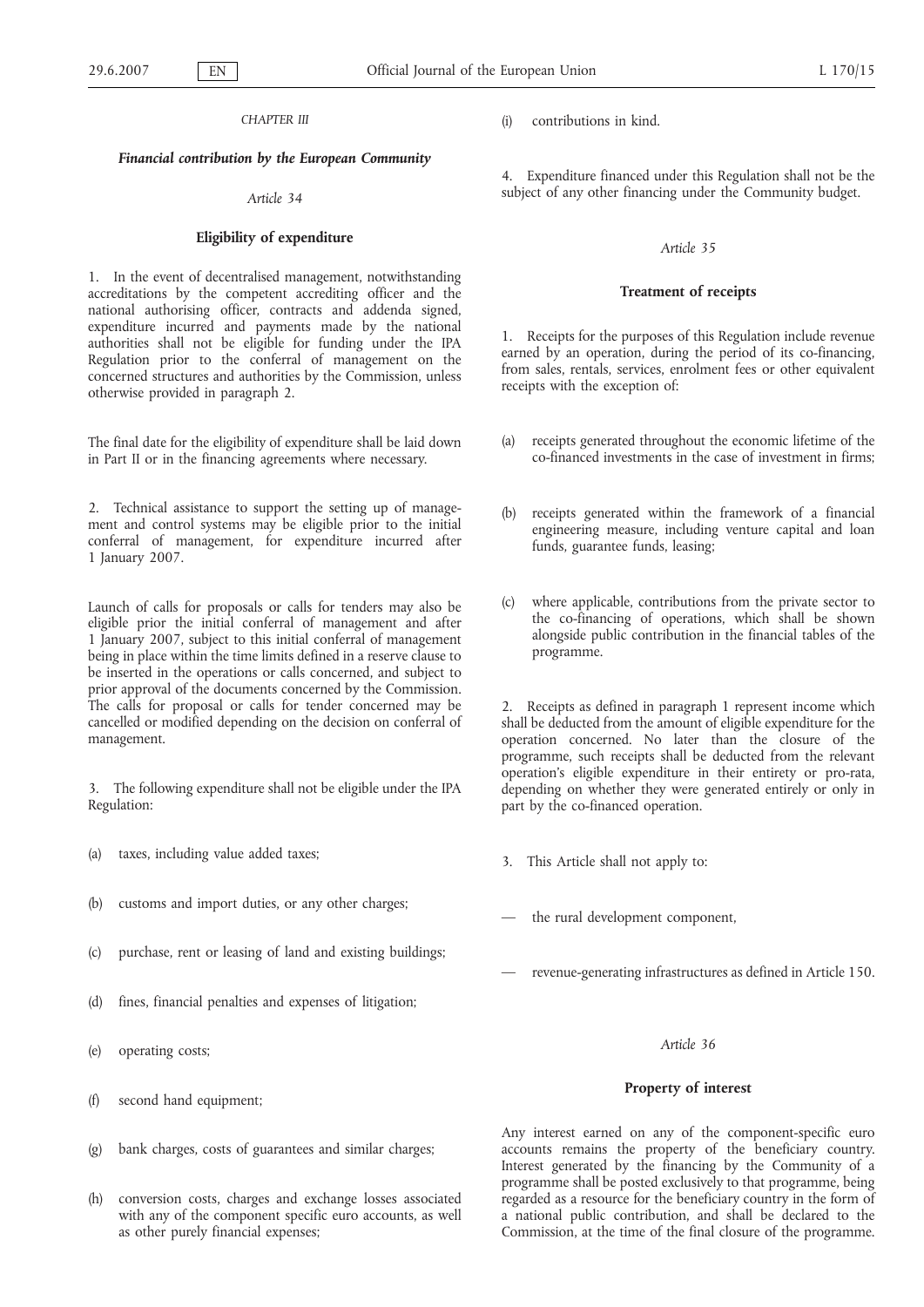## **Community financing**

1. The financial contribution from the Community towards expenditure under the multi- annual or annual programmes shall be determined in accordance with the allocations proposed in the multi-annual indicative financial framework under Article 5 of the IPA Regulation.

2. All operations receiving assistance under the various IPA components shall require national and Community contributions.

# *Article 38*

#### **Aid intensities and rate of Community contribution**

1. The Community contribution shall be calculated in relation to the eligible expenditure as defined in Part II for each IPA component.

2. Financing decisions adopting the annual or multi-annual programmes for each IPA component shall set the maximum indicative amount of the Community contribution and the subsequent maximum rate for each priority axis.

#### *CHAPTER IV*

#### *Financial management*

# Section 1

# **Budgetary commitments**

#### *Article 39*

# **Principles**

1. A budgetary commitment corresponding to the amount of the legal commitment, which shall take the form of a financing agreement with the beneficiary country concerned, shall be adopted on the basis of financing decisions adopting annual programmes.

2. Financing decisions adopting multi-annual programmes may provide for the conclusion of multi-annual legal commitments which shall take the form of financing agreements with the beneficiary country concerned.

The budgetary commitment corresponding to the amount of the legal commitment may in such cases be broken down over several years into annual instalments, where the financing decision so provides and taking account of the multi-annual indicative financial framework. The corresponding financing decision and financing agreement shall set out this breakdown in appropriate financial tables.

# Section 2

# **Rules for decentralised management**

#### *Article 40*

#### **Payments**

1. Payment by the Commission of the Community contribution shall be made within the limits of the funds available. In the case of multi-annual programmes, each payment shall be posted to the earliest open budget commitments of the IPA component concerned.

2. Payments shall take the form of pre-financing, interim payments and payment of the final balance.

3. By 28 February each year, the beneficiary country shall send to the Commission a forecast of its likely payment applications for the financial year concerned and for the subsequent financial year, in relation to each IPA component or programme. The Commission may ask for an update of the forecast as appropriate.

4. Exchange of information concerning financial transactions between the Commission and the authorities and structures referred to in Article 21 shall, where appropriate, be made by electronic means, using procedures agreed upon between the Commission and the beneficiary country.

5. The combined total of pre-financing and interim payments shall not exceed 95 % of the Community contribution as set out in the financial table of each programme.

6. When the ceiling referred to in paragraph 5 is reached, the national authorising officer shall continue transmitting to the Commission any certified statement of expenditure, as well as information about the amounts recovered.

7. Amounts set out in the programmes submitted by the beneficiary country, in certified statements of expenditure, in payment applications and in expenditure mentioned in the implementation reports, shall be denominated in euro. Beneficiary countries shall convert the amounts of expenditure incurred in national currency into euro using the monthly accounting rate of the euro established by the Commission for the month during which the expenditure was registered in the accounts of the operating structure concerned.

8. Payments by the Commission to the national fund shall be made to the euro account, in accordance with the provisions laid down in Articles 41, 42, 43, 44 and 45 and in the framework, sectoral or financing agreements. One euro account shall be opened for each of the IPA programmes concerned, or, as appropriate, IPA components, and shall be used exclusively for transactions relating to that programme or component.

9. Beneficiary countries shall ensure that the final beneficiaries receive the total amount of the public contribution in due time and in full. No specific charge or other charge with equivalent effect shall be levied which would reduce these amounts for the final beneficiaries.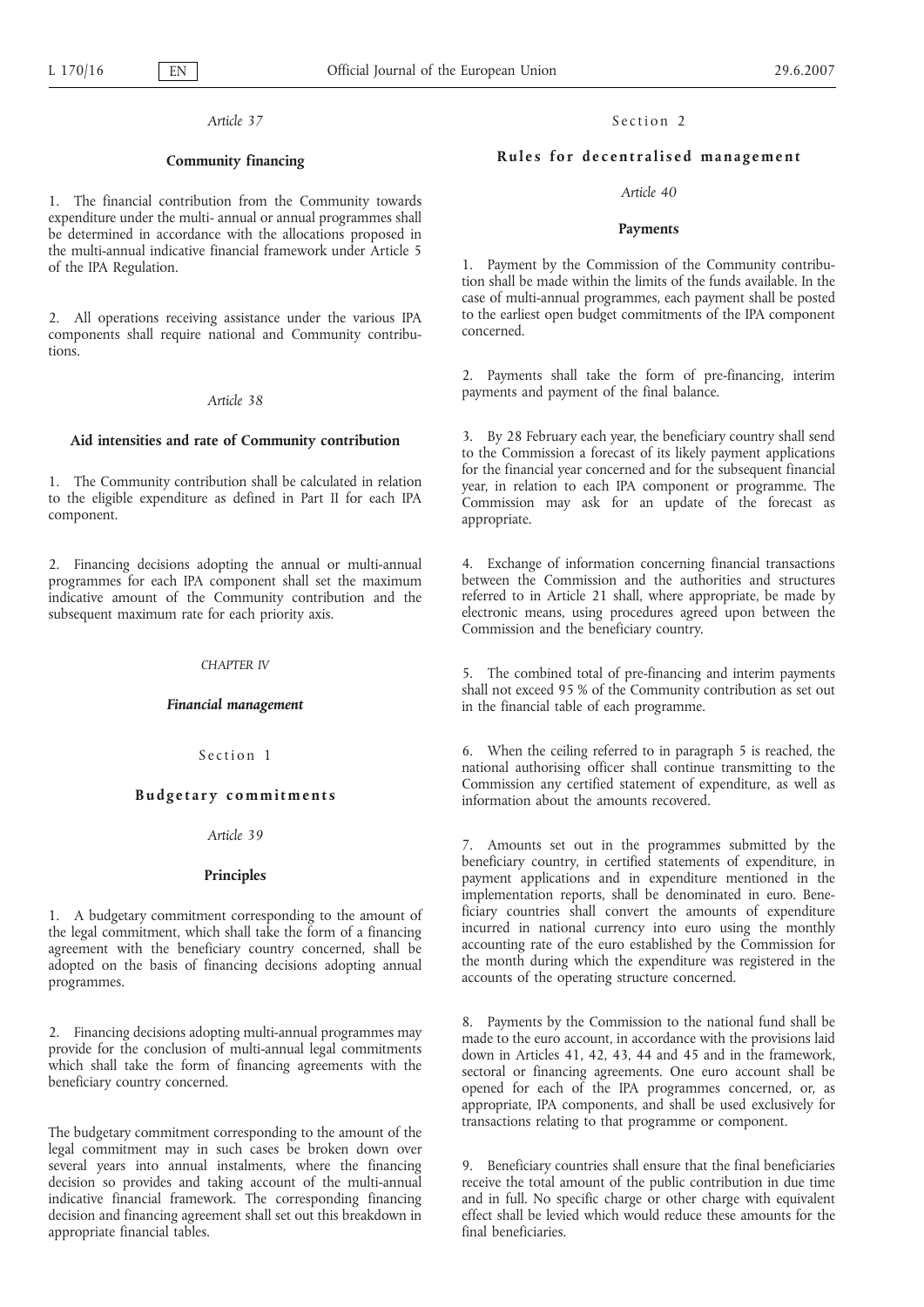10. The expenditure may be covered by Community financing only if it has been incurred and paid by the final beneficiary. Expenditure paid by final beneficiaries shall be substantiated by receipted invoices or accounting documents of equivalent probative value or other relevant documents, where, according to the programme, assistance is not a function of expenditure. Expenditure must have been certified by the national authorising officer.

#### *Article 41*

### **Acceptability of applications for payment**

In order for the Commission to approve a payment application, the minimum requirements set out in Articles 42(1), 43(1) and 45(1) must be fulfilled.

# *Article 42*

# **Pre-financing**

1. In the case of a payment application for a pre-financing payment, the minimum requirements referred to in Article 41 are the following:

- (a) the national authorising officer has notified to the Commission the opening of the euro account concerned;
- (b) the accreditations delivered by the competent accrediting officer and the national authorising officer are in force and the conferral of management by the Commission remains valid;
- the relevant financing agreement has entered into force.

2. Pre-financing payments shall represent a given percentage of the Community contribution to the programme concerned, as specified in Part II of this Regulation. In the event of multiannual programmes, the pre-financing may be split between several financial years.

3. The total amount paid as pre-financing shall be reimbursed to the Commission if no payment application for the programme concerned is sent within 15 months of the date on which the Commission pays the first pre-financing amount. The Community contribution to the programme concerned shall not be affected by such reimbursement.

4. The total pre-financing amount shall be cleared at the latest when the programme is closed. Throughout the lifetime of the programme, the national authorising officer shall use the prefinancing payment only to pay the Community contribution to expenditure in compliance with this Regulation.

# *Article 43*

# **Interim payments**

1. In the case of a payment application for an interim payment, the minimum requirements referred to in Article 41 are the following:

(a) the national authorising officer has sent to the Commission a payment application and a statement of expenditure relating to the payment in question; the statement of expenditure shall be certified by the national authorising officer;

- (b) the ceilings for Community assistance under each priority axis, as laid down in the Commission financing decision, have been respected;
- (c) the operating structure has sent to the Commission the sectoral annual implementation reports as referred to Article 61(1), including the most recent one;
- (d) the audit authority has sent to the Commission, in accordance with the first and second indent of Article 29 (2)(b), the most recent annual audit activity report and opinion on the conformity of the management and control systems in place with the requirements of this Regulation and/or those of any agreement between the Commission and the beneficiary country;
- (e) the accreditations delivered by the competent accrediting officer and the national authorising officer are in force, and the conferral of management by the Commission remains valid.

If one or more of the conditions mentioned in this paragraph are not met, the beneficiary country shall, when so requested by the Commission and within the time limit fixed by the Commission, take the necessary steps to remedy the situation.

2. If it appears that the rules applicable have not been complied with or that Community funds have been improperly used, the Commission may reduce interim payments to the beneficiary country or temporarily suspend them, in accordance with the provisions of Article 46. It shall inform the beneficiary country accordingly.

3. The suspension or reduction of interim payments shall comply with the principle of proportionality and shall be without prejudice to the decisions of conformity and clearanceof-account decisions and financial corrections.

## *Article 44*

# **Calculation of payments**

Payments shall be calculated on the basis of the Community contribution to the financing of the operations concerned, up to the amount obtained by applying the co-financing rate laid down for each priority axis in the financing decision to the eligible expenditure, subject to the maximum Community contribution attached to each priority axis.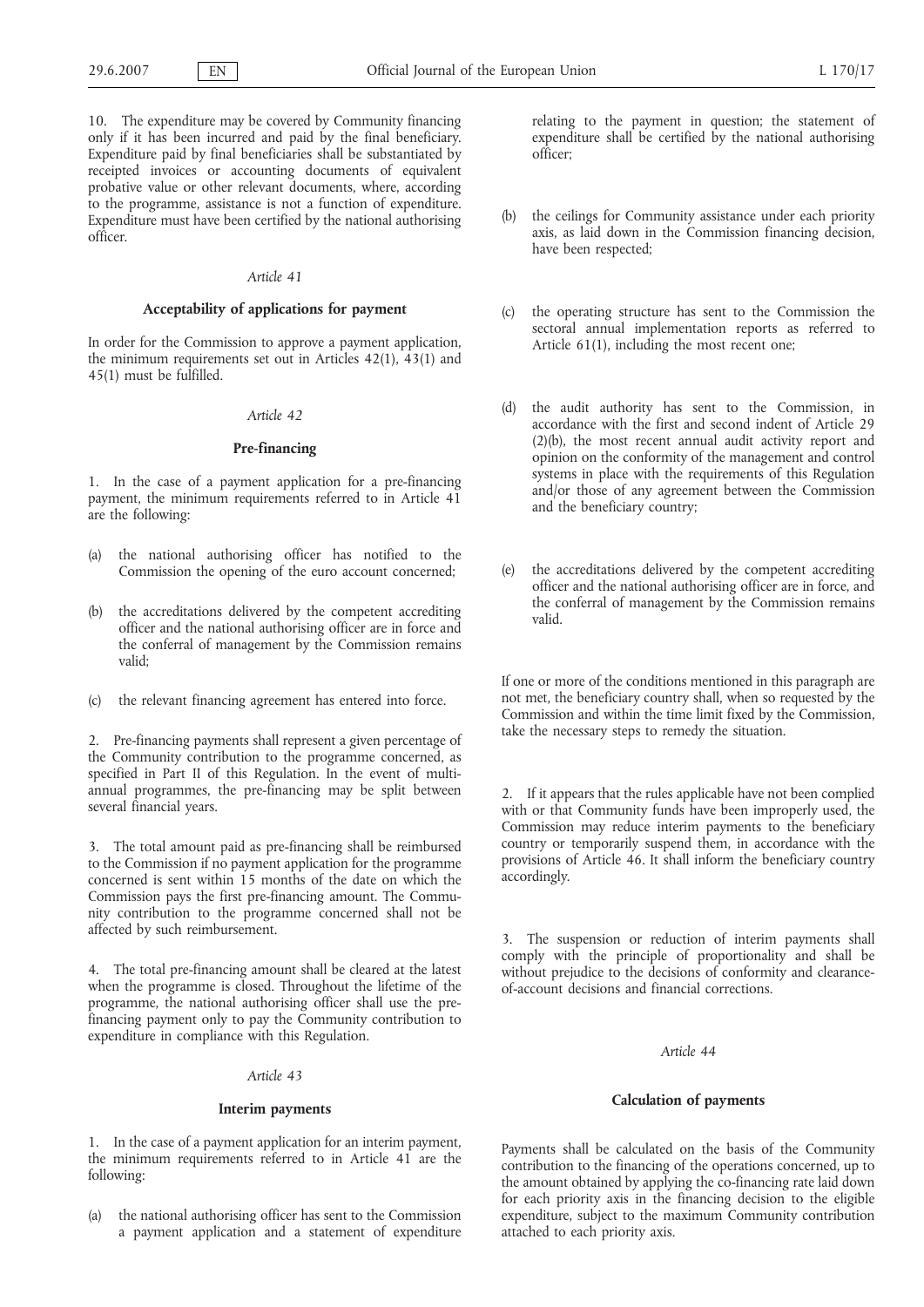# **Payment of the final balance**

1. In the case of the payment of the final balance, the deadline set down in Article 166 of Regulation (EC, Euratom) No 1605/ 2002 shall apply and the minimum requirements referred to in Article 41 are the following:

- (a) the national authorising officer has sent to the Commission a final payment application and a final statement of expenditure; the final statement of expenditure shall be certified by the national authorising officer;
- (b) the operating structure has sent to the Commission the sectoral final reports for the programme concerned, as referred to in Article 61(1);
- (c) the audit authority has sent to the Commission, in accordance with the third indent of Article 29(2)(b), an opinion on any final statement of expenditure, supported by a final activity report;
- (d) the accreditations delivered by the competent accrediting officer and the national authorising officer are in force and the conferral of management by the Commission remains valid.

2. That part of budget commitments referring to multi-annual programmes still open on 31 December 2017, for which the documents referred to in paragraph 1 have not been transmitted to the Commission by 31 December 2018, shall be automatically de-committed.

### *Article 46*

### **Suspension of payments**

1. All or part of the payments may be suspended by the Commission where:

- (a) there is a serious deficiency in the management and control system of the programme which affects the reliability of the procedure for certification of payments and for which corrective measures have not been taken; or
- (b) expenditure in a certified statement of expenditure is linked to a serious irregularity which has not been corrected; or
- (c) clarifications are needed regarding the information contained in the declaration of expenditure.

2. The beneficiary country shall be given the opportunity to present its observations within a period of two months before the Commission decides on a suspension in accordance with paragraph 1.

3. The Commission shall end the suspension when the beneficiary country has taken the necessary measures to remedy the deficiency, irregularity or lack of clarity referred to in paragraph 1.

If those measures have not been taken by the beneficiary country, the Commission may decide to cancel all or part of the Community contribution to the programme in accordance with Article 51.

### *Article 47*

## **Closure of a programme**

1. After an application for final payment has been received by the Commission, a programme is considered closed as soon as one of the following occurs:

- payment of the final balance due by the Commission,
- issuance of a recovery order by the Commission,
- de-commitment of appropriations by the Commission.

2. The closure of a programme does not prejudice the Commission's right to undertake a financial correction at a later stage.

3. The closure of a programme does not affect the obligations of the beneficiary country to continue to retain related documents, in accordance with Article 48.

# *Article 48*

# **Retention of documents**

All documents related to a given programme shall be retained by the beneficiary country for at least three years after the closure of the programme. This period shall be interrupted either in the case of legal proceedings or at the duly motivated request of the Commission.

#### *Article 49*

#### **Financial corrections**

1. In order to ensure that the funds are used in accordance with the applicable rules, the Commission shall apply clearance-ofaccounts procedures or financial correction mechanisms in accordance with Articles 53b(4) and 53c(2)of Regulation (EC, Euratom) No 1605/2002 and as detailed in the framework or, where they exist, sectoral agreements.

- 2. A financial correction may arise following:
- (a) identification of a specific irregularity, including fraud; or
- (b) identification of a weakness or deficiency in the management and control systems of the beneficiary country.

3. If the Commission finds that expenditure under the programmes covered by this Regulation has been incurred in a way that has infringed applicable rules, it shall decide what amounts are to be excluded from Community financing.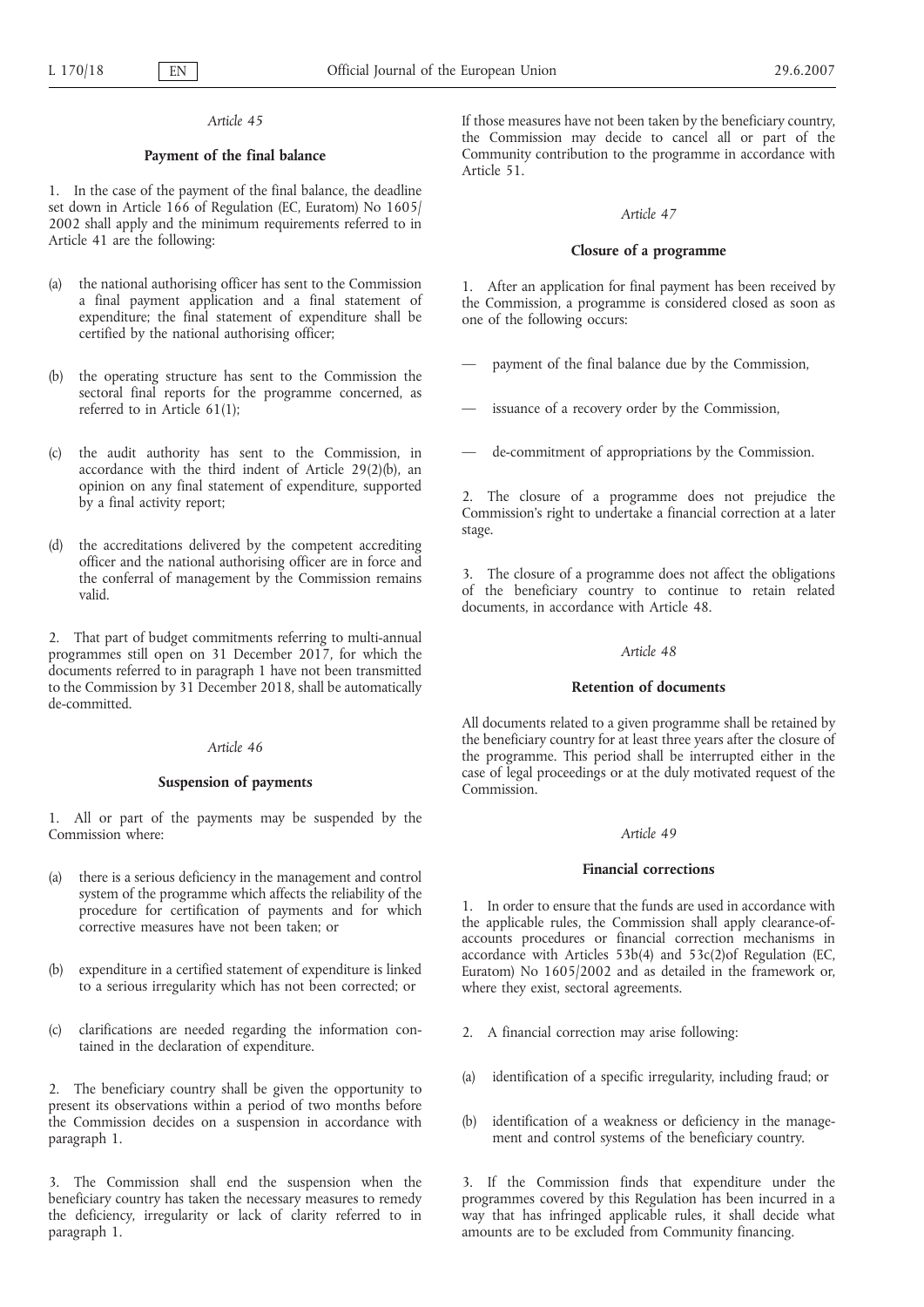4. The calculation and establishment of any such corrections, as well as the related recoveries, shall be made by the Commission, following the criteria and procedures provided for in Articles 51, 52 and 53. Other provisions on financial corrections which have been set down in sectoral or financing agreements shall apply in addition to this Regulation.

#### *Article 50*

#### **Financial adjustments**

1. The national authorising officer, who bears in the first instance the responsibility for investigating irregularities, shall make the financial adjustments where irregularities or negligence are detected in operations or operational programmes, by cancelling all or part of the Community contribution to the operations or the operational programmes concerned. The national authorising officer shall take into account the nature and gravity of the irregularities and the financial loss to the Community contribution.

2. In case of an irregularity, the national authorising officer shall recover the Community contribution paid to the beneficiary in accordance with national recovery procedures.

### *Article 51*

### **Criteria for financial corrections**

1. The Commission may make financial corrections, by cancelling all or part of the Community contribution to a programme, in the situations referred to in Article 49(2).

2. Where individual cases of irregularity are identified, the Commission shall take into account the systemic nature of the irregularity to determine whether a flat-rate or extrapolated financial correction should be applied.

3. The Commission shall, when deciding the amount of a correction, take into account the nature and gravity of the irregularity and/or the extent and financial implications of the weaknesses or the deficiencies found in the management and control system in the programme concerned.

#### *Article 52*

#### **Procedure for financial correction**

1. Before taking a decision on a financial correction, the Commission shall inform the national authorising officer of its provisional conclusions and requesting his comments within two months.

Where the Commission proposes a financial correction on the basis of extrapolation or at a flat rate, the beneficiary country shall be given the opportunity to establish the actual extent of the irregularity, through an examination of the documentation concerned. In agreement with the Commission, the beneficiary country may limit the scope of this examination to an

appropriate proportion or sample of the documentation concerned. Except in duly justified cases, the time allowed for this examination shall not exceed a period of two months after the two-month period referred to in the first subparagraph.

2. The Commission shall take account of any evidence supplied by the beneficiary country within the time limits mentioned in paragraph 1.

3. The Commission shall endeavour to take a decision on the financial correction within six months after opening the procedure as set out in paragraph 1.

#### *Article 53*

#### **Repayment**

1. Any repayment to the general budget of the European Union shall be effected before the due date indicated in the recovery order drawn up in accordance with Article 72 of Regulation (EC, Euratom) No 1605/2002. The due date shall be the last day of the second month following the issuing of the order.

2. Any delay in repayment shall give rise to interest on account of late payment, starting on the due date and ending on the date of actual payment. The rate of such interest shall be one-and-ahalf percentage points above the rate applied by the European Central Bank in its main refinancing operations on the first working day of the month in which the due date falls.

### *Article 54*

#### **Re-use of Community contribution**

1. The resources from the Community contribution cancelled according to Article 49 shall be paid to the Community Budget, including interest thereon.

2. The contribution cancelled or recovered in accordance with Article 50 may not be re-used for the operation or operations that were the subject of the recovery or the adjustment, nor, where the recovery or adjustment is made for a systemic irregularity, for existing operations within the whole or part of the priority axis in which the systemic irregularity occurred.

### Section 3

# **Rules for centralised and joint management**

# *Article 55*

# **Payments**

1. Payment of the Community contribution by the Commission shall be made within the limits of the funds available.

2. In accordance with Article 81 of Regulation (EC, Euratom) No 1605/2002, payments shall be made on production of proof that the relevant operation is in accordance with the provisions of the IPA Regulation, this Regulation, the contract or the grant.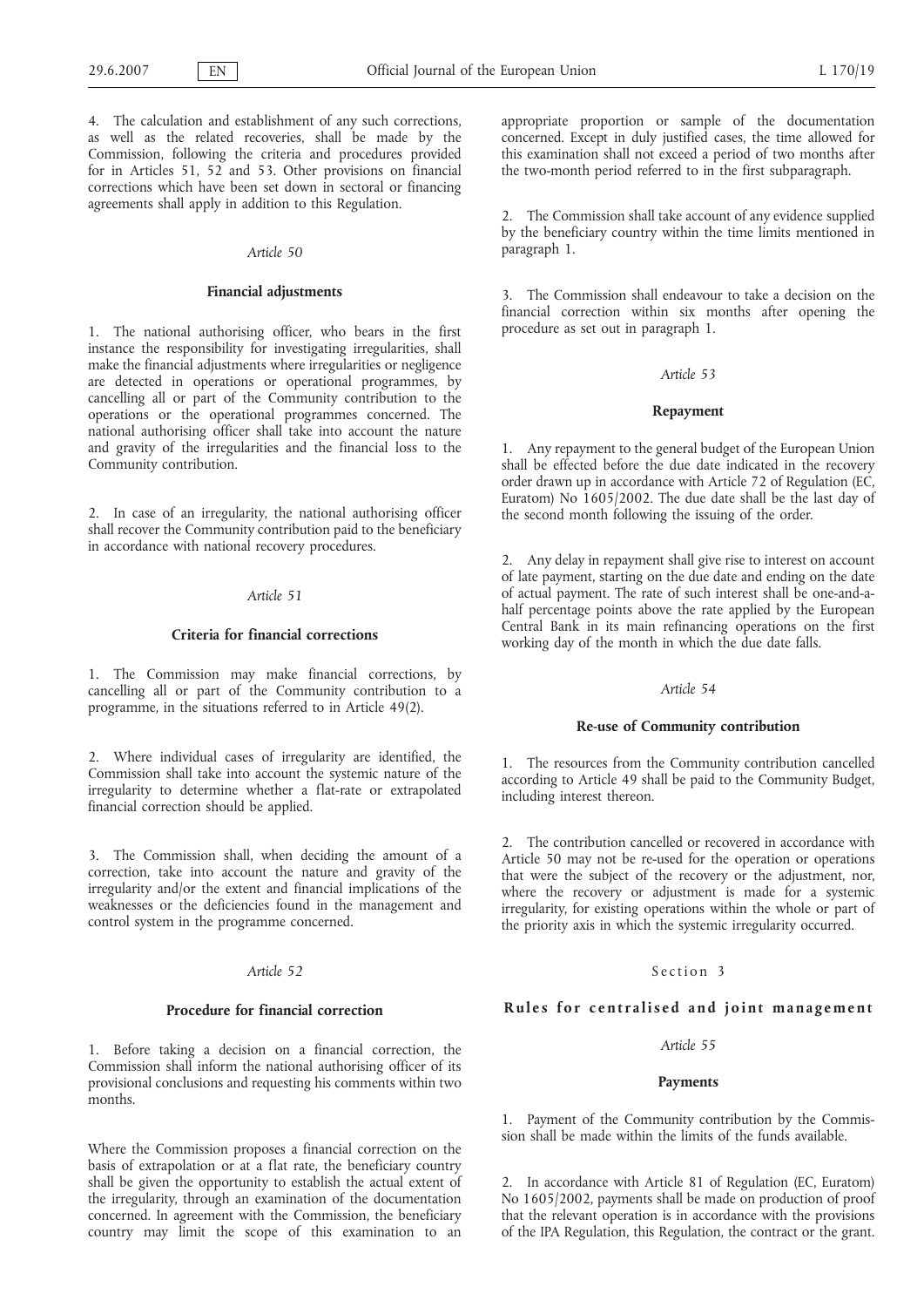3. The appropriations needed to cover expenditure as indicated in the annual programmes shall be made available through one or more of the following actions: payment of the entire amount due; pre-financing; one or more interim payments; and payment of the balance of the amounts due.

4. Payments by the Commission shall be made whenever possible in euro to a euro account.

# *Article 56*

# **Closure of a programme**

1. A programme is closed when all the contracts and grants funded by this programme have been closed.

2. After a final payment application has been received, a contract or grant is considered closed as soon as one of the events referred to in Article 47(1) occurs.

3. The closure of a contract or grant does not prejudice the Commission's right to undertake a financial correction at a later stage.

#### *CHAPTER V*

### *Evaluation and monitoring*

#### *Article 57*

### **Evaluation**

1. Evaluations shall aim to improve the quality, effectiveness and consistency of the assistance from Community funds and the strategy and implementation of the programmes.

2. Multi-annual indicative planning documents, as described in Article 5, shall be subject to regular *ex ante* evaluation, carried out by the Commission.

3. The Commission may also carry out strategic evaluations.

4. Programmes shall be subject to *ex ante* evaluations, as well as interim and, where relevant, *ex post* evaluations in accordance with the specific provisions laid down under each IPA component in Part II and Article 21 of Commission Regulation (EC, Euratom) No 2342/2002.

5. During the period of implementation of a programme, at least one interim evaluation shall be carried out, and specifically when the monitoring of the programme reveals significant departure from the goals initially set.

6. *Ex post* evaluation of the implementation of assistance shall be the responsibility of the Commission. *Ex post* evaluation shall include identifiable IPA component-specific results. In the event of joint management, *ex post* evaluation may be jointly carried out with other donors.

7. The results of *ex ante* and interim evaluation shall be taken into account in the programming and implementation cycle.

8. The Commission shall develop evaluation methods, including quality standards and using objective and measurable indicators.

### *Article 58*

#### **Monitoring in the case of decentralised management**

1. In the case of decentralised management, the beneficiary country shall, within six months after the entry into force of this Regulation, set up an IPA monitoring committee, in agreement with the national IPA coordinator and the Commission, to ensure coherence and coordination in the implementation of the IPA components.

2. The IPA monitoring committee shall satisfy itself as to the overall effectiveness, quality and coherence of the implementation of all programmes and operations towards meeting the objectives set out in the financing agreements as well as in the multi-annual indicative planning documents. For this purpose, it shall base itself on the elements given by the sectoral monitoring committees, as provided for in Article 59(3).

3. The IPA monitoring committee may make proposals to the Commission, the national IPA coordinator and the national authorising officer for any actions to ensure the coherence and coordination between the programmes and operations implemented under the different components, as well as for any crosscomponent corrective measures needed to ensure the achievement of the global objectives of the assistance provided, and to enhance its overall efficiency. It may also make proposals to the relevant sectoral monitoring committee(s) for decisions on any corrective measures to ensure the achievements of programme objectives and enhance the efficiency of assistance provided under the programmes or IPA component(s) concerned.

4. The IPA monitoring committee shall adopt its internal rules of procedure in compliance with a monitoring committee mandate established by the Commission, and within the institutional, legal and financial framework of the beneficiary country concerned.

5. Unless otherwise provided in the monitoring committee mandate set out by the Commission, the provisions of this paragraph shall apply.

The IPA monitoring committee shall include among its members representatives of the Commission, the national IPA coordinator, the national authorising officer, representatives of the operating structures, and the strategic coordinator.

A representative of the Commission and the national IPA coordinator shall co-chair the IPA monitoring committee meetings.

The IPA monitoring committee shall meet at least once a year. Intermediate meetings may also be convened, in particular on a thematic basis.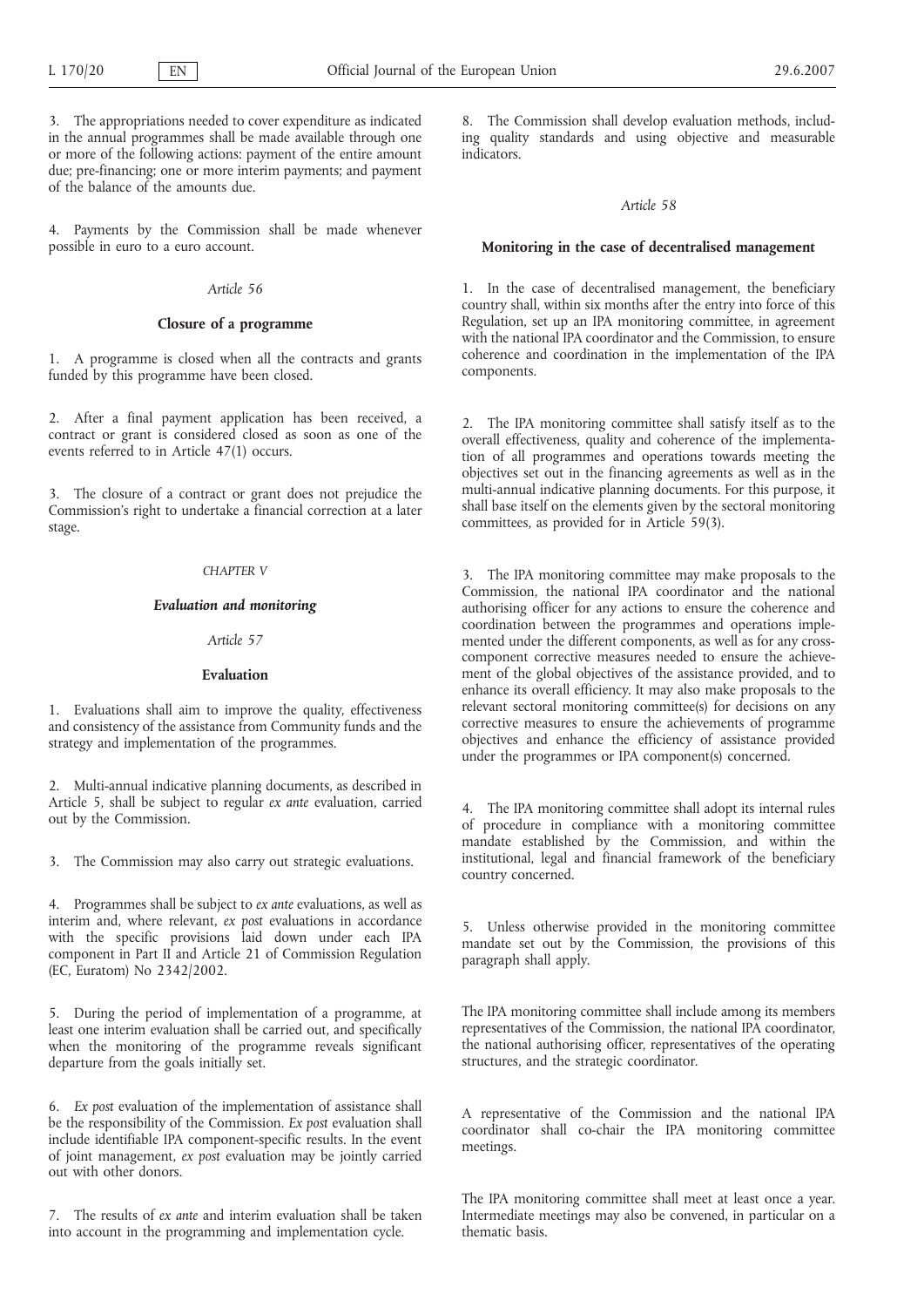# **Sectoral monitoring committees in the case of decentralised management**

1. The IPA monitoring committee shall be assisted by sectoral monitoring committees set up under the IPA components within six months after the entry into force of this Regulation, in accordance with the specific provisions laid down in Part II. The sectoral monitoring committees shall be attached to programmes or components. They may include representatives of civil society, where appropriate.

2. Each sectoral monitoring committee shall satisfy itself as to the effectiveness and quality of the implementation of the programmes and operations concerned, in accordance with the specific provisions laid down for each component in Part II, and for the related sectoral and/or financing agreements. It may make proposals to the Commission and the national IPA coordinator, with a copy to the national authorising officer, for decisions on any corrective measures to ensure the achievements of programme objectives and enhance the efficiency of the assistance provided.

3. The sectoral monitoring committees shall report to the IPA monitoring committee. They shall provide the IPA monitoring committee in particular with information relating to:

- (a) the progress made in implementing the programmes, by priority axis and, where relevant, by measures or operations; this shall include the results achieved, financial implementation indicators, and other factors and shall be established with a view to improving the implementation of the programmes;
- (b) any aspects of the functioning of the management and control systems raised by the audit authority, the national authorising officer or the competent accrediting officer.

### *Article 60*

# **Monitoring in the case of centralised and joint management**

In the case of centralised and joint management, the Commission may undertake any actions it deems necessary to monitor the programmes concerned. In the case of joint management, these actions may be carried out jointly with the international organisation(s) concerned.

### *Article 61*

#### **Annual and final reports on implementation**

1. The operating structures shall draw up a sectoral annual report and a sectoral final report on the implementation of the programmes for which they are responsible, in compliance with the procedures defined in Part II for each IPA component.

The sectoral annual reports on implementation shall cover the financial year. The sectoral final reports on implementation shall cover the whole period of implementation and may include the last sectoral annual report.

2. The reports referred to in paragraph 1 shall be sent to the national IPA coordinator, the national authorising officer and to the Commission, after examination by the sectoral monitoring committees.

3. On the basis of the reports referred to in paragraph 1, the national IPA coordinator shall send to the Commission and the national authorising officer, after examination by the IPA monitoring committee, annual and final reports on the implementation of assistance under the IPA Regulation.

4. The annual report on implementation referred to in paragraph 3, which shall be sent by 31 August each year and for the first time in 2008, shall synthesise the different sectoral annual reports issued under the different components and shall include information about:

- (a) progress made in implementing Community assistance, in relation to the priorities set up in the multi-annual indicative planning document and the different programmes;
- (b) financial implementation of Community assistance.

5. The final report on the implementation as referred to in paragraph 3 shall cover the whole period of implementation and may include the latest annual report mentioned in paragraph 4.

### *CHAPTER VI*

#### *Publicity, visibility*

### *Article 62*

# **Information and publicity**

1. In the case of centralised and joint management, information on programmes and operations shall be provided by the Commission, with the assistance of the national IPA coordinator as appropriate. In the case of decentralised management, and in all cases for programmes or part of programmes under the crossborder cooperation component not implemented through shared management, the beneficiary country and the national IPA coordinator shall provide information on and publicise programmes and operations. In the case of shared management, the Member States, the beneficiary countries and the managing authority as referred to in Article 103, shall provide information on and publicise programmes and operations. The information shall be addressed to the citizens and beneficiaries, with the aim of highlighting the role of the Community and ensuring transparency.

2. In the case of decentralised management, the operating structures shall be responsible for organising the publication of the list of the final beneficiaries, the names of the operations and the amount of Community funding allocated to operations. They shall ensure that the final beneficiary is informed that acceptance of funding is also an acceptance of their inclusion in the list of beneficiaries published. Any personal data included in this list shall be processed in accordance with the requirements of Regulation (EC) No 45/2001 of the European Parliament and of the Council  $(1)$ .

<sup>(</sup> 1) OJ L 8, 12.1.2001, p. 1.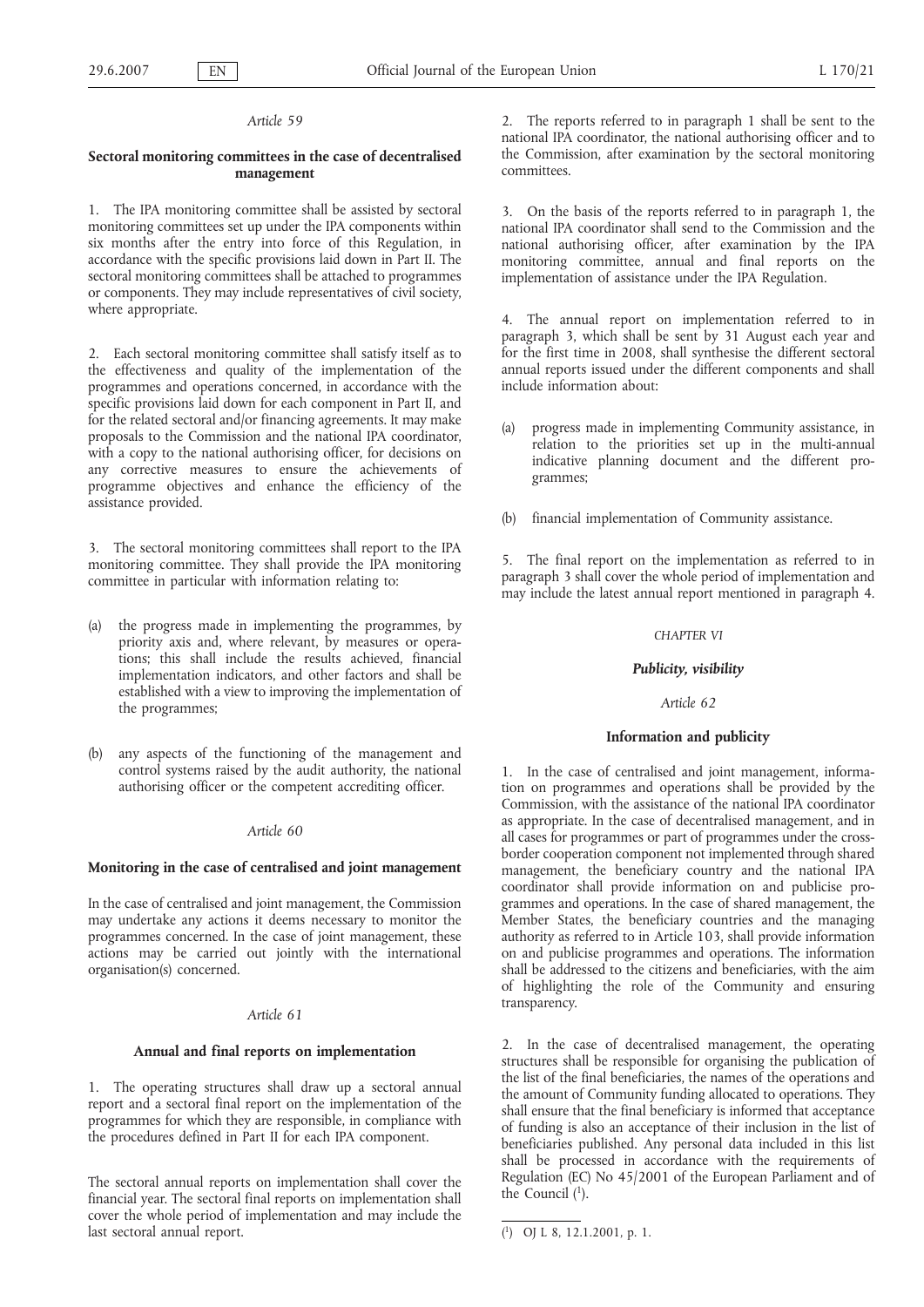3. In accordance with Article 90 of Regulation (EC, Euratom) No 1650/2002, the Commision shall publish the relevant information on the contracts. The Commission shall publish the results of the tender procedure in the *Official Journal of the European Union*, on the EuropeAid website and in any other appropriate media, in accordance with the applicable contract procedures for Community external actions.

# *Article 63*

# **Visibility**

1. The Commission and the relevant national, regional or local authorities of the beneficiary countries shall agree on a coherent set of activities to make available, and publicise, in the beneficiary countries, information about assistance under the IPA Regulation.

The procedures for implementing such activities shall be specified in the sectoral or financing agreements.

2. Implementation of the activities referred to in paragraph 1 shall be the responsibility of the final beneficiaries, and shall be funded from the amount allocated to the relevant programmes or operations.

# PART II

# **SPECIFIC PROVISIONS**

#### TITLE I

# **TRANSITION ASSISTANCE AND INSTITUTION BUILDING COMPONENT**

### *CHAPTER I*

## *Object of assistance and eligibility*

*Article 64*

# **Areas of assistance**

1. Assistance under this component may be granted to the beneficiary countries in particular in the following areas:

- (a) strengthening of democratic institutions and the rule of law;
- promotion and protection of the fundamental rights and freedoms contained in the European Charter of Fundamental Rights;
- (c) public administration reform;
- (d) reform in the field of justice and home affairs, such as reform of the legal system, the police, the prosecution, the judiciary, the penitentiary systems, and the customs and border control system, with particular emphasis on improving the fight against corruption, organised crime, terrorism, and illegal migration, and establishing information systems linked to these areas;
- (e) modernisation of the regulatory framework, including support for investment to equip key institutions whose infrastructures or capacity to monitor and enforce legislation need strengthening;
- (f) establishment or reinforcement of financial control systems;
- (g) strengthening of the market economy, notably by helping self-organisation of economic actors and directly supporting economic activity, including through assistance to the private sector and help in industrial restructuring, as well as diversifying the economy, modernising key sectors and improving specific areas;
- (h) development of civil society and dialogue between the government and non-governmental bodies to promote democracy, the rule of law, human rights, respect for and protection of minorities, as well as civil society dialogue;
- (i) establishment of social dialogue as an element of good governance and to promote fair and just working conditions;
- (j) promotion of minority integration, reconciliation and confidence-building measures on all levels of society;
- (k) environmental policy, based on a high level of protection, promotion of the polluter-pays principle, sustainable utilisation of natural resources, energy efficiency, renewable sources and the progressive adoption of the Community policy in all areas including climate change;
- (l) improvement of access to financial facilities for small and medium- scale enterprises and public administrations;
- (m) institution building in the field of nuclear safety, radioactive waste management and radiation protection, in line with the *acquis communautaire* and European Union best practices;
- (n) support for participation in community programmes, notably those aimed at increasing awareness of European citizenship, and preparation for participation in Community agencies.

2. In addition to the areas covered in paragraph 1, assistance may also be granted under this component to beneficiary countries listed in Annex II to the IPA Regulation, for the following areas:

- (a) in accordance with Article 2(3)(b) of the IPA Regulation, social, economic and territorial development including, *inter alia*, investments in the areas of regional development, human resources development, and rural development;
- (b) removal of obstacles to social inclusion and support for inclusive labour markets, in particular through actions aiming at improving living standards, fighting against unemployment and empowering human resources;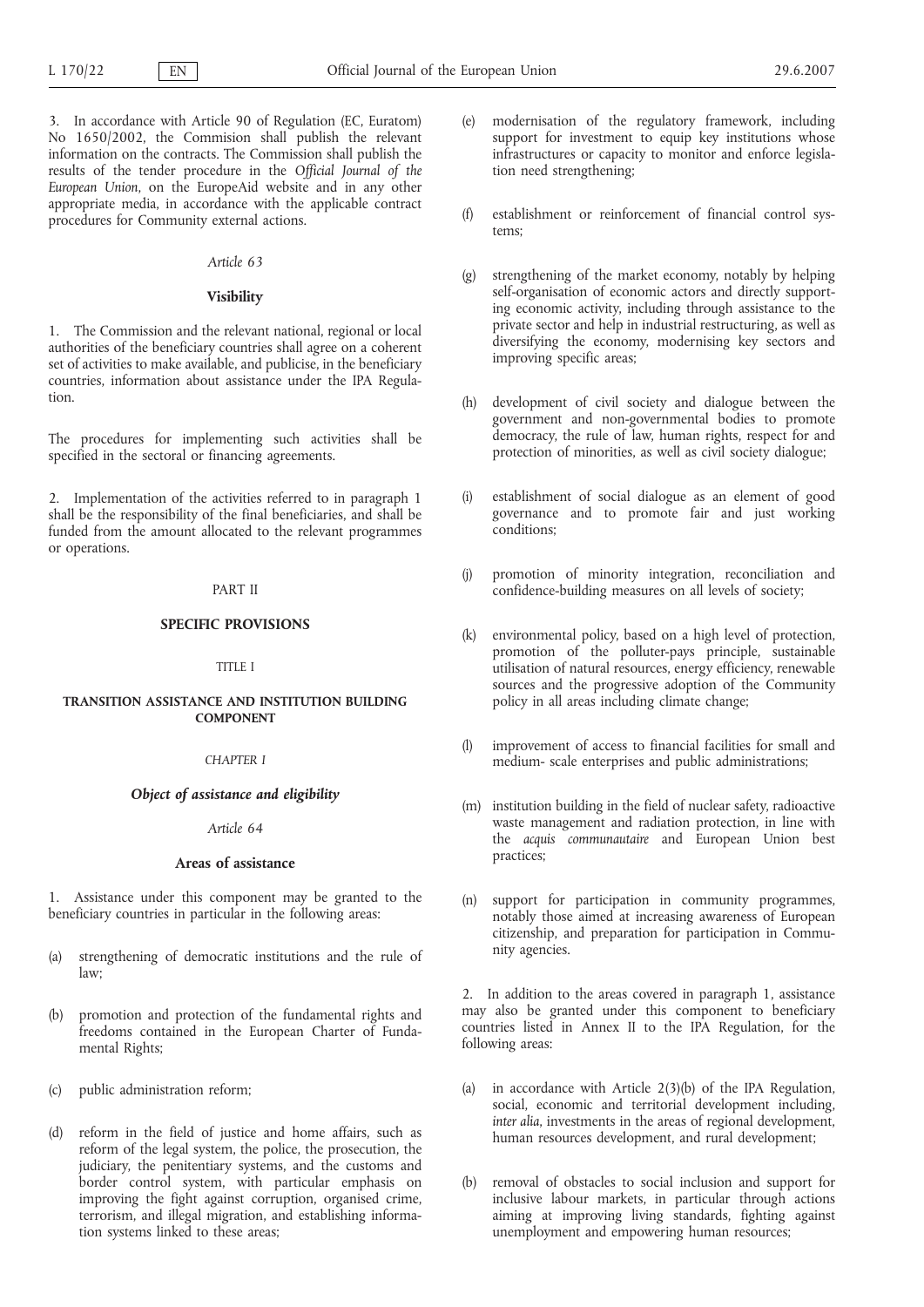- (c) support to productive sector and services and to the improvement of business-related infrastructures;
- (d) adaptation, reform or, where appropriate, establishment of educational systems and professional training systems;
- (e) improvement of access to, and interconnections of, transport, information, energy and other networks;
- (f) reform of health care systems;
- (g) improvement of information and communication systems.

# **Forms of assistance**

1. Assistance under this component may, in particular, be provided through:

- (a) administrative cooperation measures for the purpose of training and information exchange involving public-sector experts dispatched from Member States or international organisations, in particular through twinning, twinning light and TAIEX;
- (b) technical assistance;
- (c) investments in the regulatory infrastructure, including independent external multilateral institutions, in particular to support alignment with European Union norms and standards. This shall be aimed at key regulatory institutions and made on the basis of a clear strategy for public administrative reform and alignment with the *acquis*;
- (d) grant schemes;
- (e) project preparation facilities;
- (f) implementation of finance facilities in cooperation with financial institutions;
- (g) budgetary support, in accordance with the provisions of Article 15(1) of the IPA Regulation.

2. For beneficiary countries listed in Annex II to the IPA Regulation, assistance under this component may also be provided through measures and actions of a similar nature as those foreseen under the regional development, human resources development and rural development components, including investment type operations.

3. Assistance may also be used to cover the costs of the Community's contribution to international missions, initiatives or organisations active in the interest of the beneficiary country, including administrative costs.

# *Article 66*

# **Eligibility of expenditure**

1. Expenditure under this component shall be eligible if it has been incurred after the procurements, contracts and grants have been signed, except in the cases explicitly provided for in Regulation (EC, Euratom) No 1605/2002.

2. In addition to the rules set out in Article 34(3), the following expenditure shall not be eligible:

- any leasing costs;
- (b) depreciation costs.

3. By way of derogation from Article 34(3), it shall be decided on a case by case basis whether the following expenditure is eligible:

- (a) operating costs, including rental costs, exclusively related to the period of co-financing of the operation;
- (b) value added taxes, if the following conditions are fulfilled:
	- (i) the value added taxes are not recoverable by any means;
	- (ii) it is established that they are borne by the final beneficiary, and
	- (iii) they are clearly identified in the project proposal.

#### *Article 67*

#### **Aid intensities and rate of Community contribution**

1. For the purposes of this component, the eligible expenditure as referred to in Article 38(1) shall be based on the public expenditure in the case of decentralised management, and on the total expenditure in the case of centralised and joint management.

2. In the case of decentralised management, in addition to the general rules set out in Articles 37 and 38, this paragraph shall apply to assistance under this component.

In the event of grants, final beneficiaries may be required to contribute to the operation's eligible costs. In the case of an investment operation, the Community contribution shall not exceed 75 % of the public expenditure, the other 25 % being provided from public funds in the beneficiary country. In exceptional and duly justified cases, however, the Community contribution can exceed 75 % of the public expenditure.

Institution building activities shall require a degree of cofinancing by the final beneficiary and/or public funds in the beneficiary country. In duly justified cases, however, institution building activities may be financed up to 100 % by Community funds.

Assistance provided through administrative cooperation measures as referred to in Article 65(1)(a) may be funded 100 % by Community funds.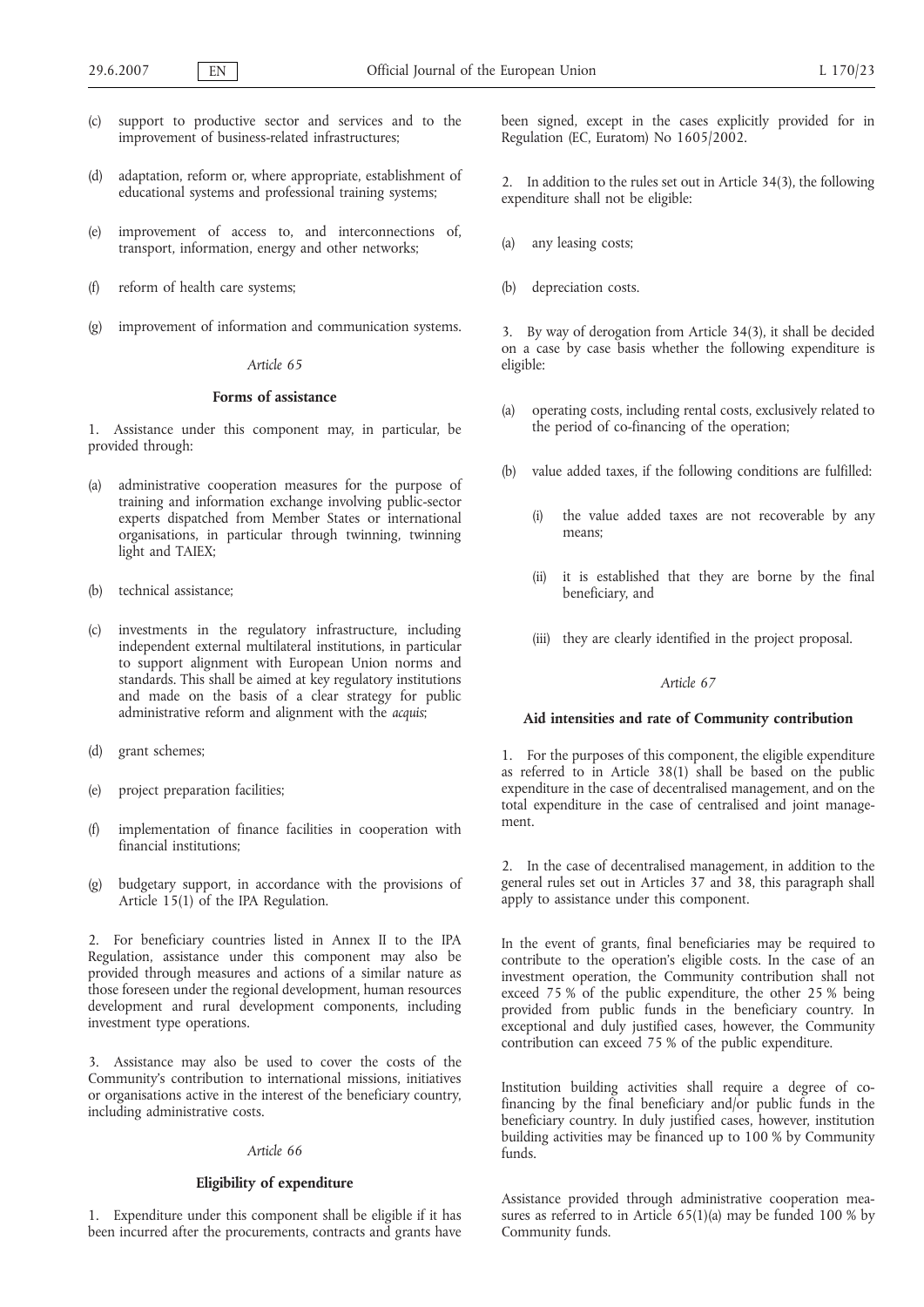3. In the event of centralised or joint management, the Commission shall decide the rate of the Community contribution, which may amount to 100 % of the eligible expenditure.

#### *CHAPTER II*

### *Programming*

### *Article 68*

### **Programming framework**

Assistance shall in principle take the form of:

— national programmes,

— regional and horizontal programmes and facilities.

#### *Article 69*

#### **National programmes**

1. National programmes shall be adopted annually by the Commission on the basis of project proposals from the beneficiary country, which shall take into account the principles and priorities set out in the multi-annual indicative planning documents referred to in Article 5.

2. Project proposals shall in particular list the priority axes to be covered in the beneficiary country concerned, which may include the areas of assistance laid down in Article 64. The relevant stakeholders shall be consulted while the project proposals are being drafted.

3. Each year, following discussions between the Commission and the beneficiary country about the project proposals, project fiches shall be submitted to the Commission by the beneficiary country. The project fiches shall set out clearly the priority axes, the envisaged operations and their chosen implementing methods. Financing proposals shall be prepared by the Commission in view of the project fiches.

4. Financing proposals shall be adopted by means of a financing decision, in accordance with Article 8.

5. A financing agreement as provided for in Article 8 shall be concluded by the Commission and the beneficiary country.

# *Article 70*

# **Participation in Community programmes within national programmes**

1. Assistance may be granted to support the participation of beneficiary countries in Community programmes. The participation shall be set down in the national programmes.

2. The total funds given in Community support for participation in Community programmes shall not exceed the limit set down in the national programme.

3. The participation of beneficiary countries in Community programmes shall follow the specific terms and conditions set out for each such programme in the memorandum of understanding to be concluded by the Commission and the beneficiary country, in accordance with the agreements establishing the general principles for participation of the beneficiary countries in Community programmes. It shall include provisions on both the total amount of the beneficiary country's contribution and the amount funded by assistance under the IPA regulation.

#### *Article 71*

# **Participation in Community agencies within national programmes**

1. Assistance may be granted to support the participation of the beneficiary countries in Community agencies. The participation shall be set down in the national programmes.

2. The beneficiary countries may be invited to participate on an *ad hoc* basis in the work of various Community agencies. The costs of their participation may be funded by assistance provided under the IPA Regulation in a similar way to that applicable to participation in Community programmes.

#### *Article 72*

# **Regional and horizontal programmes**

1. The Commission shall draw up regional and horizontal programmes, in full coherence and coordination with national programmes, on the basis of the relevant multi-annual indicative planning documents and in consultation with the relevant stakeholders.

2. The regional and horizontal programmes shall be designed to promote regional cooperation and to strengthen multicountry exchanges in the beneficiary countries, and to support initiatives encouraging beneficiary countries to cooperate in areas of common interest.

3. The regional programme shall cover beneficiary countries in the Western Balkans. The programme shall in particular target reconciliation, reconstruction and political cooperation in the Region, with a view to supporting the implementation of the Stability Pact for South East Europe.

4. Horizontal programmes shall cover some or all beneficiary countries in areas of common interest where assistance can be implemented more effectively and economically through such programmes than through national programmes.

5. Under the regional and horizontal programmes, assistance may be granted in areas such as project preparation facility, support to civil society, customs, support for small and mediumscale enterprises, municipal finance facilities and municipal infrastructure, statistics, nuclear safety, information and communication.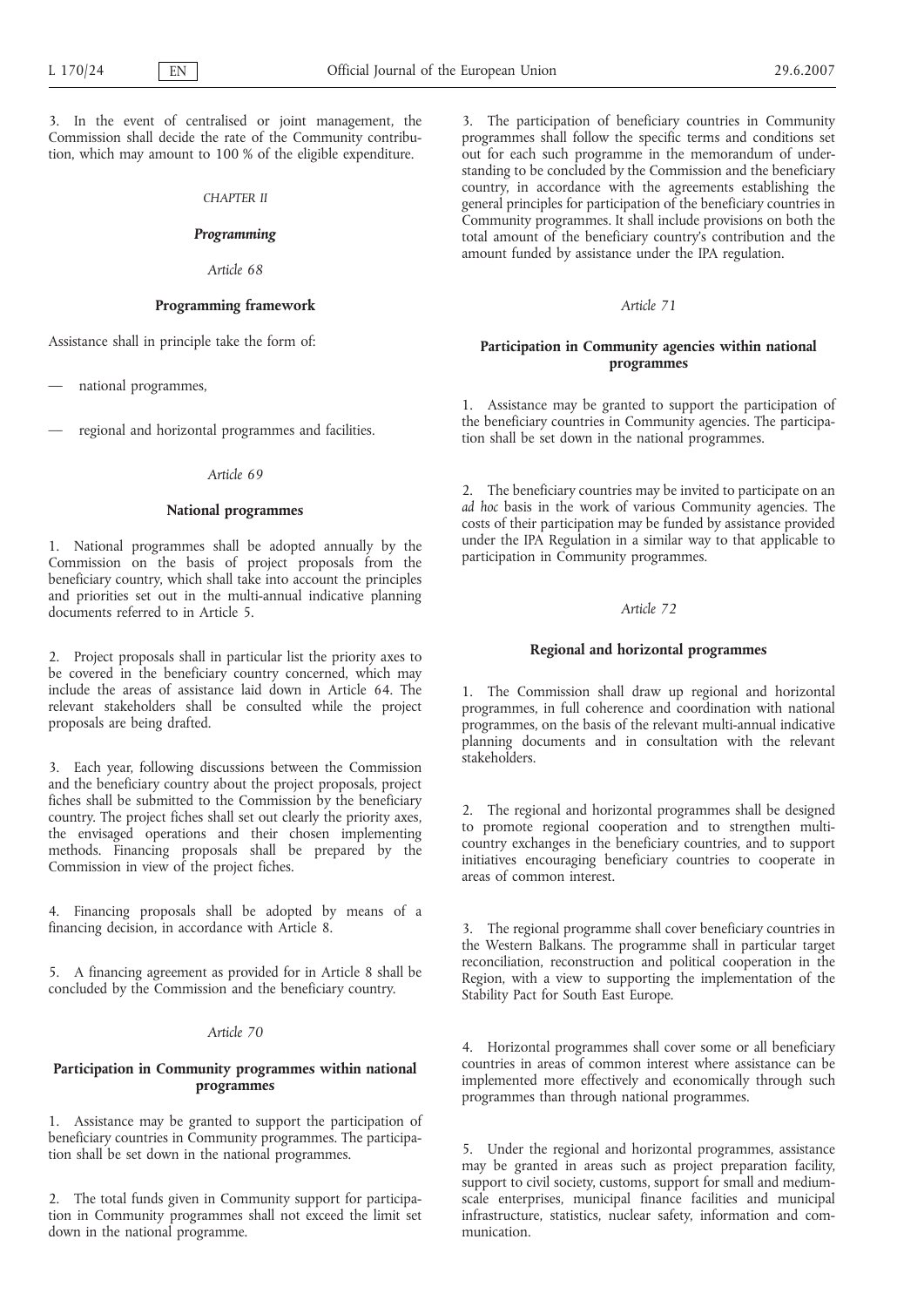#### *CHAPTER III*

### *Implementation*

# Section 1

# **Framework for implementation and principles**

### *Article 73*

# **General principles**

1. Assistance under this component shall be granted through centralised, decentralised or joint management, in accordance with Articles 53 of Regulation (EC, Euratom) No 1605/2002.

2. The objective shall be decentralised management where national programmes are concerned.

3. Regional and horizontal programmes shall be implemented by the Commission on a centralised basis or by joint management with international organisations as defined by Article 43d of Regulation (EC, Euratom) No 1605/2002.

### *Article 74*

# **Structure and authorities in the event of centralised and joint management**

In the event of centralised or joint management, the national IPA coordinator shall be the sole contact person of the Commission, in accordance with Article 32.

#### *Article 75*

## **Structure and authorities in the event of decentralised management**

1. Where, in the event of decentralised management, in accordance with Article 22(2)(b), the national IPA coordinator exercises his responsibility for the programming of this component at national level, he shall carry out the following tasks:

- (a) organise the preparation of the project proposals as referred to in Article 69,
- (b) elaborate and present to the Commission the project fiches referred to in Article 69,
- (c) monitor the technical execution of the national programmes.

2. In accordance with Article 31, the operating structure shall consist of one or more implementing agencies, which shall be established within the national administration of the beneficiary country or under its direct control.

The national authorising officer shall, after consulting the national IPA coordinator, designate programme authorising officers to head the implementing agencies.

The programme authorising officers shall be officials within the state administration of the beneficiary country. They shall be responsible for the activities carried out by the implementing agencies in accordance with Article 28.

3. Programme authorising officers shall designate officials within the national administration as senior programme officers. Under the overall responsibility of the programme authorising officer concerned, senior programme officers shall carry out the following tasks:

- be responsible for the technical aspect of the operations within line ministries,
- (b) assist the programme authorising officers in the good and timely preparation and implementation of operations at technical level,
- (c) be in charge of the coordination within each priority axis set down in the beneficiary country's project proposal.

### *Article 76*

### **Accreditation of the operating structure and conferral of management powers**

1. Where Community funds have been managed by existing national bodies in the beneficiary countries under Regulation (EEC) No 3906/89 or Regulation (EC) No 2500/2001 prior to the date of entry into force of this Regulation, those bodies (hereinafter referred to as the 'existing national bodies') shall manage funds under the transition assistance and institution building component, until the Commission adopts a Decision on conferral of management powers.

2. In no case the existing national bodies can manage funds under the transition assistance and institution building component without a conferral of management powers under this Regulation for more than one year from the entry into force of this Regulation.

3. The Commission shall decide whether to confer management powers on the existing national bodies in particular having regard to the list of deviations submitted in accordance with paragraph 4 and the decision taken by the national authorising officer in accordance with paragraph 5.

4. The national authorising officer shall carry out an assessment of the operating structure, which include the existing national bodies, with regard to the requirements referred to in Article 11. In particular, he shall establish a list of any requirements under this Regulation, as set out in Article 11, which the operating structure does not comply with, based on an opinion of an external auditor functionally independent from all actors in the management and control system.

The list of deviations shall be sent to the Commission at the latest four months after the entry into force of this Regulation.

5. Where the non-compliance referred to in paragraph 4 is deemed to be compatible with the efficient and effective functioning of the operating structures, the national authorising officer may decide to accredit the bodies concerned under this Regulation.

At the latest five months after the entry into force of this Regulation, he shall send to the Commission a decision relating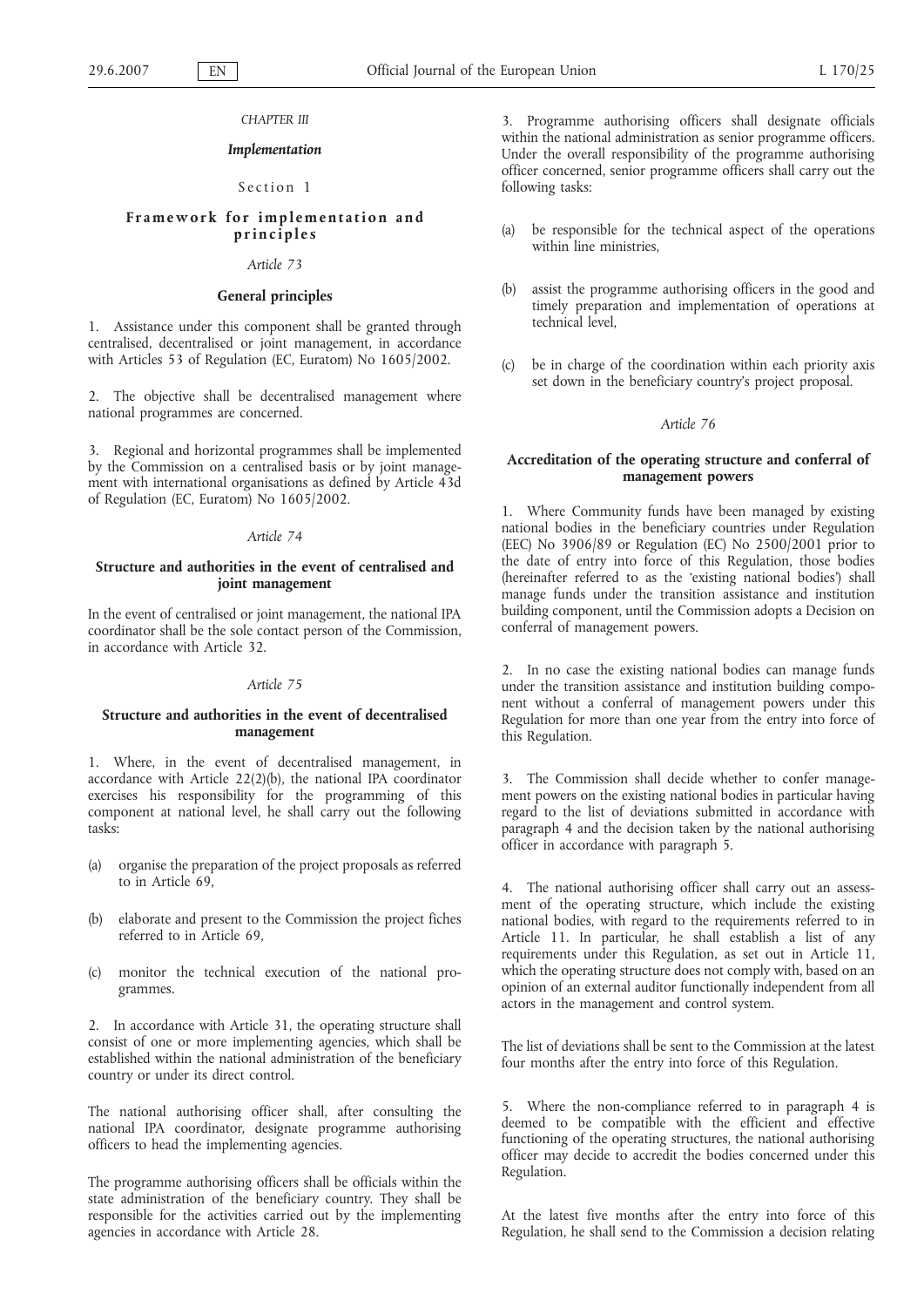to the accreditation of the bodies concerned. This decision shall include a roadmap, with time bound objectives, laying down the steps to be taken to remedy the non-compliance as set out in the list referred to in paragraph 4. The roadmap shall be agreed with the Commission.

6. Where the non-compliance referred to in paragraph 4 is not deemed to be compatible with the efficient and effective functioning of an operating structure, the national authorising officer shall proceed to establish an accreditation for the operating structure concerned, in accordance with the provisions of Article 13.

7. In the event the Commission decides to confer management powers on the existing national bodies under this Regulation, the Commission Decision may lay down further conditions on the national authorities. In the event of further conditions, the Commission shall set a time limit for compliance by the national authorities for the conferral of management powers to remain effective. The Commission Decision shall also lay down the list of *ex ante* controls as referred to in Articles 14(3).

8. Irrespective of the national authorising officer's decision, the Commission may decide to maintain, suspend, or withdraw the conferral of management powers on any of the bodies concerned at any time.

9. At all stages, the national authorising officer shall ensure that all the information required by the Commission is provided by the beneficiary country.

# *Article 77*

# **Implementation principles in the event of twinning projects**

1. Twinning projects shall be set up in the form of a grant, whereby the selected Member State administrations agree to provide the requested public sector expertise against the reimbursement of the expenses thus incurred.

The grant may in particular provide for the long term secondment of an official assigned to provide full time counsel to the administration of the beneficiary country as resident twinning advisor.

The twinning grant shall be established in accordance with relevant provisions of Part One, Title VI on grants of Regulation (EC, Euratom) No 1605/2002 and Commission Regulation (EC, Euratom) No 2342/2002.

2. A twinning manual including notably a system of fixed rates and prices for the reimbursement of the provided public sector expertise by the selected Member State administrations shall be established by the Commission and updated regularly.

#### *Article 78*

## **Implementation principles in the event of participation in Community programmes and agencies**

In the case of participation in Community programmes and agencies, implementation shall consist in the payment, to the programme or agency budget, of the part of the financial contribution of the beneficiary country which is financed under IPA. The payment shall be made by the national fund in the case of decentralised management and by the Commission in the case of centralised management.

# Section 2

### **Financial management**

## *Article 79*

# **Payments under decentralised management**

1. By way of derogation from Article 40(6), when the ceiling of 95 % is reached, the national authorising officer shall only submit a new certified statement of expenditure and information about the amounts recovered when he requests the payment of the final balance.

2. Pre-financing shall in principle represent 50 % of the Community contribution to the programme concerned. It may be paid in yearly instalments. The rate of 50 % may be raised if the national authorising officer demonstrates that the resulting amount will not cover the pre-financing of the contracts and grants signed at national level.

3. The amount to be pre-financed shall be calculated as the sum of the estimate of the amount to be contracted by year, and the actual amount for which contractual obligations have been entered into in the previous years. With the exception of that concerning participation in Community programmes and agencies, pre-financing shall only be paid once the first call for tender or call for proposals is launched.

4. The payments for the participation in Community programmes and agencies may amount to 100 % of the Community contribution relating to this participation.

### *Article 80*

#### **Retention of documents**

By way of derogation from Article 48, written records of the entire procurement, grant award and contracting procedure under this component shall be retained by the operating structure for a period of at least seven years from the payment of the balance of the contract.

#### *Article 81*

#### **Property of interest**

By way of derogation from Article 36, interest generated by the financing by the Community of a programme shall be declared to the Commission whenever a payment application is submitted to the Commission.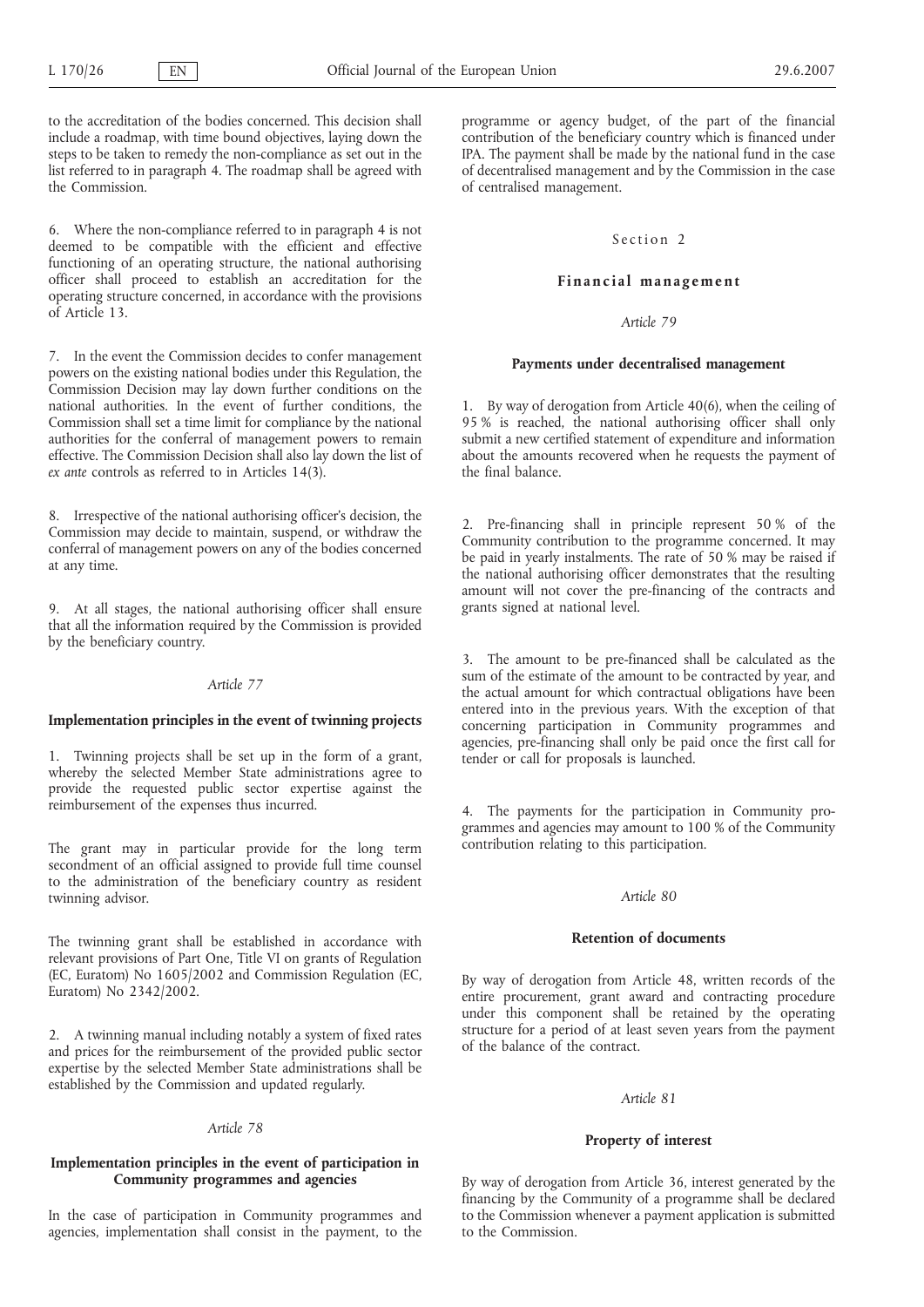### Section 3

# **Evaluation and monitoring**

# *Article 82*

#### **Evaluation**

1. All programmes under the transition assistance and institution building component shall be subject to interim and/ or *ex post* evaluation, in accordance with Article 21 of Commission Regulation (EC, Euratom) No 2342/2002.

2. Prior to the conferral of management powers on the beneficiary country, both interim and *ex post* evaluations shall be carried out. These shall be performed by the Commission.

After the conferral of management powers, the responsibility for carrying out interim evaluations shall lie with the beneficiary country, without prejudice to the Commission's rights to perform any *ad hoc* interim evaluations of the programmes it deems necessary.

*Ex post* evaluation shall remain a prerogative of the Commission even after the conferral of management powers to the beneficiary country.

3. In line with Article 22 of the IPA Regulation, the executive summaries relating to interim evaluation and the *ex post* evaluation reports shall be sent to the IPA Committee for discussion.

### *Article 83*

#### **Monitoring**

1. In the event of decentralised management, in accordance with Article 59, the national IPA coordinator shall establish a sectoral monitoring committee for the transition assistance and institution building component, hereinafter referred to as the 'TAIB committee'.

2. The TAIB committee shall meet at least twice a year, at the initiative of the beneficiary country or the Commission. It shall draw up its rules of procedure, in compliance with a sectoral monitoring committee mandate set out by the Commission, and within the institutional, legal and financial framework of the beneficiary country concerned. It shall adopt these rules of procedure in agreement with the national IPA coordinator, the national authorising officer and the IPA monitoring committee.

3. The TAIB committee shall be chaired by the national IPA coordinator. Its members shall include the national authorising officer, the programme authorising officers and, where appropriate, other representatives of the operating structure, representatives of the Commission, as well as, where appropriate, representatives of international financial institutions and civil society, designated by the beneficiary country in agreement with the Commission.

4. In accordance with Article 59(2), the TAIB committee shall satisfy itself as to the effectiveness and quality of the programmes and operations concerned by, in particular:

- (a) reviewing implementation status reports detailing financial and operational progress of the programmes;
- (b) reviewing the achievement of objectives and results of the programmes;
- (c) reviewing procurement plans as well as relevant evaluation recommendations;
- (d) discussing problematic issues and operations;
- (e) proposing corrective actions as appropriate;
- reviewing the cases of fraud and irregularities and present the measures taken to recover the funds and to avoid the recurrence of similar cases;
- reviewing the annual audit work plan prepared by the audit authority and the findings and recommendations of the audits carried out.

5. The TAIB committee shall monitor all ongoing programmes under this component. In the case of, inter alia, investment operations, transfer of assets or privatisations, the beneficiary country shall monitor the programmes until their closure and shall notify the TAIB committee of any changes to the results of these programmes that significantly affect their impact, sustainability and ownership.

6. The TAIB committee may be assisted by sectoral monitoring sub-committees, set up by the beneficiary country to monitor programmes and operations of this component, grouped by monitoring sectors. Sub-committees shall report to the TAIB committee. They shall draw up and adopt their internal rules of procedure, in compliance with a mandate to be set out by the .<br>Commission

#### *Article 84*

# **Sectoral annual and final reports on implementation**

1. In the event of decentralised management, the operating structure shall send the Commission, the national IPA coordinator and the national authorising officer a sectoral annual report by 30 June each year.

2. A sectoral final report shall be submitted to the Commission, the national IPA coordinator and the national authorising officer at the latest 6 months after the closure of the programme. The sectoral final report shall cover the whole period of implementation and include the last sectoral annual report.

3. The sectoral reports shall be examined by the TAIB committee prior to their transmission to the Commission, the national IPA coordinator and the national authorising officer.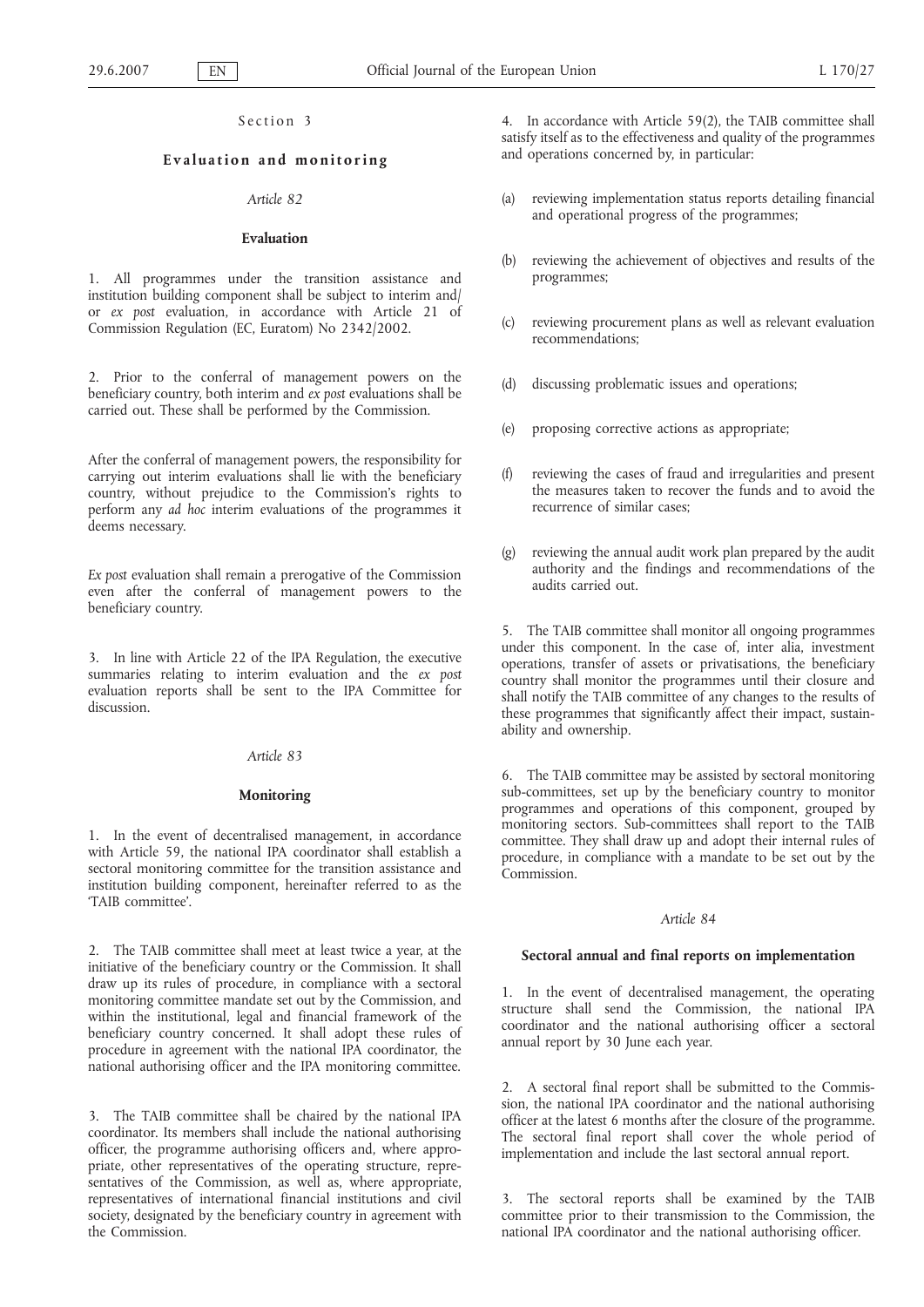- 4. The sectoral reports shall include the following information:
- (a) quantitative and qualitative elements about the progress made in implementing the programme, priority axes or operations, in relation to specific, verifiable targets;
- detailed information about the financial implementation of the programme;
- (c) information on the steps taken by the operating structure or the TAIB committee to ensure the quality and effectiveness of implementation, in particular:
	- the monitoring and evaluation measures, including data collection arrangements;
	- (ii) a summary of any significant problems encountered in implementing the programme and any subsequent measures taken;
	- (iii) the use made of technical assistance;
- (d) information on the activities to provide information on and publicise the programme, in accordance with Article 62.

#### TITLE II

#### **CROSS–BORDER COOPERATION COMPONENT**

#### *CHAPTER I*

### *Object of assistance and eligibility*

#### *Article 85*

# **Additional definitions for the cross-border cooperation component**

For the purpose of this Title, in addition to the definitions provided in Article 2, 'participating countries' shall mean Member States and/or beneficiary countries which participate in a cross–border programme under this component.

#### *Article 86*

### **Areas and forms of assistance**

1. The cross-border cooperation component shall provide assistance to the following:

- (a) cross–border cooperation between one or more Member States and one or more beneficiary countries:
- (b) cross-border cooperation between two or more beneficiary countries.

2. The Community assistance under paragraph 1 shall be aimed at strengthening cross-border cooperation through joint local and regional initiatives, combining both external aid and economic and social cohesion objectives. In particular, the cooperation shall pursue one or more of the following broad objectives:

- (a) promoting sustainable economic and social development in the border areas;
- (b) working together to address common challenges in fields such as environment, natural and cultural heritage, public health and the prevention of and fight against organised crime;
- (c) ensuring efficient and secure borders;
- (d) promoting joint small scale actions involving local actors from the border regions.

3. The objectives referred to in paragraph 2 may in particular be pursued by:

- (a) encouraging entrepreneurship, in particular, the development of small and medium-sized enterprises, tourism, culture, and cross-border trade;
- (b) encouraging and improving the joint protection and management of natural and cultural resources as well as the prevention of natural and technological risks;
- (c) supporting links between urban and rural areas;
- (d) reducing isolation through improved access to transport, information and communication networks and services, and cross-border water, waste and energy systems and facilities;
- (e) developing collaboration, capacity and joint use of infrastructures, in particular in sectors such as health, culture, tourism and education;
- (f) promoting legal and administrative cooperation;
- (g) ensuring efficient border management, facilitating legal trade and passage while securing borders against smuggling, trafficking, organised crime, communicable diseases and illegal migration, including transit migration;
- (h) encouraging cross-border contact at regional and local level, enhancing exchanges and deepening economic, social, cultural and educational cooperation between local communities;
- (i) promoting the integration of cross-border labour markets, local employment initiatives, gender equality and equal opportunities, training and social inclusion;
- (j) promoting the sharing of human resources and facilities for research and technology development.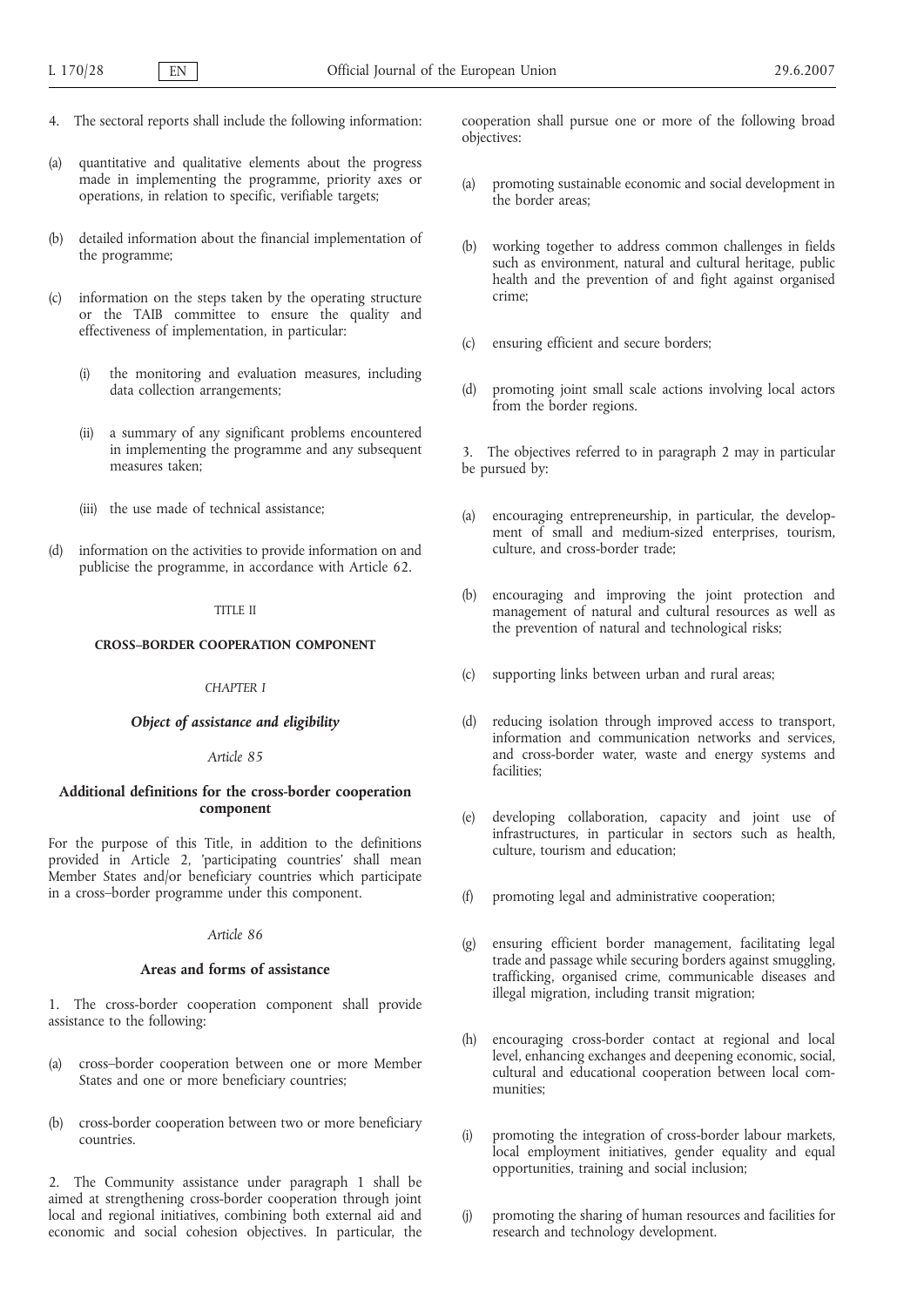4. The cross-border cooperation component may also support, where appropriate, the participation of eligible regions of the beneficiary countries in transnational and interregional programmes under the European territorial cooperation objective of the Structural Funds and in multilateral sea basin programmes under Regulation (EC) No 1638/2006 of the European Parliament and of the Council (1). The rules governing the participation of beneficiary countries in the above programmes shall be established in the relevant financing agreements.

### *Article 87*

#### **Partnership**

The provisions of Article 11(1) and (2) of Council Regulation (EC) No 1083/2006 (2) shall apply *mutatis mutandis* to Member States and to beneficiary countries in the context of the crossborder cooperation referred to in Article 86(1).

# *Article 88*

#### **Territorial eligibility**

1. For the purposes of cross-border cooperation as referred to in Article  $86(1)(a)$ , the eligible areas for financing shall be as follows:

- (a) NUTS level 3 regions or, in the absence of NUTS classification, equivalent areas along land borders between the Community and the beneficiary countries;
- (b) NUTS level 3 regions or, in the absence of NUTS classification, equivalent areas along maritime borders between the Community and the beneficiary countries separated, as a general rule, by a maximum of 150 kilometres, taking into account potential adjustments needed to ensure the coherence and continuity of the cooperation action.

Immediately following the entry into force of this Regulation, the Commission shall adopt the list of the eligible regions in the Community and in the beneficiary countries. This list shall be valid from 1 January 2007 to 31 December 2013.

2. For the purposes of cross-border cooperation as referred to in Article 86(1)(b), the eligible areas for financing shall be as follows:

- (a) NUTS level 3 regions or, in the absence of NUTS classification, equivalent areas along land borders between beneficiary countries;
- (b) NUTS level 3 regions or, in the absence of NUTS classification, equivalent areas along maritime borders between beneficiary countries separated, as a general rule, by a maximum of 150 kilometres, taking into account potential adjustments needed to ensure the coherence and continuity of the cooperation action.

The list of eligible regions shall be included in the relevant crossborder programmes referred to in Article 94.

3. For the purposes of participation in the programmes referred to in Article 86(4), the eligible regions of the beneficiary countries shall be established in the relevant programming document, as appropriate.

#### *Article 89*

### **Eligibility of expenditure**

1. Expenditure under this component shall be eligible if it has actually been paid between 1 January 2007 and 31 December of the third year following the last budgetary commitment, for operations or part of operations implemented within Member States, and incurred after the signature of the financing agreement for operations or part of operations implemented within beneficiary countries.

2. In addition to the rules set out in Article 34(3), the following expenditure shall not be eligible:

- (a) interest on debt;
- (b) the purchase of land for an amount exceeding 10 % of the eligible expenditure of the operation concerned.

3. By way of derogation from Article 34(3), the following expenditure shall be eligible:

- (a) value added taxes, if the following conditions are fulfilled:
	- (i) they are not recoverable by any means;
	- (ii) it is established that they are borne by the final beneficiary; and
	- (iii) they are clearly identified in the project proposal.
- (b) charges for transnational financial transactions;
- (c) where the implementation of an operation requires a separate account or accounts to be opened, the bank charges for opening and administering the accounts;
- (d) legal consultancy fees, notarial fees, costs of technical or financial experts, and accountancy or audit costs, if they are directly linked to the co-financed operation and are necessary for its preparation or implementation;
- (e) the cost of guarantees provided by a bank or other financial institutions, to the extent that the guarantees are required by national or Community legislation;
- (f) overheads, provided they are based on real costs attributable to the implementation of the operation concerned.

<sup>(</sup> 1) OJ L 310, 9.11.2006, p. 1.

<sup>(</sup> 2) OJ L 210, 31.7.2006, p. 25.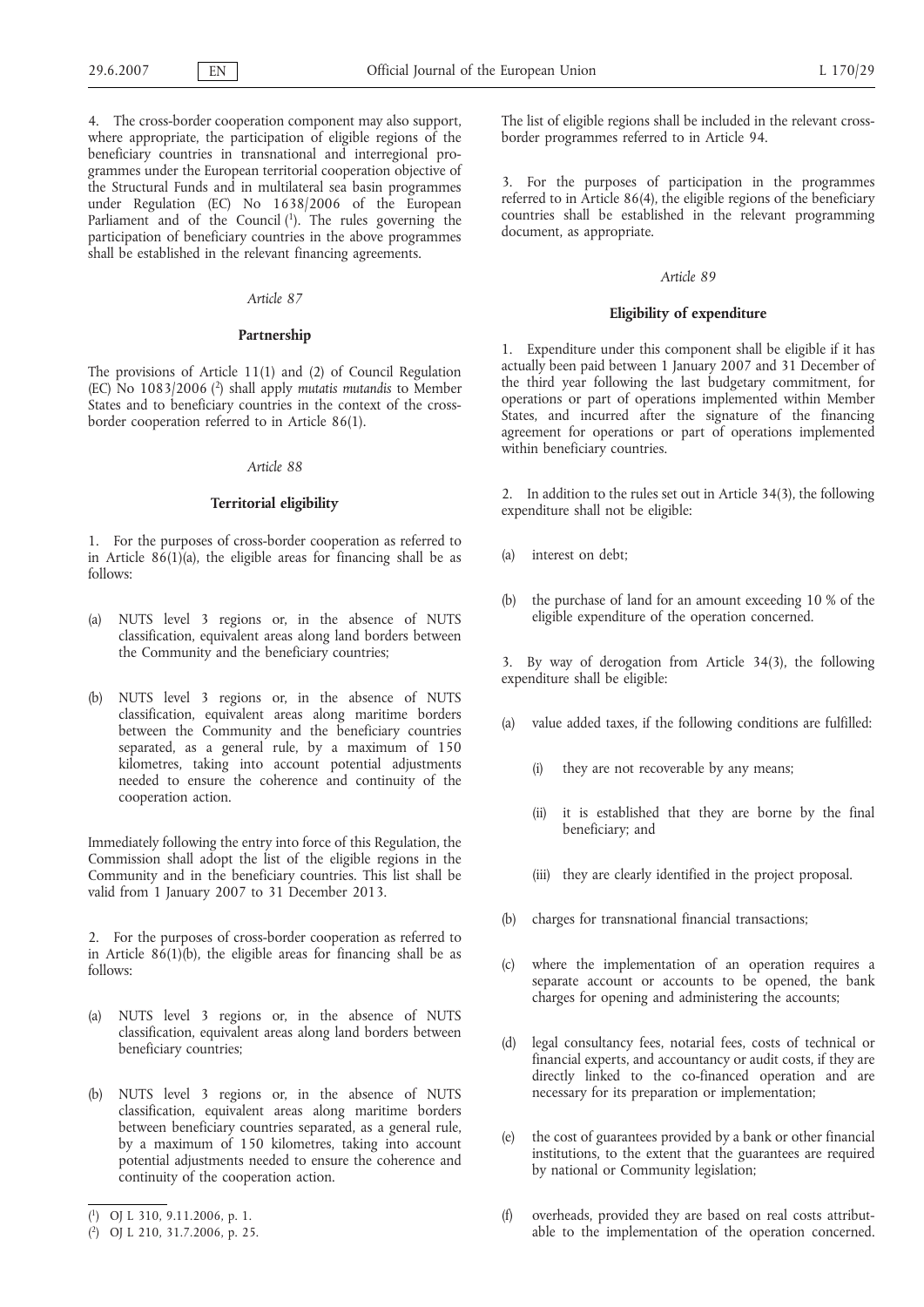Flat-rates based on average costs may not exceed 25 % of those direct costs of an operation that can affect the level of overheads. The calculation shall be properly documented and periodically reviewed.

4. In addition to the technical assistance for the cross-border programme referred to Article 94, the following expenditure paid by public authorities in the preparation or implementation of an operation shall be eligible:

- (a) the costs of professional services provided by a public authority other than the final beneficiary in the preparation or implementation of an operation;
- (b) the costs of the provision of services relating to the preparation and implementation of an operation provided by a public authority that is itself the final beneficiary and which is executing an operation for its own account without recourse to other outside service providers if they are additional costs and relate either to expenditure actually and directly paid for the co-financed operation.

The public authority concerned shall either invoice the costs referred to in point (a) of this paragraph to the final beneficiary or certify those costs on the basis of documents of equivalent probative value which permit the identification of real costs paid by that authority for that operation.

The costs referred to in point (b) of this paragraph must be certified by means of documents which permit the identification of real costs paid by the public authority concerned for that operation.

5. Without prejudice to the provisions of paragraphs 1 to 4, further rules on eligibility of expenditure may be laid down by the participating countries in the cross-border programme.

### *Article 90*

#### **Aid intensities and rate of Community contribution**

1. For the purposes of this component, the eligible expenditure as referred to in Article 38(1) shall be based either on the public expenditure or on the total expenditure, as agreed by the participating countries and laid down in the cross-border programme.

2. The Community contribution for cross-border programmes at the level of priority axis shall not exceed the ceiling of 85 % of the eligible expenditure.

3. The Community contribution for each priority axis shall not be less than 20 % of the eligible expenditure.

4. No operation shall benefit from a higher co-financing rate than the one relating to the priority axis concerned.

5. During the period of eligibility referred to in paragraph 1 of Article 89, in addition to the provisions of Article  $34(4)$ :

- (a) an operation may receive Community assistance under only one cross-border programme at a time;
- (b) an operation shall not receive assistance to a value greater than the total allocated public expenditure.

6. For State aid to enterprises in the meaning of Article 87 of the Treaty, public aid granted under cross-border programmes shall observe the ceilings on State aid.

# *CHAPTER II*

#### *Programming*

Section 1

### **Programmes**

*Article 91*

# **Preparation and approval of cross-border programmes**

1. Assistance to the cross-border cooperation referred to in Article 86(1) shall in principle be granted within the framework of multi-annual programmes for cross-border cooperation, hereinafter referred to as the 'cross-border programmes'.

2. Cross-border programmes shall be drawn up for each border or group of borders by an appropriate grouping at NUTS level 3 regions or, in the absence of NUTS classification, equivalent areas.

3. Each cross-border programme shall be jointly drawn up by the participating countries, in cooperation with the partners referred to in Article 11 of Regulation (EC) No 1083/2006.

4. The participating countries shall jointly submit a proposal for a cross-border programme to the Commission, containing all the elements referred to in Article 94.

5. The Commission shall appraise the proposed cross-border programme to determine whether it contains all the elements referred to in Article 94 and whether it contributes to the goals and priorities of the relevant multi-annual indicative planning document(s) referred to in Article 5.

Where the Commission considers that a cross-border programme does not contain all the elements referred to in Article 94 or is not in line with the goals and priorities of the multi-annual indicative planning document(s), it may invite the participating countries to provide all necessary additional information and, where appropriate, to revise the proposed programme accordingly.

6. The Commission shall adopt the cross-border programme by decision.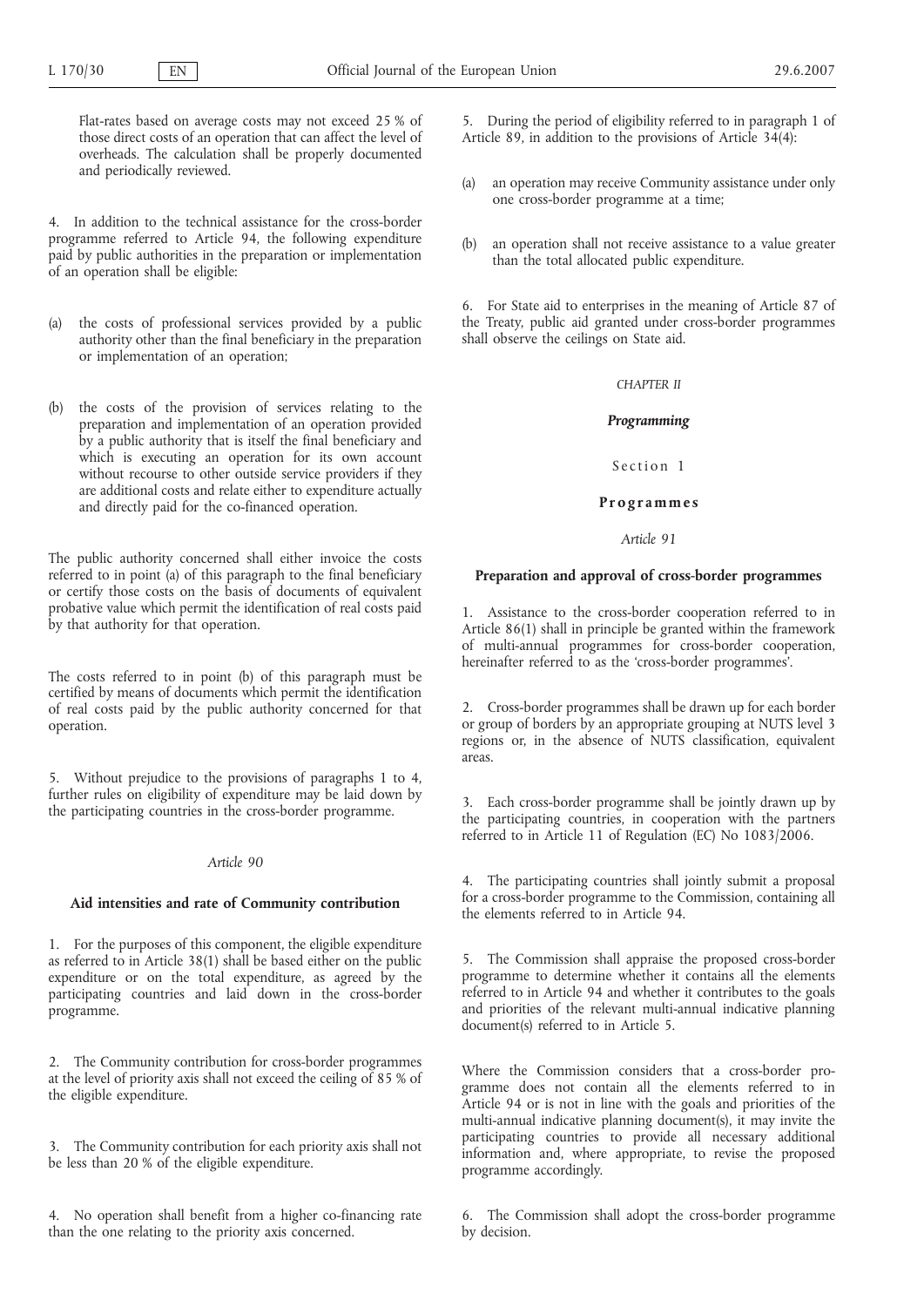#### **Financing agreements**

1. For cross-border programmes concerning the cooperation referred to in Article 86(1)(a), multi-annual financing agreements shall be concluded between the Commission and each of the beneficiary countries participating in the programme, on the basis of the decision referred to in Article 91(6).

Where the cross-border programme is implemented under the transitional arrangements referred to in Article 99, annual financing agreements shall be concluded between the Commission and each of the beneficiary countries participating in the programme. Each such financing agreement shall cover the Community contribution for the beneficiary country and the year concerned, as specified in the financing plan referred to in Article 99(2).

2. For cross-border programmes concerning the cooperation referred to in Article 86(1)(b), annual financing agreements shall be concluded between the Commission and each of the beneficiary countries participating in the programme on the basis of the decision referred to in Article 91(6). Each such financing agreement shall cover the Community contribution for the beneficiary country and the year concerned, as specified in the financing plan referred to in Article 94(2), second subparagraph.

# *Article 93*

#### **Revision of cross-border programmes**

1. At the initiative of the participating countries or that of the Commission in agreement with the participating countries, cross-border programmes may be re-examined and, if necessary, the remainder of the programme revised, in one or more of the following cases:

- (a) in order to update the financing plan, according to the revision of the multi-annual indicative financial framework referred to in Article 5 of the IPA Regulation;
- (b) following significant socio-economic changes;
- (c) in order to take greater or different account of major changes in Community, national or regional priorities;
- (d) in the light of the evaluation referred to in Article 109 or Article 141;
- (e) following implementation difficulties;
- (f) following the termination of transitional arrangements referred to in Article 100 or any other modification of the implementing provisions, including the transition in the beneficiary countries from centralised to decentralised management.

2. The Commission shall adopt the revised cross-border programme by decision and a new financing agreement(s) as mentioned in Article 92 shall be concluded accordingly. Where relevant, the provisions of Article 9(3) of the IPA Regulation shall apply.

#### *Article 94*

### **Content of cross-border programmes**

1. Each cross-border programme shall contain the following information:

- (a) a list of the eligible areas covered by the programme in accordance with Article 88, including the flexibility areas as referred to in Article 97;
- (b) an analysis of the situation of the eligible cooperation areas in terms of strengths and weaknesses and the medium term needs and objective deriving from that analysis;
- (c) a description of the cooperation strategy and the priorities and measures chosen for assistance, having regard to the relevant multi-annual indicative planning document(s) of the beneficiary country(ies) and other relevant national and regional strategic documents, as well as the results from the *ex ante* evaluation referred to in Article 109 or in Article 141;
- (d) information on the priority axes, the related measures and their specific targets. Those targets shall be quantified using a limited number of indicators for output and results, taking into account the proportionality principle. The indicators shall make it possible to measure the progress in relation to the baseline situation and the effectiveness of the targets implementing the priorities;
- (e) the rules on eligibility of expenditure referred to in Article 89;
- (f) a specific technical assistance priority axis covering the preparatory, management, monitoring, evaluation, information and control activities related to the implementation of the programme, together with activities to reinforce the administrative capacity for implementing the programme, up to a maximum of 10 % of the Community contribution allocated to the programme. In exceptional cases, as agreed by the Commission and the participating countries, an amount above 10 % of the Community contribution for the programme may be allocated to this priority;
- (g) information on complementarity with measures financed by other IPA components or other Community instruments, where relevant;
- (h) the implementing provisions for the cross-border programme, including:
	- (i) designation by the participating countries of the structures and authorities stipulated in Article 102 and, where applicable, Article 139;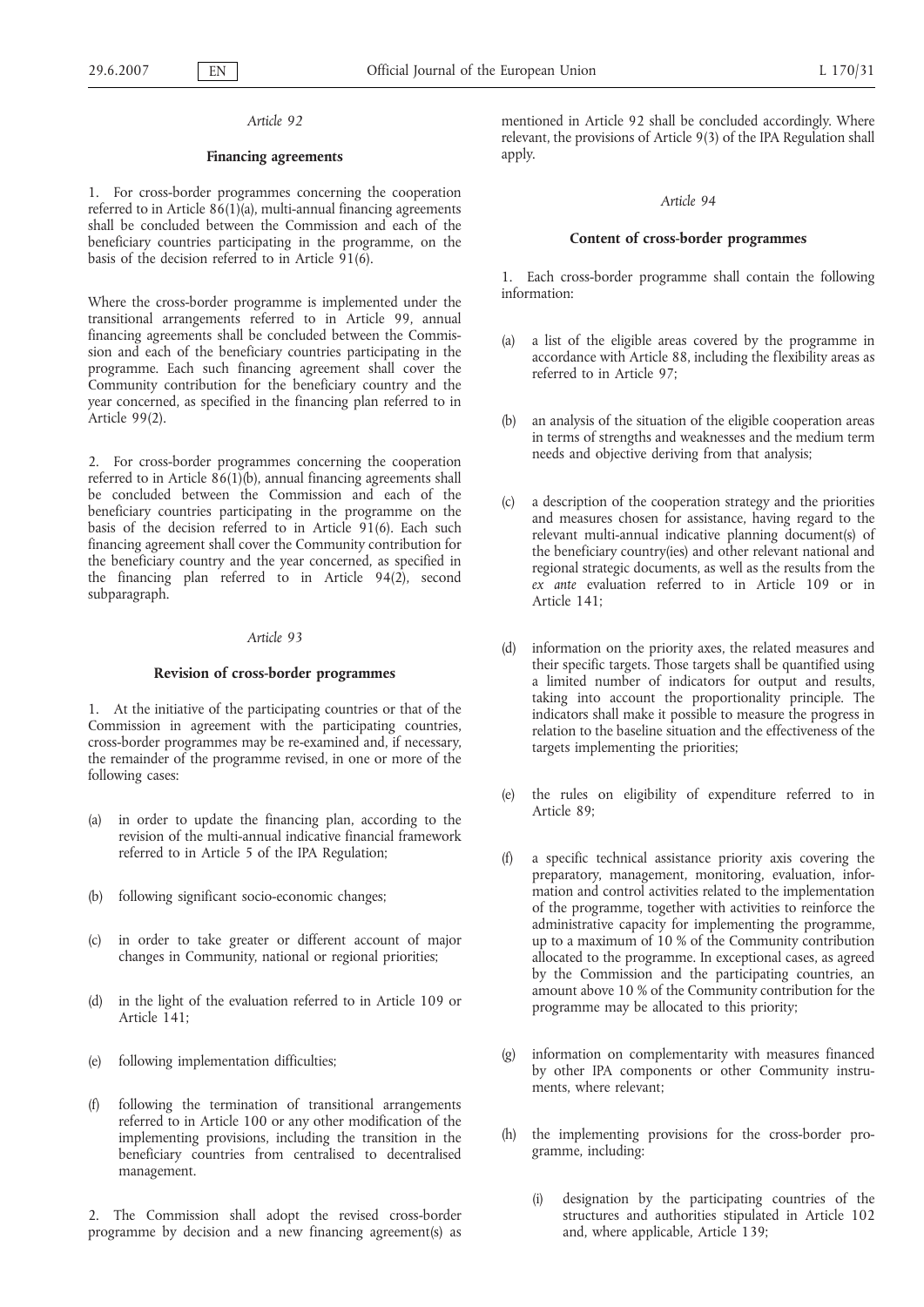- (ii) a description of the monitoring and evaluation systems;
- (iii) as applicable, information about the competent body for receiving the payments made by the Commission and the body or bodies responsible for making payments to the beneficiaries;
- (iv) as applicable, a definition of the procedures for the mobilisation and circulation of financial flows in order to ensure their transparency;
- (v) the elements aimed at ensuring the publicity and the information of the cross-border programme as referred to in Article 62;
- (vi) as applicable, a description of the procedures agreed between the Commission and the participating countries for the exchange of computerised data.

2. Furthermore, the cross-border programmes concerning cooperation referred to under Article 86(1)(a), shall contain a single financing plan based on the multi-annual indicative financial framework with no breakdown by participating countries, comprising a table specifying for each year covered by the multi-annual indicative financial framework and for each priority axis, the amount of the Community contribution and its rate, as well as the amount financed by the national counterparts.

The cross-border programmes concerning cooperation referred to under Article  $86(1)(b)$  shall contain a financing plan based on the multi-annual indicative financial framework comprising a table for each participating country specifying for each year covered by the multi-annual indicative financial framework and for each priority axis, the amount of the Community contribution and its rate, as well as, where appropriate, the amount financed by the national counterparts.

### Section 2

# **Operations**

*Article 95*

# **Selection of operations**

1. Cross-border programmes shall finance joint operations which have been jointly selected by the participating countries through a single call for proposals covering the whole eligible area.

Participating countries may also identify joint operations outside calls for proposals. In that event, the joint operation shall be specifically mentioned in the cross-border programme or, if it is coherent with the priority or measures of the cross-border programme, shall be identified any time after the adoption of the programme in a decision taken by the joint monitoring committee referred to in Article 110 or in Article 142.

2. Operations selected for cross-border programmes shall include final beneficiaries from at least two participating countries which shall cooperate in at least one of the following ways for each operation: joint development, joint implementation, joint staffing and joint financing.

3. For cross-border programmes concerning cooperation referred to under Article 86(1)(a), operations selected shall include beneficiaries for at least one of the participating Member States and one of the participating beneficiary countries.

4. The selected operations fulfilling the above-mentioned conditions may be implemented in a single country provided that they deliver a clear cross-border benefit.

5. Each programme shall establish eligibility rules for the selection of operations which prevent a duplication of efforts among different cross-border programmes, being under the IPA or other Community instruments.

### *Article 96*

# **Responsibilities of the lead beneficiary and the other beneficiaries**

1. For cross-border programmes concerning the cooperation referred to under Article 86(1)(a), the final beneficiaries of an operation shall appoint a lead beneficiary among themselves prior to the submission of the proposal for the operation. The lead beneficiary shall assume the following responsibilities:

- (a) it shall lay down the arrangements for its relations with the final beneficiaries participating in the operation in an agreement comprising, *inter alia*, provisions guaranteeing the sound financial management of the funds allocated to the operation, including the arrangements for recovering amounts unduly paid;
- (b) it shall be responsible for ensuring the implementation of the entire operation;
- (c) it shall be responsible for transferring the Community contribution to the final beneficiaries participating in the operation;
- (d) it shall ensure that the expenditure presented by the final beneficiaries participating in the operation has been paid for the purpose of implementing the operation and corresponds to the activities agreed between the final beneficiaries participating in the operation;
- (e) it shall verify that the expenditure presented by the final beneficiaries participating in the operation has been validated by the controllers referred to in Article 108.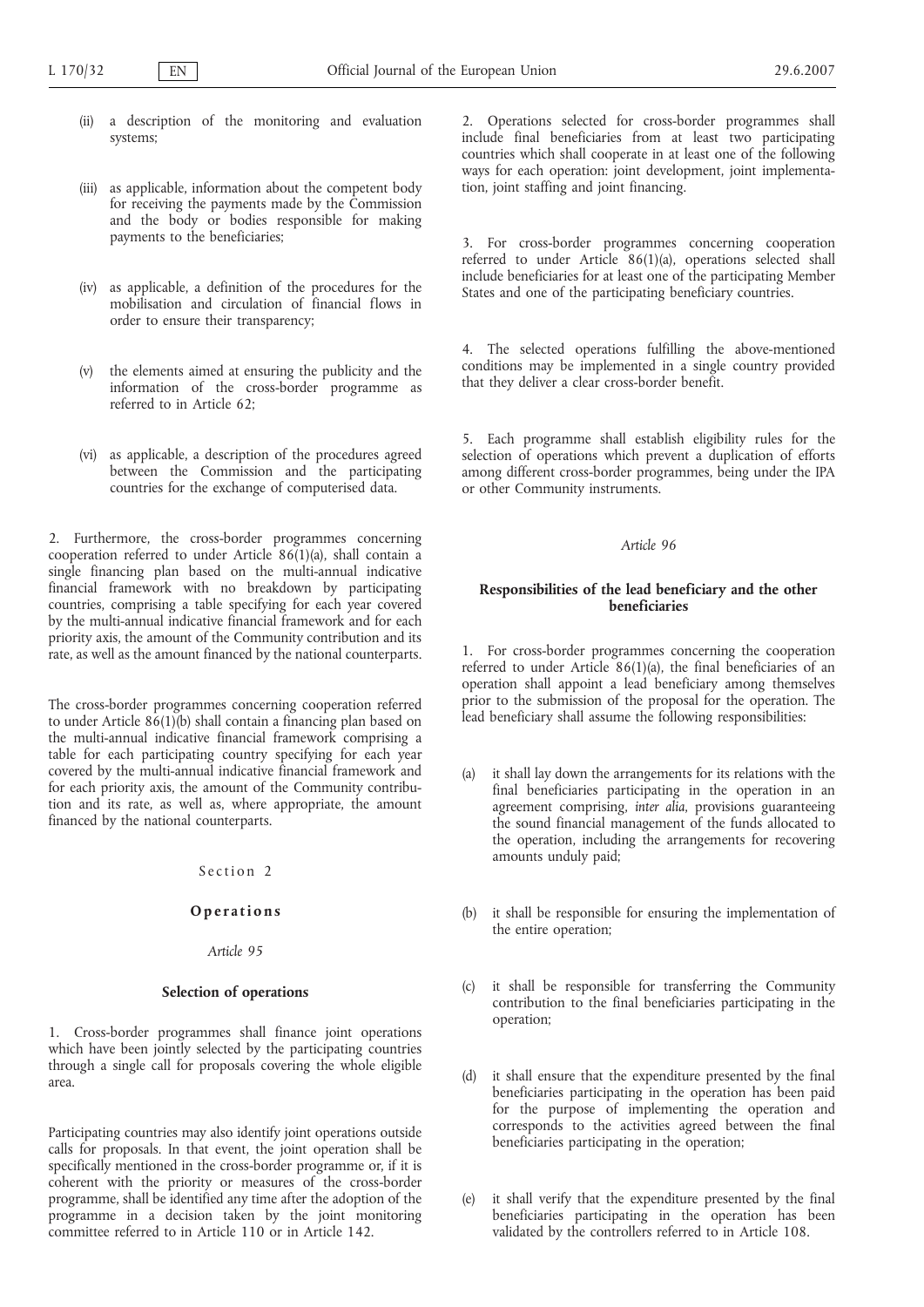2. For cross-border programmes concerning cooperation referred to under Article 86(1)(a) implemented under the transitional arrangements laid down in Article 99:

- (a) the final beneficiaries of an operation in the participating Member States shall appoint a lead beneficiary among themselves prior to the submission of the proposal for the operation. The lead beneficiary shall assume the responsibilities under points (a) to (e) of paragraph 1 for the part of the operation taking place in the Member States;
- (b) the final beneficiaries of an operation in each participating beneficiary country shall appoint a lead beneficiary among themselves prior to the submission of the proposal for the operation. The lead beneficiary shall assume the responsibilities listed under points (a) to (d) of paragraph 1 for the part of the operation taking place in the respective country.

The lead beneficiaries of the participating Member States and beneficiary countries shall ensure a close coordination of the implementation of the operation.

3. For cross-border programmes concerning cooperation referred to under Article 86(1)(b), the final beneficiaries of an operation in each participating beneficiary country shall appoint a lead beneficiary among themselves prior to the submission of the proposal for an operation. The lead beneficiary shall assume the responsibilities listed under points (a) to (d) of paragraph 1 for the part of the operation taking place in the respective country.

The lead beneficiaries of the participating beneficiary countries shall ensure a close coordination of the implementation of the operation.

4. Each final beneficiary participating in the operation is responsible for irregularities in the expenditure which it has declared.

# *Article 97*

### **Special conditions governing the location of operations**

1. In duly justified cases, Community funding may finance expenditure incurred in implementing operations or parts of operations up to a limit of 20 % of the amount of the Community contribution to the cross-border programme in NUTS level 3 regions or, in the absence of NUTS classification, equivalent areas, adjacent to the eligible areas for that programme. In exceptional cases as agreed between the Commission and the participating countries, this flexibility may be extended to the NUTS level 2 regions or, in the absence of NUTS classification, equivalent areas in which the eligible areas are located.

At project level, in exceptional cases, expenditure incurred by partners located outside the programme area as defined in the first sub-paragraph may be eligible, if the project could only achieve its objectives with that partner's participation.

2. The participating countries of each programme shall ensure the legality and regularity of these expenditures.

The selection of operations outside the eligible area as referred to under paragraph 1 shall be confirmed:

- (a) by the managing authority referred to in Article 102 for programmes or part of programmes implemented in shared management with Member States;
- (b) by the operating structures referred to in Article 28 for programmes or part of programmes implemented in beneficiary countries under decentralised management;
- (c) by the Commission for programmes or part of programmes implemented in beneficiary countries under centralised management.

## *CHAPTER III*

### *Implementation*

# Section 1

## **General provisions**

## *Article 98*

#### **Implementing modalities**

1. For cross-border cooperation referred to under Article 86(1) (a), the programmes shall in principle be implemented through shared management with Member States by the authorities referred to in Article 102 bearing responsibility for the implementation of the cross-border programme in the participating Member States and beneficiary countries.

To this end, the Member States and beneficiary countries participating in a cross-border programme must be able to implement the whole of the programme in the entire eligible territory according to the provisions referred to in Section 2 of this Chapter.

Prior to the adoption of the cross-border programme in accordance with Article 91(6), the Commission may request from the participating countries any information it deems necessary to ascertain the capacity of the authorities referred to in Article 102 to comply with the obligations set under Section 2 of this Chapter.

Where Member States and beneficiary countries participating in a cross-border programme are not yet ready to implement the entire programme according to these modalities, the transitional arrangements laid down in Article 99 shall apply.

2. For cross-border cooperation referred to under Article 86(1) (b), the programmes shall be implemented under centralised or decentralised management in accordance with Article 53 of Regulation (EC, Euratom) No 1605/2002, with respectively the Commission or the national authorising officer and the operating structures in each participating country bearing responsibility for the implementation of the programme in the respective country.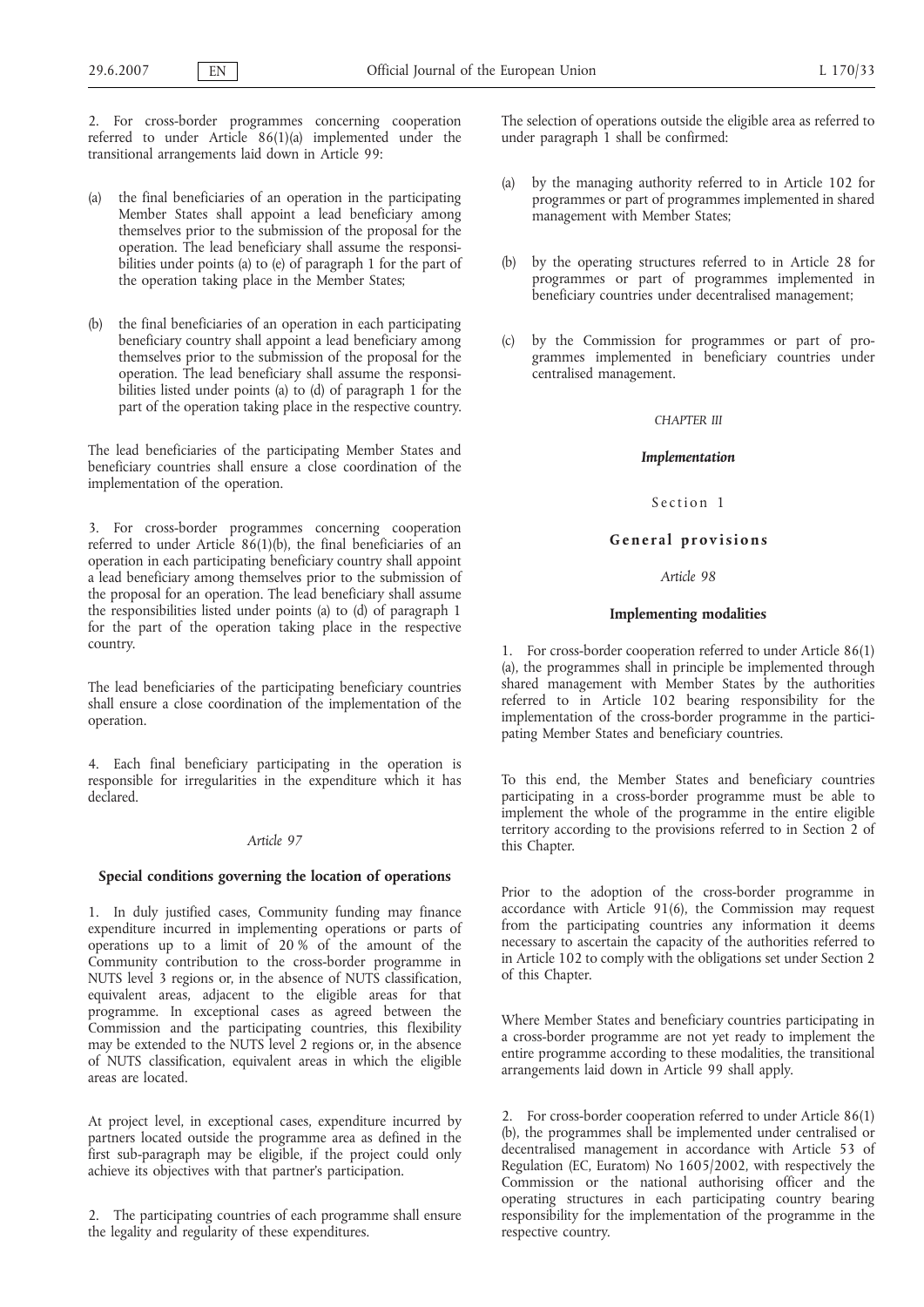In this context, the cross-border programmes shall be implemented according to the provisions referred to in Section 3 of this Chapter.

For cross-border cooperation referred to under Article 86(1)(b), for all beneficiary countries the objective shall be decentralised management.

#### *Article 99*

### **Transitional arrangements**

1. For cross-border cooperation referred to under Article 86(1) (a) where the participating countries are not yet ready to implement the entire cross-border programme in shared management with Member States according to the provisions laid down in Section 2 of this Chapter, the programme shall be implemented according to the transitional arrangements laid down in this Article.

2. The financing plan included in the cross-border programme referred to in the first subparagraph of Article  $94(2)$  shall contain:

(a) a table covering all participating Member States, and

(b) a table for each of the participating beneficiary countries.

3. The part of the cross-border programme concerning the participating Member States shall be implemented according to the provisions referred to in Section 2 of this Chapter.

The part of the cross-border programme concerning the participating beneficiary countries shall be implemented according to the provisions referred to in Section 3 of this Chapter, with the exception of Article 142. The provisions concerning the joint monitoring committee of Article 110 shall apply.

4. The implementing provisions contained in the cross-border programme as referred to in Article 94(1)(h) shall differentiate between the modalities applying to participating Member States and those applying to participating beneficiary countries.

5. Following the selection of joint operations in accordance with the provisions of Article 95, the managing authority shall issue a grant to the lead beneficiary of the participating Member States.

In the event of decentralised management, the operating structures in the participating beneficiary countries shall issue grants to the lead beneficiaries of their respective countries.

In the event of centralised management, the Commission shall issue a grant to the lead beneficiary in each participating beneficiary country.

# *Article 100*

# **Termination of transitional arrangements**

1. When the participating countries are ready to switch to implementation through shared management in accordance with paragraph 1 of Article 98, they shall submit to the Commission a revised cross-border programme which shall include a single financing plan based on the multi-annual indicative financial framework for the following three years, together with a revised description of the management and control systems accompanied by a revised report and opinion in accordance with Article 117.

The Commission shall re-examine the cross-border programme and appraise the documents submitted in accordance with Article 117. It shall decide whether to adopt a new decision amending the programme so that it may be implemented under the arrangements referred to in Article 98(1).

2. The budgetary commitments for the part of the programme concerning the participating beneficiary countries which were taken during the transitional arrangements shall continue to be implemented according to the provisions referred to in Article 99.

# Section<sub>2</sub>

# **Cross-border programmes between beneficiary countries and Member States**

### Sub-section 1

#### **Management and control systems**

#### *Article 101*

#### **General principles**

The management and control systems of cross-border programmes set up by participating countries shall provide for:

- (a) the definition of the functions of the bodies concerned in management and control and the allocation of functions within each body;
- (b) compliance with the principle of separation of functions between and within such bodies;
- (c) procedures for ensuring the correctness and regularity of expenditure declared under the cross-border programme;
- (d) reliable accounting, monitoring and financial reporting systems in computerised form;
- (e) a system of reporting and monitoring where the responsible body entrusts the execution of tasks to another body;
- (f) arrangements for auditing the functioning of the systems;
- (g) systems and procedures to ensure an adequate audit trail;
- (h) reporting and monitoring procedures for irregularities and for the recovery of amounts unduly paid.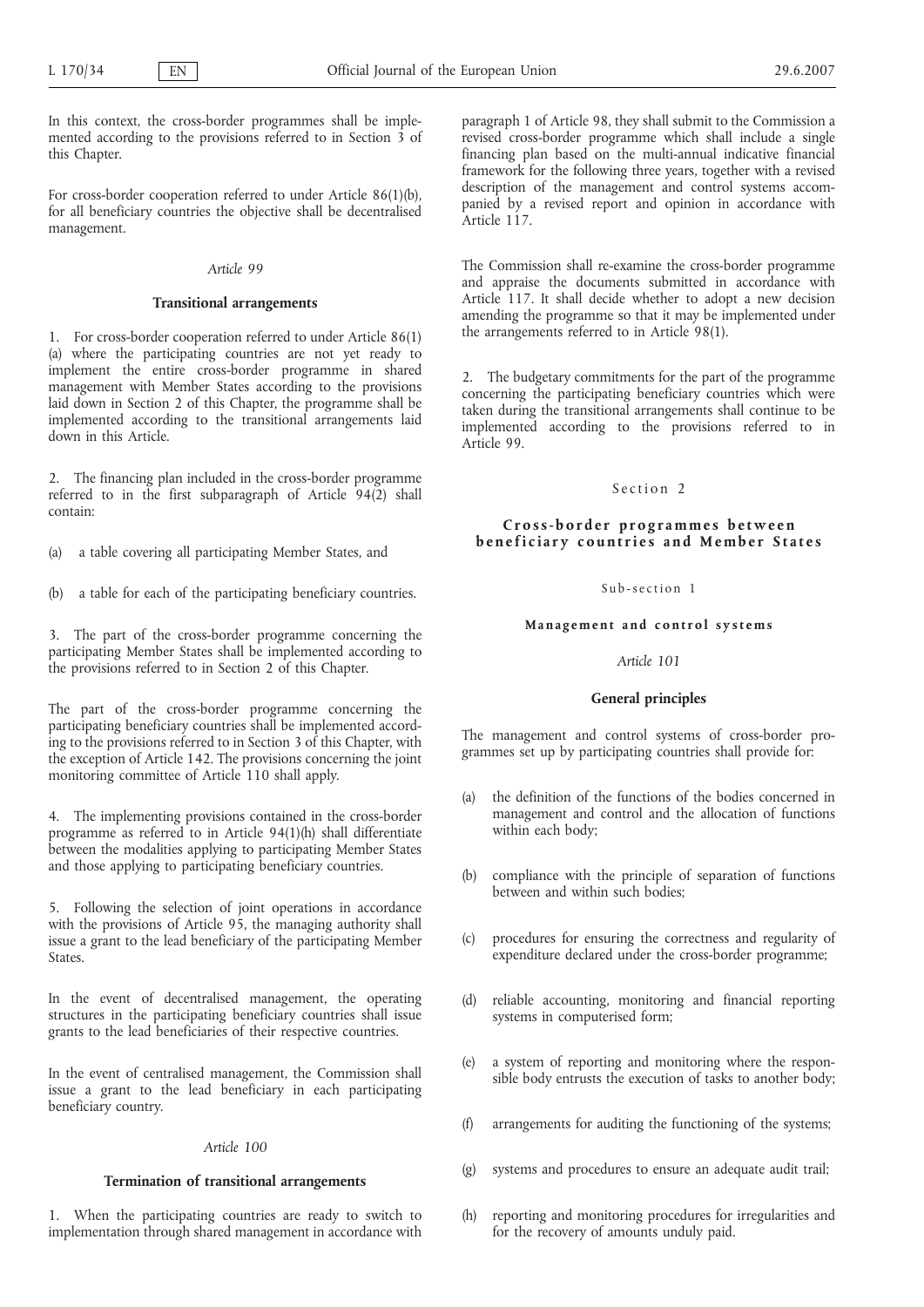## **Designation of authorities**

1. The countries participating in a cross-border programme shall appoint a single managing authority, a single certifying authority and a single audit authority, all to be located in one of the Member States participating in the cross-border programme. The certifying authority shall receive the payments made by the Commission and, as a general rule, shall make the payments to the lead beneficiary, in accordance with the provisions laid down in Article 104.

The managing authority, after consultation with the countries participating in the programme, shall set up a joint technical secretariat. The joint technical secretariat shall assist the managing authority and the joint monitoring committee referred to in Article 110 and, where appropriate, the audit authority and the certifying authority, in carrying out their respective duties.

The joint technical secretariat may have antennae established in other participating countries.

2. The audit authority for the cross-border programme shall be assisted by a group of auditors comprising a representative of each country participating in the cross-border programme carrying out the duties provided for in Article 105. The group of auditors shall be set up within three months of the decision approving the cross-border programme at the latest. It shall draw up its own rules of procedure. It shall be chaired by the audit authority for the cross-border programme.

The participating countries may decide by unanimity that the audit authority is authorised to carry out directly the duties provide for in Article 105 in the whole of the territory covered by the programme without the need for a group of auditors as defined in the first subparagraph.

The auditors shall be independent of the control system referred to in Article 108.

3. Each country participating in the cross-border programme shall appoint representatives to sit on the joint monitoring committee referred to in Article 110.

4. Where one or more of the tasks of a managing authority or certifying authority are performed by an intermediate body, the relevant arrangements shall be formally recorded in writing.

The provisions of this Regulation concerning the managing authority, the audit authority and the certifying authority shall apply to that intermediate body.

#### *Article 103*

#### **Functions of the managing authority**

1. The managing authority shall be responsible for managing and implementing the cross-border programme in accordance with the principle of sound financial management and in particular for:

- (a) ensuring that operations are selected for funding in accordance with the criteria applicable to the cross-border programme and that they comply with applicable Community and national rules for the whole of their implementation period;
- (b) ensuring that there is a system for recording and storing in computerised form accounting records of each operation under the cross-border programme and that the data on implementation necessary for financial management, monitoring, verifications, audits and evaluation are collected;
- (c) verifying the regularity of expenditure. To this end, it shall satisfy itself that the expenditure of each final beneficiary participating in an operation has been validated by the controller referred in Article 108;
- ensuring that the operations are implemented according to the public procurement provisions referred to in Article 121;
- (e) ensuring that final beneficiaries and other bodies involved in the implementation of operations maintain either a separate accounting system or an adequate accounting code for all transactions relating to the operation without prejudice to national accounting rules;
- (f) ensuring that the evaluations of cross-border programmes are carried out in accordance with Article 109;
- setting up procedures to ensure that all documents regarding expenditure and audits required to ensure an adequate audit trail are held in accordance with the requirements of Article 134;
- (h) ensuring that the certifying authority receives all necessary information on the procedures and verifications carried out in relation to expenditure for the purpose of certification;
- (i) guiding the work of the joint monitoring committee and providing it with the documents required to permit the quality of the implementation of the cross-border programme to be monitored in the light of its specific goals;
- (j) drawing up and, after approval by the joint monitoring committee, submitting to the Commission the annual and final reports on implementation referred to in Article 112;
- ensuring compliance with the information and publicity requirements laid down in Article 62.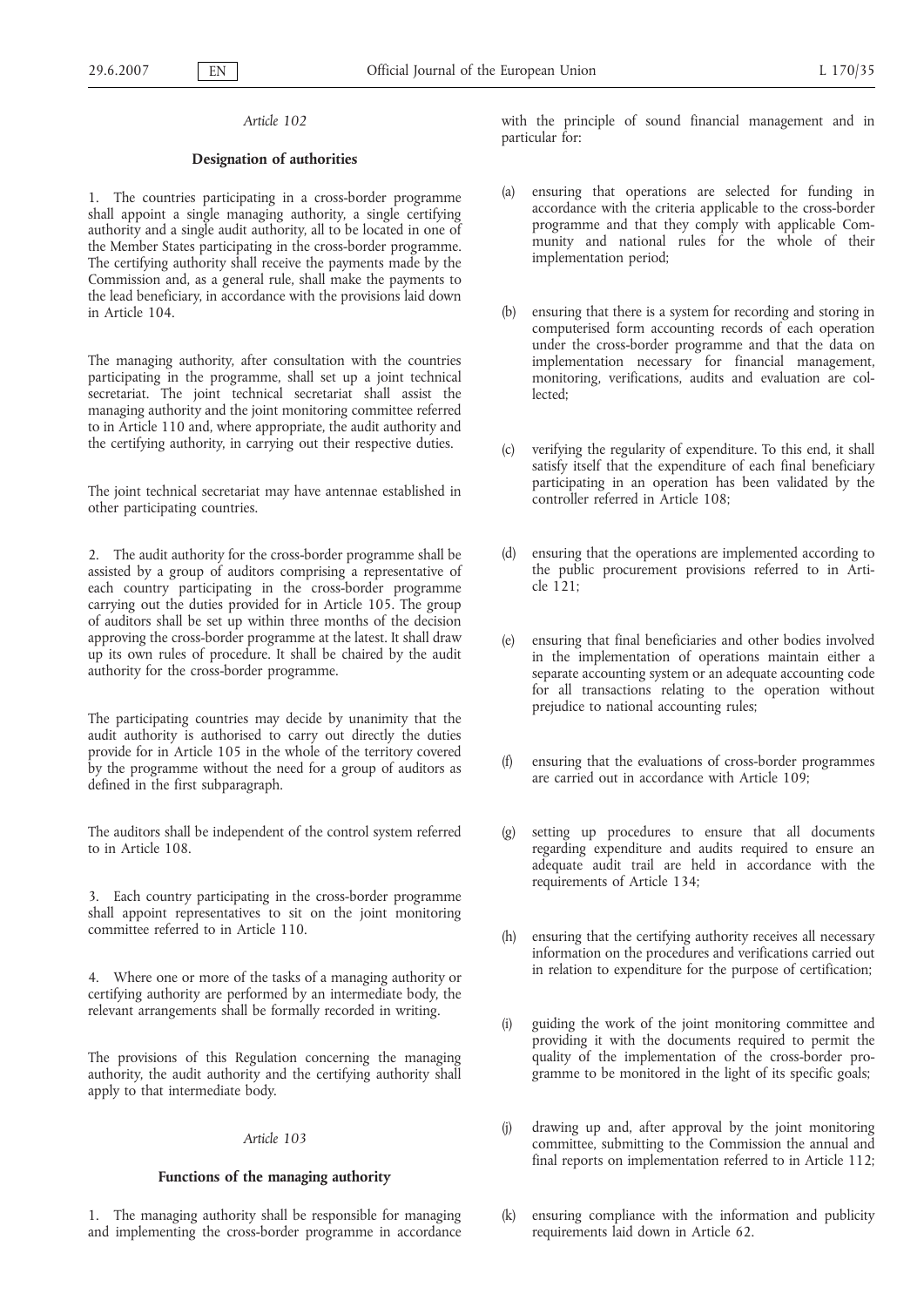2. The managing authority shall lay down the implementing arrangements for each operation, where appropriate in agreement with the lead beneficiary.

#### *Article 104*

### **Functions of the certifying authority**

The certifying authority of a cross-border programme shall be responsible in particular for:

- (a) drawing up and submitting to the Commission certified statements of expenditure and applications for payment;
- (b) certifying that:
	- (i) the statement of expenditure is accurate, results from reliable accounting systems and is based on verifiable supporting documents;
	- (ii) the expenditure declared complies with applicable Community and national rules and has been incurred in respect of operations selected for funding in accordance with the criteria applicable to the programme and complying with Community and national rules;
- (c) ensuring for the purposes of certification that it has received adequate information from the managing authority on the procedures and verifications carried out in relation to expenditure included in statements of expenditure;
- (d) taking account for certification purposes of the results of all audits carried out by or under the responsibility of the audit authority;
- (e) maintaining accounting records in computerised form of expenditure declared to the Commission. The managing authorities and the audit authorities shall have access to this information. At the written request of the Commission, the certifying authority shall provide the Commission with this information, within ten working days of receipt of the request or any other agreed period for the purpose of carrying out documentary and on the spot checks;
- (f) keeping an account of amounts recoverable and of amounts withdrawn following cancellation of all or part of the contribution for an operation. Amounts recovered shall be repaid to the general budget of the European Union prior to the closure of the cross-border programme by deducting them from the next statement of expenditure;
- (g) sending the Commission, by 28 February each year, a statement, identifying the following for each priority axis of the cross-border programme:
	- (i) the amounts withdrawn from statements of expenditure submitted during the preceding year following

cancellation of all or part of the public contribution for an operation;

- (ii) the amounts recovered which have been deducted from these statements of expenditure;
- (iii) a statement of amounts to be recovered as at 31 December of the preceding year classified by the year in which recovery orders were issued.

### *Article 105*

### **Functions of the audit authority**

1. The audit authority of a cross-border programme shall be functionally independent of the managing authority and the certifying authority and shall be responsible in particular for:

- (a) ensuring that audits are carried out to verify the effective functioning of the management and control system of the cross-border programme;
- (b) ensuring that audits are carried out on operations on the basis of an appropriate sample to verify expenditure declared;
- (c) by 31 December each year from the year following the adoption of the cross-border programme to the fourth year following the last budgetary commitment:
	- (i) submitting to the Commission an annual control report setting out the findings of the audits carried out during the previous twelve month period ending on 30 June of the year concerned and reporting any shortcomings found in the systems for the management and control of the programme. The first report, to be submitted by 31 December of the year following the adoption of the programme, shall cover the period from 1 January of the year of adoption to 30 June of the year following the adoption of the programme. The information concerning the audits carried out after 1 July of the fourth year following the last budgetary commitment shall be included in the final control report supporting the closure declaration referred to in point (d) of this paragraph. This report shall be based on the systems audits and audits of operations carried out under points (a) and (b) of this paragraph;
	- (ii) issuing an opinion, on the basis of the controls and audits that have been carried out under its responsibility, as to whether the management and control system functions effectively, so as to provide a reasonable assurance that statements of expenditure presented to the Commission are correct and as a consequence reasonable assurance that the underlying transactions are legal and regular.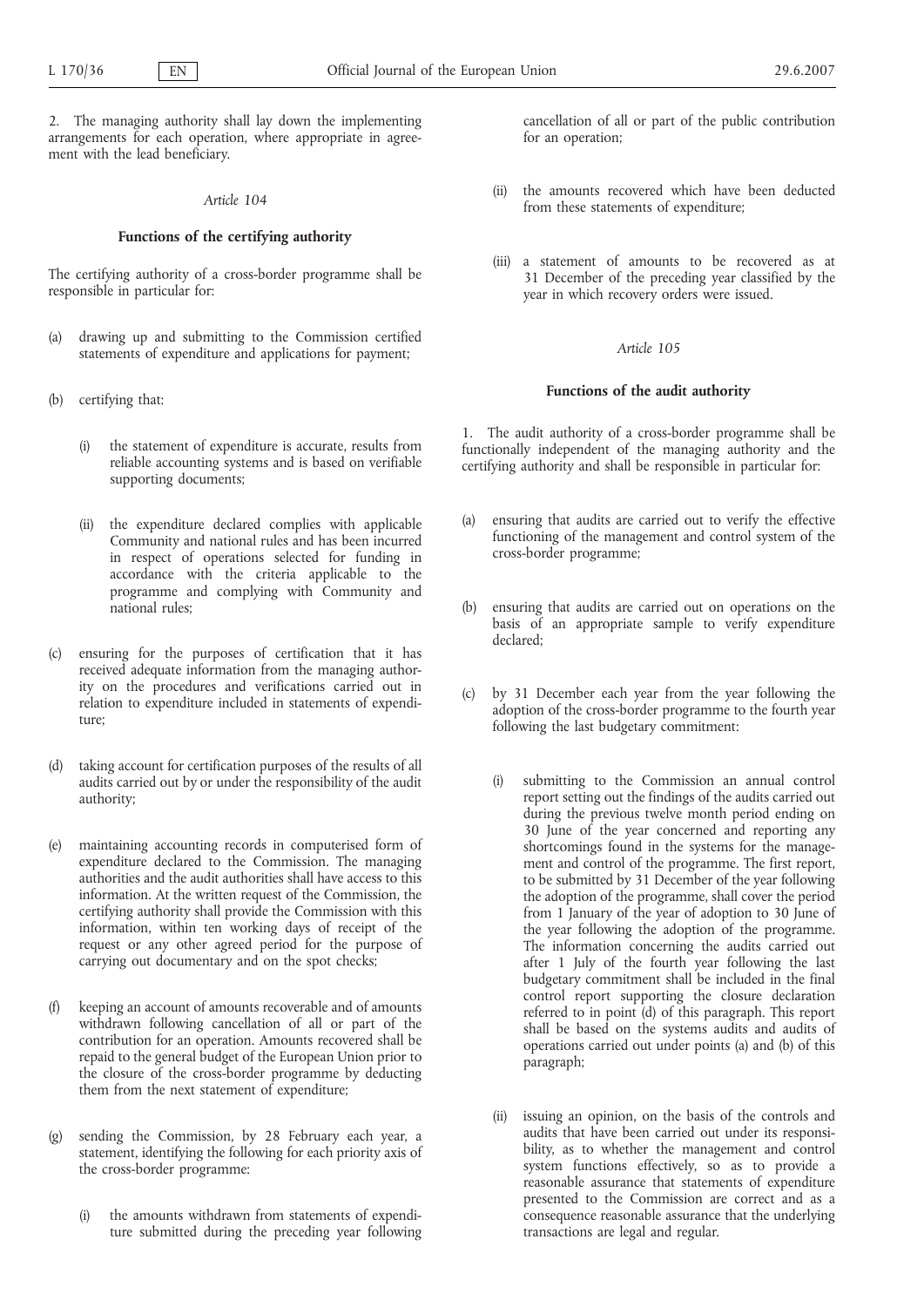When a common system applies to several IPA cross-border programmes, the information referred to in point (i) may be grouped in a single report, and the opinion and declaration issued under point (ii) may cover all the cross-border programmes concerned;

(d) submitting to the Commission at the latest by 31 December of the fifth year following the last budgetary commitment a closure declaration assessing the validity of the application for payment of the final balance and the legality and regularity of the underlying transactions covered by the final statement of expenditure, which shall be supported by a final control report. This closure declaration shall be based on all the audit work carried out by or under the responsibility of the audit authority.

2. The audit authority shall ensure that the audit work takes account of internationally accepted audit standards.

3. Where the audits and controls referred to in paragraph 1 points (a) and (b) are carried out by a body other than the audit authority, the audit authority shall ensure that such bodies have the necessary functional independence.

4. If weaknesses in management or control systems or the level of irregular expenditure detected do not allow the provision of an unqualified opinion for the annual opinion referred to in paragraph 1 point (c) or in the closure declaration referred to in paragraph 1 point (d), the audit authority shall give the reasons and estimate the scale of the problem and its financial impact.

# *Article 106*

#### **Audit trail**

For the purposes of the audits referred to in Article 105(1)(b), an audit trail shall be considered adequate where, for the crossborder programme concerned, it complies with the following criteria:

- (a) it permits the aggregate amounts certified to the Commission to be reconciled with the detailed accounting records and supporting documents held by the certifying authority, managing authority, intermediate bodies and lead beneficiaries as regards operations co-financed under the crossborder programme;
- (b) it permits verification of payment of the public contribution to the lead beneficiary and each final beneficiary;
- (c) it permits verification of application of the selection criteria established by the joint monitoring committee for the cross-border programme;

it contains, in respect of each operation, the technical specifications and financing plan, documents concerning the grant approval, documents relating to public procurement procedures, progress reports and reports on verifications and audits carried out.

#### *Article 107*

### **Audits of operations**

1. The audits referred to in Article 105(1)(b) shall be carried out each twelve-month period from 1 July of the year following the adoption of the cross-border programme on a sample of operations selected by a method established or approved by the audit authority in agreement with the Commission.

The audits shall be carried out on the spot on the basis of documentation and records held by the final beneficiary.

The participating countries shall ensure the appropriate repartition of those audits over the implementation period.

2. The audits shall verify that the following conditions are fulfilled:

- the operation meets the selection criteria for the crossborder programme and has been implemented in accordance with the approval decision and fulfils any applicable conditions concerning its functionality and use or the objectives to be attained;
- (b) the expenditure declared corresponds to the accounting records and supporting documents held by the final beneficiary;
- (c) the expenditure declared by the final beneficiary is in compliance with Community and national rules;
- (d) the public contribution has been paid to the final beneficiary in accordance with Article 40(9).

3. Where problems detected appear to be systemic in nature and therefore entail a risk for other operations under the crossborder programme, the audit authority shall ensure that further examination is carried out, including additional audits where necessary, to establish the scale of such problems. The necessary preventive and corrective action shall be taken by the relevant authorities.

4. No less than 5 % of the total expenditure declared by lead beneficiaries and certified to the Commission in the final statement of expenditure shall be audited in accordance with paragraph 2 before the closure of a cross-border programme.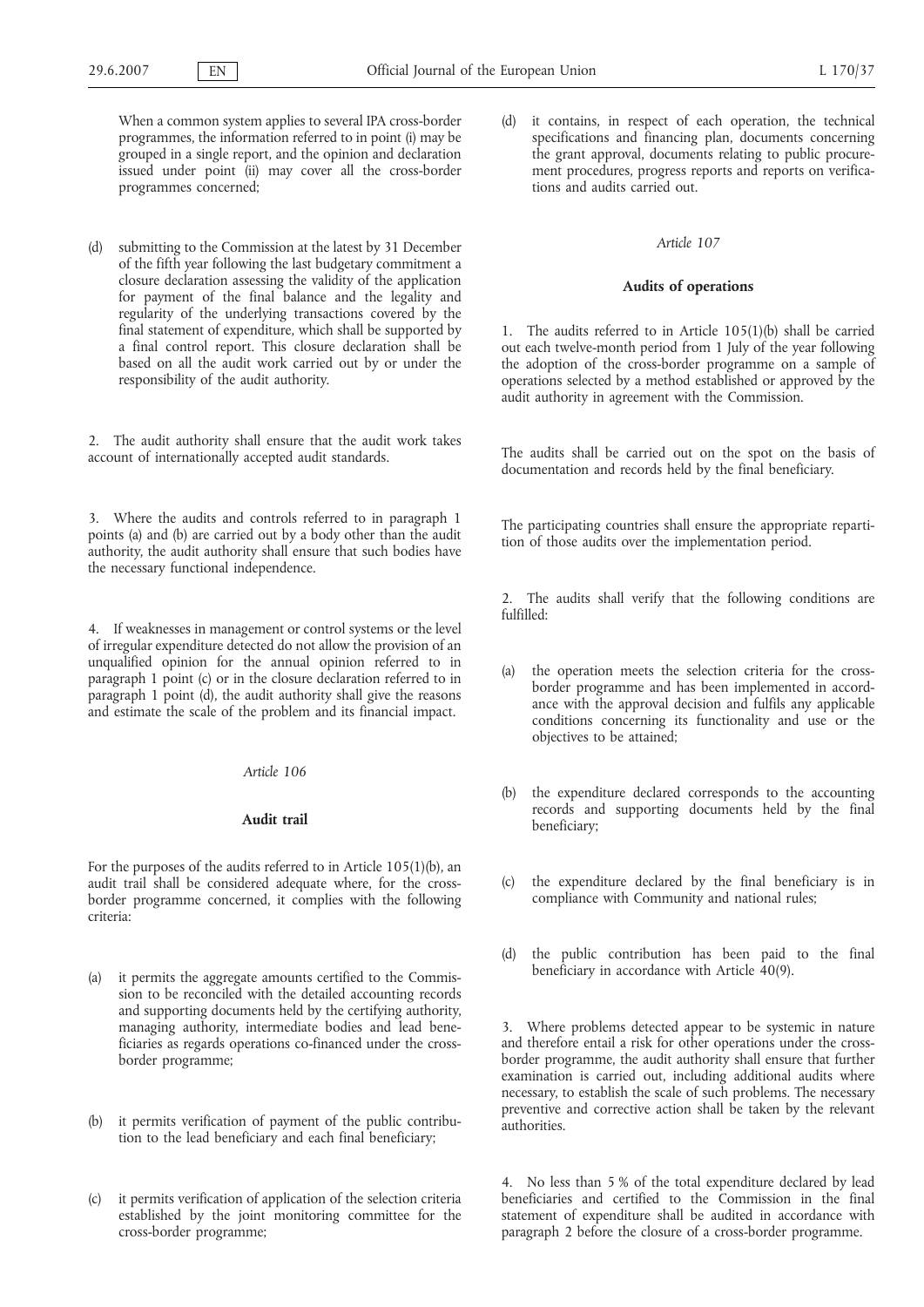# **Control system**

1. In order to validate the expenditure, each participating country shall set up a control system making it possible to verify the delivery of the products and services co-financed, the soundness of the expenditure declared for operations or parts of operations implemented on its territory, and the compliance of such expenditure and of related operations, or parts of those operations, with Community, when relevant, and its national rules.

For this purpose each participating country shall designate the controllers responsible for verifying the legality and regularity of the expenditure declared by each final beneficiary participating in the operation. Participating countries may decide to designate a single controller for the whole programme area.

Where the verification of the delivery of the products and services co-financed can be carried out only in respect of the entire operation, such verification shall be performed by the controller of the participating country where the lead beneficiary is located or by the managing authority.

2. Each participating country shall ensure that the expenditure can be validated by the controllers within a period of three months from the date of its submission by the lead beneficiary to the controllers.

#### Sub-section 2

### **Evaluation and monitoring**

### *Article 109*

#### **Evaluation**

1. Evaluation shall aim to improve the quality, effectiveness and consistency of the assistance from the Community funds and the strategy and implementation of cross-border programmes while taking account of the objective of sustainable development and of the relevant Community legislation concerning environmental impact and strategic environmental assessment.

2. Participating countries shall jointly carry out an *ex ante* evaluation covering each cross-border programme.

*Ex ante* evaluations shall aim to optimise the allocation of budgetary resources under cross-border programmes and improve programming quality. They shall identify and appraise the disparities, gaps and potential for development, the goal to be achieved, the results expected, the quantified targets, the coherence with the relevant multi-annual indicative planning documents(s), the Community value-added, the lessons drawn from the previous programming and the quality of the procedures for implementation, monitoring, evaluation and financial management.

The *ex ante* evaluation shall be annexed to the cross-border programme.

3. During the programming period, participating countries shall carry out evaluations linked to the monitoring of the crossborder programme in particular where that monitoring reveals a significant departure from the goals initially set or where proposals are made for the revision of cross-border programme. The results shall be sent to the joint monitoring committee for the cross-border programme and to the Commission.

Where the results are conducive to a revision of the reminder of the programme as referred to in Article 93, they shall be discussed within the IPA Committee at the time of the submission of the revised cross-border programme.

4. Evaluations shall be carried out by experts or bodies, internal or external, functionally independent of the certifying and audit authorities referred to in Article 102. The results shall be published according to the applicable rules on access to documents.

5. Evaluation shall be financed from the budget for technical assistance referred to in Article 94(1)(f).

### *Article 110*

#### **Joint monitoring committee**

1. The participating countries shall set up a joint monitoring committee for each cross-border programme within three months from the date of the notification to the participating countries of the decision approving the cross-border programme.

The joint monitoring committees shall meet at least twice a year, at the initiative of the participating countries or of the Commission.

In the event of a cross-border programme implemented according to the transitional arrangements referred to in Article 99, for the beneficiary countries where the assistance is implemented on a decentralised basis, the joint monitoring committee fulfils the role of the sectoral monitoring committee referred to in Article 59.

2. Each joint monitoring committee shall draw up its rules of procedure within the institutional, legal and financial framework of the participating countries and in compliance with a joint monitoring committee mandate set out by the Commission, in order to exercise its missions in accordance with the present Regulation. It shall adopt them in agreement with the managing authority and, in the case of a programme implemented according to the transitional arrangements referred to in Article 99, in agreement with the national IPA coordinator(s) of the participating beneficiary country(ies).

3. The joint monitoring committee shall be chaired by a representative of one of the participating countries or the managing authority.

In deciding its composition in accordance with Article 102(3), the participating countries shall take due account of the provisions of Article 87.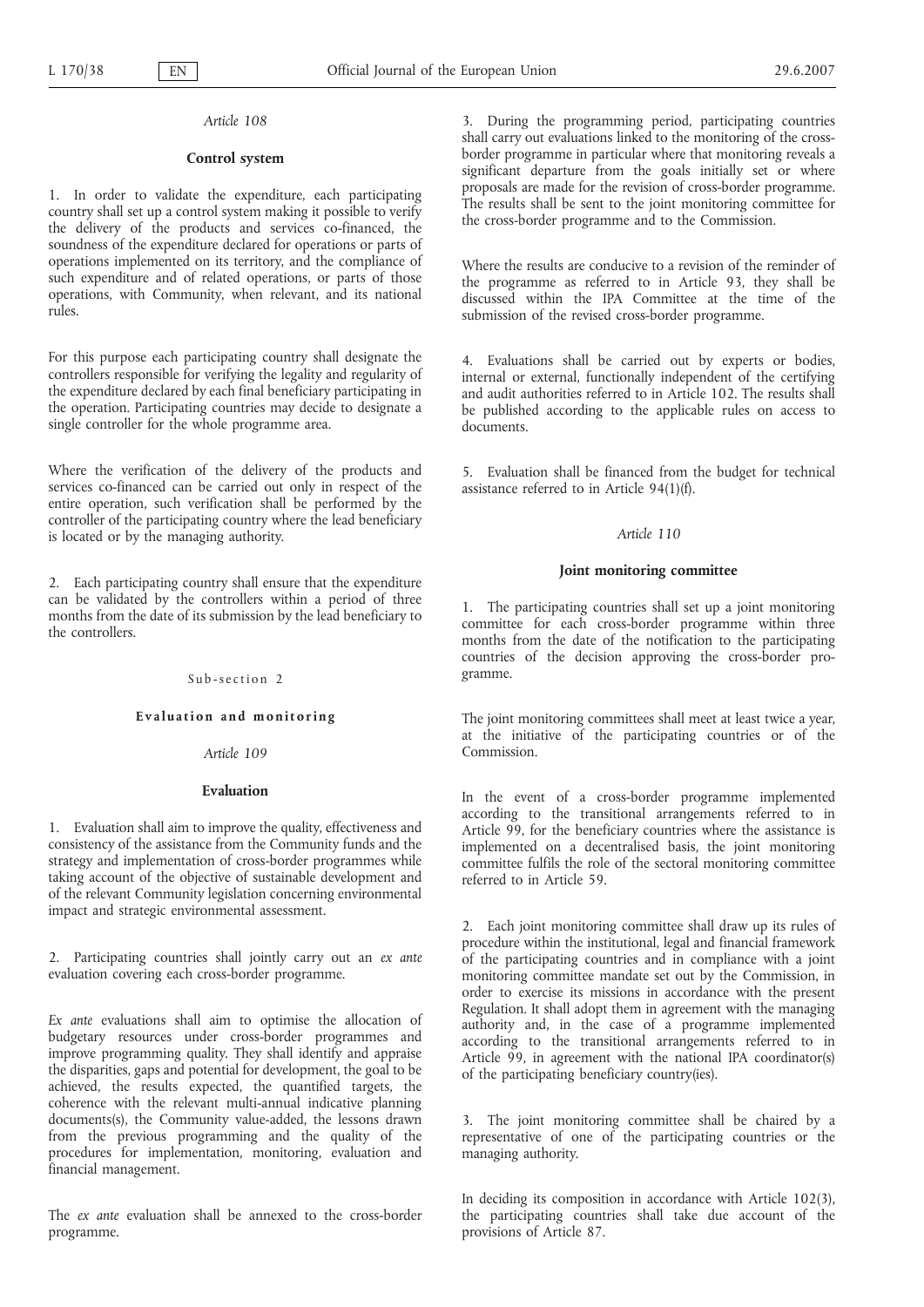4. The Commission shall participate in the work of the joint monitoring committee in an advisory capacity. A representative of the European Investment Bank and the European Investment Fund may participate in an advisory capacity for those crossborder programmes to which the European Investment Bank or the European Investment Fund makes a contribution.

5. The joint monitoring committee shall satisfy itself as to the effectiveness and quality of the implementation of the crossborder programme, in accordance with the following provisions:

- (a) it shall consider and approve the criteria for selecting the operations financed by the cross-border programme and approve any revision of those criteria in accordance with programming needs;
- (b) it shall periodically review progress made towards achieving the specific targets of the cross-border programme on the basis of documents submitted by the managing authority and, in the case of a programmes implemented according to the transitional arrangements referred to in Article 99, by the operating structures in the participating beneficiary countries;
- (c) it shall examine the results of implementation, particularly achievement of the targets set for each priority axis and the evaluations referred to in Article 57(4) and Article 109;
- (d) it shall consider and approve the annual and final reports on implementation referred to in Article 112 and, in the case of a programme implemented according to the transitional arrangements referred to in Article 99, it shall examine the reports referred to in Article 144;
- (e) it shall be informed of the annual control report, referred to in Article 105(1)(c) and, as applicable in the case of a programme implemented according to the transitional arrangements referred to in Article 99, of the annual audit activity report(s) referred to in Article 29(2)(b) first indent, and of any relevant comments the Commission may make after examining those reports;
- it shall be responsible for selecting operations but may delegate this function to a steering committee reporting to it;
- (g) it may propose any revision or examination of the crossborder programme likely to make possible the attainment of the objectives referred to in Article 86(2) or to improve its management, including its financial management;
- (h) it shall consider and approve any proposal to amend the content of the cross-border programme.

### *Article 111*

# **Arrangements for monitoring**

1. The managing authority and the joint monitoring committee shall ensure the quality of the implementation of the crossborder programme.

2. The managing authority and the joint monitoring committee shall carry out monitoring by reference to financial indicators, as well as the indicators referred to in Article 94(1)(d).

3. Data exchange between the Commission and the authorities referred to in Article 102 for the purpose of monitoring shall be carried out electronically.

#### *Article 112*

# **Annual report and final report on implementation**

1. By 30 June each year at the latest, the managing authority shall submit to the Commission an annual report on the implementation of the cross-border programme approved by the joint monitoring committee. The first annual report shall be submitted in the second year following the adoption of the programme.

The managing authority shall submit a final report on the implementation of the cross border programme by 31 December of the fourth year following the last budgetary commitment at the latest.

2. The reports referred to in paragraph 1 shall include the following information:

- (a) the progress made in implementing the cross-border programme and priorities in relation to their specific, verifiable targets, with a quantification, wherever and whenever they lend themselves to quantification, using the indicators referred to in Article  $94(1)(d)$  at the level of the priority axis;
- (b) the financial implementation of the cross-border programme, detailing for each priority axis:
	- (i) the expenditure paid out by the beneficiary included in application for payments sent to the managing authority and the corresponding public contribution;
	- (ii) the total payments received from the Commission and quantification of the financial indicators referred to in Article 111(2); and
	- (iii) the expenditure paid out by the body responsible for making payments to the beneficiaries;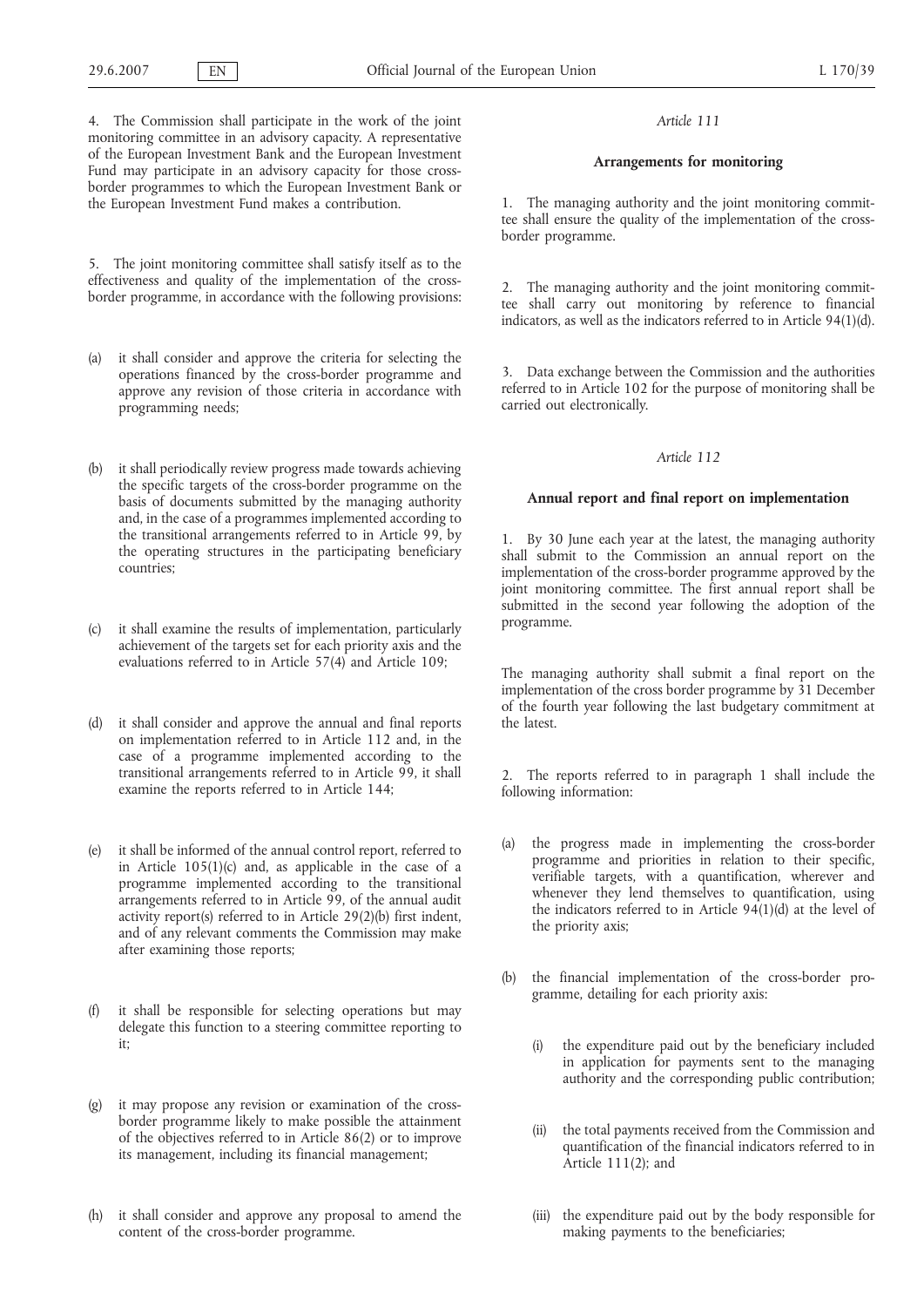- (c) the steps taken by the managing authority or the joint monitoring committee to ensure the quality and effectiveness of implementation, in particular:
	- (i) monitoring and evaluation measures, including data collection arrangements;
	- (ii) a summary of any significant problems encountered in implementing the cross-border programme and any measures taken, including the response to comments made under Article 113 where appropriate;
	- (iii) the use made of technical assistance;
- the measures taken to provide information on and publicise the cross-border programme;
- (e) information about significant problems relating to the compliance with Community rules which have been encountered in the implementation of the cross-border programme and the measures taken to deal with them;
- (f) the use made of assistance which, following financial corrections as referred to in Article 138, has been made available to the managing authority or to another public authority during the period of implementation of the crossborder programme;
- (g) in case of programmes implemented under the transitional arrangements referred to in Article 99, the progress made towards the implementation under shared management in the whole territory of the cross-border programme.

Where appropriate, the information referred to in points (a) to (g) of this paragraph may be provided in summary form.

Information referred to in points (c) and (f) need not be included if there has been no significant modification since the previous report.

3. The Commission shall inform the participating countries of its opinion on the content of an annual report on implementation submitted by the managing authority within three months from the date of receipt. For the final report on a cross-border programme, the time limit shall be a maximum of five months from the date of receipt of the report. If the Commission does not respond within the time limit laid down, the report shall be deemed to be accepted.

#### *Article 113*

# **Annual examination of programmes**

1. Every year, when the annual report on implementation referred to in Article 112 is submitted, the Commission and the managing authority shall examine the progress made in implementing the cross-border programme, the principal results achieved over the previous year, the financial implementation and other factors with a view to improving implementation.

Any aspects of the operation of the management and control system raised in the last annual control report, referred to in Article 105(1)(c)(i), may also be examined.

2. Following the examination referred to in paragraph 1, the Commission may make comments to the participating countries and the managing authority, which shall inform the joint monitoring committee thereof. The participating countries shall inform the Commission of the action taken in response to those comments.

#### Sub-section 3

### **Responsibility of participating countries and of the Commission**

# *Article 114*

#### **Management and control**

1. Participating countries shall be responsible for the management and control of cross-border programmes in particular through the following measures:

- (a) ensuring that management and control systems for crossborder programmes are set up in accordance with Articles 101 and 105 and function effectively;
- (b) preventing, detecting and correcting irregularities and recovering amounts unduly paid together with interest on late payments where appropriate. They shall notify these to the Commission, and keep the Commission informed of the progress of administrative and legal proceedings.

2. Without prejudice to the participating countries' responsibility for detecting and correcting irregularities and for recovering amounts unduly paid, the certifying authority shall ensure that any amount paid as a result of an irregularity is recovered from the lead beneficiary. The final beneficiaries shall repay the lead beneficiary the amounts unduly paid in accordance with the agreement existing between them. If the lead beneficiary does not succeed in securing repayment from a final beneficiary, the participating country on whose territory the relevant final beneficiary is located shall reimburse the certifying authority the amount unduly paid to that final beneficiary.

### *Article 115*

#### **Description of management and control systems**

1. Before the payment of the pre-financing referred to in Article 128, the Member State on whose territory the managing authority is located shall submit to the Commission a description of the management and control systems, covering in particular the organisation and procedures of:

- (a) the managing and certifying authorities and intermediate bodies referred to in Article 102;
- the audit authority and any other bodies carrying out audits under its responsibility as referred to in Article 102.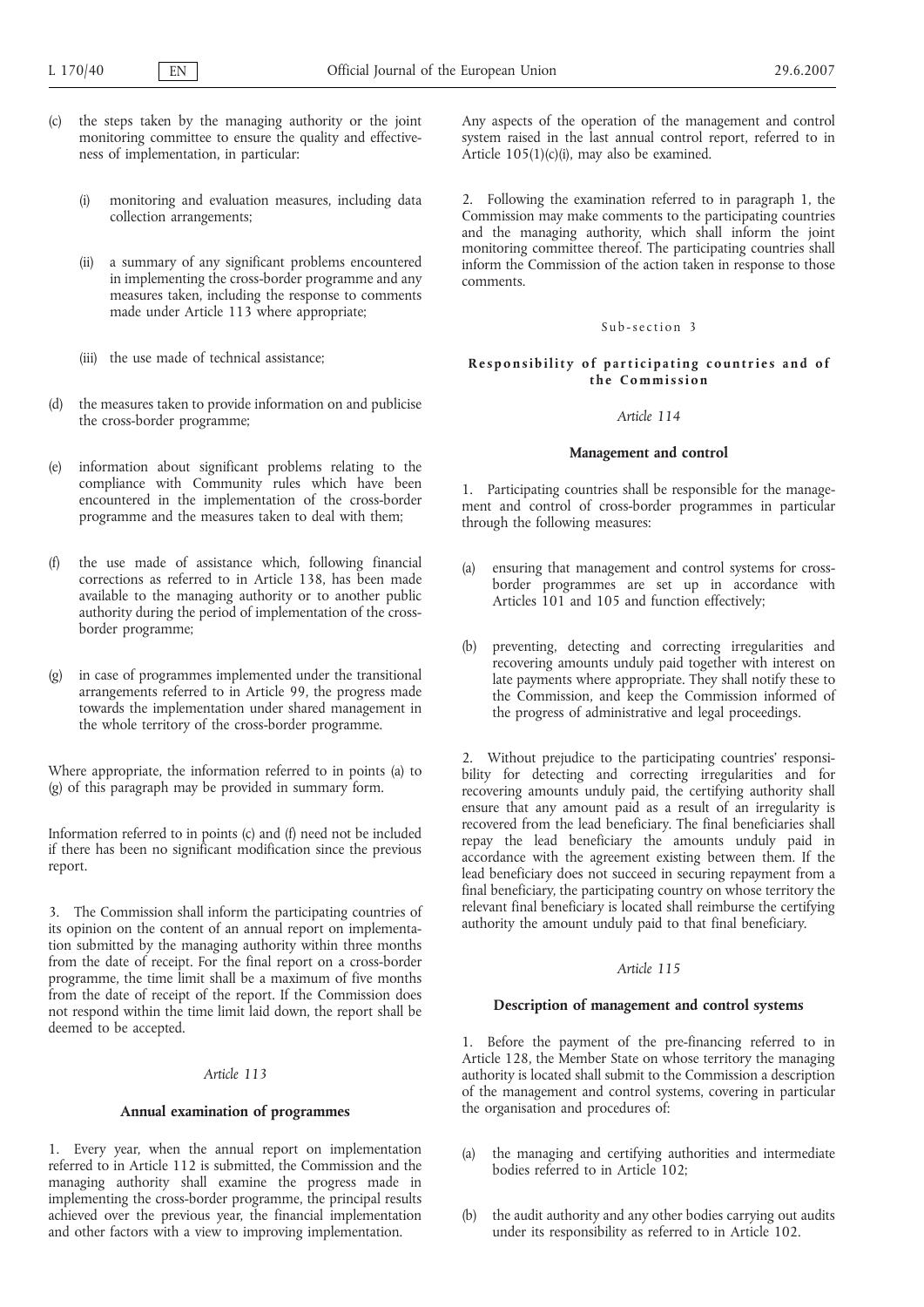2. As regards the managing authority, the certifying authority and each intermediate body, the Member State referred to in paragraph 1 shall provide the Commission with the following information:

- (a) the description of the tasks entrusted to them;
- (b) the organisation chart of the body, the allocation of tasks between or within their departments, and the indicative number of posts allocated;
- (c) the procedures for selecting and approving operations;
- (d) the procedures by which beneficiaries' applications for reimbursement are received, verified and validated, and the procedures by which payments to beneficiaries are authorised, executed and entered in the accounts;
- (e) the procedures by which statements of expenditure are drawn up, certified and submitted to the Commission;
- (f) reference to the written procedures established for the purposes of points (c), (d) and (e);
- (g) eligibility rules laid down by participating countries and applicable to the cross-border programme;
- (h) the system for keeping the detailed accounting records of operations under the cross-border programme.

3. As regards the audit authority and other bodies, the Member State referred to in paragraph 1 shall provide to the Commission the following information:

- (a) the description of their respective tasks and their interrelationship;
- (b) the organisation chart of the audit authority and of each of the bodies involved in carrying out audits concerning the cross-border programme, describing how their independence is ensured, the indicative number of posts attributed and the qualifications of the staff;
- (c) the procedures for monitoring the implementation of recommendations and corrective measures resulting from audit reports;
- (d) the procedure, where appropriate, for the supervision of the work of bodies involved in carrying out audits concerning the cross-border programme by the audit authority;
- (e) the procedures for the preparation of the annual control report and the closure declarations.

# *Article 116*

# **Assessment of management and control systems**

1. The description referred to in Article 115 shall be accompanied by a report setting out the results of an assessment of the systems set up and giving an opinion on their compliance with Articles 101 and 105. If the opinion contains reservations, the report shall indicate the seriousness of the shortcomings. The participating country concerned shall inform the Commission of the corrective measures to be taken and the timetable for their implementation, and subsequently provide confirmation of the implementation of the measures and the withdrawal of the corresponding reservations.

2. The report and the opinion referred to in paragraph 1 are established by the audit authority or by a public or private body functionally independent of the managing and certifying authorities which shall carry out its work taking account of internationally accepted audit standards.

3. Where the management and control system concerned is essentially the same as that in place for assistance approved under Regulation (EC) No 1083/2006, account may be taken of the results of audits carried out by national and Community auditors in relation to that system for the purposes of establishing the report and opinion referred to in paragraph 1.

4. The report referred to in paragraph 1 shall be deemed to be accepted, and the pre-financing payment shall be made, in the following circumstances:

- (a) within two months of the date of receipt of the report when the opinion referred to above is without reservations and in the absence of observations by the Commission;
- (b) if the opinion contains reservations, upon confirmation to the Commission that corrective measures concerning key elements of the systems have been implemented, and the corresponding reservations withdrawn, and in the absence of observations by the Commission within two months of the date of confirmation.

# *Article 117*

# **Requirements at change over from transitional arrangements**

1. In the case of a cross-border programme implemented according to the transitional arrangements referred to in Article 99, when the participating countries are ready to switch to implementing modalities referred to in Article 98(1), they shall submit to the Commission a revised description of the management and control systems, accompanied by a revised report and opinion in accordance with Article 116(1).

2. Where the opinion contains reservations, the decision from the Commission modifying the programme may only be taken if the Commission has received confirmation that corrective measures concerning key elements of the systems have been implemented and the corresponding reservation withdrawn.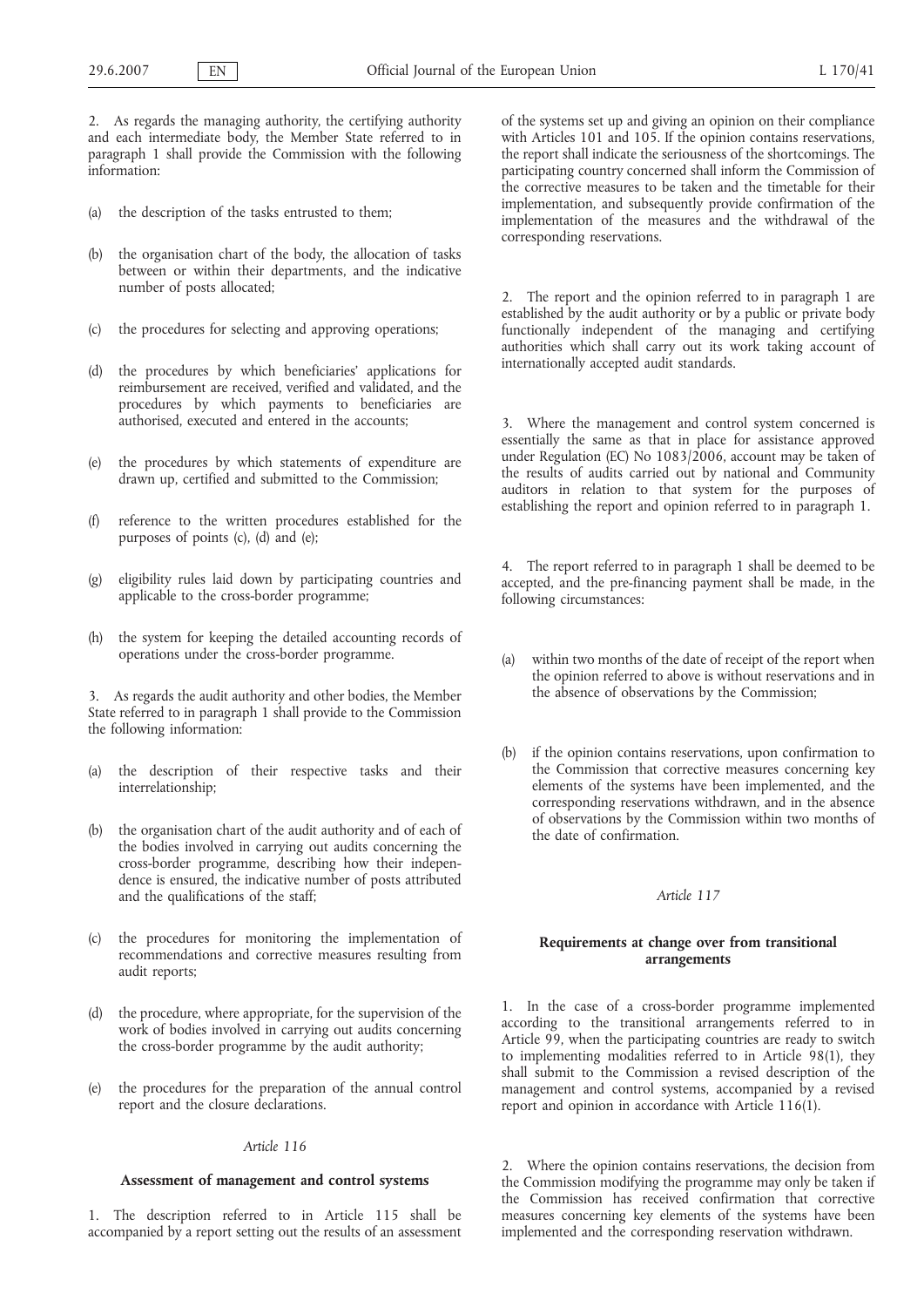# **Conclusion and communication of arrangements between participating countries**

In addition to the information listed in Article 115(2) and (3), the description of the management and control system shall include the arrangements agreed between participating countries to allow the managing authority, the certifying authority and the audit authority to exercise their duties arising from this Regulation and to ensure compliance by the participating countries with their obligations as regards the recovery of undue payments as set out in Article 114(2).

Those arrangements, together with the provisions concerning the rules and procedures for public procurements as referred to in Article 121, shall be included in a written agreement concluded between the participating countries and annexed to the description of the management and control systems referred to in Article 115.

#### *Article 119*

#### **Responsibilities of the Commission**

1. The Commission shall satisfy itself, in accordance with the procedure laid down in Article 116, that the participating countries have set up management and control systems that comply with Articles 101 and 105 and, on the basis of the annual control reports and the annual opinion of the audit authority as referred to in Article  $105(1)(c)$  and its own audits, that the systems function effectively during the period of implementation of the cross-border programmes.

2. Without prejudice to audits carried out by participating countries, Commission officials or authorised Commission representatives may carry out on the spot audits to verify the effective functioning of the management and control systems, which may include audits on operations included in cross-border programmes, with a minimum of ten working days' notice, except in urgent cases. Officials or authorised representatives of the participating countries may take part in such audits.

Commission officials or authorised Commission representatives, duly empowered to carry out on-the-spot audits, shall have access to the books and all other documents, including documents and metadata drawn up or received and recorded on an electronic medium, relating to expenditure financed by Community funds.

Those powers of audit shall not affect the application of national provisions which reserve certain acts for agents specifically designated by national legislation.

3. The Commission may require a participating country to carry out an on-the-spot audit to verify the effective functioning of the systems or the correctness of one or more transactions. Commission officials or authorised Commission representatives may take part in such audits.

#### *Article 120*

#### **Cooperation with the audit authorities**

The Commission and the audit authorities of cross-border programmes shall cooperate to coordinate their respective audit plans and audit methods and shall immediately exchange the results of audits carried out on management and control systems in order to make the best possible use of resources and to avoid unjustified duplication of work.

The Commission and the audit authorities shall meet on a regular basis, and at least once a year unless otherwise agreed between them, in order to examine together the annual control report and opinion presented under Article 105 and to exchange views on other issues relating to the improvement of the management and control of the cross-border programmes.

#### *Article 121*

#### **Procurement**

1. For the award of service, supply and work contracts, the procurement procedures shall follow the provisions of Chapter 3 of Part 2, Title IV of Regulation (EC, Euratom) No 1605/2002 and Chapter 3 of Part 2, Title III of Regulation (EC, Euratom) No 2342/2002, as well as Commission Decision C (2006) 117 of 24 January 2006 on the rules and procedures applicable to service, supply and work contracts financed by the general budget of the European Communities for the purposes of cooperation with third countries.

Those provisions shall apply in the whole area of the crossborder programme, both on the Member States' and on the beneficiary countries' territory.

2. The provisions under paragraph 1 shall be included in the written agreement concluded between the participating countries as referred to in Article 118.

3. In the case of cross-border programmes implemented under transitional arrangements referred to in Article 99, paragraph 1 shall not apply to the part of programme implemented in the Member States' territory unless otherwise decided by the participating Member States.

#### Sub-section 4

### **Financial management**

# *Article 122*

### **Common rules for payments**

1. Payments by the Commission of the contribution from the Community funds shall be made in accordance with the budget appropriations. Each payment shall be posted to the earliest open budget commitments.

2. Payments shall take the form of pre-financing, interim payments and payment of the final balance. They shall be made to the body designated by the participating countries.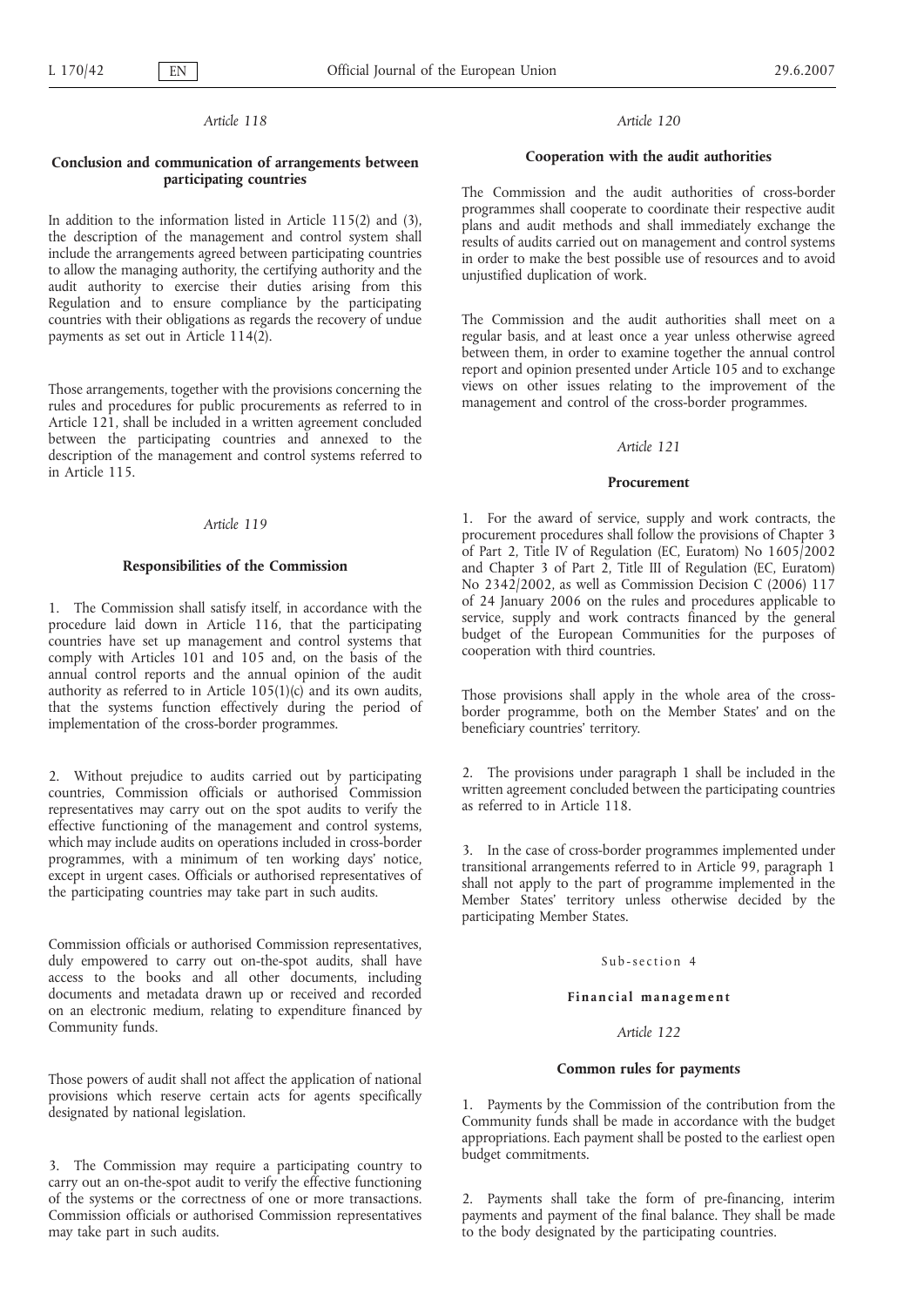3. At the latest by 30 April each year, the certifying authority shall send the Commission a provisional forecast of its likely payment applications for the current financial year and the subsequent financial year.

4. All exchanges concerning financial transactions between the Commission and the authorities and bodies designated by the participating countries shall be made by electronic means. In cases of *force majeure*, and in particular of malfunction of the common computerised system or a lack of a lasting connection, the certifying authority may forward the statement of expenditure and the payment application in hard copy.

### *Article 123*

## **Common rules for calculating interim payments and payments of the final balance**

Interim payments and payments of the final balance shall be calculated by applying the co-financing rate for each priority axis to the eligible expenditure mentioned under that priority axis in each statement of expenditure certified by the certifying authority.

However, the Community contribution through the interim payments and payments of the final balance shall not be greater than the public contribution and the maximum amount of assistance from the Community funds for each priority axis as laid down in the decision of the Commission approving the cross-border programme.

#### *Article 124*

### **Statement of expenditure**

1. All statements of expenditure shall include, for each priority axis, the total amount of eligible expenditure, in accordance with Article 89 paid by final beneficiaries in implementing the operations and the corresponding public expenditure paid or due to be paid to the final beneficiaries according to the conditions governing the public expenditure. Expenditure paid by final beneficiaries shall be justified by receipted invoices or accounting documents of equivalent probative value.

2. Where the contribution from the Community funds is calculated in reference to Article 90(2), any information on expenditure other than public expenditure does not affect the amount due as calculated on the basis of the payment request.

### *Article 125*

### **Accumulation of pre-financing and of interim payments**

The provisions laid down in Article 40(5) apply *mutatis mutandis*.

#### *Article 126*

# **Wholeness of payment to beneficiaries**

The provisions laid down in Article 40(9) apply *mutatis mutandis.*

### *Article 127*

### **Use of the euro**

1. Amounts set out in the submitted cross-border programmes of the participating countries, certified statements of expenditure, payment application and expenditure mentioned in the annual and final report on implementation shall be denominated in euro.

2. Commission decisions on cross-border programmes, Commission commitments and payments, shall be denominated and carried out in euro.

3. Lead beneficiaries for projects involving final beneficiaries in participating countries which have not adopted the euro as their currency on the date of the payment application shall convert into euro the amounts of expenditure incurred in national currency.

That amount shall be converted into euro using the monthly accounting exchange rate of the Commission in the month during which the payment application is submitted to the managing authority by the lead beneficiary. This rate shall be published electronically by the Commission each month.

4. When the euro becomes the currency of a participating country, the conversion procedure set out in paragraph 3 shall continue to apply to all expenditure recorded in the accounts by the certifying authority before the date of entry into force of the fixed conversion rate between the national currency and the  $P11TQ$ 

#### *Article 128*

## **Pre-financing**

1. Following the Commission decision approving the crossborder programme, and upon acceptance of the report referred to in Article 116, a single pre-financing amount shall be paid by the Commission to the body designated by the participating countries.

The pre-financing amount shall amount to 25 % of the first three budgetary commitments to the programme.

The pre-financing amount may be paid in two instalments, where necessary with regard to the availability of budgetary commitment.

2. The total amount paid as pre-financing shall be reimbursed to the Commission by the body designated by the participating countries if no payment application under the cross-border programme is sent within twenty-four months of the date on which the Commission pays the first instalment of the prefinancing amount.

# *Article 129*

#### **Interest**

The provisions laid down in Article 36 apply *mutatis mutandis*.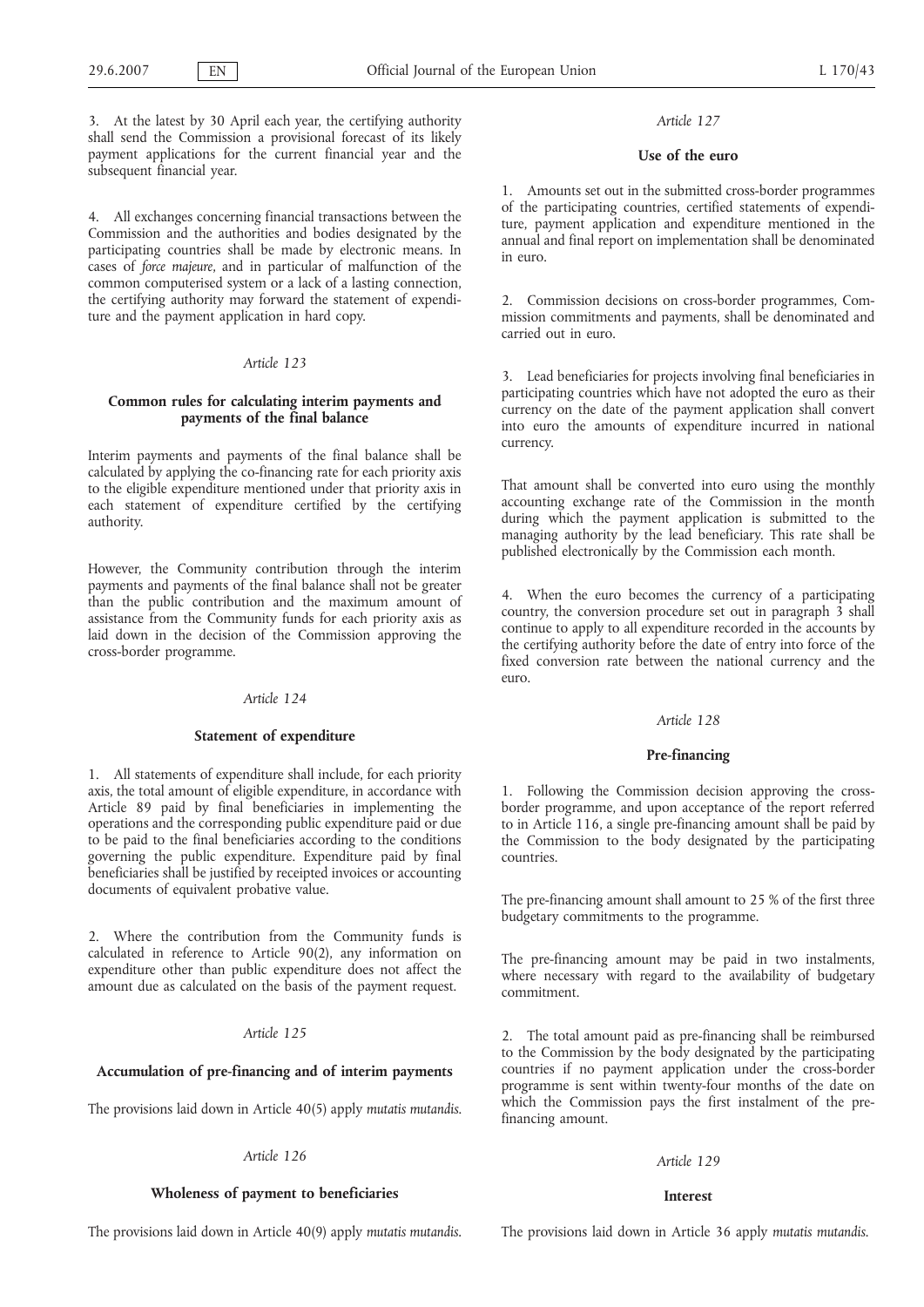### **Clearance**

The amount paid as pre-financing shall be totally cleared from the Commission accounts when the cross-border programme is closed in accordance with Article 133.

### *Article 131*

# **Acceptability of applications for interim payments**

1. Each interim payment made by the Commission shall be subject to the following conditions being met:

- (a) the Commission must have been sent a payment application and a statement of expenditure in accordance with Article 124;
- (b) no more than the maximum amount of assistance from the Community funds as laid down in the decision of the Commission approving the cross-border programme has been paid by the Commission during the whole period for each priority axis;
- (c) the managing authority must have sent the Commission the most recent annual implementation report in accordance with Article 112;
- (d) the absence of a reasoned opinion by the Commission in respect of an infringement under Article 226 of the Treaty, as regards the operation(s) for which the expenditure is declared in the payment application in question.

2. If one or more of the conditions referred to in paragraph 1 are not met, the participating countries and the certifying authority shall be informed by the Commission within a deadline of one month so that the necessary steps can be taken to remedy the situation.

#### *Article 132*

## **Date of presentation of applications for interim payment and payment delays**

1. The certifying authority shall send requests for interim payments for each cross-border programme to the Commission, as far as possible, on three separate occasions a year. For a payment to be made by the Commission in the current year, the latest date on which a payment application shall be submitted is 31 October.

2. Subject to available funding, and the absence of a suspension of payments in accordance with Article 136, the Commission shall make the interim payment no later than two months after the date on which a payment application meeting the above conditions referred to in Article 131 is registered with the Commission.

#### *Article 133*

### **Conditions for the payment of the final balance**

- 1. The Commission shall pay the final balance provided that:
- (a) the certifying authority has sent a payment application comprising the following documents by 31 March of the fifth year following the last budgetary commitment:
	- an application for payment of the final balance and a statement of expenditure in accordance with Article 124;
	- (ii) the final implementation report for the cross-border programme, including the information set out in Article 112;
	- (iii) a closure declaration referred to in Article 105(1)(d); and
- (b) there is no reasoned opinion by the Commission in respect of an infringement under Article 226 of the Treaty, as regards the operation(s) for which the expenditure is declared in the payment application in question.

2. Failure to send any of the documents referred to in paragraph 1 to the Commission shall automatically result in the de-commitment of the final balance, in accordance with Article 137.

3. The Commission shall inform the participating countries of its opinion on the content of the closure declaration within five months of the date of its receipt.

The closure declaration shall be deemed to be accepted in the absence of observations by the Commission within a deadline of five months.

4. Subject to available funding, the Commission shall pay the final balance within forty-five days from the later of the following dates:

- (a) the date on which it accepts the final report in accordance with Article 112; and
- (b) the date on which it accepts the closure declaration.

5. Without prejudice to paragraph 6, the balance of the budgetary commitment shall be de-committed twelve months following the payment of the final balance. The cross-border programme is considered closed as soon as one of the following events occurs:

- (a) the payment of the final balance determined by the Commission on the basis of the documents referred to in paragraph 1;
- (b) the sending of a debit note for sums unduly paid by the Commission to the participating countries in respect of the cross-border programme;
- (c) the de-commitment of the final balance of the budgetary commitment.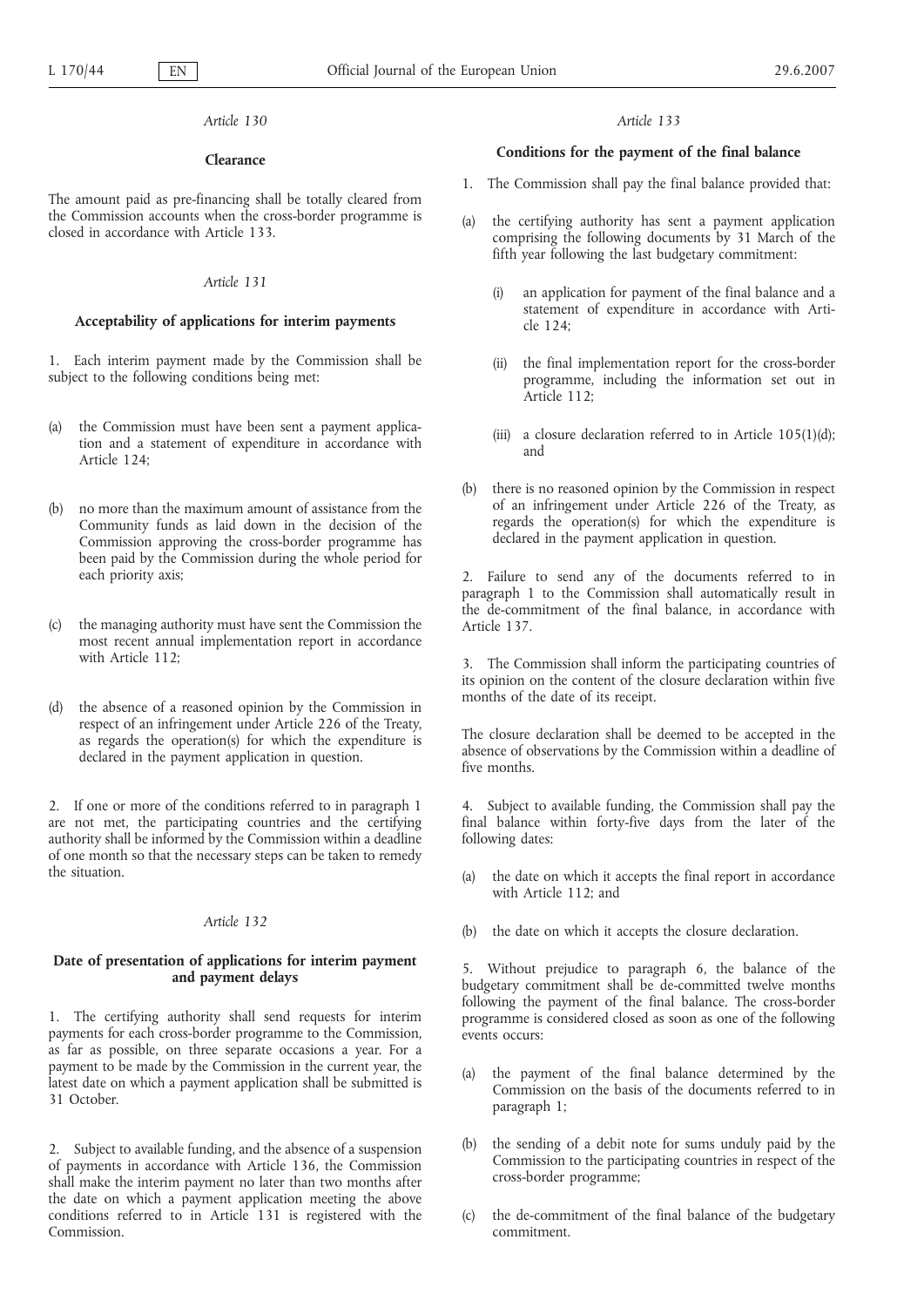The Commission shall inform the participating countries about the date of the closure of the cross-border programme within a deadline of two months.

6. Notwithstanding the results of any audits performed by the Commission or the European Court of Auditors, the final balance paid by the Commission for the cross-border programme can be amended within nine months of the date on which it is paid or, where there is a negative balance to be reimbursed by the participating countries, within nine months of the date on which the debit note is issued. Such amendment of the balance shall not affect the date of the closure of the crossborder programme as set out in paragraph 5.

# *Article 134*

### **Availability of documents**

1. Without prejudice to the rules governing State aid under Article 87 of the Treaty, the managing authority shall ensure that all the supporting documents regarding expenditure and audits on the cross-border programme concerned are kept available for the Commission and the Court of Auditors for a period of three years following the closure of a cross-border programme as defined in Article 133(5).

This period shall be interrupted either in the case of legal proceedings or at the duly motivated request of the Commission.

2. The documents shall be kept either in the form of the originals or in versions certified to be in conformity with the originals on commonly accepted data carriers.

3. The managing authority shall keep a record of the bodies holding the original supporting documents relating to expenditure and checks, comprising:

- (a) documents relating to specific expenditure incurred and declared payments made under the assistance and required for a sufficient audit trail including documents constituting proof of the actual delivery of products or services cofinanced;
- (b) reports and documents relating to checks carried out by the bodies referred to in Article 102.

4. The managing authority shall ensure that the documents referred to in paragraph 1 are made available for inspection by, and extracts or copies thereof are supplied to, persons and bodies entitled thereto, including at least authorised staff of the managing authority, certifying authority, intermediate bodies and audit authority and authorised officials of the Community and their authorised representatives.

5. The following at least shall be considered as commonly accepted data carriers as referred to in paragraph 2:

(a) photocopies of original documents;

- microfiches of original documents;
- (c) electronic versions of original documents;
- (d) documents existing in electronic version only.

6. The procedure for certification of conformity of documents held on commonly accepted data carriers with the original document shall be laid down by the national authorities and shall ensure that the versions held comply with national legal requirements and can be relied on for audit purposes.

7. Where documents exist in electronic version only, the computer systems used must meet accepted security standards that ensure that the documents held comply with national legal requirements and can be relied on for audit purposes.

#### *Article 135*

#### **Interruption of the payment deadline**

1. The payment deadline may be interrupted by the authorising officer by delegation within the meaning of Regulation (EC, Euratom) No 1605/2002 for a maximum period of six months if:

- (a) in a report of a national or Community audit body there is evidence to suggest a significant deficiency in the functioning of the management and control systems;
- (b) the authorising officer by delegation has to carry out additional verifications following information coming to his attention alerting him that expenditure in a certified statement of expenditure is linked to a serious irregularity which has not been corrected.

2. The participating countries and the certifying authority shall be informed immediately of the reasons for the interruption. The interruption shall be ended as soon as the necessary measures have been taken by the participating countries.

#### *Article 136*

### **Suspension of payments**

1. All or part of the interim payments at the level of priority axes or programmes may be suspended by the Commission where:

- (a) there is a serious deficiency in the management and control system of the programme which affects the reliability of the procedure for certification of payments and for which corrective measures have not been taken; or
- (b) expenditure in a certified statement of expenditure is linked to a serious irregularity which has not been corrected; or
- (c) there is a serious breach by participating countries of their obligations under Article 114.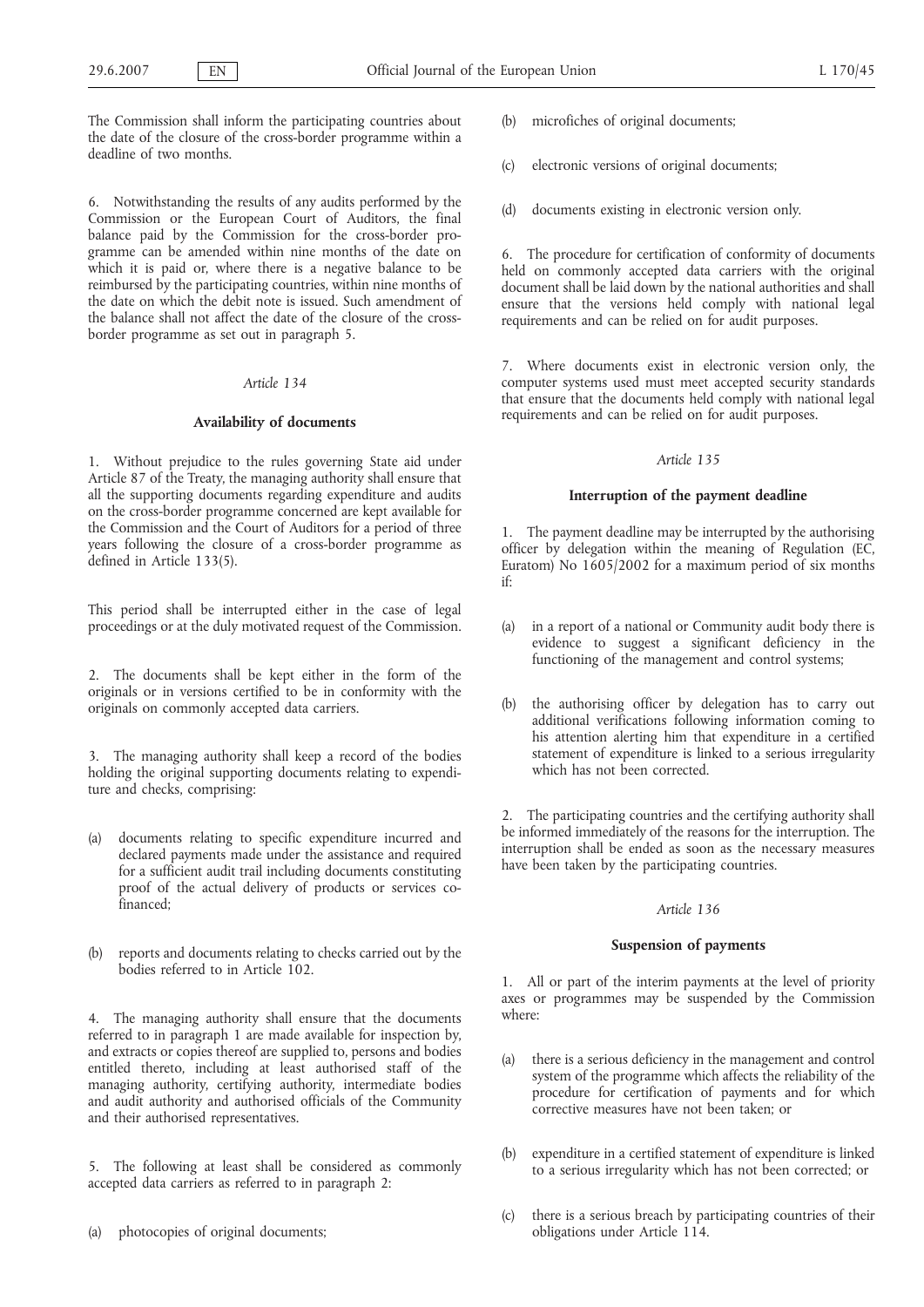2. The Commission may decide to suspend all or part of interim payments after having given the participating countries the opportunity to present their observations within a period of two months.

3. The Commission shall end suspension of all or part of interim payments when the participating countries have taken the necessary measures to enable the suspension to be lifted. Where the required measures have not been taken by the participating countries, the Commission may adopt the decision to cancel all or part of the Community contribution to the crossborder programme, in accordance with Article 138.

### *Article 137*

### **Automatic de-commitment**

Automatic and final de-commitment of any portion of the budgetary commitment for a cross-border programme shall follow the rules laid down in paragraph 3 of Article 166 of Regulation (EC, Euratom) No 1605/2002.

#### *Article 138*

### **Financial corrections and irregularities**

1. For the purpose of financial corrections, the relevant provisions contained in Articles 98, 99, 100, 101 and 102 of Regulation (EC) No 1083/2006 shall apply *mutatis mutandis*.

2. For the purposes of irregularities, the relevant provisions contained in Articles 27 to 34 of Commission Regulation (EC) No 1828/2006 (1) setting out the rules for the implementation of Regulation (EC) No 1083/2006 and of Regulation (EC) No 1080/2006 of the European Parliament and of the Council shall apply *mutatis mutandis*.

## Section 3

# **Cross-border programmes among beneficiary countries**

Sub-section 1

# **Management and control systems**

#### *Article 139*

### **Structures and authorities**

1. For each cross-border programme, each participating beneficiary country shall establish an operating structure for the part of the programme relating to the country concerned.

2. The duties of the operating structures shall include the preparation of the cross-border programmes in accordance with Article 91.

3. The operating structures of the participating beneficiary countries shall cooperate closely in the programming and implementation of the relevant cross-border programme.

4. For each cross-border programme among beneficiary countries, the relevant operating structures shall set up a joint technical secretariat to assist the operating structures and the

joint monitoring committee referred to in Article 142 in carrying out their respective duties.

The joint technical secretariat may have antennae established in each participating countries.

5. In the event of decentralised management, the functions and responsibilities of the operating structures shall be, *mutatis mutandis,* those listed in Article 28. In addition, the following provisions shall apply:

- (a) The operating structures in each participating beneficiary country shall include one implementing agency which shall be established within the national administration or under its direct control.
- (b) The national authorising officer in each participating beneficiary country shall, after consulting the national IPA coordinator, designate a programme authorising officer to head the implementing agency.

The programme authorising officers shall be officials of the State administration of the beneficiary countries. He shall be responsible for the activities carried out by the implementing agency.

(c) The implementing agencies shall be responsible for the tendering and contracting, payments accounting and financial reporting aspects of the procurement of services, supplies, works and grants for the part the cross-border programme concerning the respective country.

Where relevant, the provisions laid down in Article 76 shall apply *mutatis mutandis*.

6. In the event of centralised management, functions and responsibilities of the operating structures shall be defined in the relevant cross-border programmes, to the exclusion of tendering, contracting and payments, which are the responsibility of the Commission.

# *Article 140*

### **Role of the Commission in the selection of operations**

1. In the event of centralised management, the Commission shall:

- (a) approve the criteria for selecting the operations financed by the cross-border programme;
- (b) endorse the calls for proposals and their application packs (Guidelines for applicants) prior to publication;
- (c) where relevant, endorse the composition of a steering committee entrusted with the selection of operations;
- (d) formally confirm the operations selected by the joint monitoring committee referred to in Article 142. In all cases, the Commission shall retain the right of final approval of an operation selected for financing.

<sup>(</sup> 1) OJ L 371, 27.12.2006, p. 1.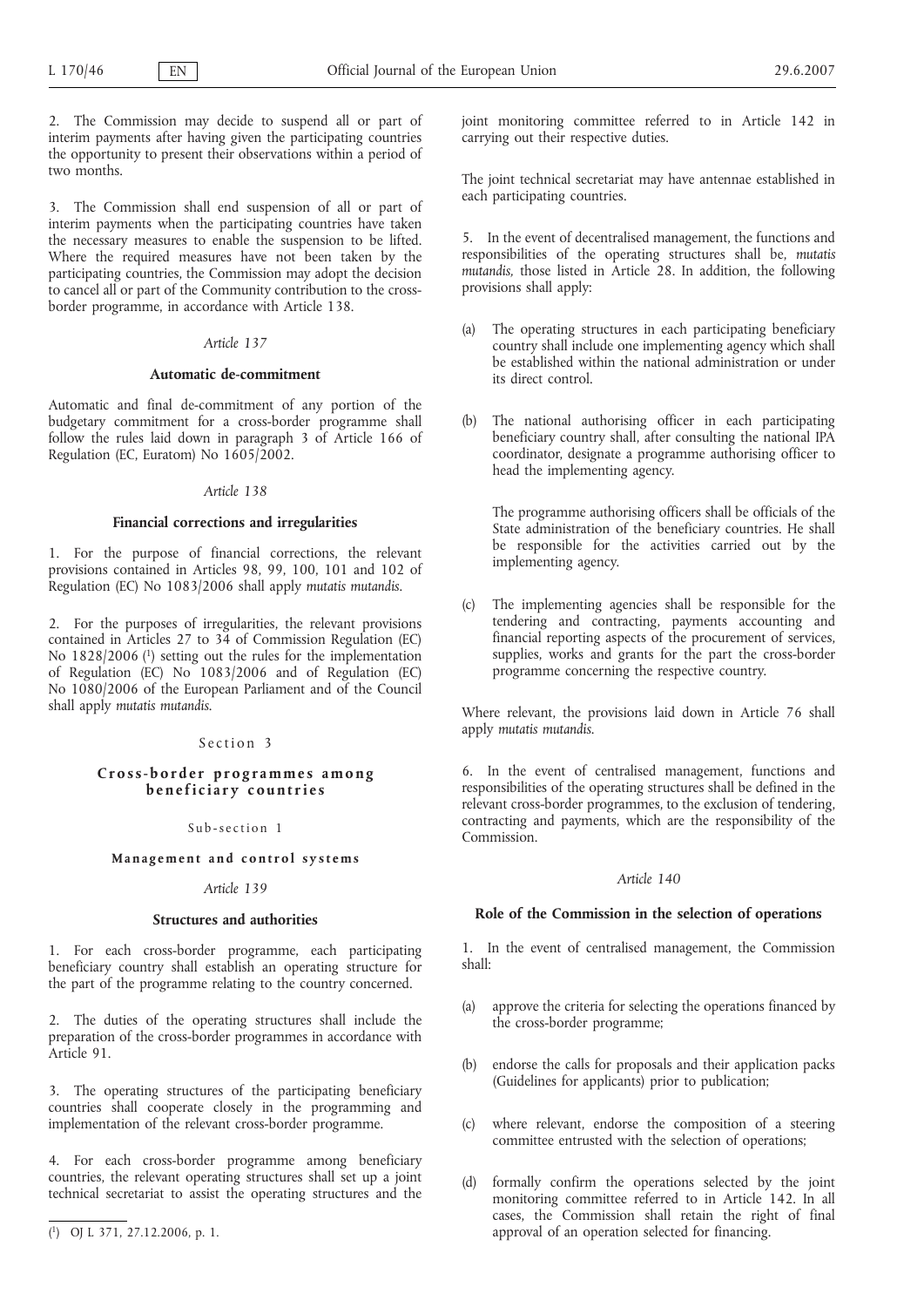2. In the event of decentralised management, the Commissions' right to exercise *ex ante* control of the selection of operations shall be defined in the Commission decision on conferral of management in accordance with Article 14(3).

## Sub-section 2

# **Evaluation and monitoring**

# *Article 141*

#### **Evaluation**

Article 109 shall apply *mutatis mutandis*. However, in the event of centralised management, the evaluations referred to in Article 109(3) shall be carried out under the responsibility of the Commission. In that event, the provisions referred to in Article 109(4) and Article 109(5) do not apply.

In the case of cross-border programmes among beneficiary countries, the need to carry out the *ex ante* evaluation referred to in Article 109(2) shall be decided by the Commission in agreement with the participating beneficiary countries, taking into consideration the Community funds allocated to the programme and in accordance with the proportionality principle. The *ex ante* evaluation may be carried out with the support of the Commission.

In the event of decentralised management, the Commission may perform any *ad hoc* interim evaluations of the cross-border programmes it deems necessary.

#### *Article 142*

#### **Joint monitoring committee**

1. In the case of cross–border programmes among themselves, the participating beneficiary countries shall set up a joint monitoring committee for each cross-border programme. This joint monitoring committee fulfils the role of the sectoral monitoring committee referred to in Article 59. By way of derogation from Article 59(1), the joint monitoring committee shall be set up within three months after the entry into force of the first financing agreement relating to the programme.

The joint monitoring committees shall meet at least twice a year, at the initiative of the participating countries or of the Commission.

2. Each joint monitoring committee shall draw up its rules of procedures in compliance with a joint monitoring committee mandate set out by the Commission and within the institutional, legal and financing framework of the participating countries concerned, in order to exercise its mission in accordance with the present Regulation. It shall adopt these rules of procedures.

3. The joint monitoring committee shall be chaired by a representative of one of the participating countries.

Each participating country shall appoint its representatives, including representatives of the operating structure responsible for the programme, to sit on the joint monitoring committee. With regards to the composition of the joint monitoring committee, due account shall be taken of provisions of Article 87.

4. The Commission shall participate in the work of the joint monitoring committee in an advisory capacity.

5. The joint monitoring committee shall satisfy itself as to the effectiveness and quality of the implementation of the crossborder programme, in accordance with the following provisions:

- (a) it shall consider and approve the criteria for selecting the operations financed by the cross-border programme and approve any revision of those criteria in accordance with programming needs;
- (b) it shall periodically review progress made towards achieving the specific targets of the cross-border programme on the basis of documents submitted by the operating structures of participating beneficiary countries;
- (c) it shall examine the results of implementation, particularly achievement of the targets set for each priority axis and the evaluations referred to in Article 57(4) and Article 141;
- (d) it shall examine the annual and final reports on implementation referred to in Article 144;
- (e) it shall be informed, as applicable of the annual audit activity report(s) referred to in Article 29(2)(b) first indent, and of any relevant comments the Commission may make after examining that report;
- (f) it shall be responsible for selecting operations, but may delegate this function to a steering committee;
- (g) it may propose any revision or examination of the crossborder programme likely to make possible the attainment of the objectives referred to in Article 86(2) or to improve its management, including its financial management;
- (h) it shall consider and approve any proposal to amend the content of the cross-border programme.

# *Article 143*

# **Shared tasks of the operating structures and the joint monitoring committee**

The operating structures of the participating beneficiary countries and the joint monitoring committee shall ensure the quality of the implementation of the cross-border programme. They shall carry out monitoring by reference to the indicators referred to in Article 94(1)(d) and, in the event of decentralised management, the financial indicators specified in the crossborder programme.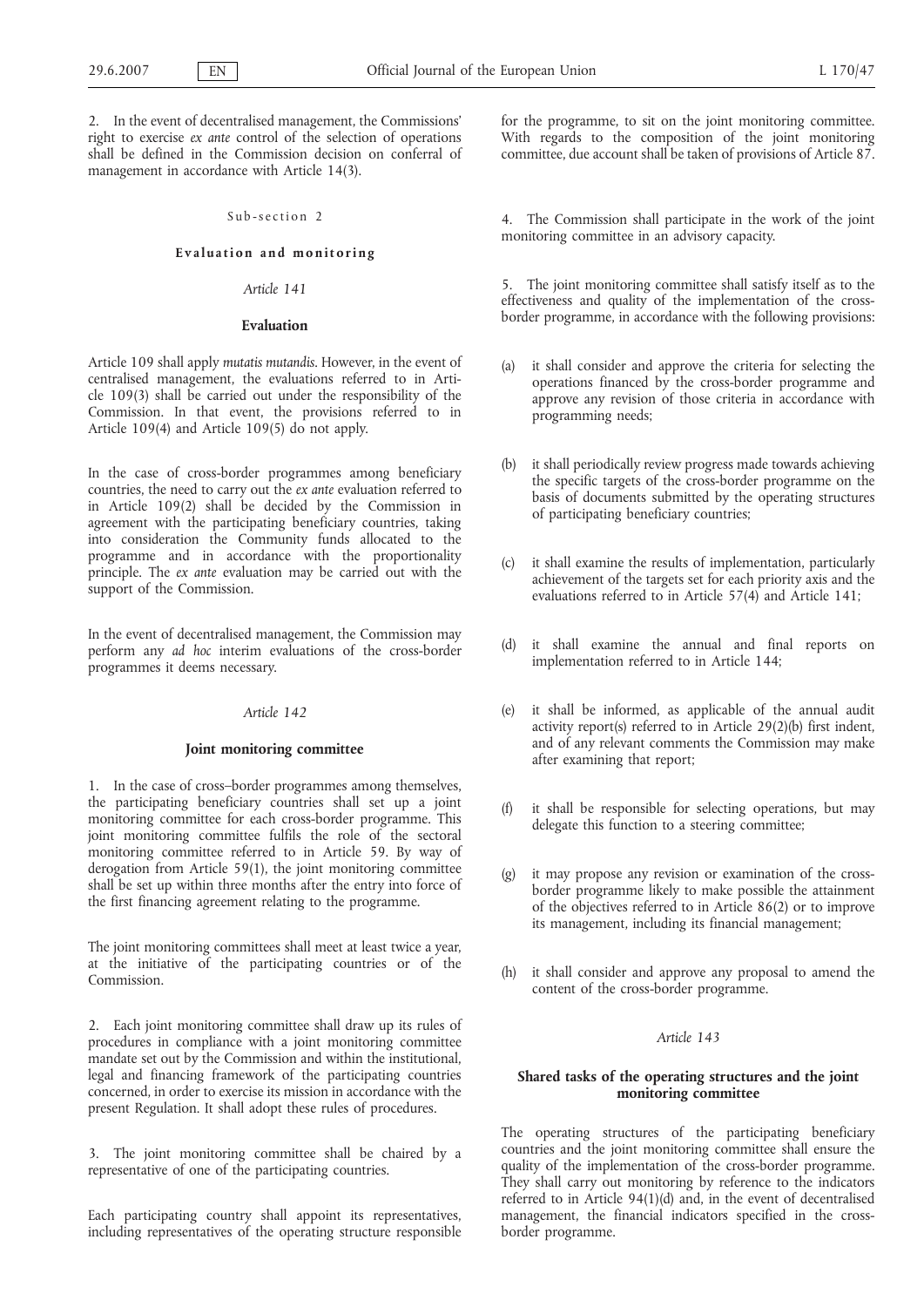#### **Annual report and final report on implementation**

1. The operating structures of the beneficiary countries participating in a cross-border programme shall send the Commission and the respective national IPA coordinators an annual report and a final report on the implementation of the cross-border programme after examination by the joint monitoring committee.

In the case of decentralised management, the reports shall also be sent to the respective national authorising officers.

The annual report shall be submitted by 30 June each year and for the first time in the second year following the adoption of the cross-border programme.

The final report shall be submitted at the latest 6 months after the closure of the cross-border programme.

2. The reports referred to in paragraph 1 shall include the following information:

- (a) the progress made in implementing the cross-border programme and priorities in relation to their specific, verifiable targets, with a quantification, wherever and whenever they lend themselves to quantification, using the indicators referred to in Article  $94(1)(d)$  at the level of the priority axis;
- (b) detailed information about the financial implementation of the cross-border programme;
- the steps taken by the operating structures and/or the joint monitoring committee to ensure the quality and effectiveness of implementation, in particular:
	- (i) monitoring and evaluation measures, including data collection arrangements;
	- (ii) a summary of any significant problems encountered in implementing the cross-border programme and any measures taken;
	- (iii) the use made of technical assistance;
- (d) the measures taken to provide information on and publicise the cross-border programme.

Where appropriate, the information referred to in points (a) to (d) of this paragraph may be provided in summary form.

The information referred to in point (b) shall be included in the reports only in the case of decentralised management.

Information referred to in point (c) need not be included if there has been no significant modification since the previous report.

Sub-section 3

#### **Financial management**

### *Article 145*

### **Grants**

Following the selection of joint operations in accordance with Article 95, the operating structures in the event of decentralised management and the Commission in the event of centralised management, shall issue a grant to the lead beneficiary of the participating beneficiary country concerned.

# *Article 146*

# **Applicable rules**

In the event of decentralised management, the provisions of Articles 79 paragraphs (1), (2) and (3), and 80 shall apply.

#### TITLE III

### **REGIONAL DEVELOPMENT AND HUMAN RESOURCES DEVELOPMENT COMPONENTS**

# *CHAPTER I*

#### *Object of assistance and eligibility*

#### Section 1

#### **Regional development component**

#### *Article 147*

### **Areas and forms of assistance**

1. The regional development component may support operations under the following priorities:

- (a) transport infrastructure, in particular interconnection and interoperability between national networks, and between national and trans-European networks;
- (b) environment measures related to waste management, water supply, urban waste water and air quality; rehabilitation of contaminated sites and land; areas related to sustainable development which present environmental benefits, namely energy efficiency and renewable energy;
- (c) operations which enhance regional competitiveness and a productive environment, and encourage creation and safeguarding of sustainable employment, involving in particular:
	- (i) provision of business and technology services for enterprises, particularly in the fields of management, market research and development and networking;
	- (ii) access and use of information and communication technologies;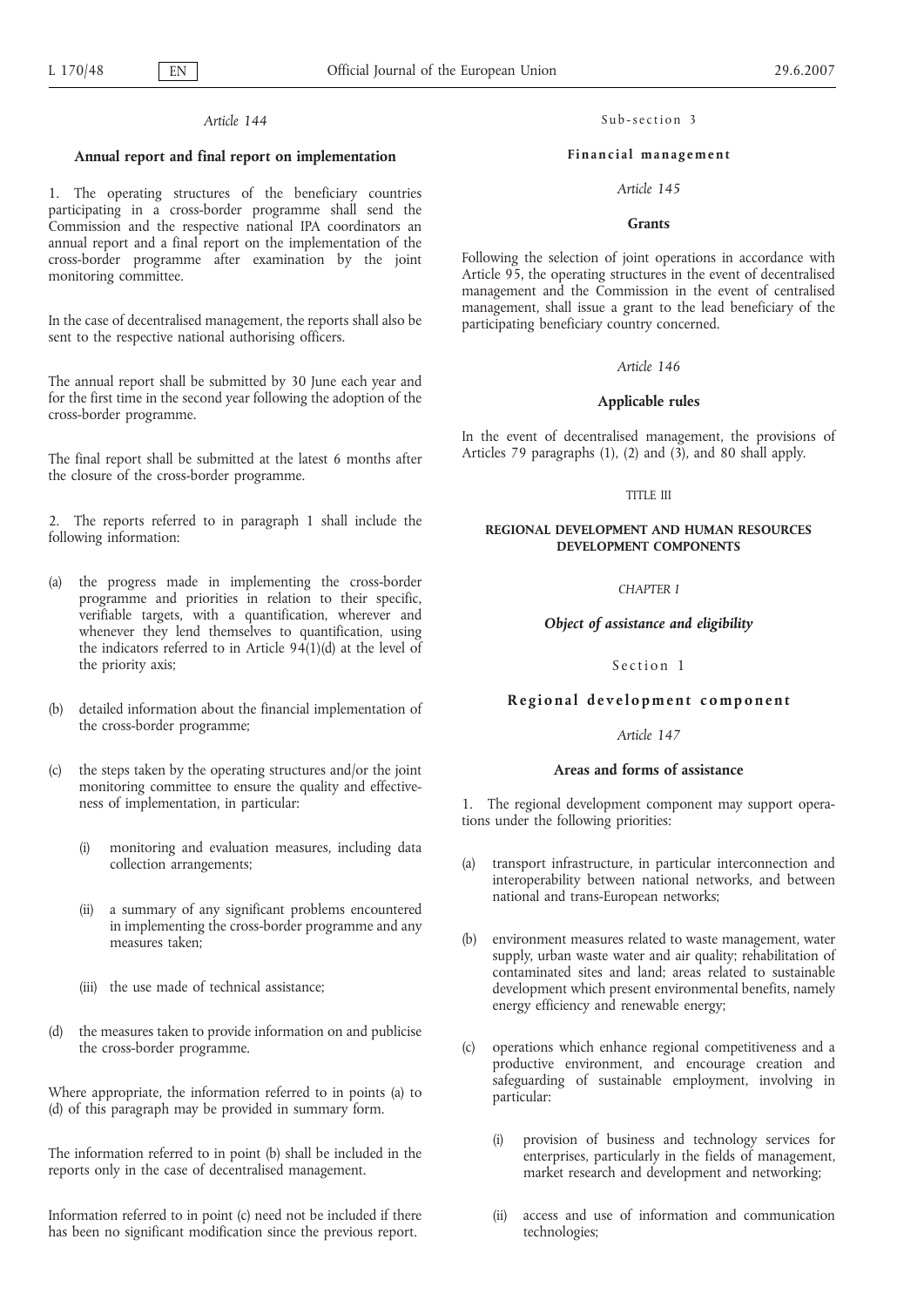- (iii) promotion of technological development, research and innovation including through cooperation with tertiary education and research institutions and research and technology centres;
- (iv) development of business networks and clusters;
- (v) creation and development of financing instruments which facilitate access to revolving financing through venture capital, loan and guarantee funds;
- (vi) provision of local infrastructure and services which contribute to facilitate establishment, development and expansion of new and existing business;
- (vii) education and training infrastructures, where necessary for regional development and in close coordination with the human resources development component.

2. Under this component, technical assistance may be granted for preliminary studies and technical support related to eligible activities, including those necessary for their implementation.

Technical assistance may also finance preparatory, management, monitoring, evaluation, information and control activities and activities to reinforce the administrative capacity for implementing the assistance under the IPA Regulation provided through this component.

### *Article 148*

#### **Eligibility of expenditure**

1. Expenditure under this component shall be eligible if it has actually been paid after the signature of the financing agreement following the adoption of the relevant programme. In the case of major projects as referred to in Article 157, expenditure shall not be eligible before the Commission Decision approving the major project has been adopted, as referred to in Article 157(3).

2. In addition to rules set out in Article 34(3), the following expenditure shall not be eligible:

- (a) maintenance and rental costs;
- (b) depreciation costs for the infrastructures.

### *Article 149*

### **Aid intensities and rate of Community contribution**

1. For the purposes of this component, the eligible expenditure as referred to in Article 38(1) shall be based on the public expenditure.

2. The Community contribution shall not exceed the ceiling of 75 % of the eligible expenditure at the level at the priority axis. In exceptional and duly justified cases, with regard to the scope of the priority axis, this ceiling may reach 85 %.

3. No operation shall benefit from a higher co-financing rate than the one relating to the priority axis concerned.

### *Article 150*

#### **Revenue-generating projects**

1. For the purposes of this component, a revenue-generating project means any operation proposed for pre-accession assistance involving an investment in infrastructure, the use of which is subject to charges borne directly by users and which generates revenues, or any operation involving the sale or rent of land or buildings.

2. Public expenditure for revenue-generating projects, used for calculating the Community contribution in accordance with Article 149, shall be equal to the discounted value of the investment cost of the proposed project less the discounted value of the net revenue, calculated by deducting the operating costs from the global revenues from the investment over the appropriate reference period, depending on the project's financial features.

3. Where not all the investment cost is eligible for co-financing the net revenue shall be allocated pro rata to the eligible and non-eligible parts of the investment cost.

4. In the calculation, the operating structure shall take account of the reference period appropriate to the category of investment concerned, the category of project, the profitability normally expected of the category of investment concerned and of the application of the polluter-pays principle, and, if appropriate, of considerations of affordability, in particular in the environment sector.

### Section 2

# **Human resources development component**

## *Article 151*

# **Areas and forms of assistance**

1. The human resources development component shall contribute to strengthening economic and social cohesion as well as to the priorities of the European Employment Strategy in the field of employment, education and training and social inclusion.

2. In particular, the scope of this component shall cover assistance to persons and focus on the following priorities, the precise mix and concentration of which shall depend on the economic and social specificities of each beneficiary country:

- (a) increase adaptability of workers, enterprises and entrepreneurs, with a view to improving the anticipation and positive management of economic change, in particular by promoting:
	- (i) life long learning and increased investment in human resources by enterprises and workers;
	- design and dissemination of innovative and more productive forms of work organisation;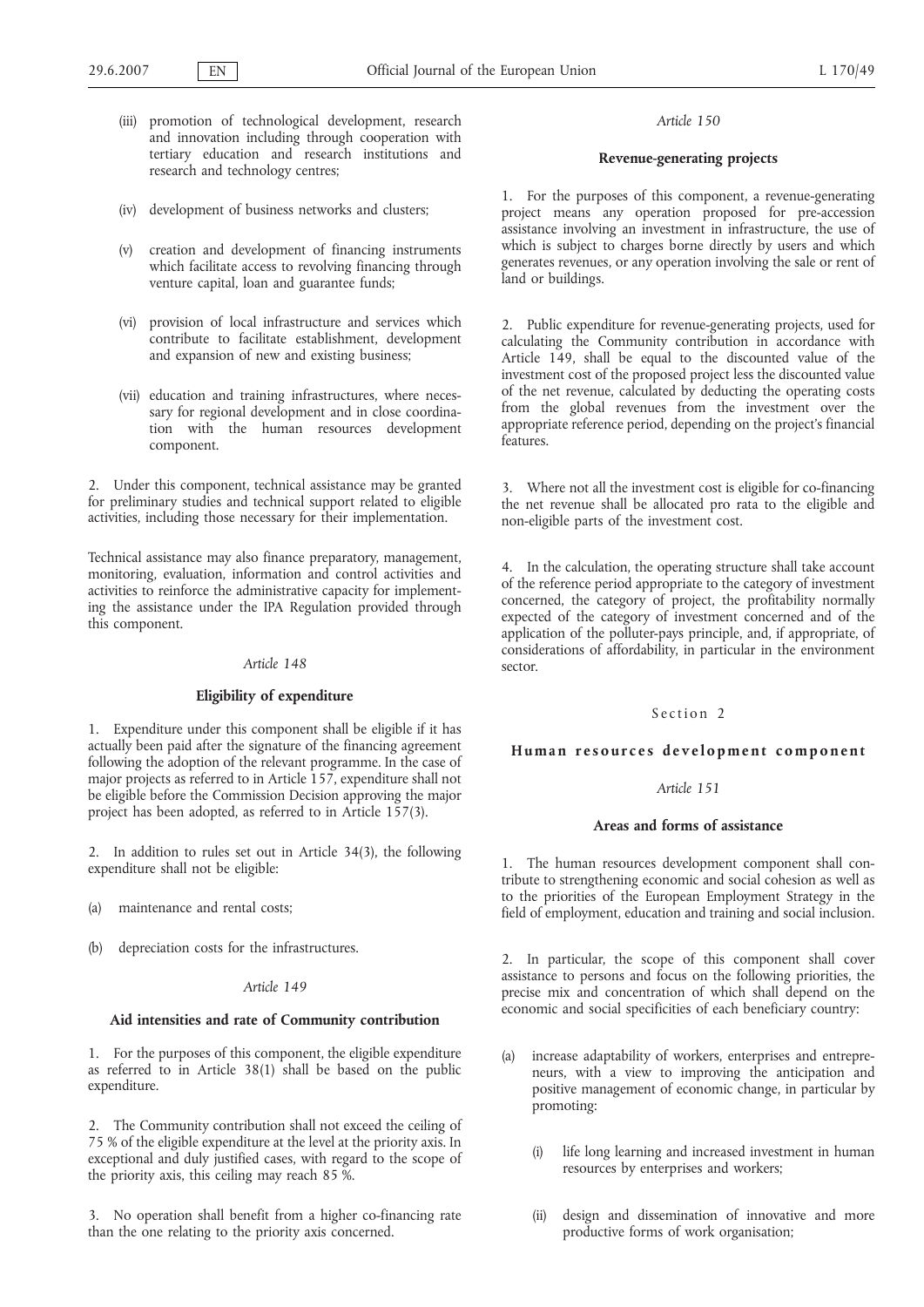- (b) enhance access to employment and sustainable inclusion in the labour market of job seekers and inactive people, prevent unemployment, in particular long term and youth unemployment, encourage active aging and prolong working lives, increase participation in the labour market notably by promoting:
	- (i) creation, modernisation and strengthening of labour market institutions;
	- (ii) implementation of active and preventive measures ensuring early identification of needs;
	- (iii) improvement of access to employment and increase of sustainable participation and progress of women in employment;
	- (iv) increase in migrants' participation in employment, thereby strengthening their social integration;
	- (v) facilitation of geographic and occupational mobility of workers and integration of cross-border labour markets;
- (c) reinforce social inclusion and integration of people at a disadvantage, with a view to their sustainable integration in employment, and combat all forms of discrimination in the labour market, in particular by promoting:
	- (i) pathways to integration and re-entry into employment for disadvantaged people;
	- (ii) acceptance of diversity in the workplace and non discrimination;
- (d) promote partnerships, pacts and initiatives through networking of relevant stakeholders, such as social partners and non-governmental organisations, at national, regional, local level, in order to mobilise for reforms in the field of employment and labour market inclusiveness;
- (e) expand and enhance investment in human capital, in particular by promoting:
	- (i) the design, introduction and implementation of reforms in education and training systems, in order to develop employability and labour market relevance;
	- (ii) increased participation in education and training throughout the life-cycle;
	- (iii) the development of human potential in research and innovation;
	- (iv) networking activities between higher education institutions, research and technological centres and enterprises;
- (f) strengthen institutional capacity and the efficiency of public administrations and public services at national, regional and local level and, where relevant, the social partners and non-governmental organisations with a view to reforms

and good governance in the employment, education and training, as well as social fields.

3. At the initiative of the beneficiary country, technical assistance may be granted under this component to support the preparatory, management, monitoring, administrative support, information, evaluation and control activities of the programme, and preparatory activities with a view to the future management of European Structural Funds.

4. Assistance shall focus on those policies and activities which have the potential to act as catalyst for policy change and which enhance good governance and partnership.

### *Article 152*

### **Eligibility of expenditure**

1. The following expenditure may be eligible for operations falling under the scope of Article 151:

- (a) depreciation costs under the following cumulative conditions:
	- (i) no national or Community grants have contributed to the purchase of the related investment;
	- (ii) depreciation costs are calculated with the relevant applicable national accountancy rules;
	- (iii) costs relate exclusively to the period of co-financing of the operation concerned;
- (b) in the case of grants, the indirect costs declared on a flat rate basis up to 20 % of the direct costs of an operation, provided they are incurred in accordance with national rules, including accountancy rules;
- (c) purchase of furniture, equipment, adaptation and modernisation of existing infrastructures, provided that:
	- (i) the amount concerned for the related operations is subject to a limit of 15 % of the funding under the IPA Regulation for each priority axis of the programme(s) under this component;
	- (ii) investments are necessary for the satisfactory implementation of the programme(s) under this component and contribute to increasing the impact of assistance;
	- (iii) assessment, carried out under the responsibility of the operating structure, has demonstrated that purchase is preferable to other solutions in terms of the best value for money.

2. By way of derogation from Article 34(3), the following expenditure may also be eligible:

(a) taxes, including value added taxes, if they are not recoverable by any means and it is established that they are borne by the final beneficiary.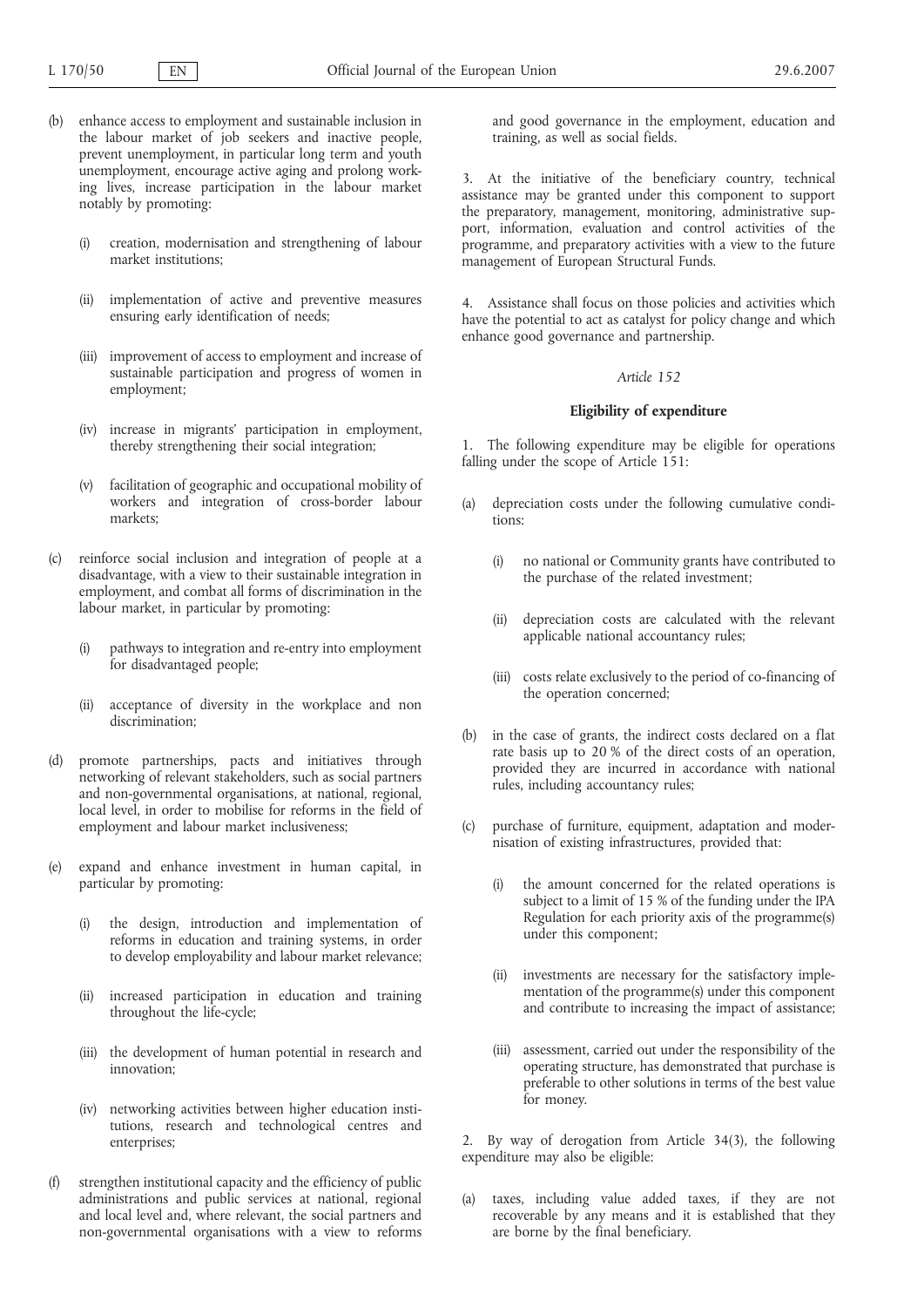- (b) operating costs, including rental costs, exclusively related to the period of co-financing of the operation,
- (c) rent or leasing, provided that it is exclusively related to the period of co-financing of the operation, and that it is preferable to other solutions in terms of the best value for money.

# **Aid intensities and rate of Community contribution**

1. For the purposes of this component, the eligible expenditure as referred to in Article 38(1) shall be based either on the public expenditure or on the total expenditure, the choice applying to the entirety of the programme concerned.

2. The Community contribution shall not exceed the ceiling of 85 % of the eligible expenditure at the level of the priority axis.

3. No operation shall benefit from a higher co-financing rate than the one relating to the priority axis concerned.

# *CHAPTER II*

# *Programming*

# *Article 154*

# **Strategic coherence framework**

1. Beneficiary countries shall establish, based on the multiannual indicative planning document, a strategic coherence framework to be discussed with the Commission. The strategic coherence framework shall constitute a reference document for the programming of the regional development component and the human resources development component.

- 2. The strategic coherence framework shall include:
- (a) a brief analysis, highlighting the strengths, weaknesses, opportunities and threats in the eligible sectors and thematic priorities, under the regional development and human resources development components, where the beneficiary country intends to concentrate its assistance;
- (b) a description of the objectives pursued under the regional development and human resources development components, in accordance with the relevant national and Community priorities, as set up in the first multi-annual indicative planning document;
- (c) a list of programmes, with a brief description of the main priority axes under each programme;
- (d) an indicative breakdown of the financial allocations between the underlying programmes, covering a three years period, in accordance with the multi-annual indicative financial framework and the multi-annual indicative planning document, and the indicative budgetary balance between the underlying programmes for the following years, within each component.

3. In addition, the strategic coherence framework shall contain, where relevant, provisions about :

- (a) coordination with other national programmes supported by international financial institutions, or other relevant external assistance;
- (b) coordination with other IPA components, in particular the rural development component.

4. The strategic coherence framework shall be a prerequisite for the approval of the programmes under the regional development and human resources development components. It shall be submitted to the Commission prior to, or, at the latest, together with the submission for approval of the first programme under those components.

5. The strategic coherence framework shall be drafted by the strategic coordinator, under the overall responsibility of the national IPA coordinator.

#### *Article 155*

### **Operational programmes**

1. Assistance shall be implemented through multi-annual operational programmes. These operational programmes shall be drafted by the operating structures. They shall be established in close consultation with the Commission and the relevant stakeholders, and approved through a Commission Decision, in accordance with Article 8(1).

- 2. Operational programmes shall contain:
- (a) an assessment of medium term needs and objectives, highlighting the strengths, weaknesses, opportunities and threats in the relevant sectors, themes and regions;
- (b) an overview of the consultation of the relevant socioeconomic partners and, where relevant, civil society representatives;
- (c) a description of the chosen strategic priorities, having regard to the strategic coherence framework and the sectoral, thematic and/or geographical mechanisms of concentration of assistance, as well as the results from the *ex ante* evaluation referred to in Article 57(4) and 166;
- (d) information on the priority axis, the related measures and their specific targets. Such targets shall be quantified, when appropriate, using a limited number of result indicators. These indicators shall make it possible to determine the progress for implementing the selected measures, including the effectiveness of the targets attached to the priority axis and measures;
- (e) when some measures are intended to be implemented through aid schemes for enterprises, related modalities shall be described;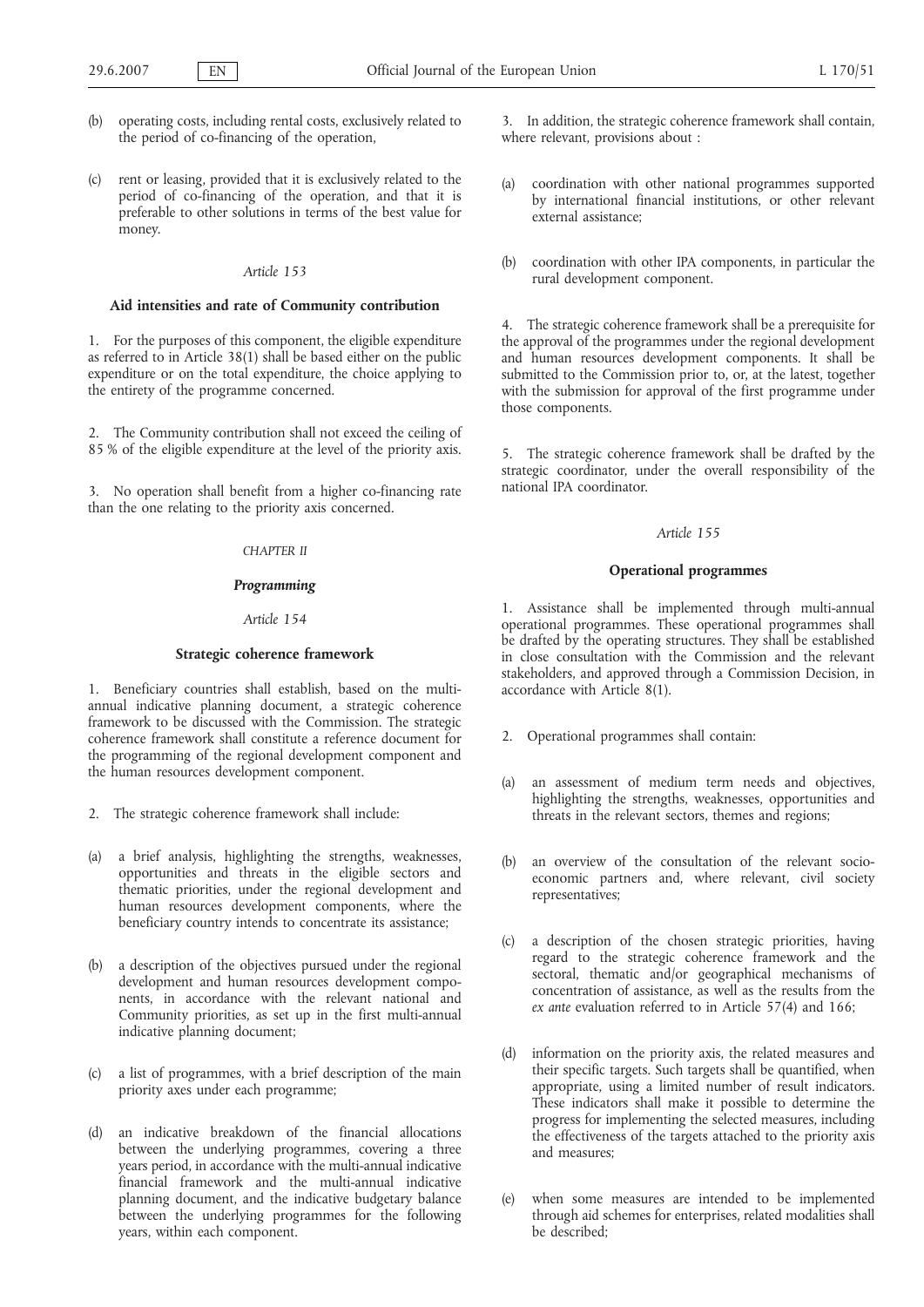- a description of the technical assistance operations, which shall be undertaken under a specific priority axis. Community support for this priority axis can be up to a ceiling of 6 % of the Community contribution allocated to the operational programme. In exceptional cases and when duly justified with regard to the scope of the programme, this ceiling may reach 10 %;
- (g) an identification, for each measure, of the intended final beneficiaries, the expected selection modalities and possible related specific selection criteria;
- (h) a financial table specifying, for each year covered by the applicable multi-annual indicative financial frameworks, for each priority axis and, in an indicative way, for each related measure:
	- (i) the total amount of the Community contribution;
	- (ii) the national contribution, where applicable identifying other external contributions. Where the Community contribution, under the human resources development component, is calculated with reference to the total expenditure, the table shall give the indicative breakdown of the national contribution between its public and private components;
	- (iii) the resulting rate of Community contribution;
- (i) the proposed evaluation and monitoring indicators and modalities, including indicative evaluation activities and timing;
- (j) for the regional development component, an indicative list of major projects, accompanied with their technical and financial features, including the expected financing sources, as well as indicative timetables for their implementation;
- (k) a description of the relevant structures and authorities for the management and control of the operational programme, in accordance with Articles 21 to 26, 28, 29 and 31.

### **Revision of operational programmes**

1. At the initiative of the beneficiary country or the Commission, operational programmes may be re-examined and, where appropriate, the remainder of the programme revised. This review may in particular take place in the following cases:

- (a) following significant socio-economic changes;
- (b) in order to take greater or different account of major changes in Community or national priorities;
- (c) following the annual revision of the multi-annual indicative planning document;
- in the light of the evaluations referred to in Article  $166(2)$ ;
- (e) following implementation difficulties.

2. The Commission Decision on a request for the revision of any operational programme shall be adopted as soon as possible after its formal submission by the strategic coordinator in coordination with the national IPA coordinator.

3. Where the revision of an operational programme, as referred to in paragraph 1, extends the eligible scope under this programme, any additional expenditure related thereto shall be eligible from the date of the adoption of the Commission Decision.

#### *Article 157*

### **Major projects under the regional development component**

1. As part of an operational programme, assistance under the regional development component may finance major projects.

2. A major project comprises a series of works, activities or services and is intended, in itself, to accomplish a definite and indivisible task of a precise economic or technical nature, which has clearly identified goals and whose total cost exceeds € 10 million.

3. Major projects shall be submitted to the Commission for approval by the relevant operating structure. The Decision approving the project shall define the physical object and the eligible expenditure to which the co-financing rate for the priority axis applies. It shall be followed by a bilateral agreement with the beneficiary country, laying down those elements.

4. When submitting a major project to the Commission, the operating structure shall provide the following information:

- (a) information on the body to be responsible for implementation;
- (b) information on the nature of the investment and a description of its financial volume and location;
- (c) results of feasibility studies;
- (d) a timetable for the implementation of the project before the closure of the related operational programme;
- (e) an assessment of the overall socio-economic balance of the operation, based on a cost-benefit analysis and including a risk assessment, and an assessment of the expected impact on the sector concerned, on the socio-economic situation of the beneficiary country and, where the operation involves the transfer of activities from a region in a Member State, the socio-economic impact on that region;
- (f) an analysis of the environmental impact;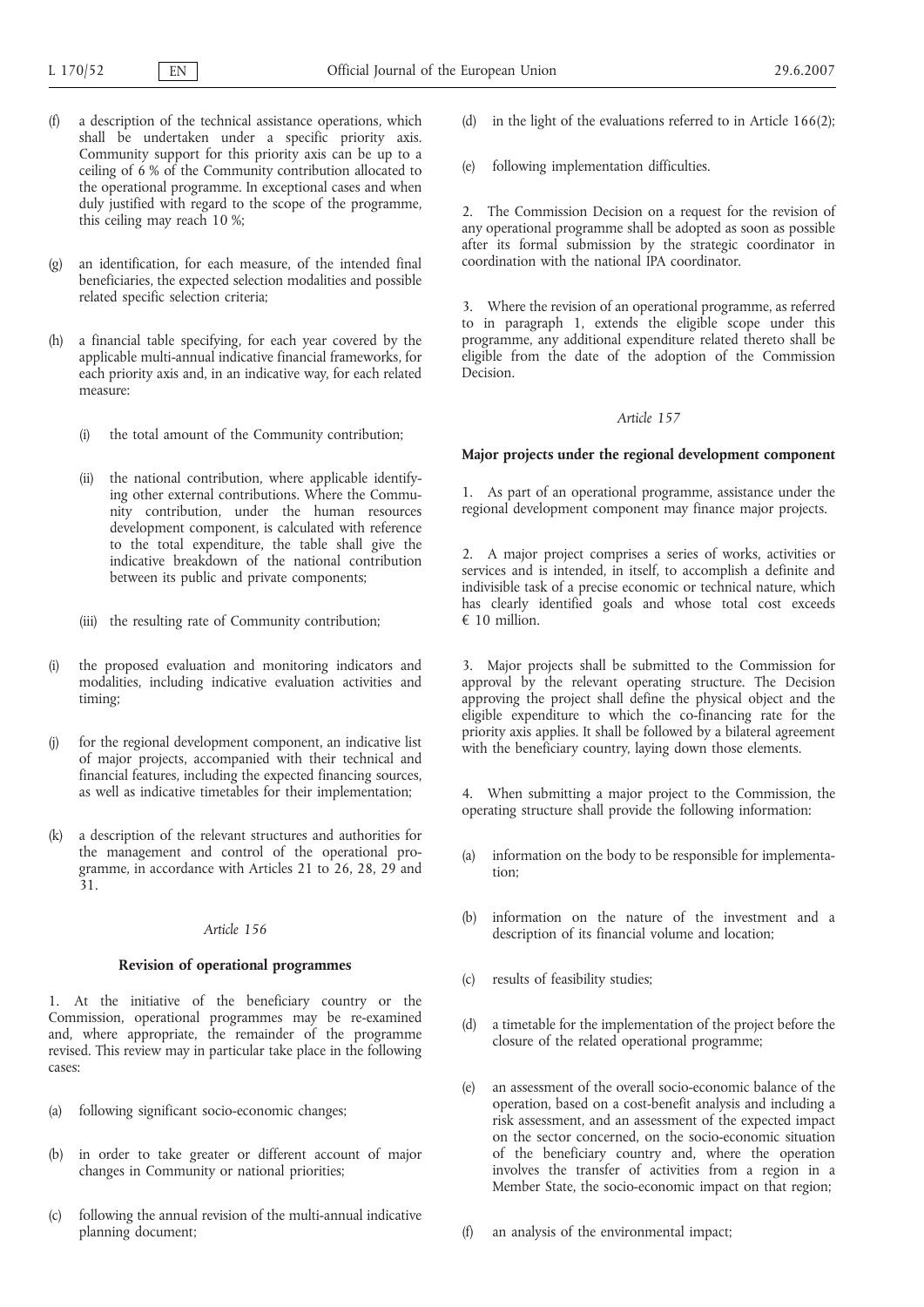(g) the financing plan, showing the total financial contributions expected and the planned contribution under the IPA Regulation, as well as other Community and other external funding. The financing plan shall substantiate the required IPA grant contribution through a financial viability analysis.

#### *CHAPTER III*

# *Implementation*

Section 1

#### **General rules**

## *Article 158*

#### **Selection of operations**

1. All operations which are not major projects and which are implemented by final beneficiaries other than national public bodies shall be selected through calls for proposals. The selection criteria shall be drawn up by the operating structure and shall be published with the call for proposals.

2. The operating structure shall set up a selection committee for each call for proposals, which shall analyse and select proposals, and recommend results to the operating structure.

The operating structure shall decide whether to approve the results of the selection procedure and state the reasons for its decision.

The composition of the selection committee and its functioning modalities are defined in the relevant financing agreement.

# *Article 159*

### **Financial engineering instruments**

1. As part of an operational programme, the Community contribution may finance expenditure related to an operation comprising contributions to support financial engineering instruments for enterprises, such as venture capital funds, guarantee funds and loan funds. Preference shall be given to small and medium-sized enterprises.

2. Detailed implementing rules shall be set out in the financing agreement following the adoption of an operational programme providing for Community contribution to financial engineering instruments.

## Section 2

# **Financial management**

# *Article 160*

#### **Payments**

1. Notwithstanding Article 40(5), the combined total of prefinancing and interim payments shall not exceed 90 % of the Community contribution, as set out in the financial table of the operational programmes.

2. All exchanges concerning financial transactions between the Commission and the authorities and bodies referred to in Article 21 shall be made by electronic means, as provided for in the financing agreement.

3. In addition to the provisions of Article 42, payments for the pre-financing payments for the pre-financing shall amount to 30 % of the Community contribution for the first three years of the programme concerned, and shall be made once the conditions laid down in Article 42(1) are met. Where necessary, with regard to the availability of budgetary commitment, the prefinancing may be made in two instalments.

# *Article 161*

#### **Acceptability of applications for payment**

1. In the case of a payment application for an interim payment, in addition to the provisions laid down in Article 43(1), the provisions of this paragraph shall apply under the regional development and the human resources development components.

A payment application cannot be accepted if payments have been suspended in accordance with Article 163. The payment application shall certify that all requirements laid down in Article 43(1) and in this paragraph are fulfilled.

The certified statement of expenditure referred to in Article 43(1) shall be drawn up by priority axis and measures. The national authorising officer shall certify that the statement of expenditure is accurate, results from reliable accounting systems and is based on verifiable documents. The national authorising officer shall send this document to the Commission together with:

- (a) a certificate of expenditure, certifying that the expenditure declared complies with applicable Community and national rules and has been incurred in respect of operations selected for funding in accordance with the criteria applicable to the programme and complying with relevant applicable Community and national rules;
- (b) the computerised listing of operations by measure and the corresponding expenditure, including contribution under the IPA Regulation, national public and, when applicable, private contributions;
- (c) the details of amounts recoverable following cancellation of all or part of the Community contribution for an operation;
- (d) the volume of Community funds in the component-specific euro account at the date of the last debit to which this statement refers and the interest earned.

2. In the case of a payment application for the payment of the final balance, in addition to the provisions laid down in Article 45(1), the provisions of this paragraph shall apply under the regional development and the human resources development components.

For a payment application to be acceptable, the Community contribution, by priority axis, shall be consistent with the financial table of the operational programme.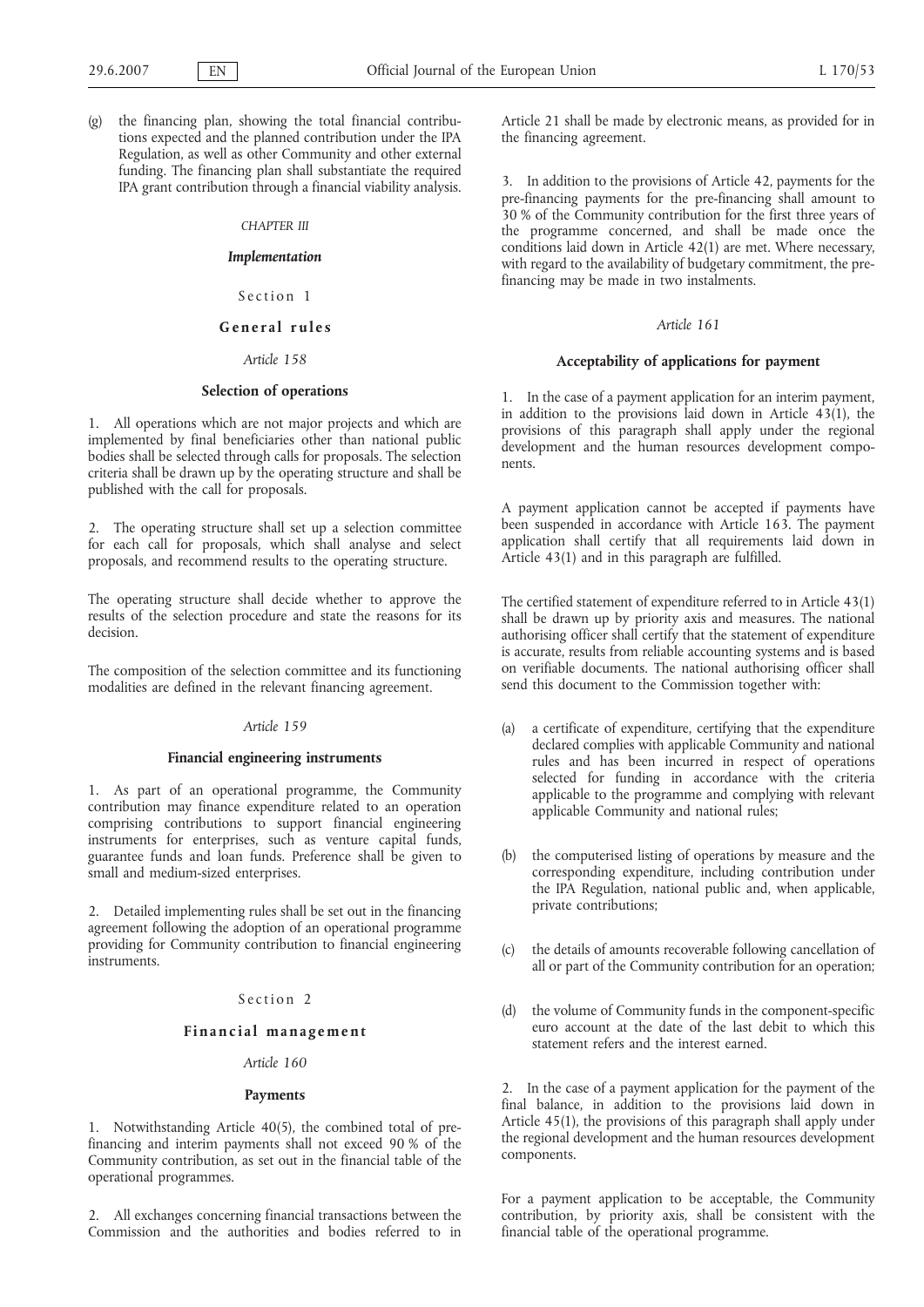The certified statement of expenditure referred to in Article 45(1) shall be drawn up by the national authorising officer and sent to the Commission in accordance with the requirements of paragraph 1 of this Article.

The Commission shall inform the beneficiary country of its conclusions on the content of the audit authority opinion referred to in Article 45(1)(c). This opinion shall be deemed accepted in the absence of observations by the Commission within five months from the date of its receipt.

# *Article 162*

### **Deadlines for payments**

1. The national fund shall ensure that requests for interim payments for each operational programme are sent to the Commission three times a year. For a payment to be made by the Commission in a given year, the application for payment shall be submitted by 31 October that year.

2. Subject to available funding, the Commission shall make the interim payment no later than two months after the date on which an application for payment meeting the conditions referred to in Articles 43(1) and 161(1) is registered with the Commission.

3. Subject to available funding, the Commission shall make the payment of the final balance once the following conditions are fulfilled:

- (a) the Commission has accepted the sectoral final report on implementation in accordance with the provisions of Article 169(4) and (5);
- (b) the Commission has accepted the opinion issued by the audit authority as referred to in Article 45(1)(c) and the related activity report set out in Article 29(2)(b) first indent.

4. The payment deadline may be interrupted by the authorising officer by delegation of the Commission, with the meaning of Regulation (EC, Euratom) No 1605/2002, for a maximum of six months if:

- (a) in a report of a national or Community audit body there is evidence to suggest a significant deficiency in the functioning of the management and control systems; or
- (b) the authorising officer by delegation in the Commission has to carry out additional verifications following information coming to his attention alerting him that expenditure in a certified statement of expenditure is linked to a serious irregularity which has not been corrected; or
- (c) clarifications are needed regarding the information contained in the statement of expenditure.

The national IPA coordinator and the national authorising officer shall be informed immediately of the reasons for the interruption. The interruption shall be ended as soon as the necessary measures have been taken by the beneficiary country.

### *Article 163*

### **Suspension of payments**

The provisions laid down in Article 46 shall apply to all or part of the interim payments at the level of priority axes or programmes.

# *Article 164*

# **Closure of a programme**

1. The operational programme shall be closed according to the provisions of Article  $47(1)$ , the payment of the final balance being determined by the Commission on the basis of the documents referred to in Article 45(1) and Article 161(2).

The Commission shall inform the beneficiary country about the date of the closure of the operational programme.

2. Notwithstanding the results of any audits performed by the Commission or the European Court of Auditors, the final balance paid by the Commission for the operational programme may be amended within nine months of the date on which it is paid or, where there is a negative balance to be reimbursed by the beneficiary country, within nine months of the date on which the recovery order is issued. Such amendment of the balance shall not affect the date of the closure of the operational programme as set out in paragraph 1.

### *Article 165*

### **Re-use of Community contribution**

The beneficiary country shall inform the Commission of how it proposes to re-use the funds cancelled in accordance with Article 54 and, where appropriate, to amend the financial plan for assistance, in accordance with the provisions of Article 156.

### Section 3

### **Evaluation and monitoring**

# *Article 166*

### **Evaluation**

1. Beneficiary countries shall carry out an *ex ante* evaluation for each operational programme separately. However, in duly justified cases, and in agreement with the Commission, beneficiary countries may carry out a single *ex ante* evaluation covering more than one operational programme.

*Ex ante* evaluations shall be carried out under the responsibility of the operating structure.

*Ex ante* evaluations shall aim to optimise the allocation of budgetary resources under operational programmes and improve programming quality. They shall identify and appraise the disparities, gaps and potential for development, the goals to be achieved, the results expected, the quantified targets, the coherence, if necessary, of the strategy proposed and the quality of the procedures for implementation, monitoring, evaluation and financial management.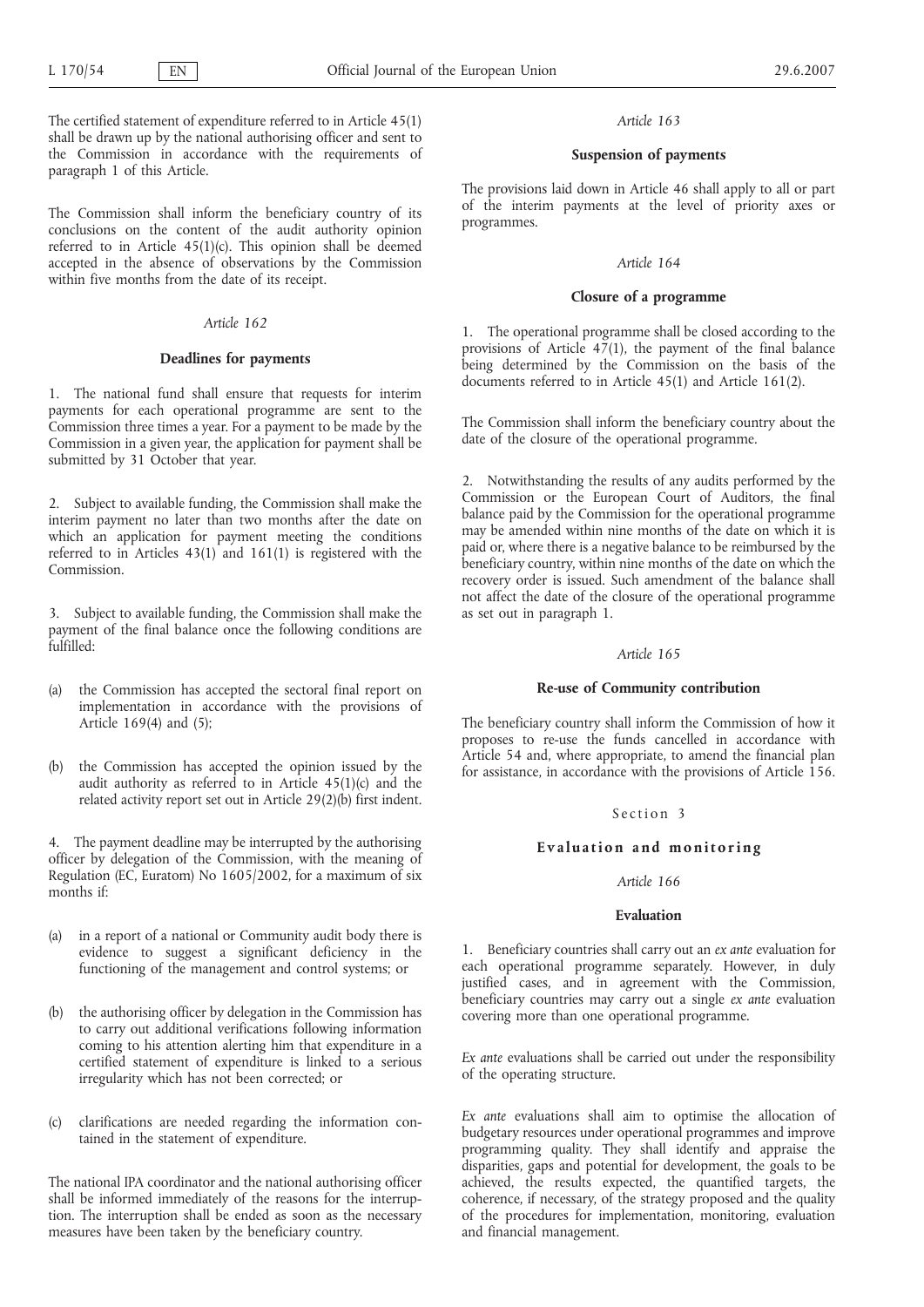The *ex ante* evaluation shall be annexed to the operational programme(s) it relates to.

2. During the programming period, beneficiary countries shall carry out evaluations linked to the monitoring of operational programmes, in particular where this monitoring reveals a significant departure from the goals initially set or where proposals are made for the revision of operational programmes, as referred to in Article 156. The results shall be sent to the sectoral monitoring committee for the operational programme and to the Commission.

3. Evaluations shall be carried out by experts or bodies, internal or external, functionally independent of the authorities referred to in Article 21. The results shall be published according to the applicable rules on access to documents.

## *Article 167*

#### **Sectoral monitoring committee**

1. In accordance with Article 59, the operating structure shall establish a sectoral monitoring committee for each programme. A single sectoral monitoring committee may be set up for several programmes within the same component. This committee shall meet at least twice a year, at the initiative of the beneficiary country or the Commission.

2. Each sectoral monitoring committee shall draw up its rules of procedure in compliance with a sectoral monitoring committee mandate set out by the Commission, and within the institutional, legal and financial framework of the beneficiary country concerned. It shall adopt these rules of procedure in agreement with the operating structure and the IPA monitoring committee, in order to exercise its missions in accordance with this Regulation.

3. The sectoral monitoring committee shall be co-chaired by the head of the operating structure and the Commission. Its composition shall be decided by the operating structure, in agreement with the Commission.

The sectoral monitoring committee shall include the Commission, the national IPA coordinator, the strategic coordinator for the regional development and the human resources development components, the operating structure of the programme. Where appropriate, it shall also include representatives from the civil society and socio-economic partners. A representative of the European Investment Bank may participate in an advisory capacity for those operational programmes to which the European Investment Bank makes a contribution.

- 4. The sectoral monitoring committee shall:
- (a) consider and approve the general criteria for selecting the operations, in accordance, where relevant, with Article  $155(2)(g)$  within six months of the entry into force of the financing agreement on the programme and approve any revision of those criteria in accordance with programming needs;
- (b) review at each meeting progress made towards achieving the specific targets of the operational programme on the basis of documents submitted by the operating structure;
- (c) examine at each meeting the results of implementation, particularly the achievement of the targets set for each priority axis and measures and interim evaluations referred to in Article 57(5); it shall carry out this monitoring by reference to the indicators referred to in Article 155(2)(d);
- (d) examine the sectoral annual and final reports on implementation referred to in Article 169;
- (e) be informed of the annual activity report referred to in the first indent of Article 29(2)(b), or of the part of the report referring to the operational programme concerned, and of any relevant comments the Commission may make after examining that report or relating to that part of the report;
- (f) examine any proposal to amend the financing agreement of the programme.

5. The sectoral monitoring committee may also propose to the operating structure any revision or examination of the programme likely to make possible the attainment of the programmes' objectives referred to in Article 155(2)(a) or to improve its management, including its financial management.

## *Article 168*

#### **Arrangements for monitoring**

Data exchange between the Commission and the beneficiary countries for the purpose of monitoring shall be carried out electronically, as provided for in the financing agreements.

#### *Article 169*

# **Sectoral annual and final reports on implementation**

1. By 30 June each year and for the first time by 30 June 2008, the operating structure shall submit a sectoral annual report to the Commission and the national IPA coordinator.

A sectoral final report shall be submitted to the Commission and the national IPA coordinator at the latest six months after the final date of eligibility of expenditure. The sectoral final report shall refer to the whole period of implementation and include the last sectoral annual report.

The sectoral reports shall be established in relation to the programmes concerned.

2. Sectoral reports shall be examined by the sectoral monitoring committee prior to their transmission to the Commission and the national IPA coordinator.

- 3. Sectoral reports shall include the following:
- (a) the quantitative and qualitative progress made in implementing the operational programme, priority axes, measures and, where relevant, operations or group of operations, in relation to their specific, verifiable targets, with a quantification, when possible, using the indicators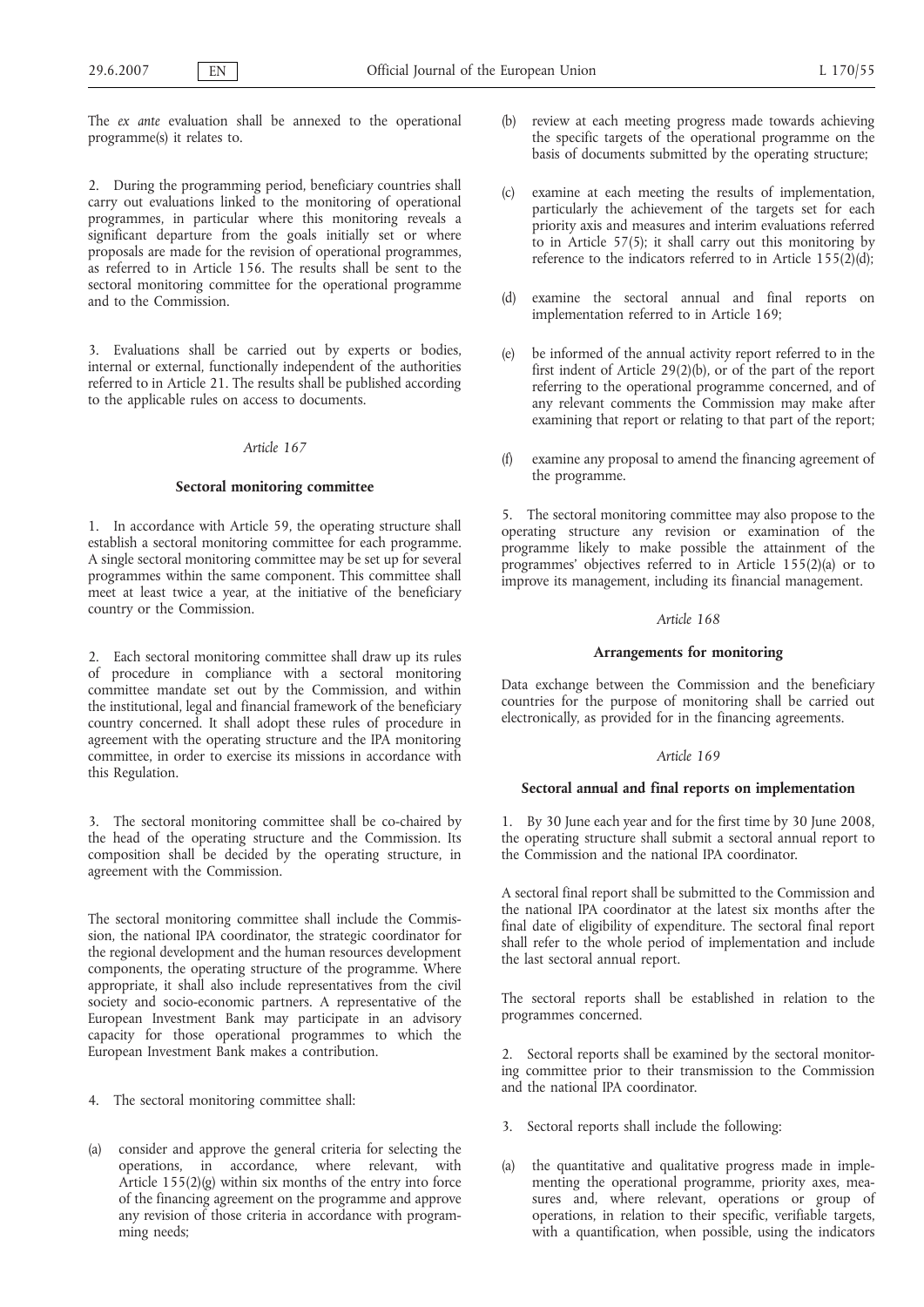referred to in Article 155(2)(d) at the appropriate level. Where relevant under the human resources development component, the statistics shall be broken down by sex;

- (b) the financial implementation of the operational programme, detailing for each priority axis and measure:
	- (i) the total expenditure paid out by the final beneficiaries and included in payment applications sent to the Commission by the national fund;
	- (ii) the total expenditure actually committed and paid out by the national fund with the corresponding public or public and private contribution; this shall be accompanied by computerised forms listing the operations, so that they can be followed through from budgetary commitment by the beneficiary country to final payments;
	- (iii) the total payments received from the Commission.

Where appropriate, financial implementation may be presented through the major areas of intervention, referred to in Article  $5(3)(f)$ , and the regions where assistance is concentrated;

- (c) for information purposes, the indicative breakdown of the allocation under the IPA Regulation, for the regional development component, by categories, in accordance with the detailed list included in the financing agreement;
- (d) the steps taken by the operating structure or the sectoral monitoring committee to ensure the quality and effectiveness of implementation, in particular:
	- (i) the monitoring and evaluation measures, including data collection arrangements;
	- (ii) a summary of any significant problems encountered in implementing the operational programme and any subsequent measures taken;
	- (iii) the use made of technical assistance;
- (e) the activities to provide information on and publicise the programme, in accordance with Article 62;
- (f) where appropriate for the regional development component, the progress and financing of major projects;
- (g) where appropriate under the human resources development component, a synthesis of the implementation of:
	- (i) gender mainstreaming as well as of any genderspecific action;
	- (ii) action to increase participation of migrants in employment and thereby strengthen their social integration;
- (iii) action to strengthen integration in employment and thereby improve the social inclusion of minorities;
- (iv) action to strengthen integration in employment and social inclusion of other disadvantaged groups, including people with disabilities.

Information referred to in points (d), (g) of this paragraph shall not be included if there has been no significant modification since the previous report.

4. The sectoral reports shall be considered admissible if they contain all the appropriate information listed in paragraph 3. The national IPA coordinator and the operating structure shall be informed by the Commission of the admissibility of the sectoral annual report within 10 working days from the date of its receipt.

5. The national IPA coordinator and the operating structure shall also be informed of the Commission's opinion on the content of an admissible sectoral annual report within two months from the date of receipt. For the sectoral final report on an operational programme, this information shall be provided within a maximum of five months from the date of receipt of the admissible report.

### TITLE IV

#### **RURAL DEVELOPMENT COMPONENT**

### *CHAPTER I*

# *Object of assistance and eligibility*

## Section 1

# **Object of assistance**

### *Article 170*

# **Additional definitions for the rural development component**

For the purposes of this Title, in addition to the definitions laid down in Article 2, the following definitions shall apply:

- 1. 'Community standards': the standards laid down by the Community in the fields of environmental protection, public health, animal and plant health, animal welfare and occupational safety;
- 2. 'Mountain areas': the areas referred to in the first subparagraph of Article 50(2) of Council Regulation (EC) No  $1698/2005$  (<sup>1</sup>);
- 3. 'Young farmer': a farmer under 40 years of age at the time when the decision to grant support is taken, possessing adequate occupational skills and competence.

( 1) OJ L 277, 21.10.2005, p. 1.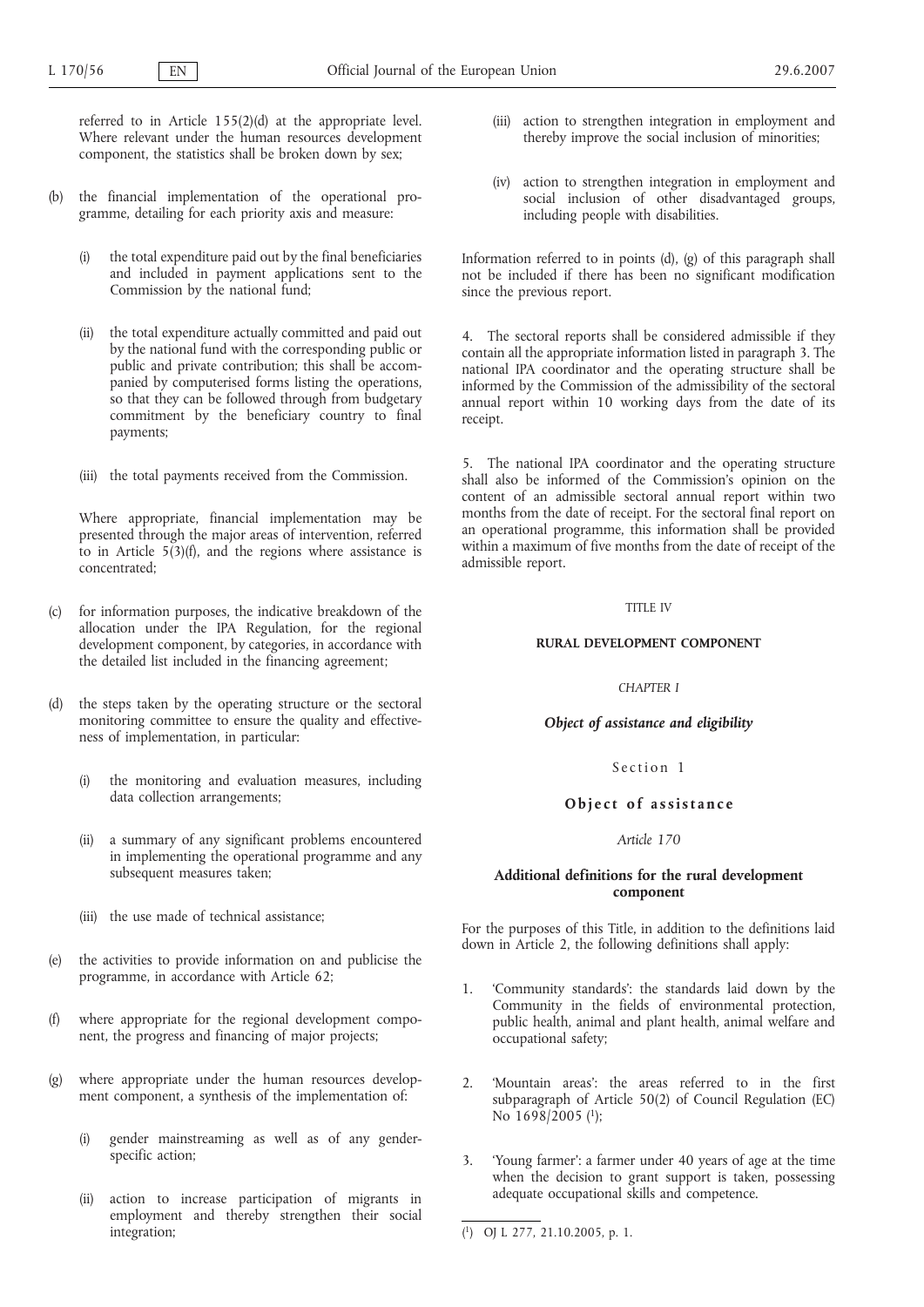## **Areas and forms of assistance**

1. Assistance under this component shall contribute to achieving the following objectives:

- (a) improving market efficiency and implementation of Community standards;
- (b) preparatory actions for implementation of the agrienvironmental measures and local rural development strategies;
- (c) development of the rural economy.

2. Assistance covering the objective set out in point (a) of paragraph 1, hereinafter referred to as 'priority axis 1', shall be granted through the following measures:

- (a) investments in agricultural holdings to restructure and to upgrade to Community standards;
- (b) support for the setting-up of producer groups;
- (c) investments in the processing and marketing of agriculture and fishery products to restructure those activities and to upgrade them to Community standards.

3. Assistance covering the objective set out in point (b) of paragraph 1, hereinafter referred to as 'priority axis 2', shall be granted through the following measures:

- (a) actions to improve the environment and the countryside;
- (b) preparation and implementation of local rural development strategies.

4. Assistance covering the objective set out in point (c) of paragraph 1, hereinafter referred to as 'priority axis 3', shall be granted through the following measures:

- (a) improvement and development of rural infrastructure;
- (b) diversification and development of rural economic activities;
- (c) improvement of training.

### Section 2

# **General requirements on eligibility and aid intensities**

# *Article 172*

# **Eligibility of expenditure**

1. In addition to the costs mentioned in Article 34(2), the costs referred to in paragraph 3(c) shall be considered eligible under this component.

The technical assistance measures eligible under Article 34(2) are those referred to in Article 182.

2. In addition to the provisions of Article 34(3), the following expenditure shall not be eligible under this component:

- (a) the purchase of agricultural production rights, animals, annual plants and their planting;
- (b) any maintenance, depreciation and rental costs;
- (c) any cost incurred by public administration in managing and implementing assistance.

3. Notwithstanding the provisions of Article 34(3), in the case of investment:

- (a) eligible expenditure shall be limited to the construction or improvement of immovable property;
- (b) the purchase or lease-purchase of new machinery and equipment, including computer software up to the market value of the asset shall be considered as eligible; other costs connected with the leasing contract, such as lessor's margin, interest refinancing costs, overheads and insurance charges, shall not be eligible;
- general costs linked to expenditure referred to in points (a) and (b), such as architects', engineers' and other consultation fees, feasibility studies, the acquisition of patent rights and licences shall be eligible up to a ceiling of 12 % of the costs referred to in points (a) and (b).

Detailed provisions for the implementation of this paragraph shall be set out in sectoral agreements as defined in Article 7 or financing agreements as defined in Article 8.

4. Investment projects shall remain eligible for Community financing provided they do not, within five years from the final payment by the operating structure, undergo a substantial modification.

#### *Article 173*

# **Aid intensities and rate of Community contribution**

1. For the purposes of this component, the eligible expenditure as referred to in Article 38(1) shall be calculated on the basis of the public expenditure as defined in Article 2.

2. Public expenditure shall in principle not exceed a ceiling of 50 % of the total eligible cost of the investment. However, that ceiling shall be raised up to:

- (a) 55 % for investments in agricultural holdings made by young farmers;
- (b) 60 % for investments in agricultural holdings in mountain areas;
- (c) 65 % for investments in agricultural holdings in mountain areas made by young farmers;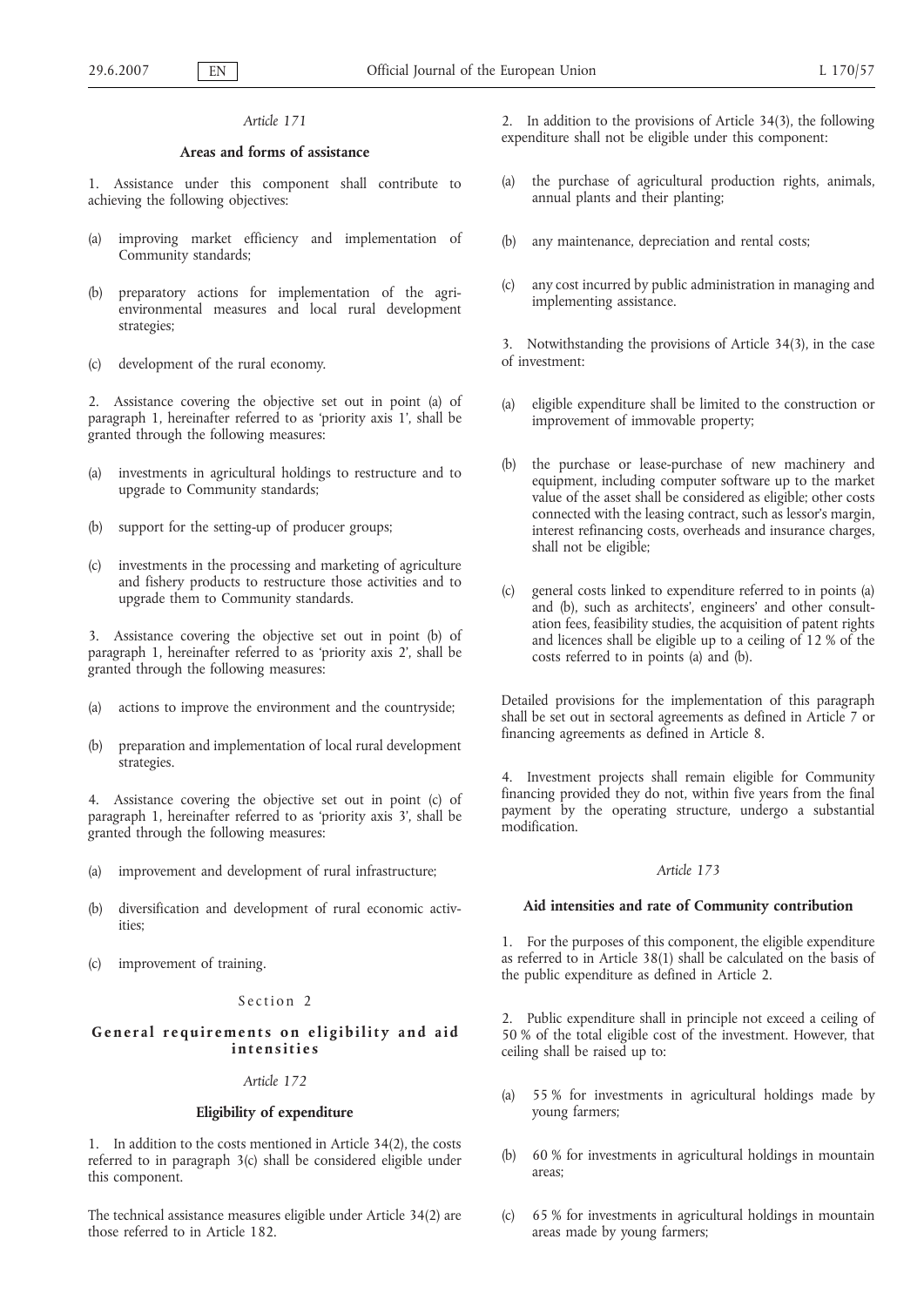- (d) 75 % for investments referred to in paragraph 4(d) and for investments in agricultural holdings to implement the Council Directive  $91/676/EEC$  (1), subject to the existence of a national strategy for its implementation;
- (e) 100 % for investments in infrastructure not of a nature to generate substantial net revenue;
- (f) 100 % for measures referred to under in Article 182.

3. In determining the rate of public expenditure for the purposes of paragraph 2, account shall not be taken of national aid to facilitate access to loans granted without any Community contribution provided under the IPA Regulation.

4. The Community contribution shall in principle not exceed a ceiling of 75 % of the eligible expenditure. However, that ceiling shall be raised up to:

- (a) 80 % for the measures covered by priority axis 2 referred to in Article 171(3);
- (b) 80 % in the case of activities covered by Article 182, where those activities are not taken at the initiative of the Commission;
- 100 % in the case of activities covered by Article 182. where those activities are taken at the initiative of the Commission;
- (d) 85 % in the case of investment projects carried out in regions where the Commission determines that exceptional natural disasters have occurred.

### Section 3

# **Eligibility and specific requirements for assistance under Priority Axis 1**

# *Article 174*

# **Investments in agricultural holdings**

1. Assistance referred to in Article 171(2)(a) shall be granted for tangible or intangible investments in agricultural holdings to upgrade them to Community standards and to improve their overall performance.

2. Assistance under this measure may be granted to agricultural holdings:

- (a) for which a prospect of economic viability at the end of the realisation of the investment can be demonstrated;
- (b) which comply with national minimum standards regarding environmental protection, public health, animal and plant health, animal welfare and occupational safety at the time when the decision to grant support is taken.

3. By derogation from point (b) of paragraph 2, where national minimum standards based on Community standards have been newly introduced at the time the application is received,

assistance may be granted regardless of non-compliance with those standard on the condition that the holding shall meet the new standards by the end of the realisation of the investment.

Furthermore, the Commission may, on the basis of duly substantiated request from the beneficiary country, allow derogation from point (b) of paragraph 2 in respect of noncompliance with national minimum standards based on Community standards introduced in the national law up to one year prior to date of submission of the application.

4. Assistance shall be granted on the condition that the investments comply with the relevant Community standards at the end of their realisation.

5. Beneficiary countries shall set limits for the total investment eligible for assistance. They shall lay down appropriate standards regarding farmers' occupational skill and competence which the farmers shall be required to comply with in order to be eligible for assistance.

#### *Article 175*

# **Support for the setting-up of producer groups**

1. Assistance referred to in Article 171(2)(b) may be granted to facilitate the setting-up and administrative operation of producer groups, for the purposes of:

- (a) adapting the production and output of the members of producer groups to market requirements;
- (b) jointly placing goods on the market, including preparation for sale, centralisation of sale, and supply to bulk buyers;
- (c) establishing common rules on production information, with particular regard to harvesting and availability.

2. Assistance under this measure shall not be granted to producer groups which have been officially recognised by the relevant national authority of the beneficiary country before 1 January 2007 and/or before the approval of the programme referred to in Article 184.

Professional and/or inter-professional organisations representing one or more sectors do not qualify as producer groups.

3. Assistance shall be granted as a flat-rate aid in annual instalments for the first five years following the date on which the producer group was recognised. It shall be calculated on the basis of the group's annual marketed production and shall fulfil the following requirements:

- (a) amount for the first, second, third, fourth and fifth years to 5 %, 5 %, 4 %, 3 % and 2 % respectively of the value of marketed production up to 1 million euros,
- (b) amount for the first, second, third, fourth and fifth years, to 2,5 %, 2,5 %, 2,0 %, 1,5 % and 1,5 % respectively of the values of marketed production exceeding 1 million euros,

<sup>(</sup> 1) OJ L 375, 31.12.1991, p. 1.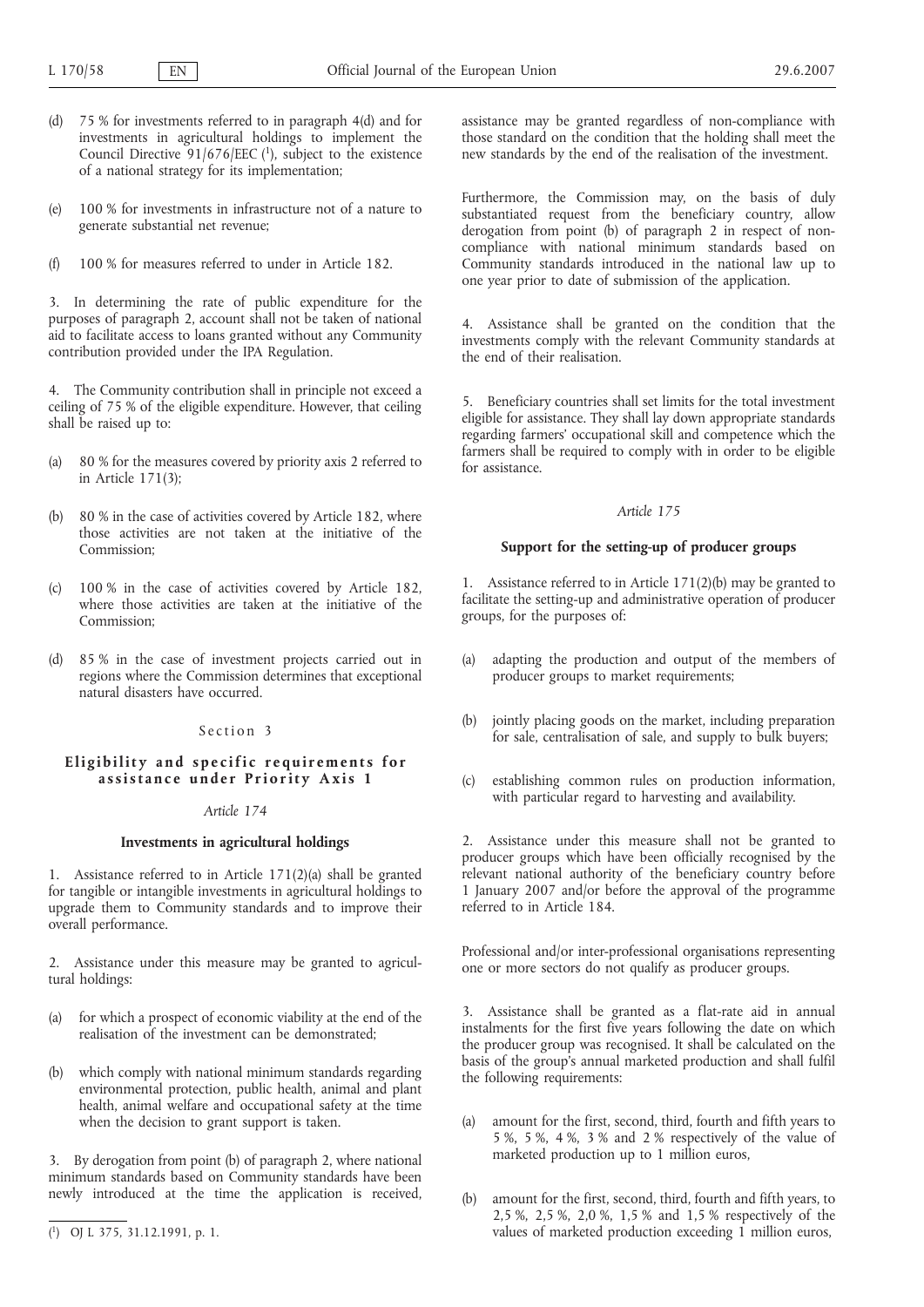- (c) be subject to a ceiling for each producer organisation of:
	- EUR 100 000 for the first year
	- EUR 100 000 for the second year
	- EUR 80 000 for the third year
	- EUR 60 000 for the fourth year
	- EUR 50 000 for the fifth year.

# **Investments in processing and marketing of agriculture and fishery products**

1. Assistance referred to in Article 171(2)(c) shall be granted for tangible and intangible investments in processing and marketing of agricultural and fishery products, covered by Annex I to the Treaty. Such assistance shall be aimed at assisting enterprises in upgrading to Community standards and to improve their overall performance. Investments must contribute to improving the situation of the basic agricultural production sector in question.

Investments at retail level shall be excluded from support.

2. Assistance under this measure may be granted for investments in enterprises:

- (a) for which the prospect of economic viability at the end of the realisation of the investment can be demonstrated, and
- (b) which comply with the national minimum standards regarding environmental protection, public health, animal and plant health, animal welfare and occupational safety at the time when the decision to grant support is taken.

3. By derogation from point (b) of paragraph 2, where national minimum standards based on Community standards have been newly introduced at the time the application is received, assistance may be granted regardless of non-compliance with those standard on the condition that the enterprise shall meet the new standards by the end of the realisation of the investment.

Furthermore, the Commission may, on the basis of a duly substantiated request from the beneficiary country, allow derogation from point (b) of paragraph 2 in respect of noncompliance with national minimum standards based on Community standards introduced in the national law up to one year prior to date of submission of the application.

4. Assistance maybe granted to investments in establishments which are part of enterprises:

(a) which employ fewer than 250 persons and which have an annual turnover not exceeding EUR 50 million, and/or an annual balance sheet total not exceeding EUR 43 million, giving priority to investments aiming to align the establishment with all the relevant Community standards; or

(b) which employ fewer than 750 persons or have an annual turnover not exceeding EUR 200 million, where the purpose of the investments is to make the establishment comply with the relevant Community standards.

5. The Commission may, on the basis of a duly substantiated request from the beneficiary country, decide that assistance can also be granted to enterprises not covered by paragraph 4 for investments necessary to meet specific Community standards which involves especially costly investments. Such support may be granted only to enterprises identified in the national plan for upgrading to Community standards specifically intended to make the establishment compliant with the relevant Community standards in its entirety. In such cases assistance shall be granted at half of the aid rate available for the enterprises covered by paragraph 4.

6. Beneficiary countries shall set limits for total investment eligible for support under this measure.

7. Assistance to investments in the enterprises referred to in point (a) of paragraph 4 shall be granted on the condition that such investments will comply with the relevant Community standards at the end of their realisation.

# Section 4

# **Eligibility and specific requirements under Priority Axis 2**

#### *Article 177*

### **Preparation for implementation of actions relating to environment and the countryside**

1. In order to prepare the beneficiary countries for the implementation of actions referred to in Axis 2 of Council Regulation (EC) No 1698/2005, assistance referred to in Article 171(3)(a), shall be granted to pilot projects covered by Articles 39 and 40 of Council Regulation (EC) No 1698/2005.

2. Such actions shall aim at developing practical experience of the implementation of actions to improve the environment and the countryside, at both the administrative and farm levels.

### *Article 178*

# **Preparation and implementation of local rural development strategies**

1. Assistance as referred to in Article 171(3)(b) shall be granted in accordance with Article 61 of Council Regulation (EC) No 1698/2005.

- 2. Assistance shall support:
- (a) the implementation of cooperation projects in accordance with the priorities as referred to in Article 171(1) and within the meaning of Article 65 of Council Regulation (EC) No 1698/2005;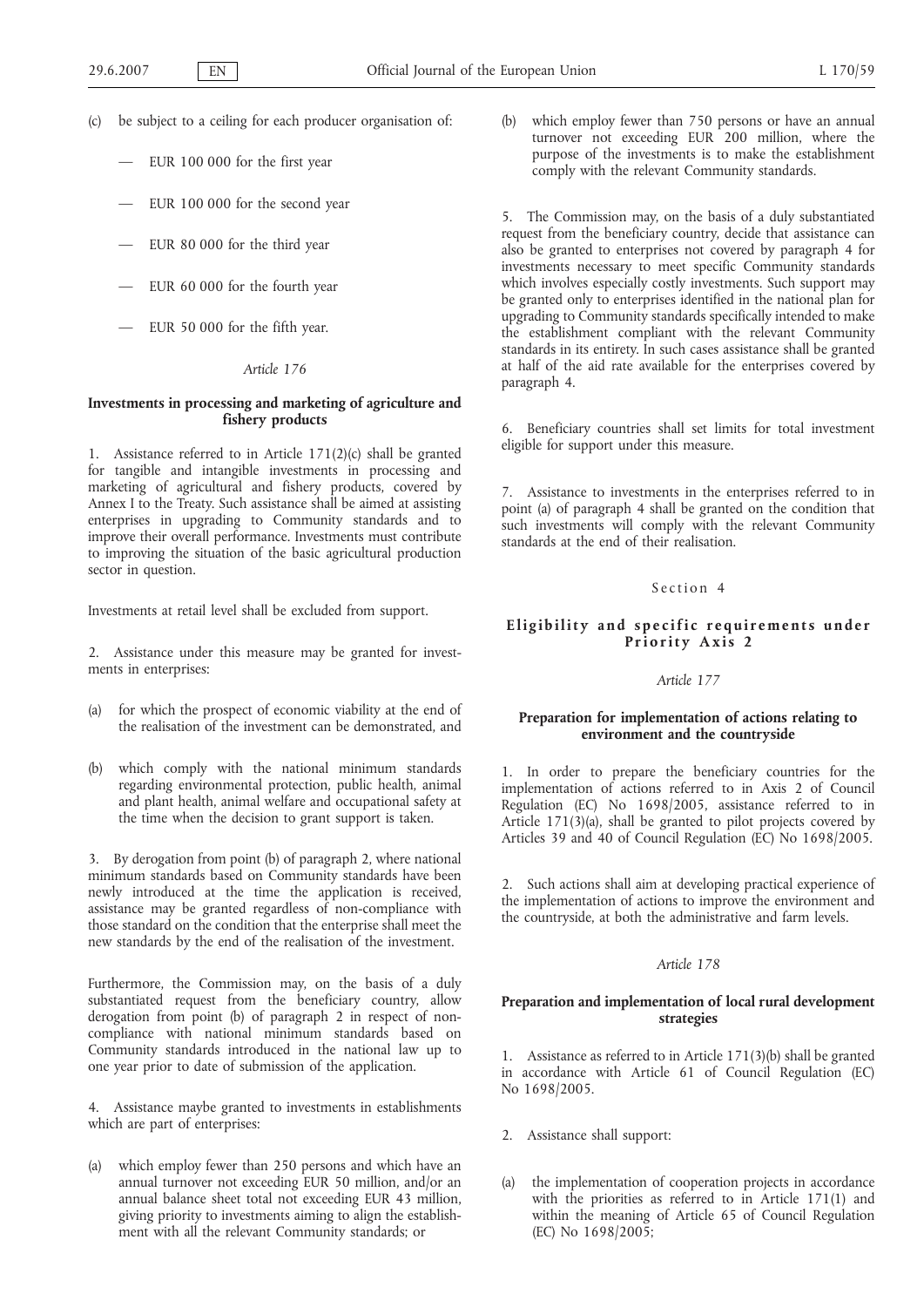(b) the running of the local private-public partnerships, also referred as 'local action groups', acquisition of skills, awareness raising activities and promotional events in a view to achieving the objectives as referred to in Article 171(1).

3. Detailed provisions for the implementation of this measure shall be agreed with the beneficiary country. They shall be consistent with the relevant rules applicable to the European Agricultural Fund for Rural Development as set out in Council Regulation (EC) No 1698/2005.

## Section 5

### **Eligibility and specific requirements under Priority Axis 3**

### *Article 179*

#### **Improvement and development of rural infrastructure**

1. Assistance referred to in Article 171(4)(a), may be provided to investments aimed at improving and developing rural infrastructure by:

- (a) addressing regional disparities and increasing the attractiveness of rural areas for private individuals and entrepreneurial activity;
- (b) providing conditions for the development of the rural economies.

2. Priority shall be given to investments in water and energy supply, waste management, local access to information and communication technologies, local access to roads of particular importance for local economic development, and, fire protection infrastructures where justified by the risk of forest fires.

3. Where local rural development strategies as referred to in Article 171(3)(b) have been established, the investments supported under this Article must be in line with those strategies.

#### *Article 180*

## **Diversification and development of rural economic activities**

1. Assistance referred to in Article 171(4)(b), may be provided to investments aimed at diversification and development of rural economic activities by:

- (a) raising of the economic activity;
- (b) creation of employment opportunities;
- (c) diversification into non-agricultural activities.

2. Priority shall be given to investments for the creation and development of micro and small enterprises, crafts and rural tourism, with a view to promoting entrepreneurship and developing the economic fabric.

3. Where local rural development strategies as referred to in Article 171(3)(b) have been established, the investments supported under this Article must be in line with those strategies.

# *Article 181*

# **Improvement of training**

1. Assistance may be granted to contribute to the improvement of the occupational skills and competence of persons engaged in the agricultural, food, and forestry sectors and other economic actors operating in the fields covered by this component.

Assistance shall not be granted to courses of instruction or training which form part of normal programmes or systems of education at secondary or higher levels.

2. Beneficiary countries shall elaborate a training strategy for the implementation of the operations envisaged under paragraph 1. The strategy shall include a critical assessment of the existing training structures, an analysis of the training needs and objectives. It shall also establish a set of criteria for the selection of training providers.

## Section 6

### **Technical assistance**

### *Article 182*

#### **Scope and implementation**

1. Assistance may be granted for activities related to the preparation, monitoring, evaluation, information and control activities which are necessary for the implementation of the programme. These activities shall include in particular:

- (a) meetings and other activities necessary to discharge the responsibilities of the sectoral monitoring committee for this component, such as studies contracted and realised via expert assistance;
- (b) information and publicity campaigns;
- (c) translation and interpretation at the request of the Commission, not including those required pursuant to the application of the framework, sectoral and financing agreements;
- (d) visits and seminars;
- (e) activities related to the preparation of measures in the programme to ensure their effectiveness, including those measures whose application is foreseen at a later stage;
- (f) the interim evaluation of the programme;
- (g) the establishment and operation of a national network to coordinate activities developed under Article 178 as well as of a future national rural development network consistent with Article 68 of Council Regulation (EC) No 1698/2005.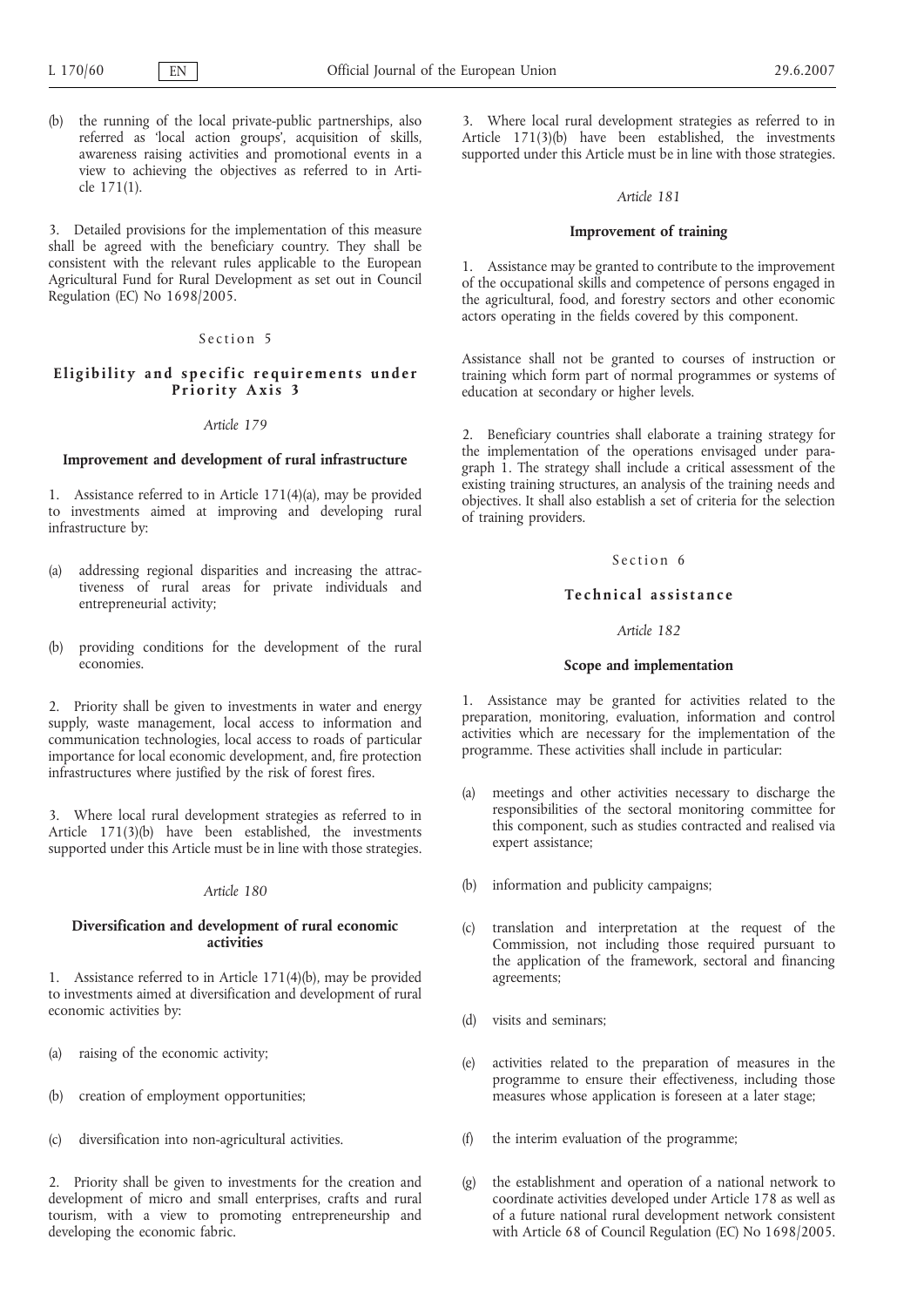2. The sectoral monitoring committee for this component shall be consulted on the technical assistance activities. Each activity shall be approved by the chair of the sectoral monitoring committee before its implementation.

3. Each visit and seminar referred to in paragraph 1(d) not made at the initiative of the Commission shall require the submission of a written report to the sectoral monitoring committee for this component.

#### *Article 183*

#### **European Network for Rural Development**

Beneficiary countries and organisations established in the beneficiary countries and administrations of beneficiary countries active in the field of rural development shall have access to the European Network for Rural Development established by Article 67 of Council Regulation (CE) No 1698/2005. Relevant detailed provisions shall be agreed with beneficiary countries.

### *CHAPTER II*

### *Programming*

## *Article 184*

## **Programmes**

1. Measures under the rural development component shall be the subject of a programme to be drawn up at national level for agriculture and rural development (hereinafter referred to as 'the programme') covering the entire period of IPA implementation. The programme shall be prepared by the relevant authorities designated by the beneficiary country and shall be submitted to the Commission after consulting the appropriated interested parties.

- 2. Each programme shall include:
- (a) a quantified description of the current situation showing disparities, shortcomings and potential for development, the main results of previous operations undertaken with Community and other bilateral or multilateral assistance, the financial resources deployed and the evaluation of results available;
- (b) a description of the national rural development strategy proposed, based on an analysis of the current situation in the rural areas and on an in-depth analysis of the sectors concerned, involving independent expertise. A description of the existing training strategy referred to under Article 181(2) should be presented. The national rural development strategy shall also include quantified objectives, indicating for each of the priority axis set out under Article 171(1) the appropriated monitoring and evaluation indicators;
- (c) an explanation of how the overall strategic approach and sectoral strategies identified in the multi-annual indicative planning document of the beneficiary country are translated into specific actions within the rural development component;
- an indicative overall financial table summarizing the national, Community and, where appropriate, the private financial resources provided for and corresponding to each rural development measure, as well as the EU co-financing rate by axis;
- (e) a description of the measures chosen from Article 171 including:
	- the definition of final beneficiaries,
	- the geographic scope,
	- the eligibility criteria,
	- the ranking criteria for selecting projects,
	- monitoring indicators,
	- quantified target indicators;
- a description of the operating structure for the implementation of the programme, including monitoring and evaluation;
- (g) the names of the authorities and bodies responsible for carrying out the programme;
- (h) the results of consultations and provisions adopted for associating the relevant authorities and bodies as well as appropriate economic, social and environmental partners;
- (i) the results and recommendations of the *ex ante* evaluation of the programme, including the description of the followup undertaken by the beneficiary countries on recommendations.

3. In their programme, beneficiary countries shall ensure that priority is given to measures to implement the Community standards and to improve market efficiency, and measures to create new employment opportunities in rural areas.

4. In their programme, beneficiary countries shall ensure compliance with the provisions of the multi-annual indicative planning document.

5. Unless otherwise agreed with the Commission, beneficiary countries shall submit their programme proposals no later than six months after the entry into force of this Regulation.

#### *Article 185*

### **Adoption and amendments of programmes**

1. The programmes under the rural development component shall be adopted by the Commission within six months of submission of the proposal of the programme, provided that all relevant information is available. In particular, the Commission shall appraise the proposed programme to determine whether it is consistent with this Regulation.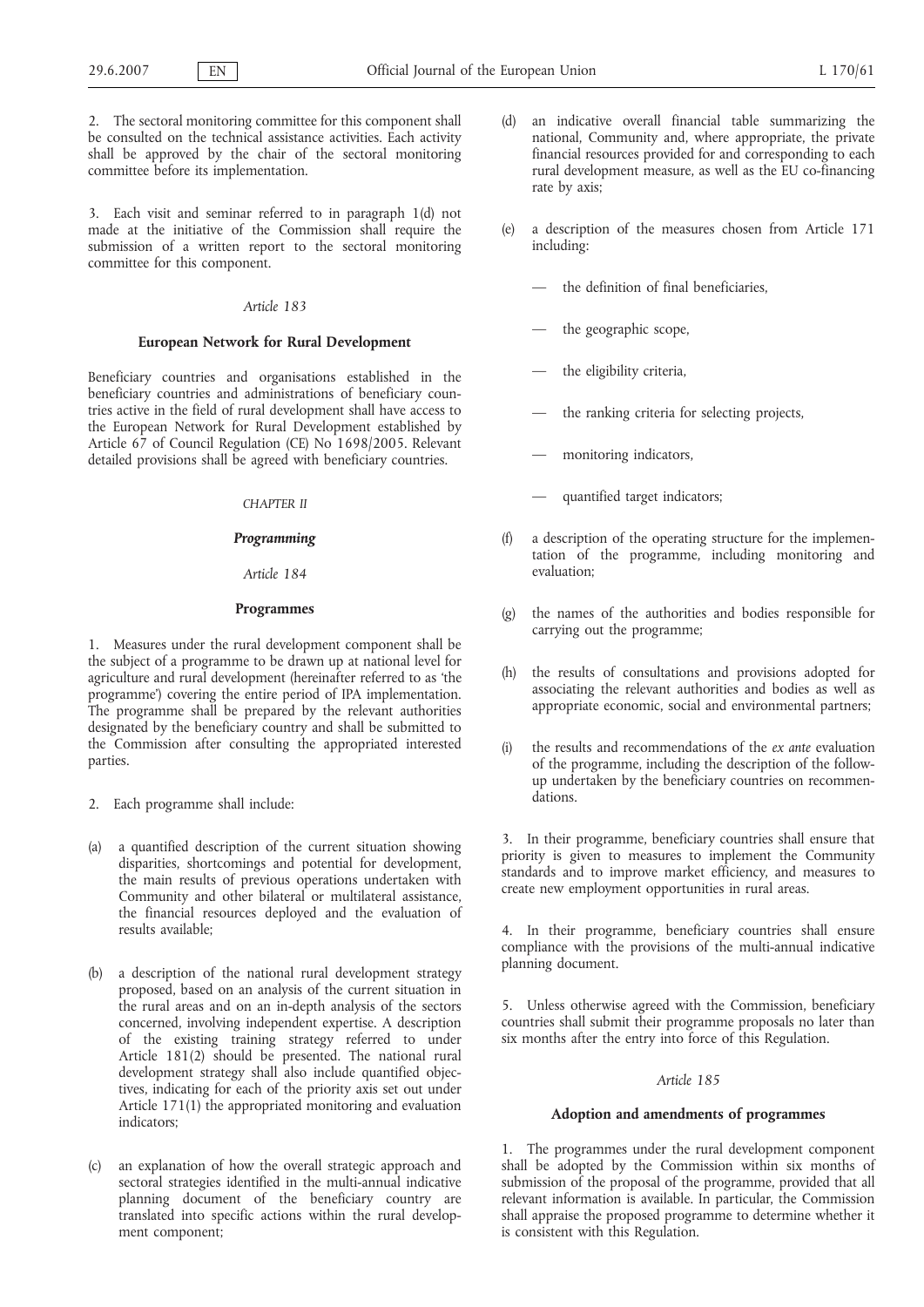2. The programme may, if necessary, be amended to take due account of:

- (a) relevant new information and results relating to the implementation of the actions concerned, including the results of monitoring and evaluation, as well as the need to adjust the amounts of aid available,
- (b) the beneficiary country's progress towards accession as indicated in the main accession documents, including the multi-annual indicative planning document.

3. Any proposal for amendments shall be submitted to the Commission by the beneficiary country and shall be duly substantiated, and shall include the following information:

- (a) the reasons for the proposed amendment;
- (b) the expected effects of the amendment;
- (c) amended financial and measure tables, where the proposed amendments are of a financial nature.

4. Substantial changes with the meaning of Article 14(4) of the IPA Regulation include amendments which involve changes of financial breakdowns among priority axes as referred in Article 171(1) or the co-financing rate by axis or the inclusion of new measures.

5. The Commission may request beneficiary countries to present a proposal for amending the programme where relevant Community legislation has been amended.

# *CHAPTER III*

## *Implementation*

### Section 1

# **Principles and financial management**

## *Article 186*

# **Implementing principles**

1. Implementation of this component shall be carried out by the beneficiary countries on the basis of decentralised management without *ex ante* controls as referred to in Article 18.

2. Further provisions may be set out in the sectoral and financing agreements, referred to in Articles 7 and 8.

The provisions shall be consistent with the relevant rules applicable to rural development programmes in the Member **States**.

#### *Article 187*

# **Calculation of payments**

By way of derogation from Article 44, the Community contribution to the programmes under this component shall be calculated by applying the co-financing rate laid down for each priority axis in the financing decision to the eligible expenditure certified in each expenditure declaration, subject to

the maximum Community contribution attached to each priority axis.

#### *Article 188*

#### **Pre-financing**

1. For the purposes of this component, pre-financing payments may amount to 30 % of the Community contribution for the first three years of the programme concerned. Subject to the availability of budgetary appropriations, pre-financing may be paid in two or more instalments.

2. In cases where the amounts paid for pre-financing referred to in paragraph 1 are not sufficient to ensure timely payment of claims from final beneficiaries, these amounts may be increased according to the provisions laid down in the sectoral or financing agreements during the period of implementation to cover such needs, provided that the cumulative amount of payments for prefinancing does not exceed 30 % of the Community contribution for the three most recent years as established in the financing decision adopting the multi-annual programmes.

3. The first instalment of pre-financing shall be paid by the Commission when the conditions laid down in Article 42(1) are fulfilled. Additional instalments may be paid following a request of the beneficiary country in accordance with the requirements provided for in paragraphs 1 and 2.

#### *Article 189*

#### **Clearance of accounts**

Detailed provisions for the clearance of accounts shall be set out in the sectoral and financing agreements, respectively referred to in Articles 7 and 8. They shall be consistent with the relevant rules applicable to the European Agricultural Fund for Rural Development as set out in Council Regulation (EC) No 1290/  $2005$  ( $^{1}$ ) and the regulations laying down detailed rules for its application. They may in particular provide for consultation of the Committee on the Agricultural Funds.

#### *Article 190*

### **Criteria for financial corrections**

By way of derogation from Article 51(2), the Commission shall apply, depending on the findings, either flat-rate corrections, or punctual corrections or corrections based on an extrapolation of the findings.

### Section 2

# **Evaluation and monitoring**

# *Article 191*

# *Ex ante***, interim and** *ex post* **evaluations**

1. In accordance with Article 57, the programme shall be subject to *ex ante*, *ex post* and, where appropriate, interim evaluations carried out by independent evaluators under the responsibility of the beneficiary country.

<sup>(</sup> 1) OJ L 209, 11.8.2005, p. 1.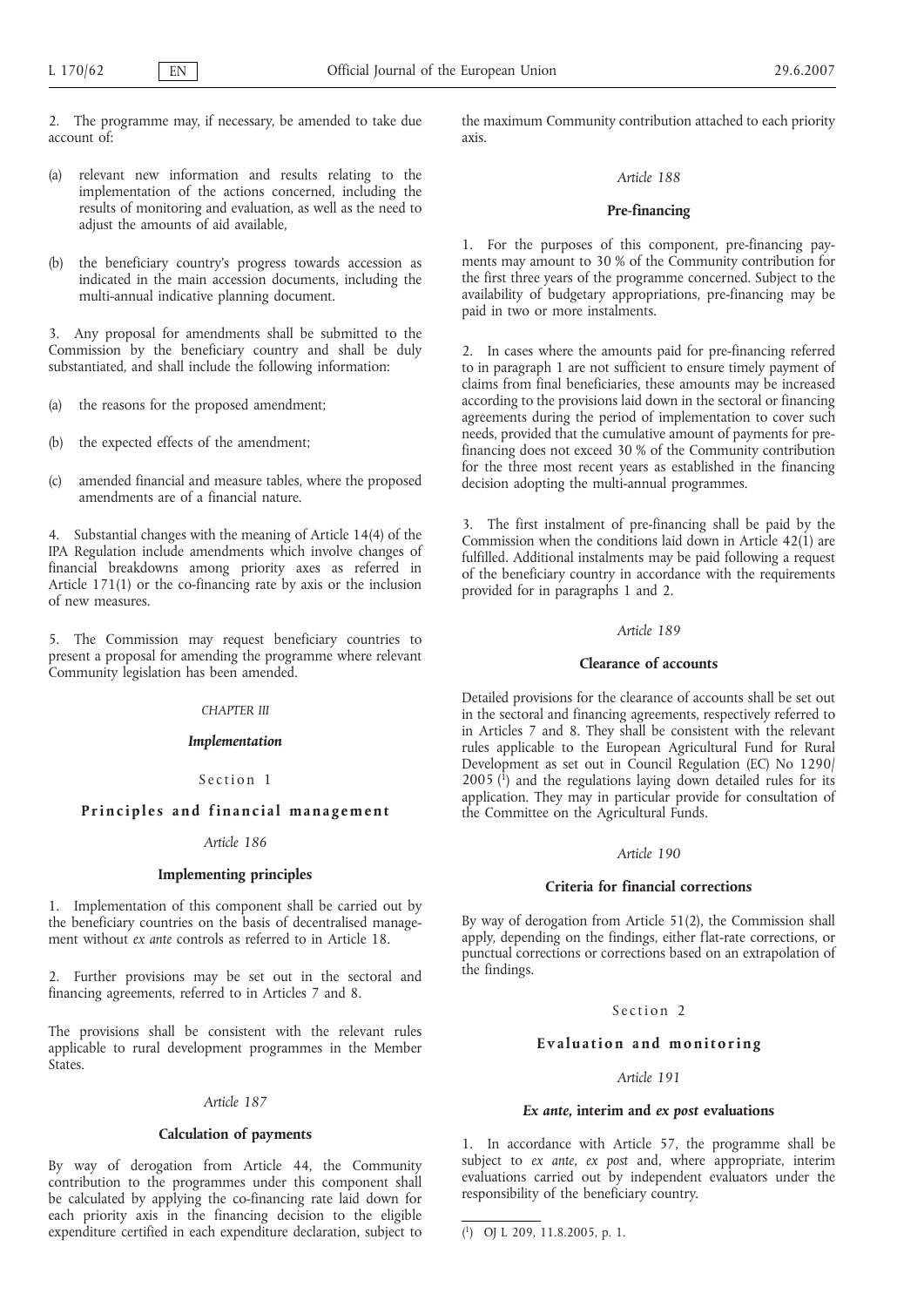2. The evaluations shall assess the implementation of the programme towards the achievement of objectives set out in Article 12 of the IPA Regulation.

3. Detailed modalities of these evaluations may be set out in the sectoral or financing agreements, respectively referred to in Articles 7 and 8. These modalities shall be consistent with the relevant rules applicable to rural development programmes in the Member States.

### *Article 192*

#### **Sectoral monitoring committee**

1. In accordance with the provisions of Article 59, a sectoral monitoring committee shall be set up by the beneficiary country.

2. The sectoral monitoring committee shall be composed of representatives of relevant authorities and bodies, and appropriate economic, social and environmental partners. The sectoral monitoring committee shall draw up and approve its rules of procedure.

3. The sectoral monitoring committee shall be chaired by a representative of the beneficiary country. The Commission shall participate in the work of the sectoral monitoring committee.

4. The progress, efficiency and effectiveness of the programme in relation to its objectives shall be measured by means of indicators relating to the baseline situation as well as to the financial execution, outputs, results and impact of the programmes.

#### *Article 193*

#### **Sectoral annual reports**

1. Under this component, the sectoral annual reports referred to in Article 61(1) shall be submitted to the Commission and to the national IPA coordinator within six months of the end of each full calendar year of programme implementation.

- (a) Such reports shall contain information regarding the implementation progress, covering in particular, the attainment of set objectives, the problems encountered in managing the programme, and the measures taken, financial execution, as well as monitoring and evaluation activities carried out.
- (b) The sectoral annual reports shall be examined by the sectoral monitoring committee prior to their submission.

2. A sectoral final report shall, after examination by the sectoral monitoring committee, be submitted to the Commission and the national IPA coordinator, at the latest six months after the final date of eligibility of expenditure under the programme.

#### *Article 194*

#### **Further provisions for monitoring and reporting**

Further provisions for monitoring and reporting may be set out in the sectoral and financing agreements referred to in Articles 7 and 8. They shall be consistent with the relevant rules applicable to the rural development programmes in the Member States.

# PART III

#### **FINAL PROVISIONS**

### *Article 195*

### **Entry into force**

This Regulation shall enter into force on the first day following that of its publication in the *Official Journal of the European Union*.

It shall apply from 1 January 2007.

This Regulation shall be binding in its entirety and directly applicable in all Member States.

Done at Brussels, 12 June 2007.

*For the Commission* Olli REHN *Member of the Commission*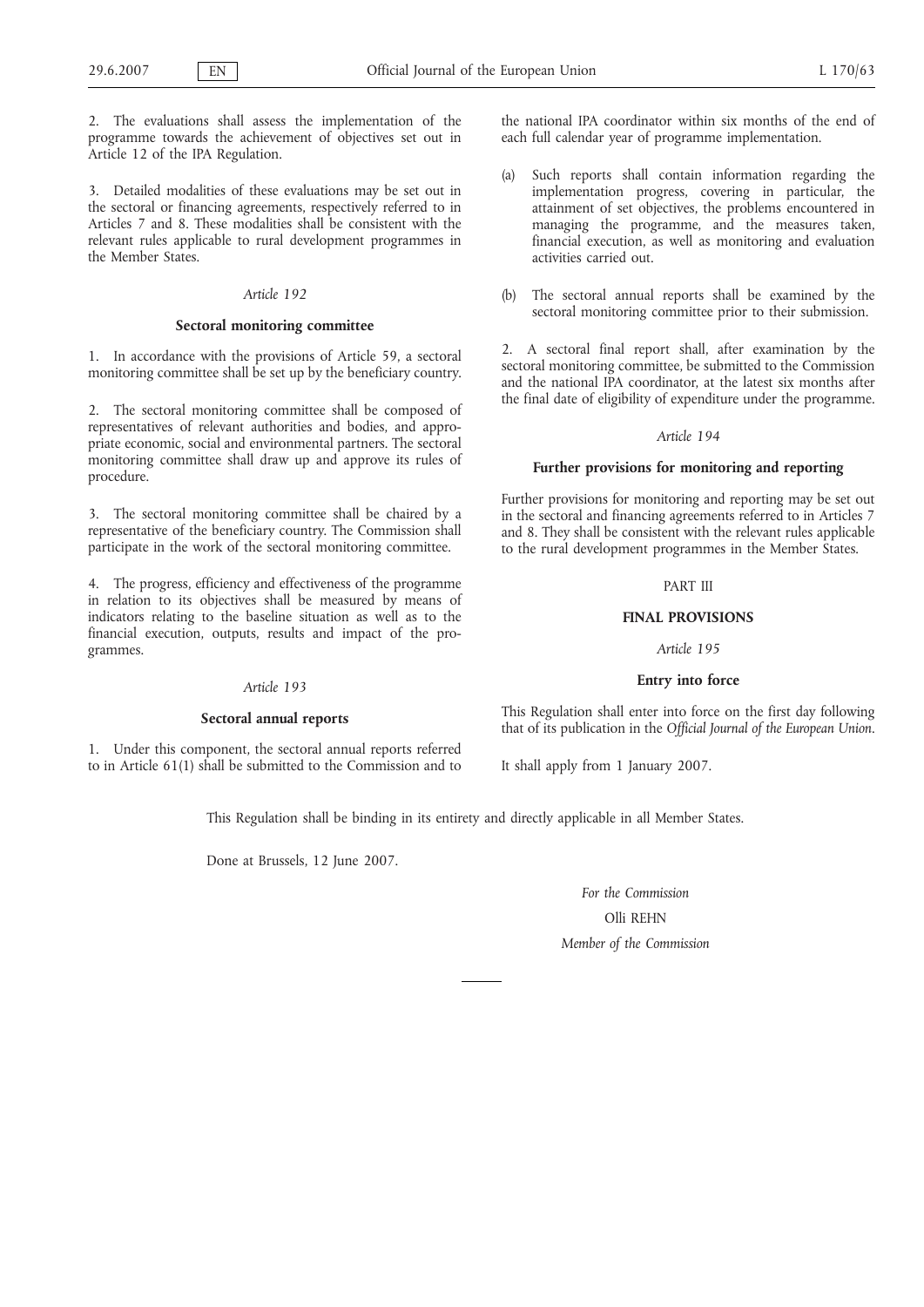#### *ANNEX*

### **ACCREDITATION CRITERIA**

# **Standard list of areas and related requirements as referred to in Article 11(2)**

# 1. **Control environment (establishment and management of the organisation and the staff)**

- (a) Ethics and integrity policies
	- ensuring the culture for the organisation required by top management is understood throughout the organisation
- (b) Irregularity management and reporting
	- ensuring possible irregularities noted lower down the organisation are reported appropriately and followed-up, including protection for 'whistle-blowers'
- (c) Staff planning, recruitment, training and appraisal (including sensitive post management)
	- ensuring adequate numbers and quality of staff are in place at all levels
- (d) Sensitive functions and conflicts of interest
	- ensuring that staff in 'sensitive posts' are identified (i.e. those where the staff may become vulnerable to undue influence by the nature of their contacts with third parties or the information they have);
	- ensuring that appropriate controls (including, where appropriate, rotation policies) are applied to sensitive posts;
	- ensuring that procedures exist to identify and avoid conflicts of interests.
- (e) Establishment of legal bases for bodies and individuals
	- ensuring bodies and individuals have full legal authority to fulfil their functions.
- (f) Formal establishment of accountability, responsibility, delegated responsibility, and any necessary related authority for all tasks and positions throughout the organisation:
	- ensuring that no member of staff is in doubt as to the extent of their responsibilities. For commitments or payments engaged to third parties, a single manager should be accountable for all aspects of the transaction;
	- mission statements, job descriptions etc are up to date and known.

#### 2. **Planning/risk management (planning of interventions)**

- (a) Risk identification, assessment and management
	- ensuring that risks are identified and management, in particular that adequate control resources are applied in all areas, in function of the significance of different risks they mitigate.
- (b) Objective setting and allocation of resources against objectives
	- ensuring that appropriate (and measurable) objectives at output and impact level are established at all levels and understood throughout the organisation;
	- ensuring that resources are appropriately allocated against those objectives respecting transparent sound financial management principles;
	- ensuring that responsibility for those objectives is clear.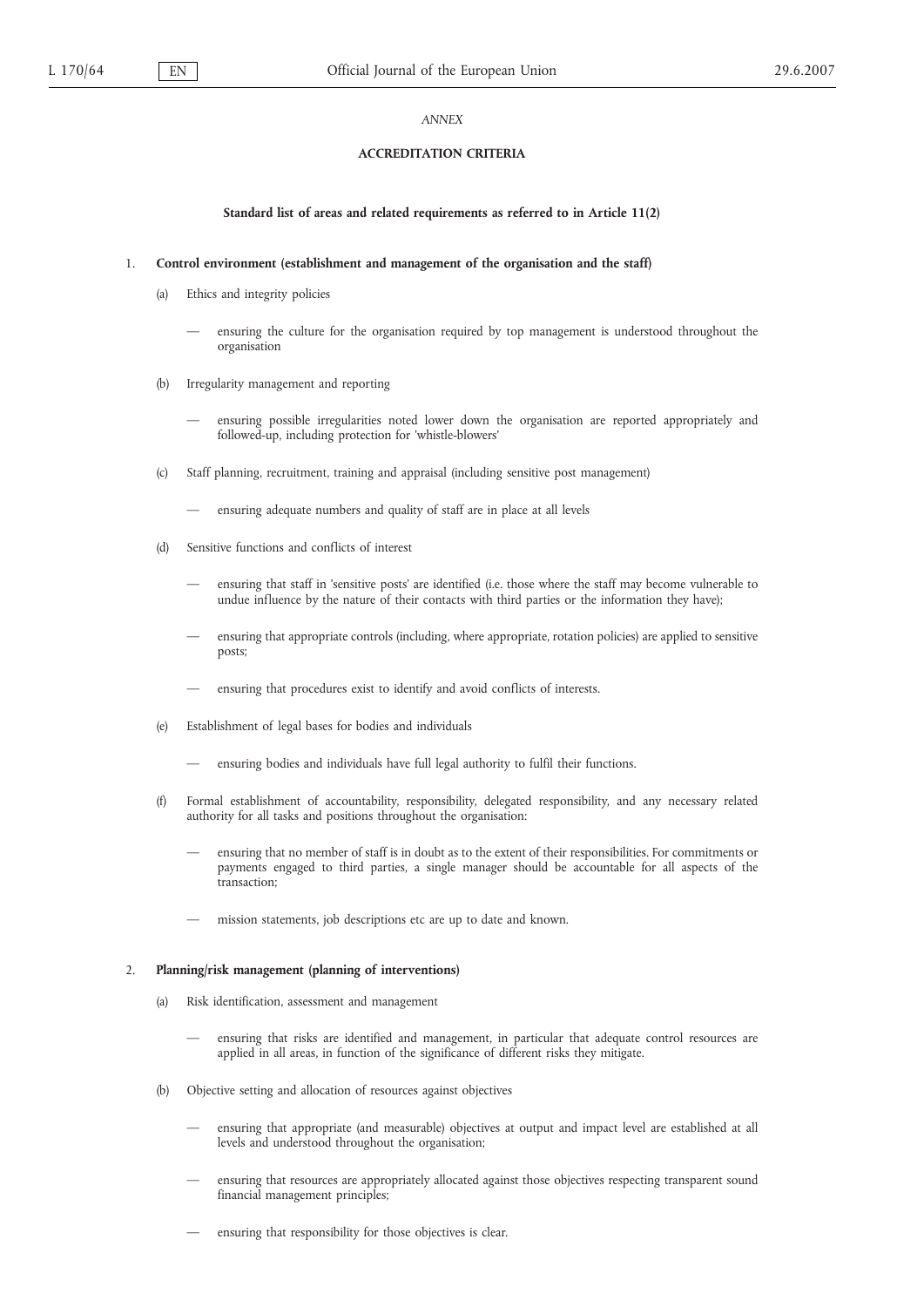- (c) Planning of the implementation process
	- ensuring clear planning of steps needed to deliver objectives including timing and responsibility for each step, and critical path analyses where necessary.

#### 3. **Control activities (implementation of interventions)**

- (a) Verification procedures
	- ensuring double-check of all steps in a transaction (*ex-ante* and, where appropriate, *ex-post*).
- (b) Procedures for supervision by accountable management of tasks delegated to subordinates (including annual statements of assurance from subordinate actors)
	- ensuring that responsibility is supported by active supervision and not merely considered a passive or theoretical concept.
- (c) Rules for each type of procurement and grant calls
	- ensuring appropriate legal framework for all such commitment processes.
- (d) Procedures (including checklists) for each step of procurement and grant calls (e.g. technical specifications, evaluation committees, reporting of exceptions etc)
	- ensuring each member of staff is clear as to their task responsibilities in these areas.
- (e) Publicity rules and procedures
	- ensuring that these Commission requirements are fulfilled.
- (f) Payment procedures (including procedures for confirmation of output delivery, and/or eligibility conditions, 'onthe-spot' where necessary).
	- ensuring that payments are made only for justified payment applications which fulfil all contractual requirements.
- (g) Procedures for monitoring delivery of co-financing
	- ensuring that these Commission requirements are fulfilled.
- (h) Budgetary procedures to ensure availability of funds (including funds necessary to maintain implementation if Commission funding is delayed or refused)
	- ensuring that the National Authority can fulfil its local contractual commitments regardless of delays or interruptions in funding from Commission.
- (i) Procedures for continuity of operations
	- ensuring that significant risks to continuity (e.g. concerning loss of data, absence of individuals etc) are identified and contingency plans put in place where possible.
- (j) Accounting procedures
	- ensuring full and transparent accounting following accepted accounting principles.
- (k) Reconciliation procedures
	- ensuring that wherever possible accounting balances are reconciled against third-party information.